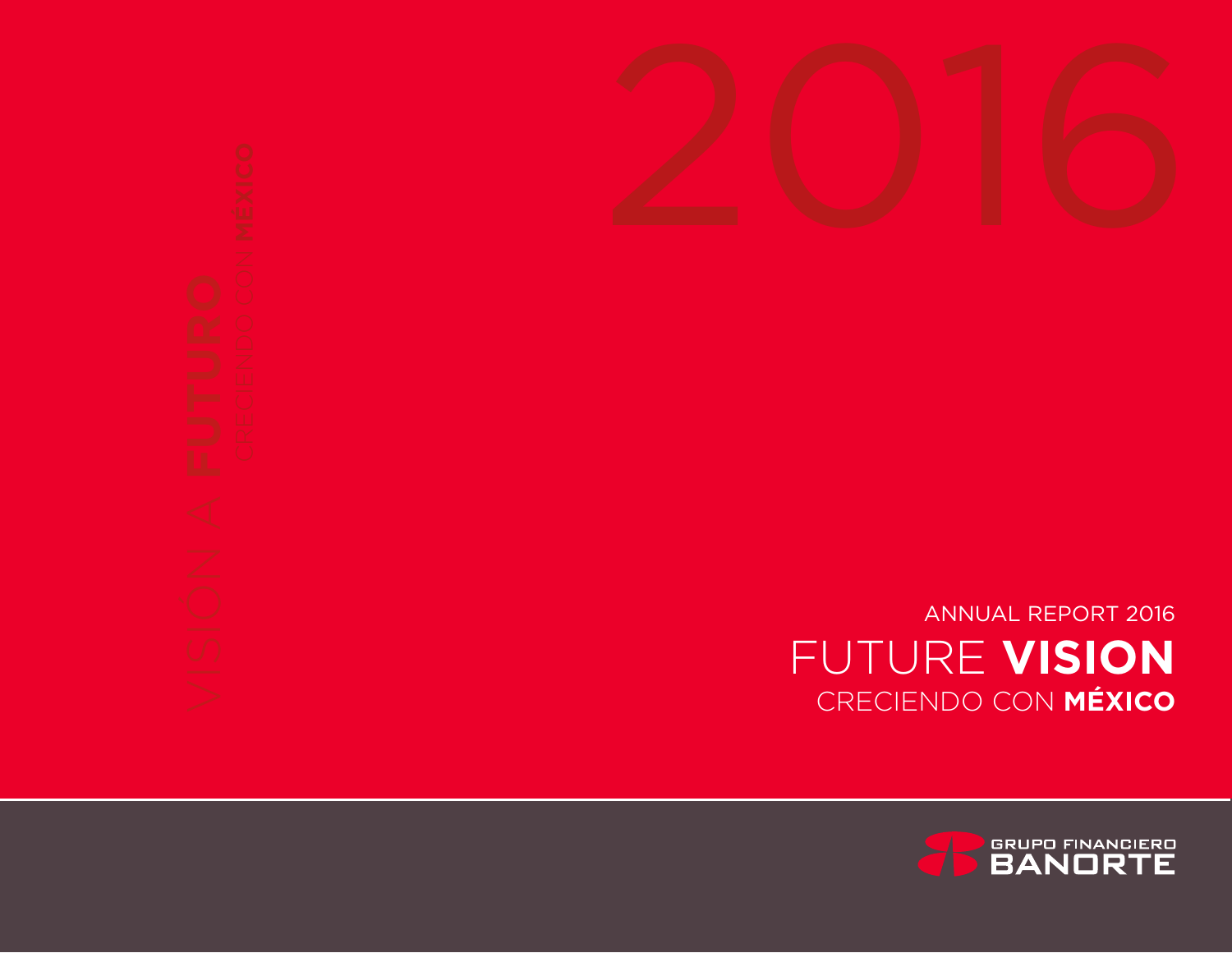

# **INDEPENDENT AUDITORS' REPORT TO THE BOARD OF DIRECTORS AND STOCKHOLDERS OF GRUPO FINANCIERO BANORTE, S.A.B. DE C.V. AND SUBSIDIARIES**

#### **Opinion**

We have audited the consolidated financial statements of Grupo Financiero Banorte, S.A.B. Of C.V. And Subsidiaries (the Parent), which comprise the consolidated balance sheets as of December 31, 2016 and 2015, and the consolidated statements of income, changes in stockholders' equity and cash flows for the years then ended, As well as the notes to the consolidated financial statements that include a summary of significant accounting policies.

In our opinion, the accompanying consolidated financial statements present fairly, in all material respects, the consolidated financial position of the Parent Company as of December 31, 2016 and 2015, as well as its consolidated results of operations and cash flows for the years ended According to the accounting criteria established by the National Banking and Securities Commission (the Commission) through the "General Provisions applicable to Financial Group Controlling Companies subject to the Supervision of the National Banking Commission and Values "(the Accounting Criteria).

#### **Fundamentals of Opinion**

We have conducted our audit in accordance with International Standards on Auditing (ISA). Our responsibilities under these standards are explained more fully in the section Responsibilities of the auditor in relation to the audit of the consolidated financial statements of our report. We are independent of the Parent Company in accordance with the Code of Ethics for Accounting Professionals of the International Standards Board for Accountants (IESBA Code of Ethics) and with the Mexican Institute of Public Accountants (IMCP Code of Ethics) ), And we have fulfilled all other ethical responsibilities in accordance with the IESBA Code of Ethics and the IMCP Code of Ethics. We believe that the audit evidence we have obtained provides a sufficient and adequate basis for our opinion.

#### **Audit key issues**

Key audit issues are those matters that, according to our professional judgment, have been of the greatest significance in our audit of the consolidated financial statements of the current period. These issues have been addressed in the context of our audit of the consolidated financial statements and in forming our opinion thereon, and we do not express a separate opinion on those issues. We have determined that the issues described below are the key audit issues to be reported in our report.

#### **• Preventive estimates of credit risks (see Note 4 and 11 to the consolidated financial statements)**

The methodology for calculating the preventive estimate for credit risks requires that the expected loss for the next twelve months be evaluated in accordance with the Accounting Standards issued by the National Banking and Securities Commission (the Commission). This expected loss considers 3 credit risk factors that are (i) the probability of default, (ii) the severity of the loss and (iii) the exposure to non-compliance. It has been considered a key audit issue because of the relative importance of the integrity and accuracy of the source information used to determine and update each of the above credit risk factors in the calculation of that estimate.

Our audit procedures to cover this key audit issue included:

- a) Test the design and operational effectiveness of the relevant controls regarding the valuation of the Preventive Estimate for credit risks of the Financial Group.
- b) Recalculate the valuation on a sample of credits, considering the risk factors and the source of information used to carry out this calculation. In addition, we review the source of information used to determine and update each of the risk factors in the calculation.
- c) Involve our team of Regulatory Compliance specialists.<br>
d) We validate the correct presentation and disclosure in t
- We validate the correct presentation and disclosure in the consolidated financial statements.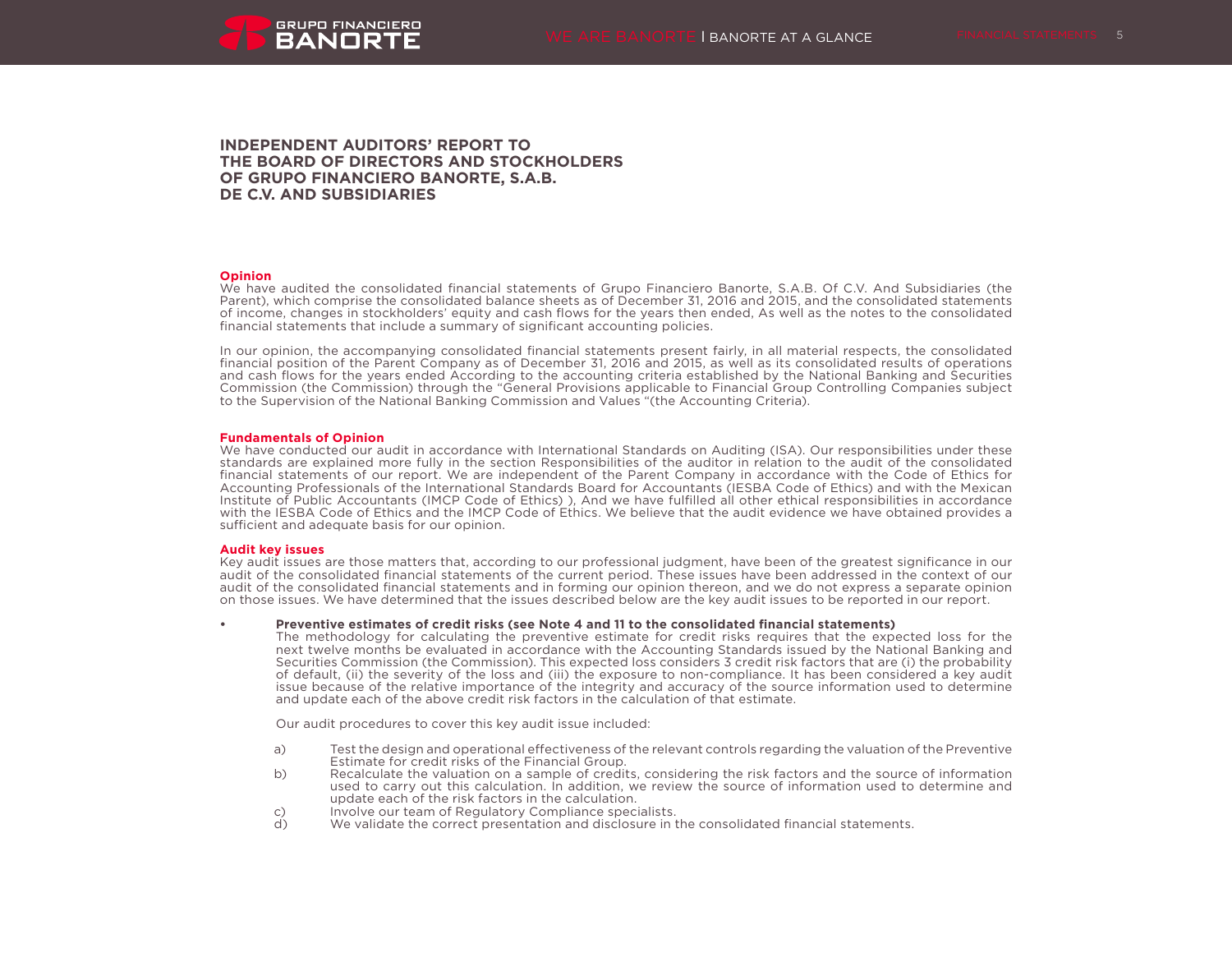

The results of our auditing procedures described above were reasonable and we found no exceptions.

#### **• Investments in securities (see note 4 and 6 to the consolidated financial statements)**

We identified risks in (i) the classification of investments in securities since, according to their intention, the valuation effects could be recorded in results or stockholders' equity in accordance with the Accounting Criteria issued by the Commission and (ii) The Parent does not recognize the effect of impairment even if there is objective evidence that a security is impaired.

Our audit evidence, with respect to what was mentioned in the previous paragraph, included the following:

- a) We review the integrity by confirmation of the custodian (SD INDEVAL, Institution for the Deposit of Securities, SA de CV or "INDEVAL") and its valuation according to the price vector, and that in turn, it is recorded in results or Stockholders' equity according to their intention and classification.
- b) We verified that the Financial Group complies with the provisions of Criterion B-2, Investments in securities, of the Accounting Criteria issued by the Commission, inasmuch as it does not classify securities acquired from December 2014 until December 31 2016 in the category of Securities held to maturity.
- c) In the item of investments with characteristics of equity instruments, we reviewed i) the valuation, obtaining as evidence the fair value determined by an independent price provider and ii) the presentation according to the intention and classification of the instrument.
- d) In the case of investments that show signs of deterioration and for which the Management of the Financial Group performed an impairment analysis, we verify that these calculations are carried out in accordance with the accounting regulations, additionally we prove the controls that the Financial Group has implemented for said procedure .

The results of our auditing procedures described above were reasonable and we found no exceptions.

#### **• Derivative financial instruments (See notes 4 and 8 to the consolidated financial statements)**

The valuation of the financial instruments of the Financial Group was considered as a key issue in our audit given the degree of complexity involved in the valuation techniques used for some of the financial instruments and the importance of the judgments and estimates made by the Management of the Tenedor.

In the accounting policies of the Parent Company, Management has described the main sources of information involved in determining the valuation of derivative financial instruments and in particular, how fair value is established using a valuation technique when the estimate can not Be carried out with inputs directly observed in an active market. Our audit included review of the evidence of valuation adjustments, including those by inclusion of the collateral.

Our auditing procedures to cover these significant items included:

- a) Test the design and operational effectiveness of the key controls with respect to the valuation of derivative financial instruments of the Financial Group.
- b) Review methodologies and inputs through the recalculation of valuation, on a sample of derivative financial intruments. In those cases where the results had presented differences in the valuations, we ensured that such variations were reasonable.
- c) Involve our team of Capital Market specialists.
- d) We review the correct presentation and disclosure in the consolidated financial statements.

The results of our auditing procedures described above were reasonable and we found no exceptions.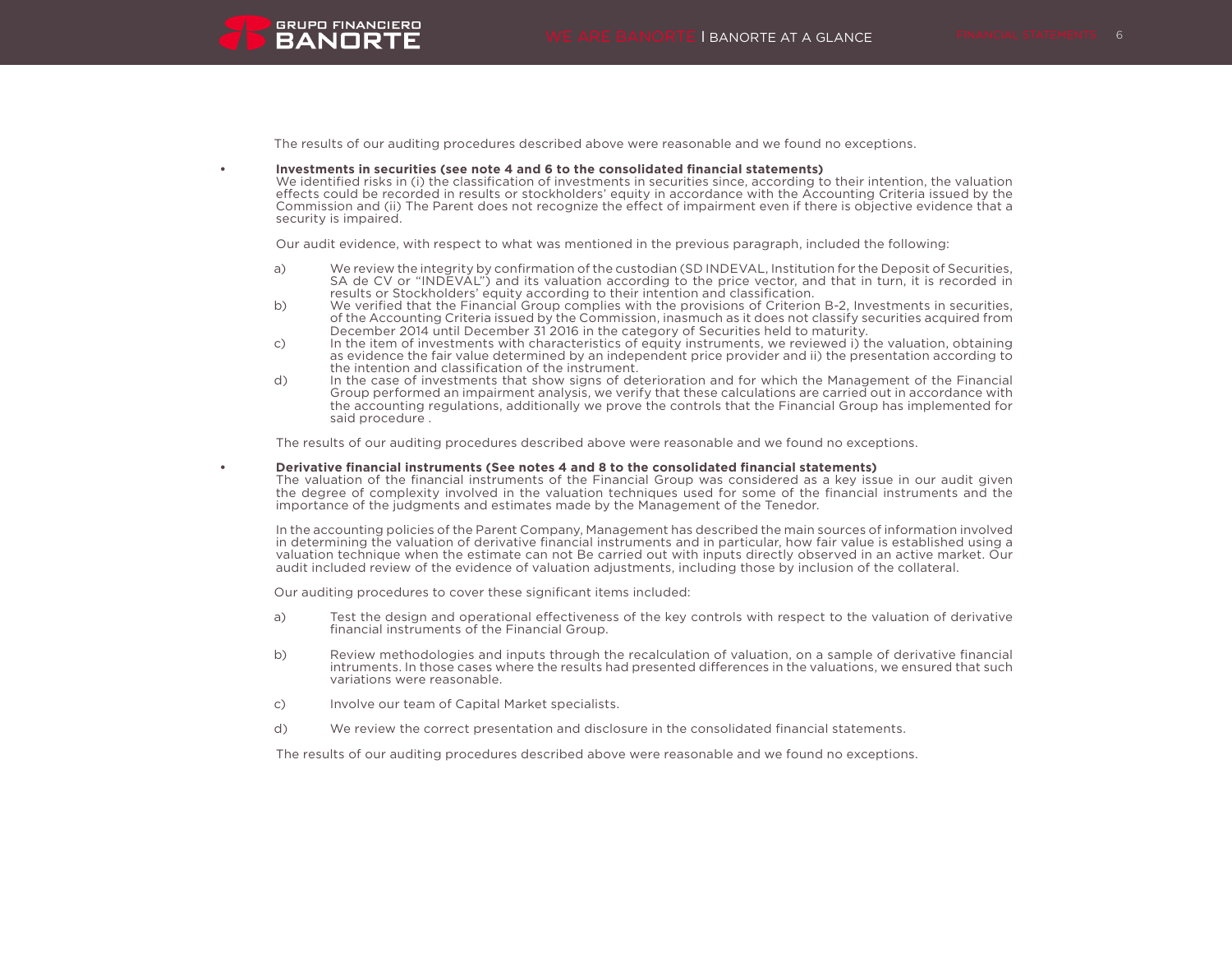

#### **Information other than the consolidated financial statements and the auditor's report**

The administration is responsible for the other information. The other information will include the information that will be incorporated in the annual report, which will include the consolidated financial statements and our audit report. The annual report is expected to be available for our reading after the date of this audit report.

Our opinion of the consolidated financial statements will not cover the other information and we will not express any form of security about it.

In connection with our audit of the consolidated financial statements, our responsibility will be to read the other information mentioned, when available, and when we do so, to consider whether the other information contained therein is materially inconsistent with the financial statements or our knowledge obtained during The audit, or appears to contain a material error.

#### **Responsibilities of the management and those responsible for the Governance of the Financial Group in relation to the consolidated financial statements**

Management is responsible for the preparation and fair presentation of the accompanying consolidated financial statements in accordance with the Accounting Standards issued by the Commission and the internal control that management deems necessary to enable the preparation of consolidated financial statements free of material misstatement, Due to fraud or error.

In the preparation of the consolidated financial statements, management is responsible for evaluating the Financial Group's ability to continue as a going concern, disclosing as appropriate, the issues related to the Operating Group and using the operating accounting principle , Unless management intends to liquidate the Financial Group or to stop its operations, or there is no other realistic alternative.

Those responsible for the Government of the Financial Group are responsible for supervising the financial information process of the Financial Group.

### **Responsibility of the Auditor for the audit of the consolidated financial statements**

Our objectives are to obtain reasonable assurance that the consolidated financial statements as a whole are free from material misstatement, due to fraud or error, and to issue an audit report containing our opinion. Reasonable security is a high level of security but does not guarantee that an audit performed in accordance with ISA will always detect a material error when it exists. Errors may be due to fraud or error and are considered material if individually or in aggregate form can reasonably be expected to influence the economic decisions that users make based on the consolidated financial statements.

As part of an audit performed in accordance with ISAs, we exercise our professional judgment and maintain professional skepticism throughout the audit. We also:

- We identify and evaluate the risks of material misstatement of the consolidated financial statements due to fraud or error, design and apply audit procedures to respond to those risks, and obtain audit evidence that is sufficient and appropriate to provide the basis for our opinion . The risk of not detecting a material misstatement due to fraud is higher than in the case of a material misstatement due to an error, since fraud may involve collusion, falsification, deliberate omissions, intentional misrepresentation, or circumvention of internal control.
- We obtain knowledge of the internal control relevant to the audit in order to design audit procedures that are appropriate to the circumstances and not in order to express an opinion on the effectiveness of the internal control of the Financial Group.
- We evaluate the adequacy of the accounting policies applied and the reasonableness of the accounting estimates and the corresponding information disclosed by the Administration.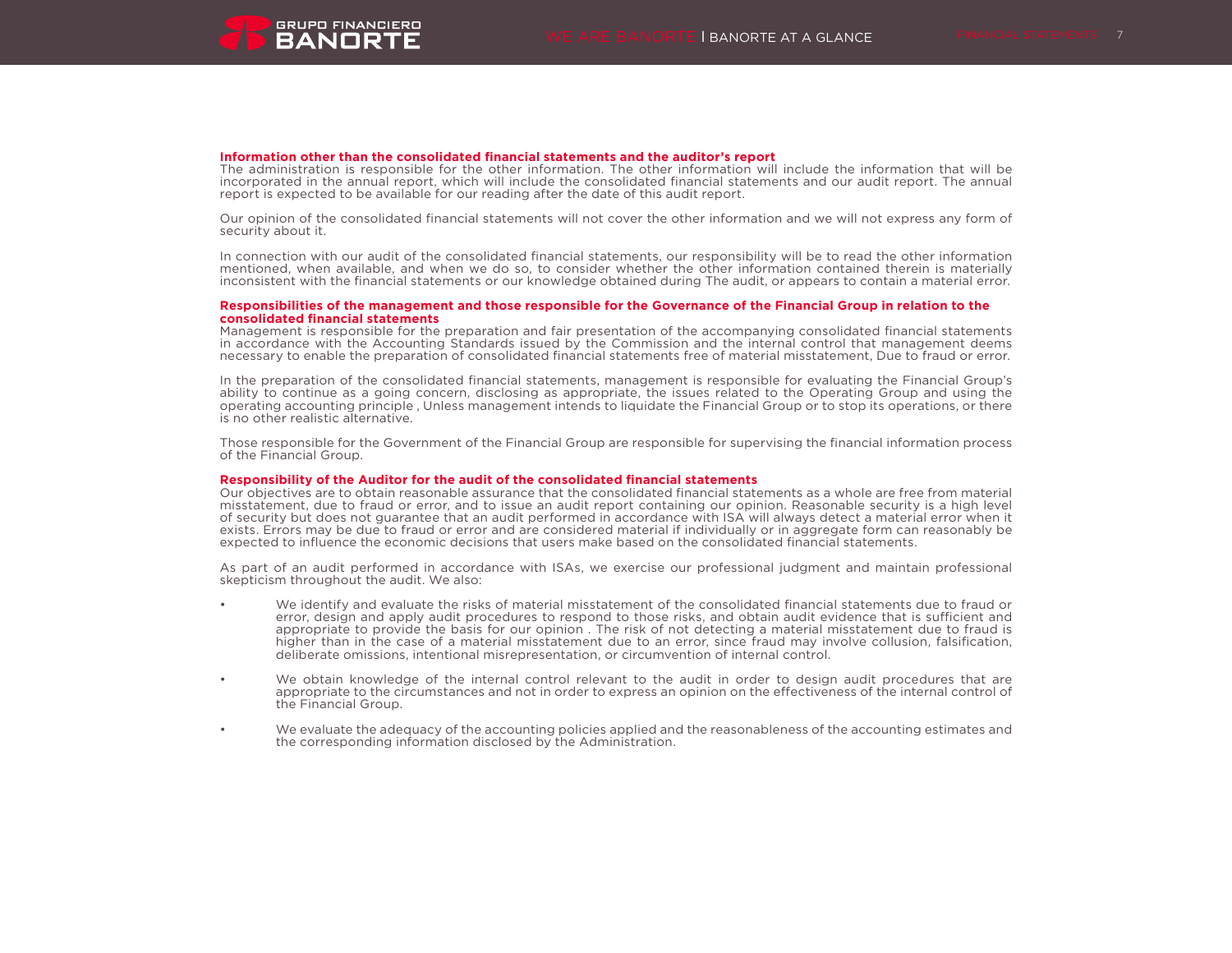

- We conclude on the adequacy of the use by the Administration of the accounting standard of operating company and, based on the audit evidence obtained, we conclude on whether or not there is a material uncertainty related to facts or conditions that may generate significant doubts about The ability of the Financial Group to continue as a going concern. If we conclude that material uncertainty exists, it is required that we draw attention in our audit report to the corresponding information disclosed in the financial statements or, if those disclosures are not adequate, express a modified opinion. Our findings are based on the audit evidence obtained so far from our audit report. However, future events or conditions may cause the Financial Group to cease to be a running company.
- We evaluate the overall presentation, structure and content of the consolidated financial statements, including disclosed information, and whether the consolidated financial statements represent the relevant transactions and events in a manner that achieves reasonable presentation.
- We obtain sufficient and adequate evidence regarding the financial information of the entities or business activities within the Financial Group to express an opinion on the consolidated financial statements. We are responsible for the management, supervision and performance of the Audit of the Financial Group. We are solely responsible for our audit opinion.

We communicate to those responsible for the governance of the Financial Group regarding, inter alia, the scope and timing of the planned audit, the significant findings of the audit, as well as any significant deficiencies in internal control that we identified in the course Of the audit.

We also provide those responsible for the Governor's Office with a statement that we have met the applicable ethics requirements regarding independence and communicated with them about all relationships and other issues that can reasonably be expected to affect our Independence and, where appropriate, the corresponding safeguards.

Among the issues that have been the subject of communications with those responsible for the Governor of the Financial Group, we determine that they have been of the greatest significance in the audit of the consolidated financial statements of the current period and are therefore the key audit issues. We describe these issues in this audit report unless legal or regulatory provisions prohibit disclosure of the matter or, in extremely rare circumstances, we determine that an issue should not be reported in our report because it can reasonably be expected that the adverse consequences thereof would exceed the benefits of the public interest of the same.

**Galaz, Yamazaki, Ruiz Urquiza, S.C. Member of Deloitte Touche Tohmatsu Limited**

**C.P.C. Daniel Castellanos Cárdenas Registration in the General Administration Of Federal Tax Audit No. 17195 February 27, 2017**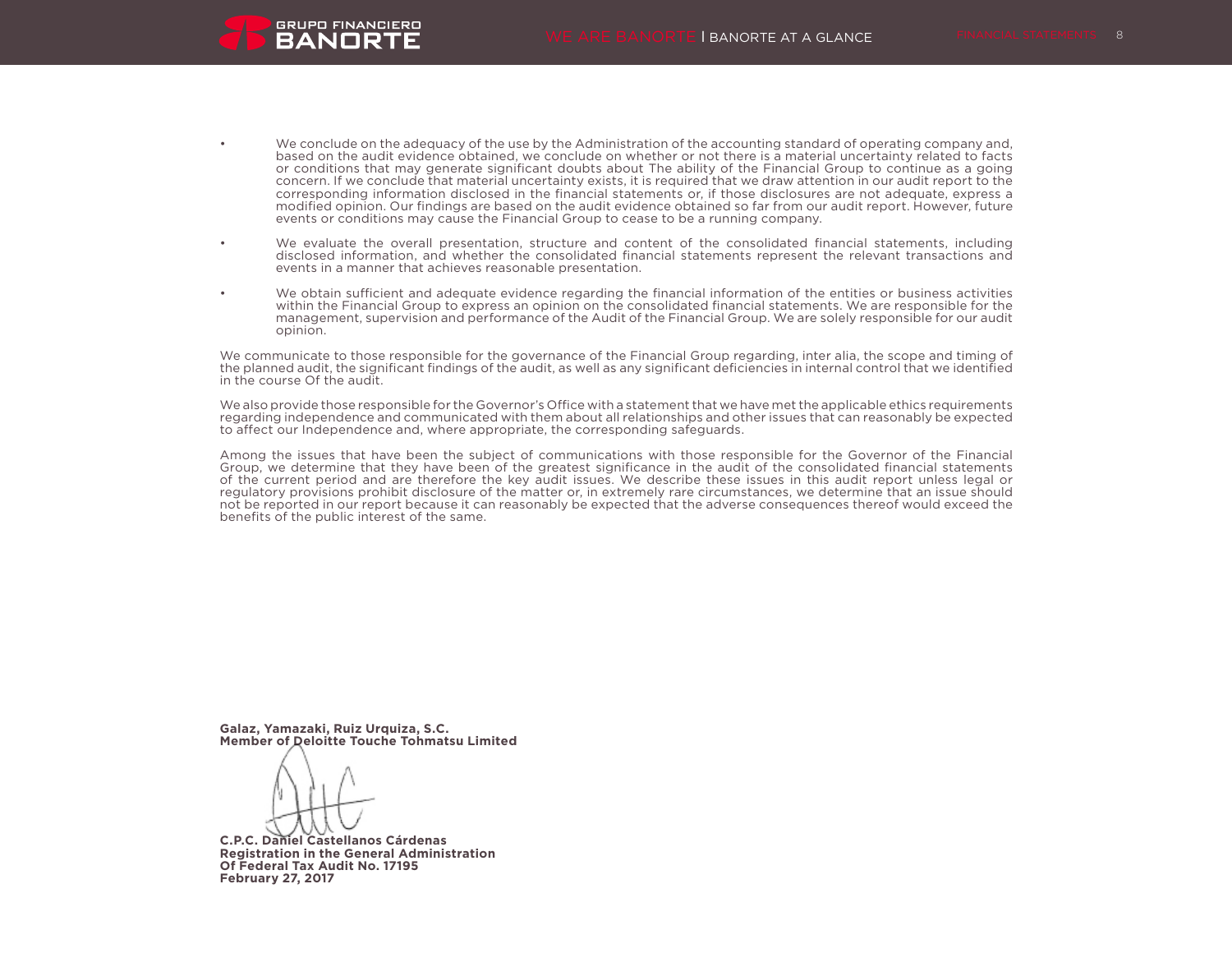# GRUPO FINANCIERO BANORTE, S.A.B. DE C.V. AND SUBSIDIARIES

## **CONSOLIDATED BALANCE** SHEETS

AS OF DECEMBER 31, 2016 AND 2015

(In millions of Mexican pesos)

| <b>ASSETS</b>                                                                                      | 2016           | 2015          |
|----------------------------------------------------------------------------------------------------|----------------|---------------|
| <b>CASH AND CASH EQUIVALENTS</b>                                                                   | Ps. 65,886     | Ps. 107,848   |
| <b>MARGIN SECURITIES</b>                                                                           | 2.185          | 91            |
| <b>INVESTMENTS IN SECURITIES</b>                                                                   |                |               |
| Trading securities                                                                                 | 181,777        | 244.945       |
| Securities available for sale                                                                      | 195.087        | 113.465       |
| Securities held to maturity                                                                        | 81,920         | 83,115        |
|                                                                                                    | 458,784        | 441,525       |
| DEBTOR BALANCES UNDER REPURCHASE AND RESALE AGREEMENTS<br><b>DERIVATIVES FINANCIAL INSTRUMENTS</b> |                | 493           |
| For trading purposes                                                                               | 41,134         | 19.068        |
| For hedging purposes                                                                               | 742            | 79            |
|                                                                                                    | 41,876         | 19,147        |
| <b>VALUATION ADJUSTMENTS FOR ASSET HEDGING</b>                                                     | 114            | 128           |
| PERFORMING LOAN PORTFOLIO                                                                          |                |               |
| Commercial loans                                                                                   |                |               |
| <b>Business loans</b>                                                                              | 224,218        | 209,049       |
| Financial institution's loans                                                                      | 4,650          | 3,331         |
| Government loans                                                                                   | 134,798        | 130,118       |
| Consumer loans                                                                                     | 88,332         | 75,738        |
| Mortgage loans                                                                                     |                |               |
| Media and residential                                                                              | 110.825        | 96.285        |
| Social Interest                                                                                    | 40             | 68            |
| Credits acquired at INFONAVIT O FOVISSSTE                                                          | 3,942          | 3,599         |
| TOTAL PERFORMING LOAN PORTFOLIO                                                                    | 566,805        | 518,188       |
| PAST-DUE LOAN PORTFOLIO                                                                            |                |               |
| Commercial loans                                                                                   |                |               |
| <b>Business loans</b>                                                                              | 5.672          | 7.936         |
| Financial institutions' loans                                                                      | 344            |               |
| Consumer loans                                                                                     | 3,247          | 2,895         |
| Mortgage loans                                                                                     |                |               |
| Media and residential                                                                              | 952            | 1,031         |
| Social Interest                                                                                    | $\overline{1}$ | 6             |
| Credits acquired at INFONAVIT O FOVISSSTE                                                          | 96             | 35            |
| TOTAL PAST-DUE LOAN PORTFOLIO                                                                      | 10,312         | 11,903        |
| <b>LOAN PORTFOLIO</b>                                                                              | 577,117        | 530.091       |
| (MINUS) ALLOWANCE FOR LOAN LOSSES                                                                  | (14, 384)      | (13, 813)     |
| LOAN PORTFOLIO, net                                                                                | 562,733        | 516,278       |
| <b>ACQUIRED COLLECTION RIGHTS</b>                                                                  | 2,025          | 2,218         |
| TOTAL LOAN PORTFOLIO, net                                                                          | 564,758        | 518,496       |
| ACCOUNTS RECEIVABLE FROM INSURANCE AND ANNUITIES, net                                              | 1,908          | 1,888         |
| PREMIUM RECEIVABLES, net                                                                           | 4,245          | 4,414         |
| ACCOUNTS RECEIVABLE FROM REINSURANCE, net                                                          | 7.166          | 5,874         |
| RECEIVABLES GENERATED BY SECURITIZATIONS                                                           | 155            | 185           |
| OTHER ACCOUNTS RECEIVABLE, net                                                                     | 50,366         | 31,544        |
| <b>MERCHANDISE INVENTORY</b>                                                                       | 438            | 462           |
| FORECLOSED ASSETS, net                                                                             | 1,610          | 2,259         |
| PROPERTY, FURNITURE AND EQUIPMENT, net                                                             | 15,829         | 14,537        |
| PERMANENT STOCK INVESTMENTS                                                                        | 13,764         | 13,805        |
| LONG-TERM ASSETS AVAILABLE FOR SALE                                                                | 5,299          |               |
| DEFERRED TAXES, net                                                                                | 3,994          | 2,785         |
| <b>OTHER ASSETS</b>                                                                                |                |               |
| Deferred charges, advance payments and intangibles                                                 | 26.315         | 28.860        |
| Other short-term and long-term assets                                                              | 3.427          | 4.135         |
| <b>TOTAL ASSETS</b>                                                                                | Ps. 1,268,119  | Ps. 1,198,476 |

MEMORANDUM ACCOUNTS (Note 36)

These balance sheets, consolidated with those of the financial entities and other companies that form part of the Financial Group and are susceptible to consolidation, were prepared according to Accounting Principles applicable to Financial Service Holding Companies issued by the Mexican National Banking and Securities Commission according to article 30 of the Law of Financial Institutions.<br>Such principles are con conducted by the Financial Group, its financial service subsidiaries and the other companies that form part of the Financial Group and are consolidated as of the balance sheet dates above. As of December 31, 2016, the stockholders' equity amounts to Ps. 9,619.

The accompanying Consolidated Balance Sheets have been approved by the Board of Directors in accordance with the responsibility assigned to them.

"The attached Notes are an integral part of these consolidated financial statements."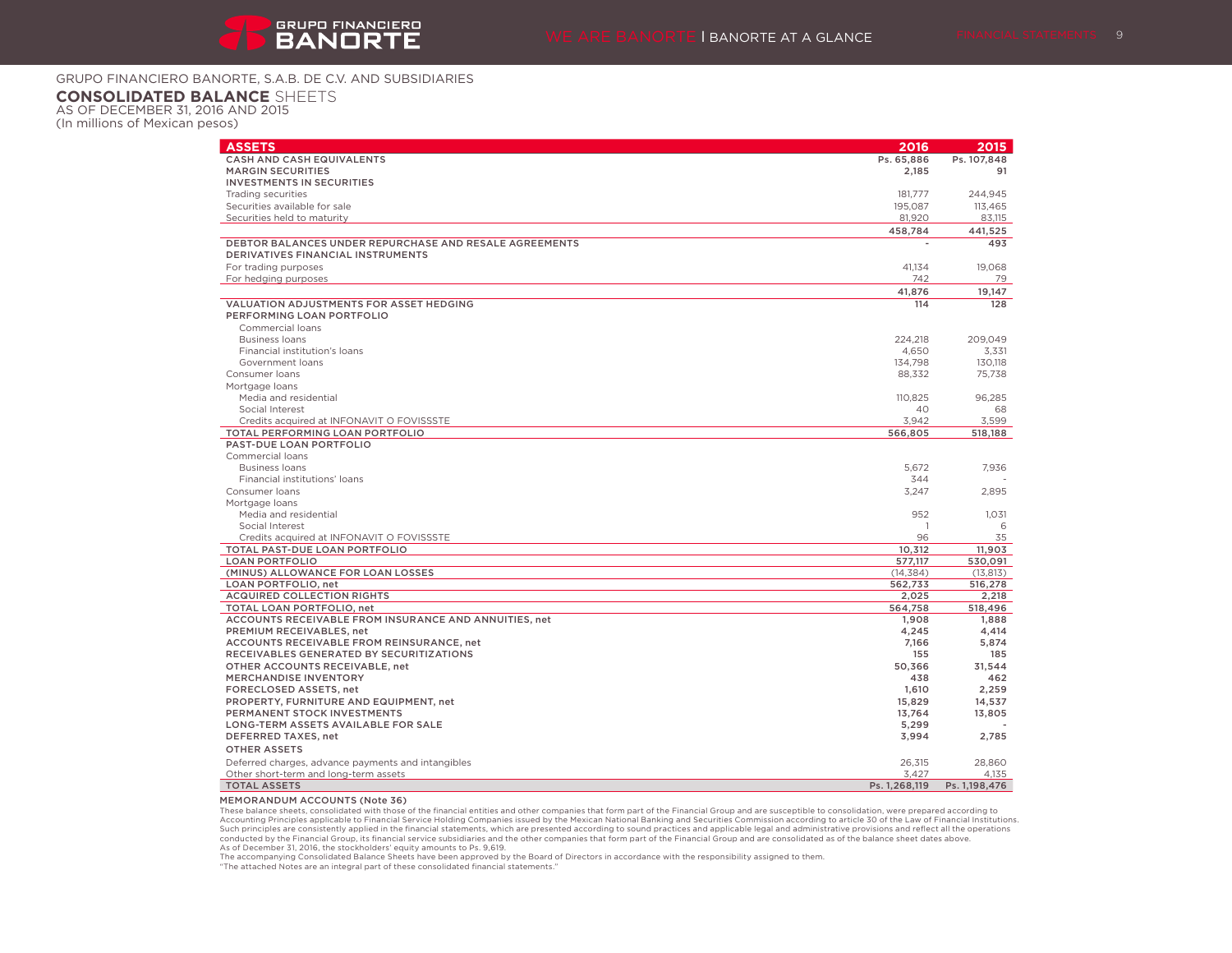| <b>LIABILITIES AND STOCKHOLDERS' EQUITY</b>                                 | 2016          | 2015           |
|-----------------------------------------------------------------------------|---------------|----------------|
| <b>DEPOSITS</b>                                                             |               |                |
| Demand deposits                                                             | Ps. 381,203   | Ps. 347,576    |
| Time deposits                                                               |               |                |
| General public                                                              | 190,461       | 207,940        |
| Money market                                                                | 1.459         | 4,606          |
| Senior debt issued                                                          | 85            | 100            |
| Global account of deposits without movements                                | 1,352         | 1,240          |
|                                                                             | 574,560       | 561,462        |
| <b>INTERBANK AND OTHER LOANS</b>                                            |               |                |
| Demand loans                                                                | 4,019         |                |
| Short-term loans                                                            | 17,155        | 16,481         |
| Long-term loans                                                             | 17,462        | 14,551         |
|                                                                             | 38,636        | 31,033         |
| <b>TECHNICAL RESERVES</b>                                                   | 90,369        | 80,945         |
| <b>CREDITOR BALANCES UNDER</b>                                              | 308,777       | 315,155        |
| REPURCHASE AND RESALE AGREEMENTS                                            |               |                |
| <b>COLLATERAL SOLD OR PLEDGED</b>                                           |               |                |
| Repurchase or resale agreements (creditor balance)                          |               | $\overline{1}$ |
| DERIVATIVES FINANCIAL INSTRUMENTS                                           |               |                |
| For trading purposes                                                        | 40,403        | 19,940         |
| For hedging purposes                                                        | 9,372         | 5,004          |
|                                                                             | 49,775        | 24,944         |
| ACCOUNTS PAYABLE TO REINSURERS, net<br>OTHER ACCOUNTS PAYABLES              | 1.747         | 1,735          |
| Income tax                                                                  | 3.114         | 1.922          |
| Employee profit sharing                                                     | 396           | 374            |
| Creditors from settlements of transactions                                  | 7.348         | 7.541          |
| Creditors from collaterals received in cash                                 | 10,326        |                |
| Sundry creditors and other payables                                         | 18,037        | 17,458         |
|                                                                             | 39,221        | 27,295         |
| <b>SUBORDINATED DEBENTURES</b>                                              | 21,917        | 17,385         |
| DEFERRED CREDITS AND ADVANCED COLLECTIONS                                   | 416           | 1,169          |
| <b>TOTAL LIABILITIES</b>                                                    | 1,125,418     | 1,061,124      |
| <b>STOCKHOLDERS' EQUITY</b>                                                 |               |                |
| PAID-IN CAPITAL                                                             |               |                |
| Common stock                                                                | 14.574        | 14.606         |
| Additional paid-in capital                                                  | 36,427        | 36,424         |
|                                                                             | 51,001        | 51,030         |
| <b>OTHER CAPITAL</b>                                                        |               |                |
| Capital reserves                                                            | 4,825         | 5,765          |
| Retained earnings from prior years                                          | 68,492        | 62,860         |
| Result from valuation of securities available for sale                      | (2,592)       | (1, 552)       |
| Result from valuation of instruments for cash flow hedging                  | (2,089)       | (828)          |
| Result in the valuation of the current risk reserve due to changes in rates | 87            |                |
| Cumulative foreign currency translation adjustment                          | 2,084         | 1,069          |
| Employee defined benefit Remedies                                           | (370)         |                |
| Net income                                                                  | 19.308        | 17.108         |
|                                                                             | 89,745        | 84,422         |
| <b>MINORITY INTEREST</b>                                                    | 1,955         | 1,900          |
| <b>TOTAL STOCKHOLDERS' EQUITY</b>                                           | 142,701       | 137,352        |
| TOTAL LIABILITIES AND STOCKHOLDERS' EQUITY                                  | Ps. 1,268,119 | Ps. 1,198,476  |

Act. José Marcos Ramírez Miguel Ing. Rafael Arana de la Garza Managing Director - COO, Administration and Finance

C.P. Isaías Velázquez González<br>Managing Director - Internal Audit

C.P. Isaías Velázquez González Lic. Jorge Eduardo Vega Camargo C.P.C. Mayra Nelly López López Managing Director – Internal Audit Deputy Managing Director - Controller Executive Director - Accounting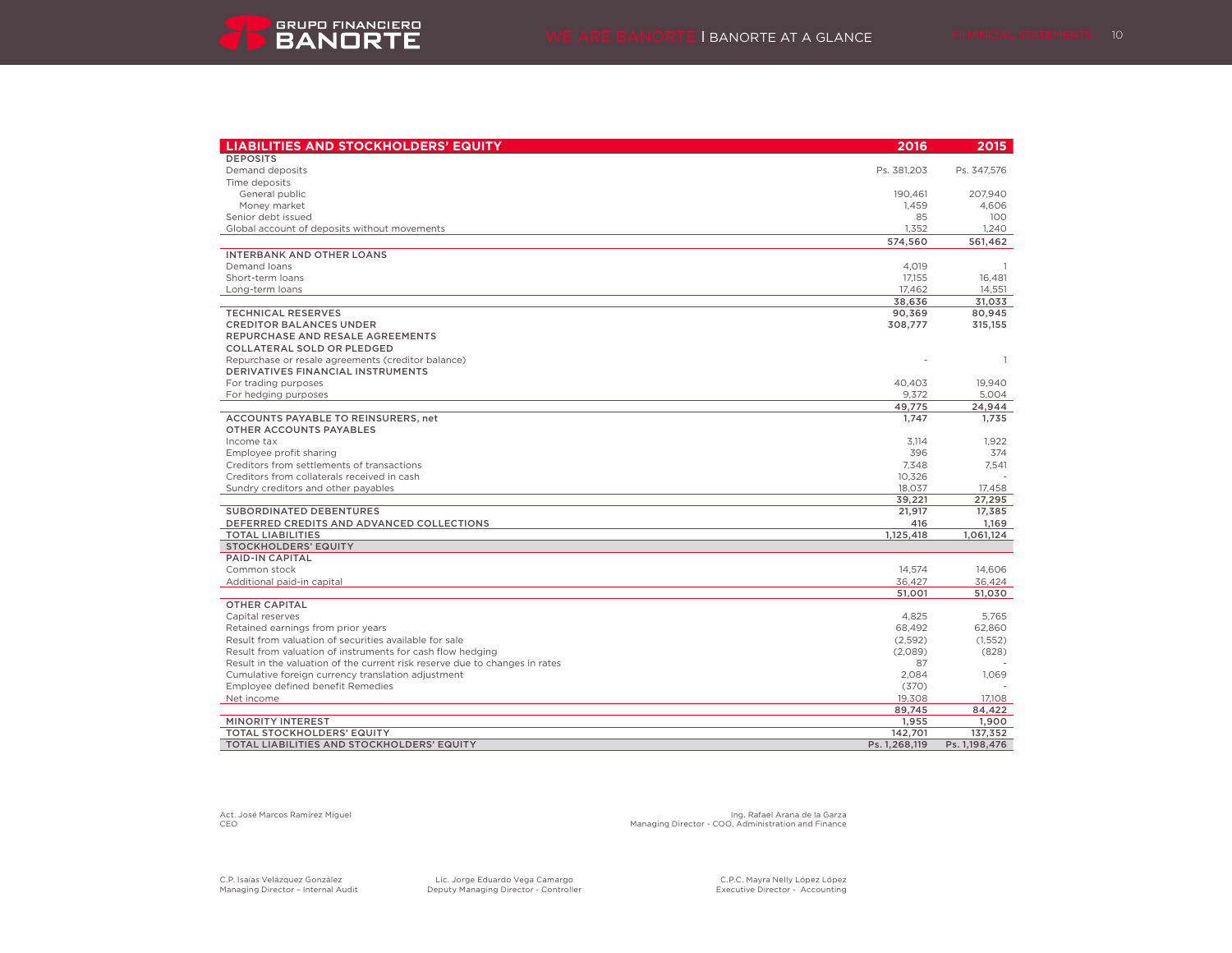# GRUPO FINANCIERO BANORTE, S.A.B. DE C.V. AND SUBSIDIARIES

### **CONSOLIDATED INCOME** STATEMENTS

FOR THE YEARS ENDED DECEMBER 31, 2016 AND 2015 (In millions of Mexican pesos)

|                                                                            | 2016       | 2015      |
|----------------------------------------------------------------------------|------------|-----------|
| Interest income                                                            | Ps. 80,264 | \$69,302  |
| Premium revenue, net                                                       | 21,307     | 19,074    |
| Interest expense                                                           | (27, 383)  | (23, 642) |
| Increase in technical reserves                                             | (8, 477)   | (7,131)   |
| Casualty rate, claims and other contractual obligations, net               | (12, 654)  | (11, 027) |
| <b>NET INTEREST INCOME</b>                                                 | 53,057     | 46,576    |
| Provisions for loan losses                                                 | (13, 313)  | (10,687)  |
| NET INTEREST INCOME AFTER ALLOWANCE FOR LOAN LOSSES                        | 39,744     | 35,889    |
| Commission and fee income                                                  | 16,683     | 14,566    |
| Commission and fee expense                                                 | (6.056)    | (4,847)   |
| Brokerage revenues                                                         | 2,346      | 2,954     |
| Other operating income (expenses)                                          | 3.491      | 2,937     |
| Non-interest expense                                                       | (31,243)   | (29, 594) |
|                                                                            | (14, 779)  | (13, 984) |
| <b>OPERATING INCOME</b>                                                    | 24,965     | 21,905    |
| Equity in earnings of unconsolidated subsidiaries and associated companies | 1.246      | 1,201     |
| <b>INCOME BEFORE INCOME TAX</b>                                            | 26,211     | 23,106    |
| Current income tax                                                         | (7,056)    | (5,605)   |
| Deferred income taxes, net                                                 | 178        | (386)     |
|                                                                            | (6, 878)   | (5,991)   |
| INCOME BEFORE DISCONTINUED OPERATIONS                                      | 19,333     | 17,115    |
| <b>Discontinued Operations</b>                                             | 243        | 233       |
| <b>INCOME BEFORE NONCONTROLLING INTEREST</b>                               | 19,576     | 17,348    |
| Minority Interest                                                          | (268)      | (240)     |
| <b>NET INCOME</b>                                                          | Ps. 19,308 | \$17,108  |

These Income Statements, consolidated with those of the financial entities and other companies that form part of the Financial Group and are susceptible to consolidation, were prepared according to Accounting Principles applicable to Financial Service Holding Companies issued by the Mexican National Banking and Securities Commission according to article 30 of the Law of Financial Institutions. Such principles are consistently applied in the consolidated financial statements, which are presented according to sound practices and applicable legal and administrative provisions and reflect all the operations conducted by the Financial Group, its financial service subsidiaries and the other companies that form part of the Financial Group and are consolidated as of the Consolidated Income Statement dates above.

The accompanying Consolidated Income Statements have been approved by the Board of Directors in accordance with the responsibility assigned to them.

The attached Notes are an integral part of these consolidated financial statements.

Act. José Marcos Ramírez Miguel **Ing. Rafael Arana de la Garza** CEO Managing Director - COO, Administration and Finance

C.P. Isaías Velázquez González

C.P. Isaías Velázquez González Lic. Jorge Eduardo Vega Camargo C.P. C. Mayra Nelly López López López López López<br>Managing Director - Internal Audit Chemic Deputy Managing Director - Controller Controller Chemic Executive D Deputy Managing Director - Controller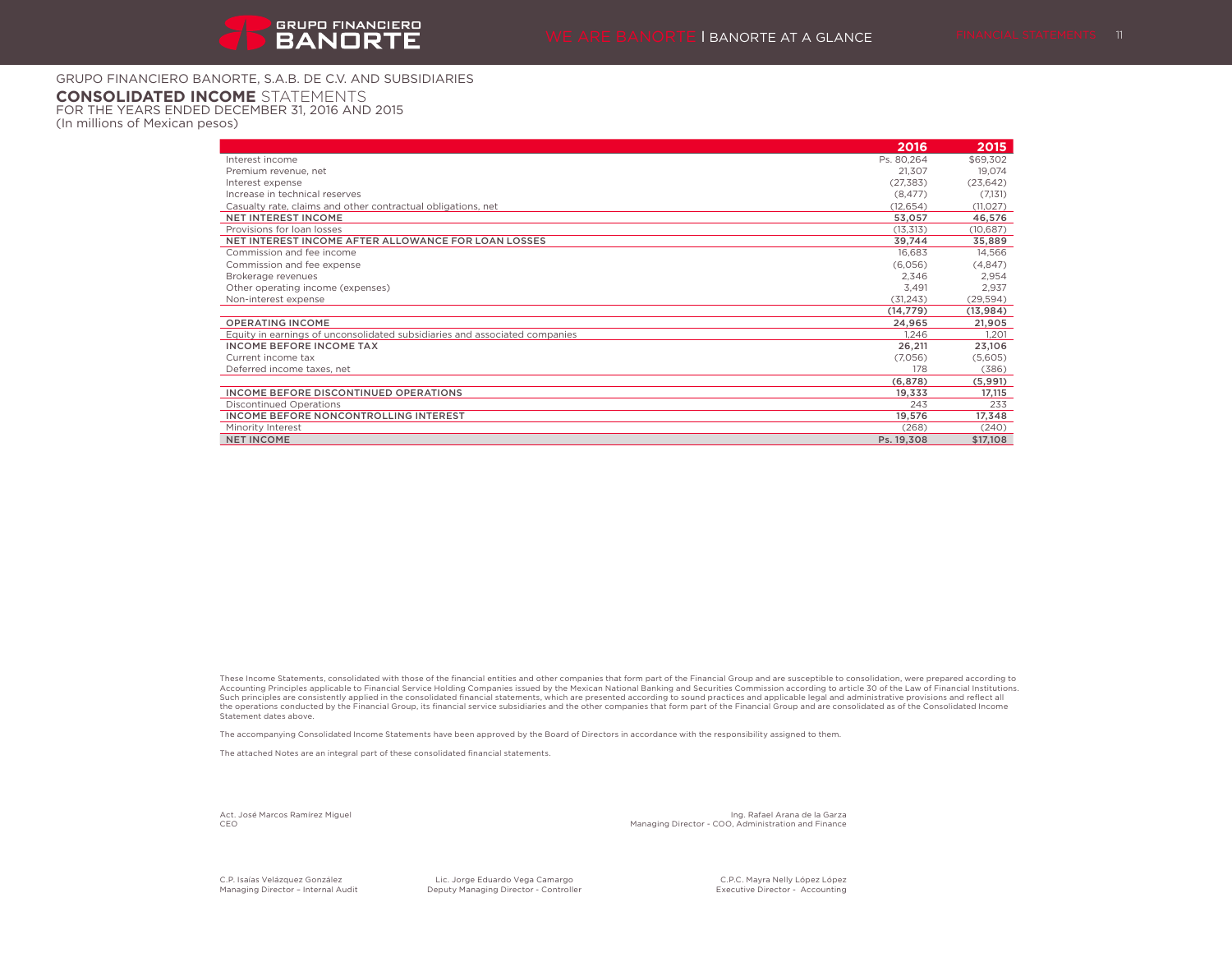# GRUPO FINANCIERO BANORTE, S.A.B. DE C.V. AND SUBSIDIARIES

# **CONSOLIDATED STATEMENTS OF CHANGES IN** STOCKHOLDERS' EQUITY

FOR THE YEARS ENDED DECEMBER 31, 2016 AND 2015 (In millions of Mexican pesos)

|                                                                                                                 | <b>PAID-IN CAPITAL</b> |                                         |                          | <b>OTHER CAPITAL</b>                     |                                                                           |                                                                                      |
|-----------------------------------------------------------------------------------------------------------------|------------------------|-----------------------------------------|--------------------------|------------------------------------------|---------------------------------------------------------------------------|--------------------------------------------------------------------------------------|
|                                                                                                                 | Common<br><b>Stock</b> | <b>Additional</b><br>paid-in<br>capital | Capital<br>reserves      | Retained<br>earnings from<br>prior years | <b>Result from</b><br>valuation of<br>securities<br>available for<br>sale | <b>Result from</b><br>valuation of<br><b>instruments</b><br>for cash flow<br>hedging |
| Balances, January 1, 2015                                                                                       | Ps. 14.632             | Ps. 36.201                              | Ps. 6.657                | Ps. 50.407                               | Ps. 634                                                                   | Ps. (762)                                                                            |
| <b>TRANSACTIONS APPROVED BY STOCKHOLDERS:</b>                                                                   |                        |                                         |                          |                                          |                                                                           |                                                                                      |
| Share repurchase for executive shares' plan payable<br>in equity instruments<br>Transfer of prior year's result | (26)                   | 251                                     | (892)                    | 15,228                                   | (38)                                                                      |                                                                                      |
| Dividends declared at the General Stockholders'<br>meetings on:                                                 |                        |                                         |                          |                                          |                                                                           |                                                                                      |
| January 21, April 24 and November 19, 2015                                                                      |                        |                                         |                          | (2,787)                                  |                                                                           |                                                                                      |
| Total transactions approved by stockholders                                                                     | (26)                   | 251                                     | (892)                    | 12,441                                   | (38)                                                                      |                                                                                      |
| <b>COMPREHENSIVE INCOME:</b>                                                                                    |                        |                                         |                          |                                          |                                                                           |                                                                                      |
| Net income<br>Result from valuation of securities available for sale                                            |                        |                                         |                          |                                          | (2,148)                                                                   |                                                                                      |
| Effect of subsidiaries, affiliates and mutual funds                                                             |                        | (28)                                    |                          | 12                                       |                                                                           |                                                                                      |
| Result from valuation of instruments for cash<br>flow hedging                                                   |                        |                                         |                          |                                          | ٠                                                                         | (66)                                                                                 |
| Total comprehensive income                                                                                      | ٠                      | (28)                                    | $\overline{\phantom{a}}$ | 12                                       | (2,148)                                                                   | (66)                                                                                 |
| Minority Interest                                                                                               |                        |                                         |                          | $\sim$                                   |                                                                           |                                                                                      |
| Balances, December 31, 2015                                                                                     | 14,606                 | 36,424                                  | 5,765                    | 62,860                                   | (1, 552)                                                                  | (828)                                                                                |
| <b>TRANSACTIONS APPROVED BY</b><br><b>STOCKHOLDERS:</b>                                                         |                        |                                         |                          |                                          |                                                                           |                                                                                      |
| Share repurchase for executive shares' plan payable<br>in equity instruments                                    | (32)                   | 28                                      | (940)                    |                                          | (8)                                                                       |                                                                                      |
| Transfer of prior year's result                                                                                 |                        |                                         |                          | 17,108                                   |                                                                           |                                                                                      |
| Dividends declared at the General Stockholders'<br>meetings on:                                                 |                        |                                         |                          |                                          |                                                                           |                                                                                      |
| February 19, June 28 and August 19 2016                                                                         |                        |                                         |                          | (7,229)                                  |                                                                           |                                                                                      |
| Special criterion of the Commission for sale of INB                                                             |                        |                                         |                          | (3,741)                                  |                                                                           |                                                                                      |
| Total transactions approved by stockholders                                                                     | (32)                   | 28                                      | (940)                    | 6.138                                    | (8)                                                                       |                                                                                      |
| <b>COMPREHENSIVE INCOME:</b>                                                                                    |                        |                                         |                          |                                          |                                                                           |                                                                                      |
| Net income                                                                                                      |                        |                                         |                          |                                          |                                                                           |                                                                                      |
| Result from valuation of securities available for sale                                                          |                        |                                         |                          |                                          | (1,032)                                                                   |                                                                                      |
| Effect of subsidiaries, affiliates and mutual funds                                                             |                        | (25)                                    |                          | (44)                                     |                                                                           |                                                                                      |
| Result from valuation of instruments for<br>cash flow hedging                                                   |                        |                                         |                          |                                          |                                                                           | (1,261)                                                                              |
| Result in the valuation of the current risk<br>reserve due to rate changes                                      |                        |                                         |                          |                                          |                                                                           |                                                                                      |
| Employee defined benefit Remedies                                                                               |                        |                                         |                          |                                          |                                                                           |                                                                                      |
| Modification in consumer                                                                                        |                        |                                         |                          |                                          |                                                                           |                                                                                      |
| loan rating rules                                                                                               | ä,                     | (25)                                    | $\sim$                   | (462)<br>(506)                           | (1,032)                                                                   |                                                                                      |
| Total comprehensive income<br>Minority Interest                                                                 |                        |                                         |                          |                                          |                                                                           | (1, 261)                                                                             |
| Balances, December 31, 2016                                                                                     | Ps. 14,574             | Ps. 36,427                              | Ps. 4,825                | Ps. 68,492                               | Ps. (2,592)                                                               | Ps. (2,089)                                                                          |

These statements of changes in stockholder's equity, consolidated with those of the financial entities and other companies that form part of the Financial Seconding to according to according to according to according to ac

The attached Notes are an integral part of these consolidated financial statements.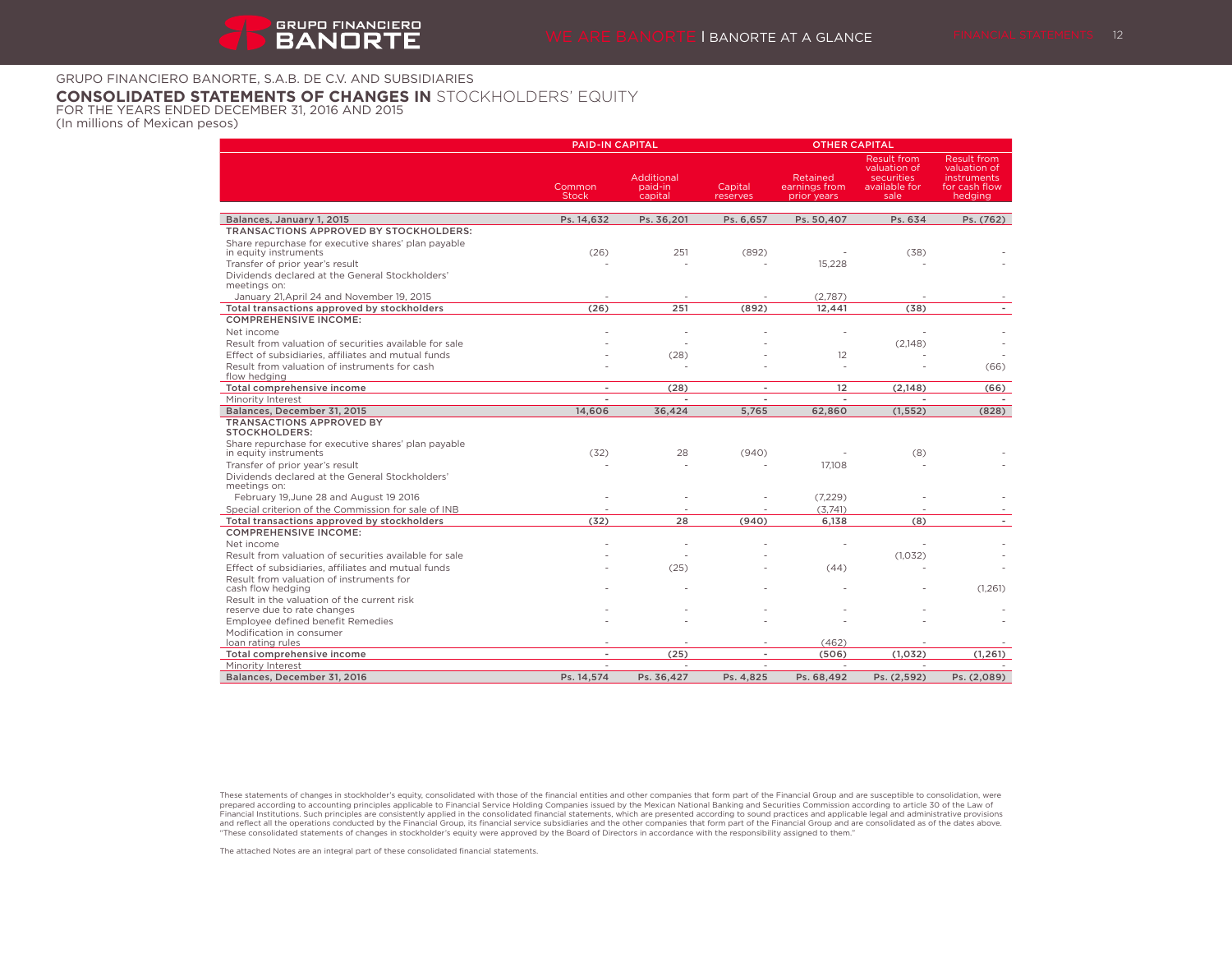OTHER CAPITAL



|                                                                                                                    | Result in the<br>valuation of<br>the current<br>risk reserve<br>due to<br>changes in<br>rates | Cumulative<br>foreign<br>currency<br>translation<br>adiustment | Employee<br>defined<br>benefit<br><b>Remedies</b> | <b>Net</b><br>income     | <b>Total majority</b><br>interest | <b>Total minority</b><br>interest | Total<br>stockholders'<br>eauitv |
|--------------------------------------------------------------------------------------------------------------------|-----------------------------------------------------------------------------------------------|----------------------------------------------------------------|---------------------------------------------------|--------------------------|-----------------------------------|-----------------------------------|----------------------------------|
|                                                                                                                    |                                                                                               |                                                                |                                                   |                          |                                   |                                   |                                  |
| Balances, January 1, 2015                                                                                          | $Ps. -$                                                                                       | Ps. (75)                                                       | $Ps. -$                                           | Ps. 15.228               | Ps. 122.922                       | Ps. 1.750                         | Ps. 124.672                      |
| <b>TRANSACTIONS APPROVED BY</b><br><b>STOCKHOLDERS:</b>                                                            |                                                                                               |                                                                |                                                   |                          |                                   |                                   |                                  |
| Share repurchase for executive<br>shares' plan payable in<br>equity instruments<br>Transfer of prior year's result |                                                                                               |                                                                |                                                   | (15, 228)                | (705)                             |                                   | (705)                            |
| Dividends declared at the General                                                                                  |                                                                                               |                                                                |                                                   |                          |                                   |                                   |                                  |
| Stockholders' meetings on:<br>January 21, April 24 and November 19, 2015                                           |                                                                                               |                                                                |                                                   |                          | (2,787)                           |                                   | (2,787)                          |
| Total transactions approved by stockholders                                                                        | $\overline{\phantom{a}}$                                                                      | $\overline{\phantom{a}}$                                       | $\overline{\phantom{a}}$                          | (15, 228)                | (3, 492)                          | $\overline{\phantom{a}}$          | (3, 492)                         |
| <b>COMPREHENSIVE INCOME:</b>                                                                                       |                                                                                               |                                                                |                                                   |                          |                                   |                                   |                                  |
| Net income                                                                                                         |                                                                                               |                                                                |                                                   | 17,108                   | 17.108                            |                                   | 17.108                           |
| Result from valuation of securities<br>available for sale                                                          |                                                                                               |                                                                |                                                   |                          | (2,148)                           |                                   | (2,148)                          |
| Effect of subsidiaries, affiliates and<br>mutual funds                                                             |                                                                                               | 1.144                                                          |                                                   |                          | 1.128                             |                                   | 1,128                            |
| Result from valuation of instruments<br>for cash flow hedging                                                      |                                                                                               |                                                                |                                                   |                          | (66)                              |                                   | (66)                             |
| Total comprehensive income                                                                                         | $\sim$                                                                                        | 1.144                                                          | $\overline{\phantom{a}}$                          | 17.108                   | 16.022                            | $\overline{\phantom{a}}$          | 16.022                           |
| Minority Interest                                                                                                  | $\sim$                                                                                        | ٠                                                              | $\sim$                                            | $\overline{\phantom{a}}$ | $\overline{\phantom{a}}$          | 150                               | 150                              |
| Balances, December 31, 2016                                                                                        | $\overline{\phantom{a}}$                                                                      | 1.069                                                          | $\overline{\phantom{a}}$                          | 17.108                   | 135,452                           | 1.900                             | 137,352                          |
| <b>TRANSACTIONS APPROVED BY</b><br><b>STOCKHOLDERS:</b>                                                            |                                                                                               |                                                                |                                                   |                          |                                   |                                   |                                  |
| Share repurchase for executive shares' plan<br>payable in equity instruments                                       |                                                                                               |                                                                |                                                   |                          |                                   |                                   | 952                              |
| Transfer of prior year's result                                                                                    |                                                                                               |                                                                |                                                   | (17,108)                 |                                   |                                   |                                  |
| Dividends declared at the General Stockholders'<br>meetings on:                                                    |                                                                                               |                                                                |                                                   |                          |                                   |                                   |                                  |
| February 19, June 28 and August 19 2016                                                                            |                                                                                               |                                                                |                                                   |                          |                                   |                                   | (7,229)                          |
| Special criterion of the Commission for sale of INB                                                                |                                                                                               |                                                                |                                                   |                          |                                   |                                   | (3,741)                          |
| Total transactions approved by stockholders                                                                        | ÷.                                                                                            | ٠                                                              | ٠                                                 | (17, 108)                | $\overline{\phantom{a}}$          | ٠                                 | (11, 922)                        |
| <b>COMPREHENSIVE INCOME:</b>                                                                                       |                                                                                               |                                                                |                                                   |                          |                                   |                                   |                                  |
| Net income<br>Result from valuation of securities                                                                  |                                                                                               |                                                                |                                                   | 19,308                   |                                   |                                   | 19,308<br>(1,032)                |
| available for sale<br>Effect of subsidiaries, affiliates and                                                       |                                                                                               | 1,015                                                          |                                                   |                          |                                   |                                   | 946                              |
| mutual funds<br>Result from valuation of instruments for                                                           |                                                                                               |                                                                |                                                   |                          |                                   |                                   | (1,261)                          |
| cash flow hedging<br>Result in the valuation of the current risk<br>reserve due to rate changes                    | 87                                                                                            |                                                                |                                                   |                          |                                   |                                   | 87                               |
| Employee defined benefit Remedies                                                                                  |                                                                                               |                                                                | (370)                                             |                          |                                   |                                   | (370)                            |
| Modification in the normativity of the portfolio                                                                   |                                                                                               |                                                                |                                                   |                          |                                   |                                   | 462                              |
| Total comprehensive income                                                                                         | 87                                                                                            | 1,015                                                          | (370)                                             | 19,308                   | $\overline{\phantom{a}}$          | $\overline{\phantom{a}}$          | 17,216                           |
| Minority Interest                                                                                                  | $\overline{\phantom{a}}$                                                                      |                                                                |                                                   |                          | ÷,                                | 55                                | 55                               |
| Balances, December 31, 2015                                                                                        | Ps. 87                                                                                        | Ps. 2,084                                                      | Ps. (370)                                         | Ps. 19,308               | Ps. 135,452                       | Ps. 1.955                         | Ps. 142.701                      |
|                                                                                                                    |                                                                                               |                                                                |                                                   |                          |                                   |                                   |                                  |

Act. José Marcos Ramírez Miguel Ing. Rafael Arana de la Garza CEO Managing Director - COO, Administration and Finance

C.P. Isaías Velázquez González<br>Managing Director - Internal Audit

C.P. Isaías Velázquez González Lic. Jorge Eduardo Vega Camargo C.P.C. Mayra Nelly López López Managing Director – Internal Audit Deputy Managing Director - Controller Executive Director - Accounting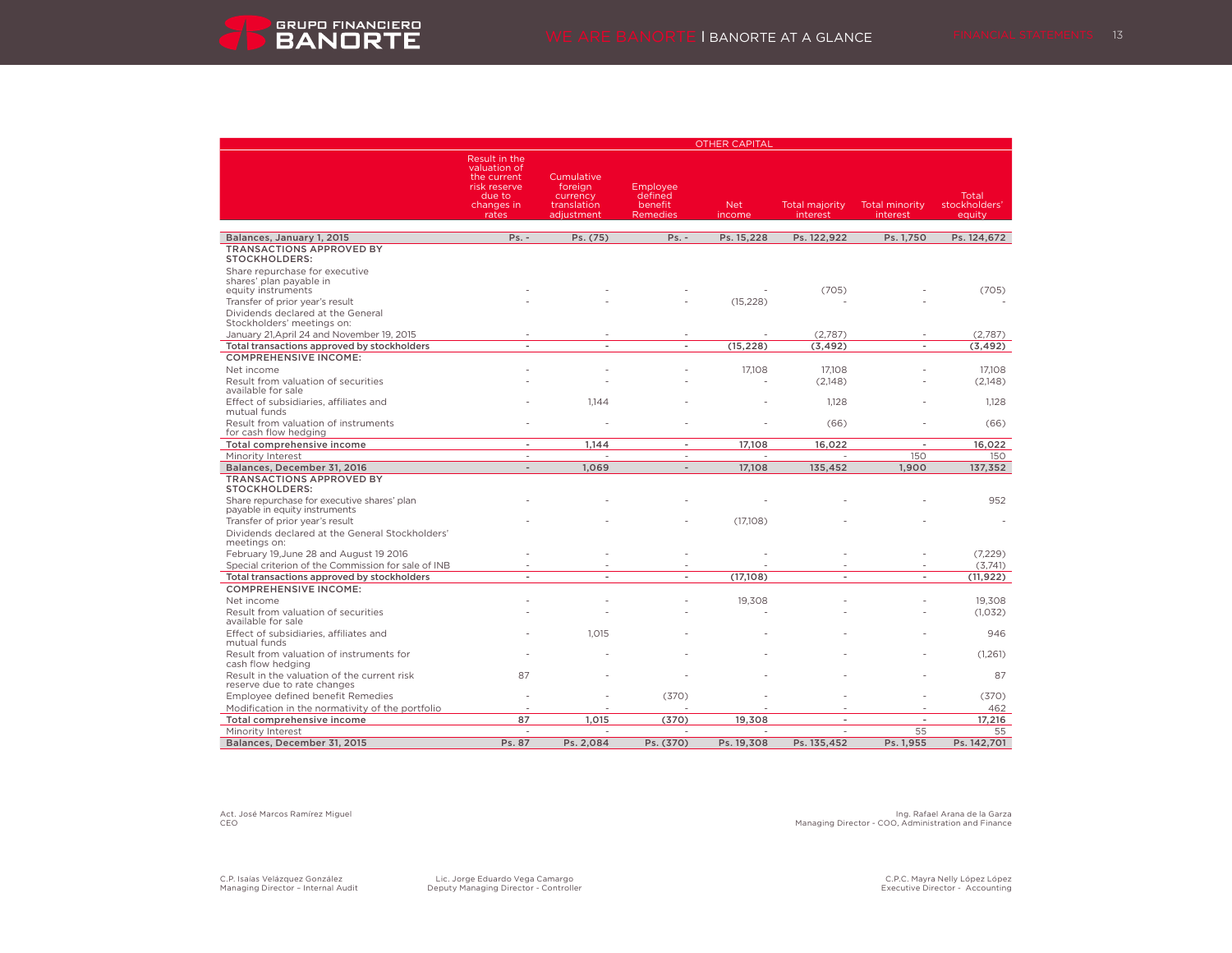# GRUPO FINANCIERO BANORTE, S.A.B. DE C.V. AND SUBSIDIARIES

# **CONSOLIDATED CASH FLOW** STATEMENTS

FOR THE YEARS ENDED DECEMBER 31, 2016 AND 2015 (In millions of Mexican pesos)

|                                                                                        | 2016       | 2015        |
|----------------------------------------------------------------------------------------|------------|-------------|
| Net income                                                                             | Ps. 19.308 | Ps. 17.108  |
| Items not requiring (generating) resources:                                            |            |             |
| Depreciation and amortization                                                          | 1.170      | 1,325       |
| <b>Technical reserves</b>                                                              | 8,477      | 7,131       |
| Other provisions                                                                       | 3.449      | (3,570)     |
| Current and deferred income tax                                                        | 6.878      | 5.991       |
| <b>Discontinued Operations</b>                                                         | 243        |             |
| Equity in earnings of unconsolidated subsidiaries and associated companies             | (978)      | (961)       |
|                                                                                        | 38,547     | 27,024      |
| <b>OPERATING ACTIVITIES:</b>                                                           |            |             |
| Changes in margin accounts                                                             | (2,094)    | (46)        |
| Changes in investments in securities                                                   | (24,797)   | (8,709)     |
| Changes in debtor balances under repurchase and resale agreements                      | 493        | 379         |
| Changes in asset position of derivatives                                               | (22, 051)  | (2,543)     |
| Change in loan portfolio                                                               | (62, 669)  | (43,178)    |
| Changes in acquired collection rights                                                  | 192        | 767         |
| Changes in accounts receivable from insurance and annuities, net                       | (20)       | 46          |
| Changes in debtor premiums, (net)                                                      | 169        | 88          |
| Changes in reinsurance and surety agencies (net) (asset)                               | (1, 294)   | 95          |
| Changes in receivables generated by securitizations                                    | 29         | 403         |
| Change in foreclosed assets                                                            | 611        | 482         |
| Change in other operating assets                                                       | (23, 467)  | (10, 258)   |
| Change in deposits                                                                     | 35.268     | 60.141      |
| Change in interbank and other loans                                                    | 7.556      | 931         |
| Change in creditor balances under repurchase and sale agreements                       | (6,378)    | 8.553       |
| Collateral sold or pledged                                                             | (1)        | (152)       |
| Change in liability position of derivative financial instruments                       | 20,464     | 2,669       |
| Change in technical reserves (net)                                                     | 947        | 121         |
| Changes in reinsurance and surety agencies (net) (liability)                           | 11         | 116         |
| Change in subordinated debentures                                                      | 4,464      | 865         |
| Change in other operating liabilities                                                  | 6,958      | 10.777      |
| Change in hedging instruments related to operations                                    | 3,706      | 991         |
| Assets for discontinued operations                                                     | (1, 224)   |             |
| Income tax                                                                             | (6,976)    | (9,912)     |
| Net cash flows (used in) provided by operating activity                                | (31, 556)  | 39.650      |
|                                                                                        |            |             |
| <b>INVESTING ACTIVITIES:</b>                                                           | 1,033      | 1.003       |
| Proceeds on disposal of property, furniture and equipment                              | (4,083)    | (3,914)     |
| Payments for acquisition of property, furniture and equipment                          | 2          |             |
| Collections by disposal of subsidiaries and associates and agreements by joint control | (2)        | (71)        |
| Payment on acquisitions of subsidiaries and associated companies                       | (10)       |             |
| Assets for discontinued operations                                                     | 1,122      | 1,419       |
| Net cash flows used in investment activity                                             | (1,938)    | (1, 563)    |
| <b>FINANCING ACTIVITIES:</b>                                                           |            |             |
| Dividends paid                                                                         | (7,229)    | (2.787)     |
| Repurchase of shares                                                                   | (1, 394)   | (1,551)     |
| Net cash flow (used in) provided by financing activity                                 | (8,623)    | (4,338)     |
| Net increase (decrease) in cash and cash equivalents                                   | (42,117)   | 33,749      |
| Effects from changes in the value of cash and cash equivalents                         | 155        | 261         |
| Cash and cash equivalents at the beginning of the year                                 | 107,848    | 73,838      |
| Cash and cash equivalents at the end of the year                                       | Ps. 65,886 | Ps. 107,848 |

These Cash Flow Statements, consolidated with those of the financial entities and other companies that form part of the Financial Group and are susceptible to consolidation, were prepared according to accounting principles applicable to Financial Service Holding Companies issued by the Mexican National Banking and Securities Commission according to secording to sound practices and applicable legal and admin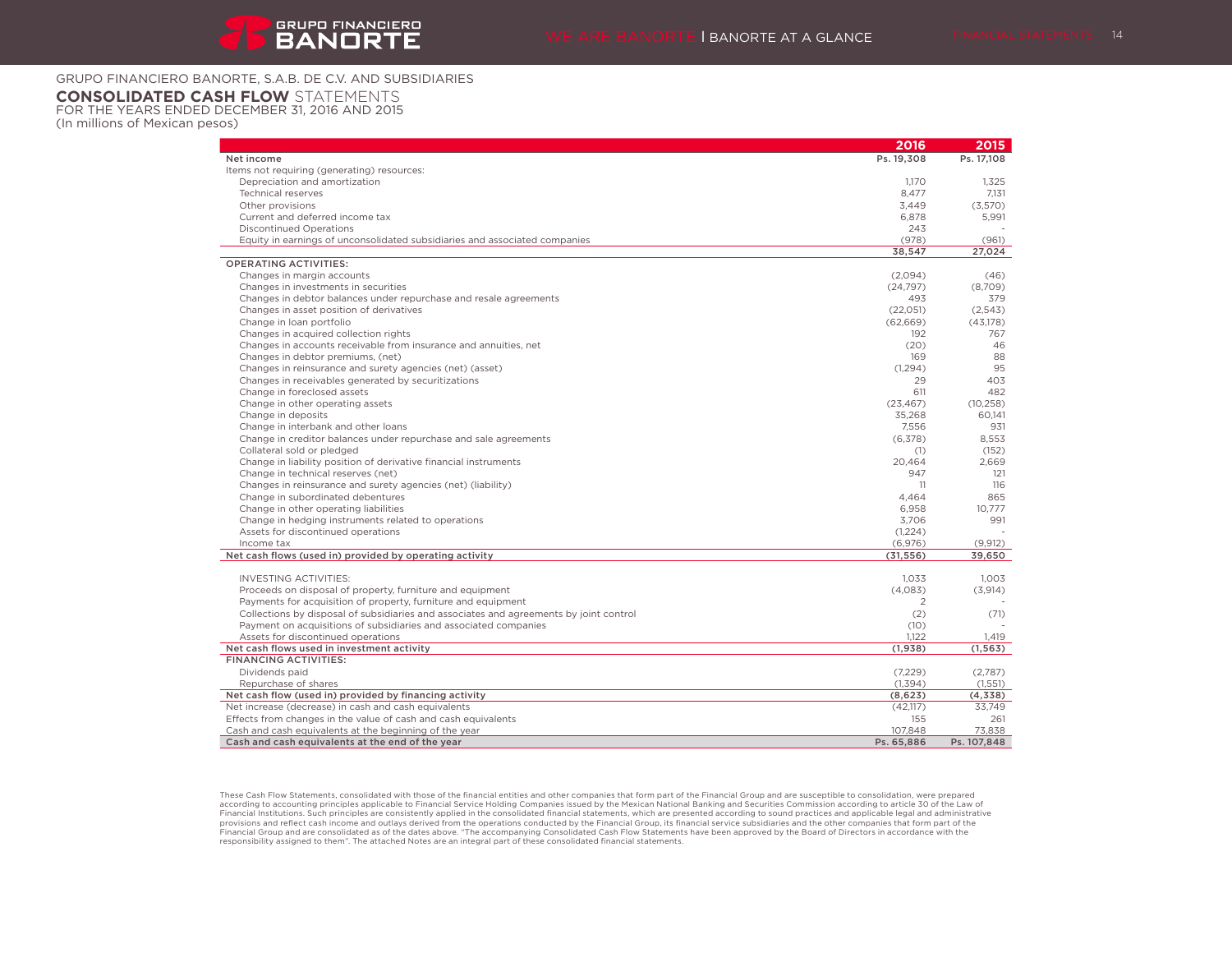GRUPO FINANCIERO BANORTE, S.A.B. DE C.V. AND SUBSIDIARIES **NOTES TO CONSOLIDATED** FINANCIAL STATEMENTS FOR THE YEARS ENDED DECEMBER 31, 2016 AND 2015 (In millions of Mexican pesos, except exchange rates and Note 33)

# **1 –** ACTIVITY AND REGULATORY ENVIRONMENT

Grupo Financiero Banorte, S.A.B. de C.V. and subsidiaries (the Financial Group) are authorized by Mexico's Ministry of Finance and Public Credit (SHCP) to operate as a Financial Group under the form and terms established by the Laws Regulating Financial Groups, subject to the supervision and monitoring of the Mexican National Banking and Securities Commission (the Commission). Its main activities consist of acquiring and managing entities engaged in the financial services industry and supervising their activities, as defined in the above-mentioned law. The Financial Group is regulated, depending on its activities, by the Commission, the Mexican National Insurance and Bonding Commission (CNSF) (the Commissions), and the Mexican Central Bank (Banco de México) and other applicable laws and regulations.

The main activity of its subsidiaries is the execution of financial operations such as the provision of services of multiple banking, brokerage, leasing, financial factoring, storage services in general, pensions and life insurance and damages, dispose, manage, collect and generally negotiate, in any form, with credit rights.

The main regulating aspect compels the Financial Group to maintain a minimum capitalization ratio for market and loan risks, to meet certain acceptance limits for deposits, obligations and other types of funding that may be denominated in foreign currency, as well as to establish the minimum limits for paid-in capital and capital reserves. The Financial Group complies satisfactorily with all of the above as of December 31, 2016.

By legal requirements, the Financial Group has unlimited liability for the obligations assumed and losses incurred by each of its subsidiaries.

The powers of the Commission, in its capacity as regulator of the Financial Group and its subsidiaries, include reviewing the financial information and requesting modifications to such information.

The Financial Group performs its activities throughout Mexico and the United States of America.

The Financial Group's consolidated financial statements have been approved by the Board of Directors at its January 26, 2017 meeting in accordance with the responsibility assigned to this Organ.

# **2 –** SIGNIFICANT EVENTS DURING THE YEAR

# a) Changes to the corporate structure

### 1. Banorte-Ixe Fusion Cards

On April 15, 2016, was issued the letter No. UBVA / 023/2016 issued by the SHCP authorizing the merger of Banorte-Ixe Tarjetas, S.A. C.V., SOFOM, E.R. (Banorte-Ixe Tarjetas) and Banco Mercantil del Norte, S.A. (Banorte).

On May 2, 2016, the merger of Banorte-Ixe Tarjetas as a merged company became effective, with Banorte as a merging company, which continues.

 The merger had no effect on the figures presented in the consolidated financial statements, since the Financial Group already consolidated Banorte-Ixe Tarjetas).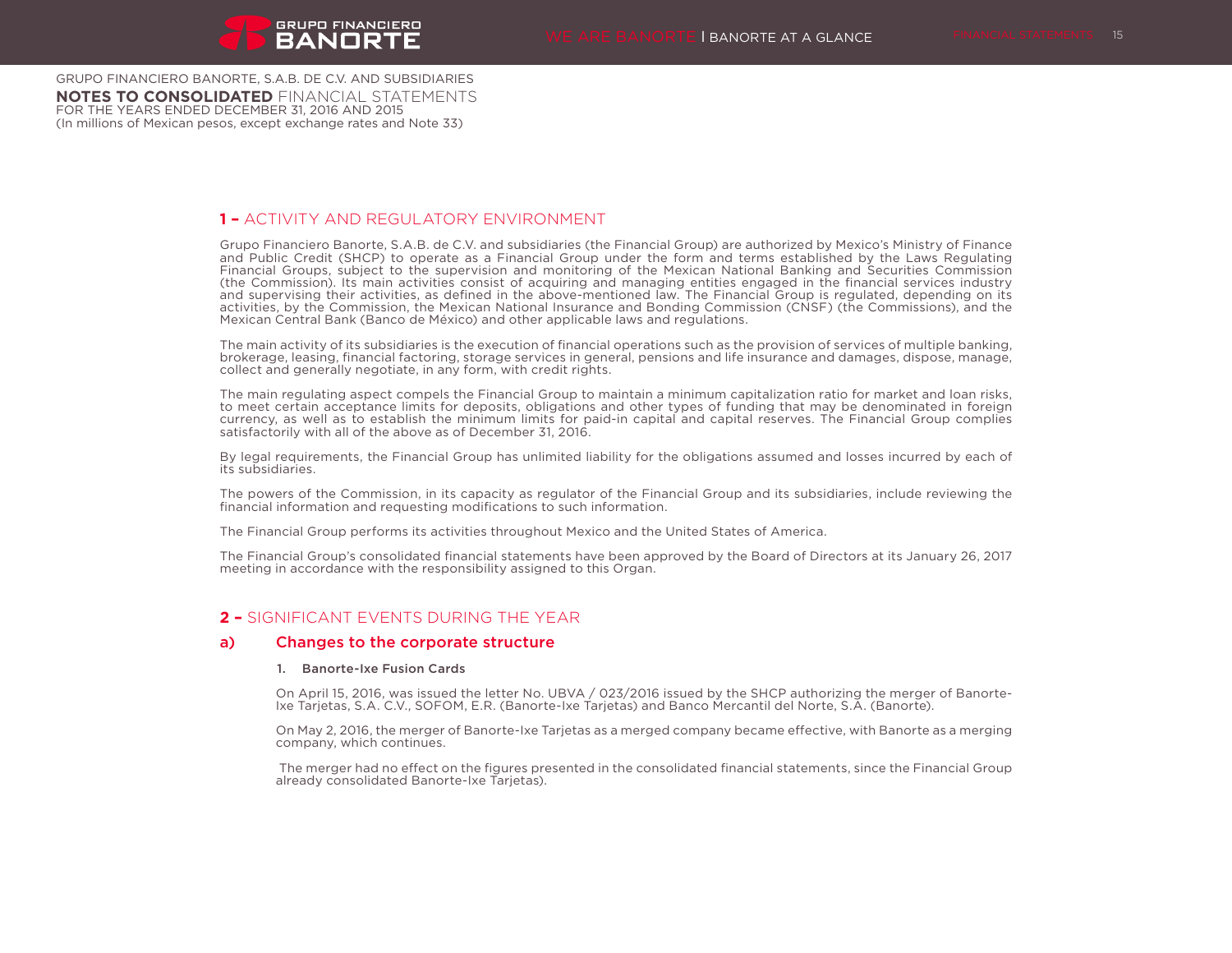

#### 2. Banorte Ahorro y Prevision

The corresponding authorizations of the Commissions for the constitution of the Subcontroladora Banorte Ahorro y Previsión, S.A. were obtained. Of C.V. (Banorte Ahorro y Previsión). On September 1, 2016, Banorte Ahorro y Previsión held an Ordinary General Shareholders' Meeting in which it was approved to increase the share capital in the variable part, which was subscribed and paid by the Financial Group through a contribution in kind of the Pension shares Banorte, SA Of C.V. (Pensiones Banorte) and Seguros Banorte, S.A. Of C.V. (Seguros Banorte) for an amount of \$ 7,106.

#### 3. Banorte Futuro

At the Extraordinary General Meeting of Shareholders of the Financial Group, held on November 4, 2015, the spin-off of the Financial Group was approved as escindente, and the creation of Banorte Futuro, S.A. of C.V. (Banorte Futuro) as a new spin-off company. Banorte Futuro's main objective is to acquire and manage shares of financial entities and service providers and real estate companies, in terms of the provisions set forth in the Law for Regulating Financial Groupings (LRAF). Simultaneously with the spin-off, the Financial Group contributed the shares of Banorte Futuro to Seguros Banorte.

As a result of the spin-off, Banorte transmitted in October 2016 to Banorte Futuro an asset of \$ 14,494 corresponding to the permanent investment in shares, goodwill and intangible assets associated with the investment that Banorte had in Afore XXI Banorte, S.A. Of C.V. (Afore XXI Banorte), \$404 as a liability and \$14,090 of stockholders' equity. Banorte Futuro assumed all obligations arising from the equity transferred to it as a result of the spin-off.

This split had no effect on the figures presented in the consolidated financial statements, since the Financial Group already recognized the equity method in the Afore XXI Banorte.

### b) Monitoring the credit exposure with the housing developer sector

DDuring 2016 and 2015, Urbi Desarrollos Urbanos, S.A.B. Of C.V. (URBI), Corporación GEO S.A.B. Of C.V. (GEO) and Desarrolladora Homex, S.A.B. Of C.V (Homex), the three main housing developers in the country concluded the process of bankruptcy, which allowed them to restructure the debt they had with their creditors.

As of December 31, 2016, the credit exposure related to the housing developers that was classified as due, was \$ 2,230.

### **URBI**

#### Capitalization of liabilities

Derived from the restructuring processes and agreements reached with URBI, in 2016 the Financial Group received in exchange for the unsecured credits recognized by the commercial competition judge, shares and optional securities to subscribe shares of said company for an amount equivalent to the credit exposure Unsecured, net of reserves, reducing the outstanding loan portfolio with this company at \$ 1,476.

The shares and optional securities to subscribe shares received as payment in payment were initially recorded as "Assets awarded" based on the requirements established in the accounting criteria B-7 "Foreclosed assets".

Subsequently, in accordance with its intention and business plan, the Financial Group reclassified shares and optional securities to subscribe shares to Securities Investments (in the "Available-for-sale securities" category, see Note 6b) and Derivatives (See Note 8), respectively. The Financial Group values these assets at fair value.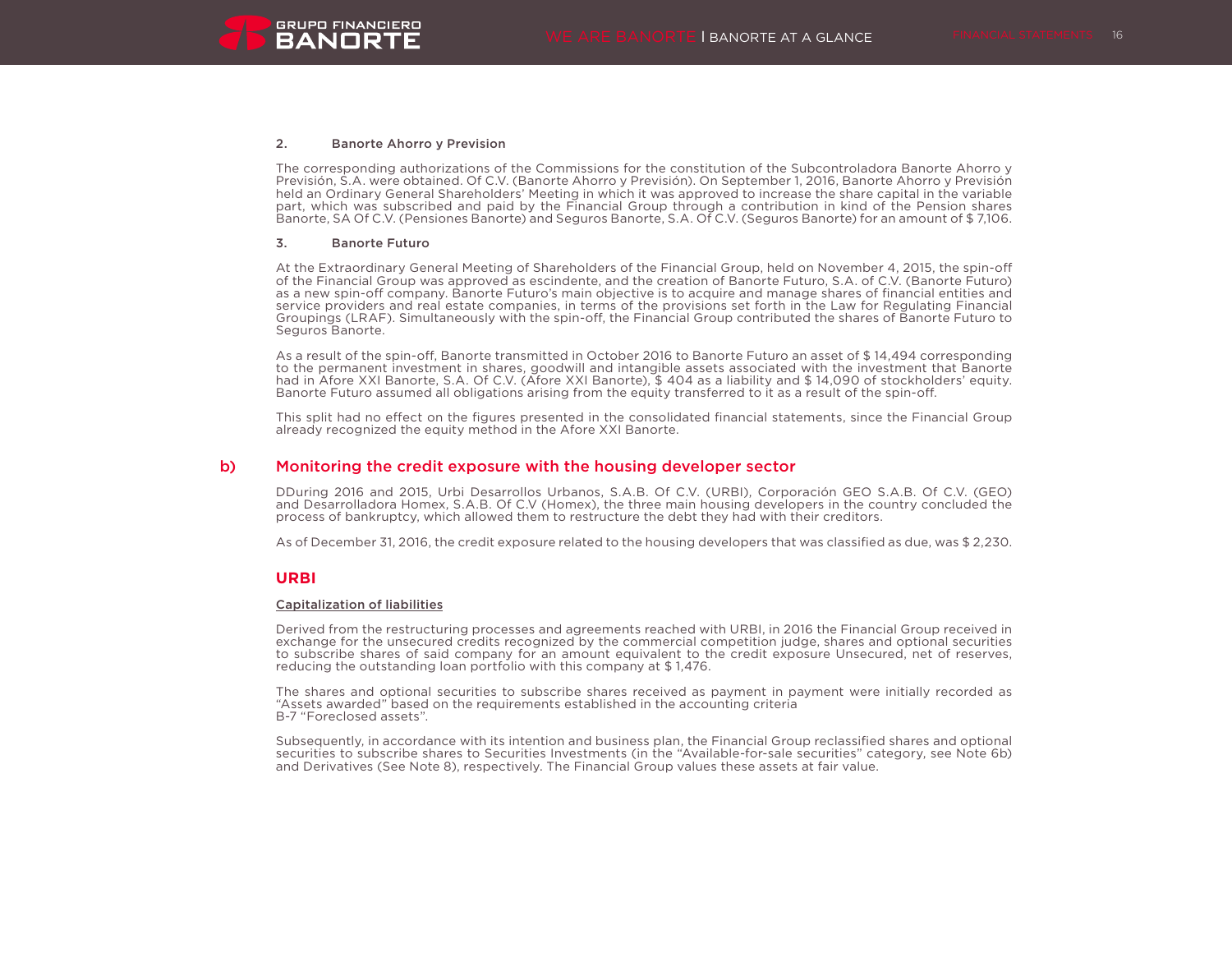

At December 31, 2016, the impairment from market valuation of the shares was (\$ 756), recorded in equity in the income from valuation of securities available for sale. On the other hand, an impairment in the value of the optional securities of \$ (17) was recognized, recorded in income for the year in the income from intermediation.

As part of the restructuring agreement instructed by the commercial solicitor of URBI, the Financial Group received shares and optional securities to subscribe shares of said company as an exchange of a right of collection and unsecured receivables recognized in the commercial contest whose value Net in books was \$ 320. The shares were recorded in available-for-sale securities and a valuation loss of \$ 298 was recorded in the capital accounts, as well as an impairment of the option securities of \$9, Recorded in income for the year in the income from intermediation at the end of the year.

### **GEO and Homex**

### Capitalization of liabilities

During 2015, as part of the GEO and Homex liabilities restructuring, the Financial Group received in exchange for the unsecured credits recognized by the judges of the various commercial competitions, including shares and optional bonds to subscribe for shares within a term of 12 years of GEO and shares of Homex, which means that the Financial Group eliminates from its balance sheet the unsecured loans that it had in charge of said developers, amounting to \$ 1,631 (See note 6).

The shares and optional securities to subscribe shares received as a grant were initially registered as "Assets awarded" based on the requirements established in the accounting criteria B-7 "Foreclosed assets ".

Subsequently, in accordance with its intention and business plan, the Financial Group reclassified shares and optional securities to subscribe shares to Securities Investments (in the "Available-for-sale securities" category, see Note 6b) and Derivatives (See Note 8), respectively. The Financial Group values these assets at fair value.

### Contribution in GEO

In 2015, the Financial Group, through its subsidiary Sólida Administradora de Portafolios, S.A. C.V., SOFOM., E.R. Grupo Financiero Banorte (Solid), made a contribution in GEO, in the amount of \$ 3,000 receiving 308,348,302 shares representing its capital stock. According to its intention, Sólida recorded the shares received in the securities investment category in the "Available-for-sale securities" category and valued at fair value. As of December 31, 2016 and 2015, Sólida holds 236,809,904 shares for a book value of \$ 1,413 and 234,331,151 shares for a value of \$ 2,196, respectively.

## c) Issuance of Subordinated Debt

On September 30, 2016, the Financial Group successfully completed the issuance of subordinated and preferred bonds (Tier 2 Complementary Capital Notes) in the international market in the amount of USD 500 million.

The transaction included the issuance of Complementary Capital Notes (Tier 2) over a term of 15 years, prepaid to the tenth, with a coupon rate of 5.750%. Ratings provided by rating agencies Moody's and Fitch were Ba1 and BB+, respectively. The notes issued comply with the Basel III regulation.

The proceeds from the issue will be used for general corporate purposes and to strengthen the regulatory capital of the Financial Group.

## d) Settlement of subordinated obligations due 2021

El 13 de octubre de 2016, Banorte llevó a cabo el pago total de las obligaciones subordinadas no preferentes, no On October 13, 2016, the Financial Group carried out the full payment of non-cumulative non-preferred subordinated debentures maturing in 2021 in the amount of USD 200 million.

These obligations were issued on October 13, 2006 and had the option of being amortized in advance as of the tenth year.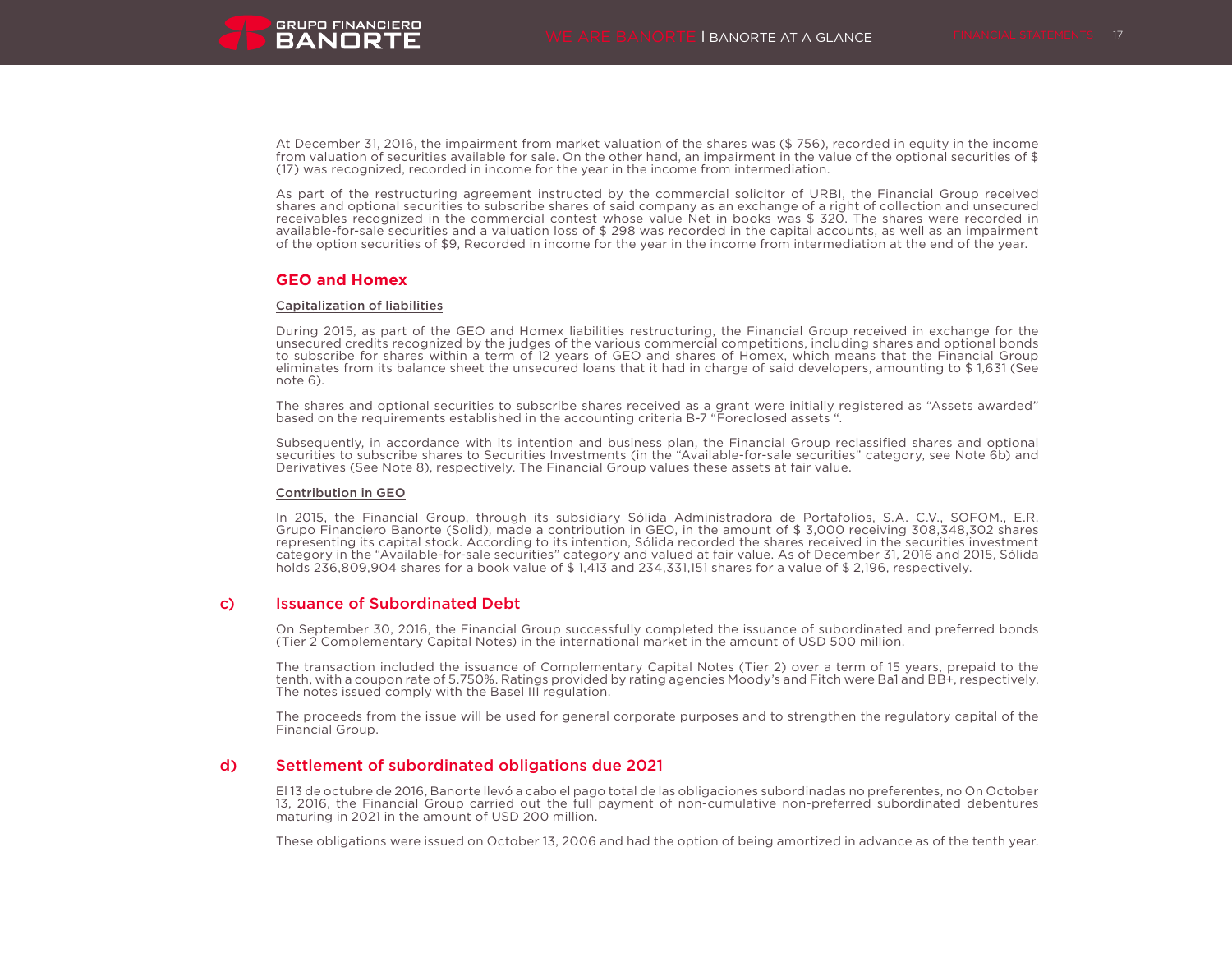# **3 –** BASIS OF PRESENTATION

# Explanation for translation into English

The accompanying consolidated financial statements have been translated from Spanish to English for use outside of Mexico. These financial statements are presented on the basis of Mexican Financial Reporting Standards.

# Monetary unit of the consolidated financial statements

The consolidated financial statements and notes for the years ended as of December 31, 2016 and 2015 include balances and transactions in Mexican pesos of purchasing power of such dates.

# Consolidation of financial statements

The accompanying consolidated financial statements include those of Grupo Financiero Banorte, S.A.B. de C.V. and its subsidiaries mentioned below. All significant intercompany balances and transactions have been eliminated in consolidation.

As of December 31, 2016 and 2015, the Grupo Financiero Banorte S.A.B. de C.V.'s consolidated subsidiaries and its equity ownership is as follows:

| 2016   | 2015   |
|--------|--------|
| 98.22% | 98.22% |
| 99.99% | 99.99% |
| 99.99% | 99.99% |
| 99.99% |        |
| $\sim$ | 99.99% |
|        | 99.99% |
| 99.99% | 99.99% |
| 99.99% | 99.99% |
| 99.99% | 99.99% |
| 99.28% | 98.83% |
|        |        |

During 2016, as part of the corporate restructuring mentioned in Note 2, the insurance and pension companies were transferred to the new subcontractor Banorte Ahorro y Previsión.

# **Conversion of Financial Statements of Banorte USA, Corporation and Subsidiaries (indirect foreign subsidiary)**

In order to consolidate the financial statements of Banorte USA, whose recording and functional currency is the American dollar, they are first adjusted in the recording and functional currency (U.S. dollar) to conform to the accounting criteria established by the Commission. The financial statements are then converted to the reporting currency (Mexican pesos) according to the following methodology:

Foreign operations whose recording and functional currency are one and the same convert their financial statements using the following exchange rates: a) year-end rate for monetary assets and liabilities (20.6194 for 2016), b) historical rate for nonmonetary assets and liabilities as well as stockholders' equity, and c) the weighted average rate of the period for income, costs and expenses (18.6908 for 2016). The conversion effects are presented in the Financial Group's stockholders' equity.

# **Long Term Assets Available for Sale and Disposition**

During the year 2016, the Financial Group decided to dispose of the Inter National Bank (INB), as part of the corporate restructuring program initiated and in the face of constraints in the development of its business strategy caused mainly by the change in the regulatory environment in the United States Of America (USA).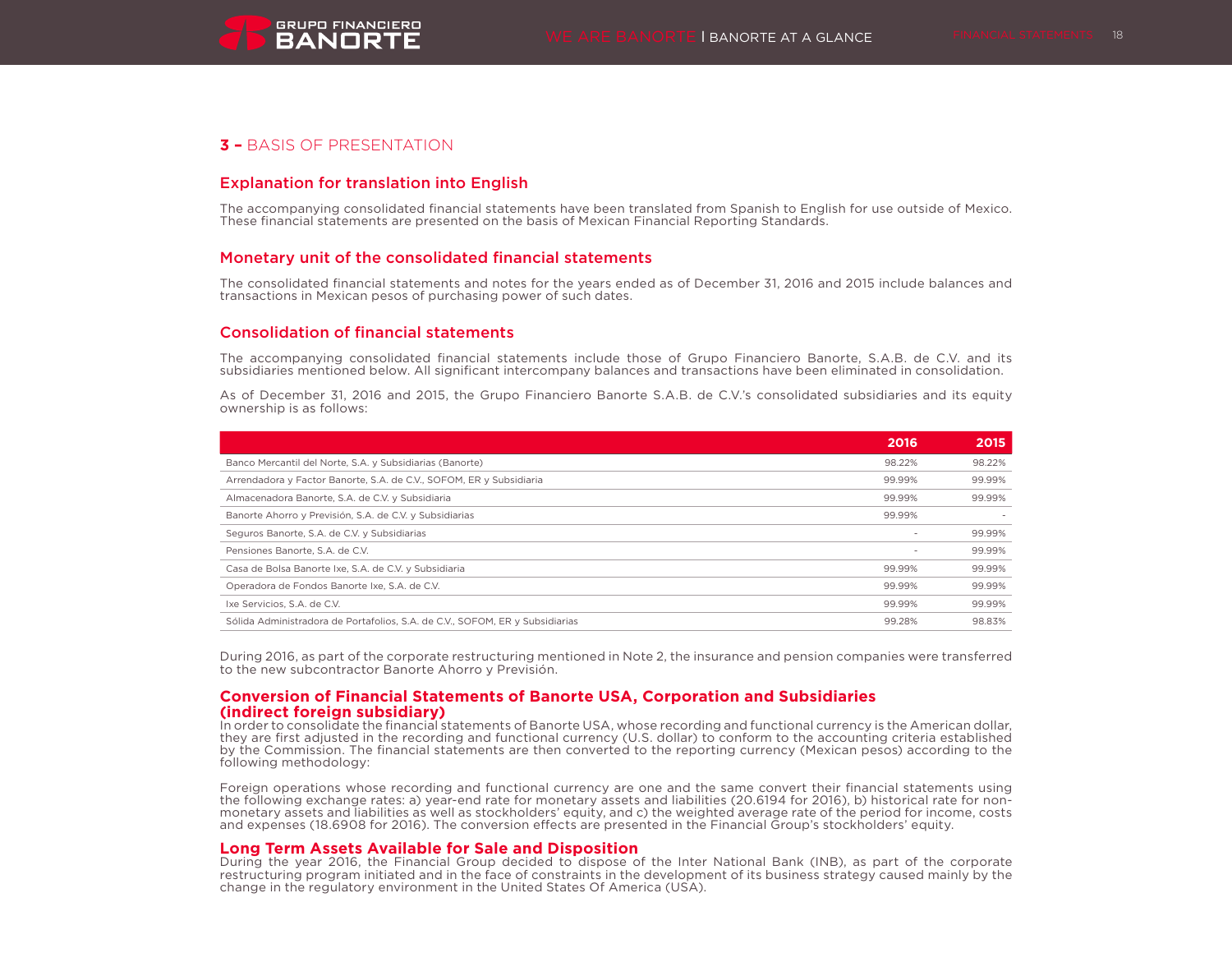### Application of Special Accounting Criteria

In view of the fact that the Financial Group is carrying out a process of corporate restructuring, coupled with the complicated conditions of regulation in the US and with the objective of ensuring its adequate solvency and stability, the Commission, based on Article 175 of the "General provisions applicable to credit institutions" issued a special accounting standard through Official Letter P071 / 2016. This criterion authorizes the Parent to recognize the income derived from the sale of INB shares in "Income from prior years" and not from the result of the year in accordance with the corresponding NIF's.

As part of the sale process and once the requirements established in Bulletin C-15 "Impairment of the value of long-lived assets and their disposal" have been met, the Financial Group has classified its investment in INB as an available long-term asset For sale, which was recorded at the end of the year at its estimated sale value. The intention to dispose of this entity meets the definition to be classified as a discontinued operation, whereby the assets and liabilities corresponding to 31 December 2016 have been presented net in the Balance Sheet in accordance with the accounting criteria issued by the Commission and the Results of said entity have been presented as discontinued operations for the years ended December 31, 2016 and 2015.

The comparison between the net book value of the investment and the estimated value of the sale generates a difference of (Ps. 3,741) which was recorded by decreasing in the asset the value of the investment against a reduction of "Income from prior years".

If the authorized Special Accounting Criteria were not applied, the amounts that would have been recognized and presented in the Balance Sheet as of December 31, 2016 in the items affected would be:

| <b>CONCEPT</b>                             | <b>FIGURES WITHOUT</b><br><b>SPECIAL ACCOUNTING</b><br><b>CRITERIA</b> | <b>FIGURES WITH SPECIAL</b><br><b>ACCOUNTING CRITERIA</b> | <b>VARIATION</b> |
|--------------------------------------------|------------------------------------------------------------------------|-----------------------------------------------------------|------------------|
| Retained earnings from prior years         | Ps. 72.233                                                             | Ps. 68.492                                                | (\$3,741)        |
| Net Income                                 | 15.567                                                                 | 19.308                                                    | 3.741            |
| Total stockholders' equity                 | 142.701                                                                | 142.701                                                   |                  |
| Total liabilities and stockholders' equity | Ps. 1,268,119                                                          | Ps. 1,268,119                                             | $Ps. -$          |

#### Assets, liabilities and discontinued results

As of December 31, 2016, the discontinued assets are comprised as follows:

| <b>ASSETS AND LIABILITIES</b>             | 2016       |
|-------------------------------------------|------------|
| Loan Portfolio                            | Ps. 21,479 |
| Investments in securities                 | 6,178      |
| Cash and cash equivalents                 | 3,519      |
| <b>Otther Assets</b>                      | 2,462      |
| Property, Furniture and equipment         | 862        |
| Deposits                                  | (26, 644)  |
| Interbank and other loans                 | (1, 394)   |
| Other accounts payables                   | (739)      |
| Subordinated debentures                   | (424)      |
| Total Long Term Assets Available for Sale | Ps. 5,299  |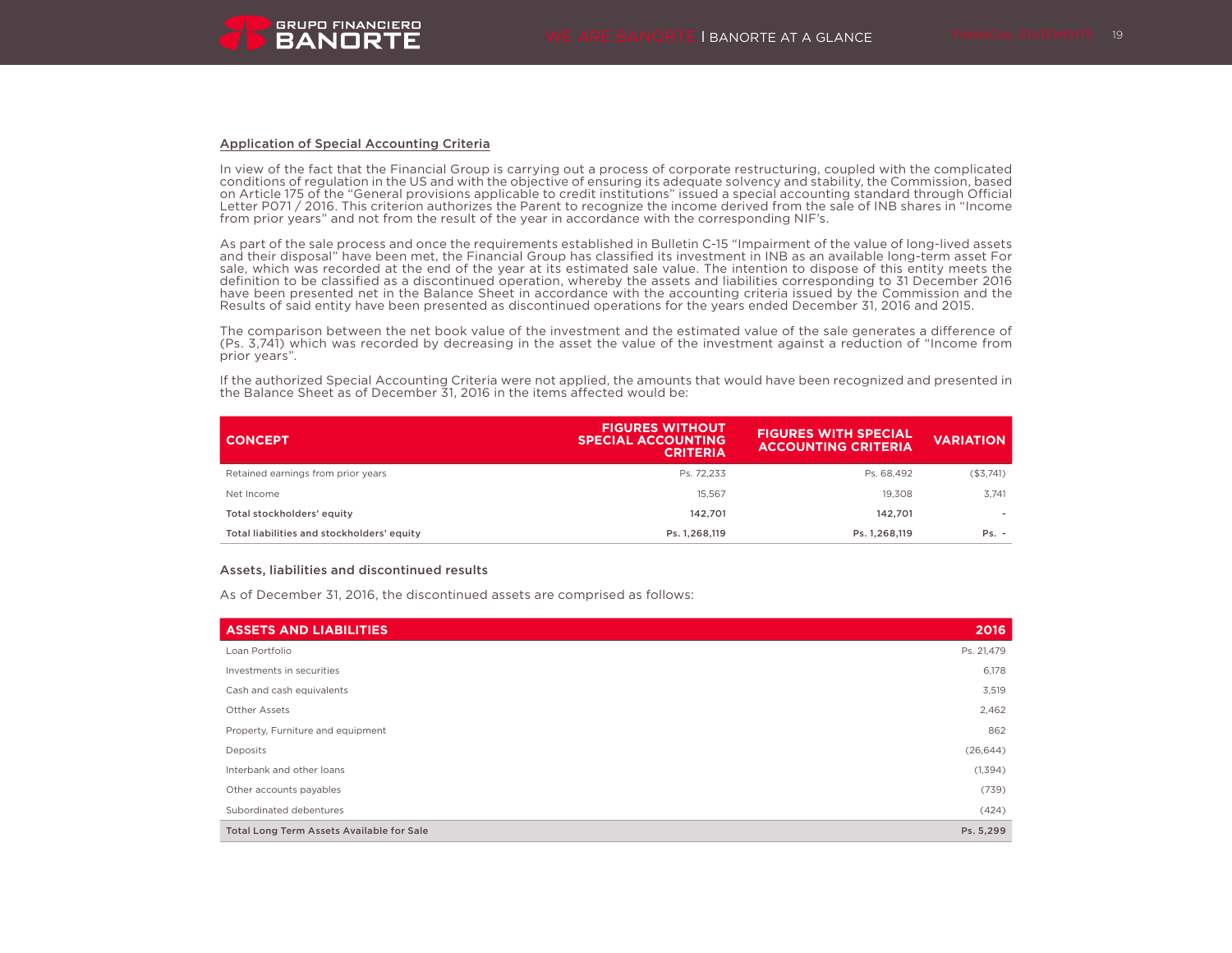As of December 31, 2016 and 2015, the discontinued results are as follows:

| <b>INCOME STATEMENTS</b>                            | 2016    | 2015  |
|-----------------------------------------------------|---------|-------|
| Interest income                                     | \$1,077 | \$942 |
| Interest expense                                    | (81)    | (105) |
| Net Interest Income                                 | 996     | 837   |
| Provisions for loan losses                          | 33      | (5)   |
| Net interest income after allowance for loan losses | 1,029   | 832   |
| Non-financial income                                | 259     | 228   |
| Non-financial expenses                              | (887)   | (705) |
| Operating Income                                    | 401     | 355   |
| Income Tax                                          | (158)   | (122) |
| Net Income                                          | \$243   | \$233 |

# **Comprehensive Income**

This is the change in stockholders' equity during the year, for items other than distributions and activity in contributed common stock, and is comprised of the net income of the year, plus other comprehensive income (loss) items of the same period, which are presented directly in stockholders' equity and do not affect the Consolidated Income Statements, in accordance with the accounting practices established by the Commission. In 2016 and 2015, comprehensive income includes the net income of the year, the result from valuation of securities available for sale; the effect of subsidiaries, affiliates and mutual funds; the effect of subsidiaries, remedies for employee benefits, modification in the normativity of the qualification of the consumption portfolio, affiliates and mutual funds; the cumulative conversion effect, and the result from valuation of cash flow hedging instruments.

# **4 –** SIGNIFICANT ACCOUNTING POLICIES

The significant accounting policies of the Financial Group are in conformity with practices prescribed by the Commission through issued accounting standards and other applicable laws, which require Management to make certain estimates and use certain assumptions to determine the valuation of certain items included in the consolidated financial statements and make the required disclosures therein. Even though they may differ in their final effect, management considers the estimates and assumptions to have been adequate under the current circumstances.

Pursuant to accounting criteria A-1, "Basic Framework of the Accounting Criteria Applicable to Banking Institutions", prescribed by the Commission, the Institutions' accounting will adhere to Mexican Financial Reporting Standards (NIF), defined by the Mexican Board of Financial Reporting Standards (previously the Mexican Board for Research and Development of Financial Reporting Standards (CINIF)), except when the Commission deems it necessary to apply a specific accounting standard or Circular, considering the fact that financial institutions perform specialized operations.

# **Changes in accounting policies**

On December 31, 2015, the Commission published a resolution amending the Provisions regarding the application of NIF D-3 Employee Benefits. The purpose of this provision is to make known the transitory articles that indicate the options that institutions have to recognize the accounting effects of the entry into force of the new NIF.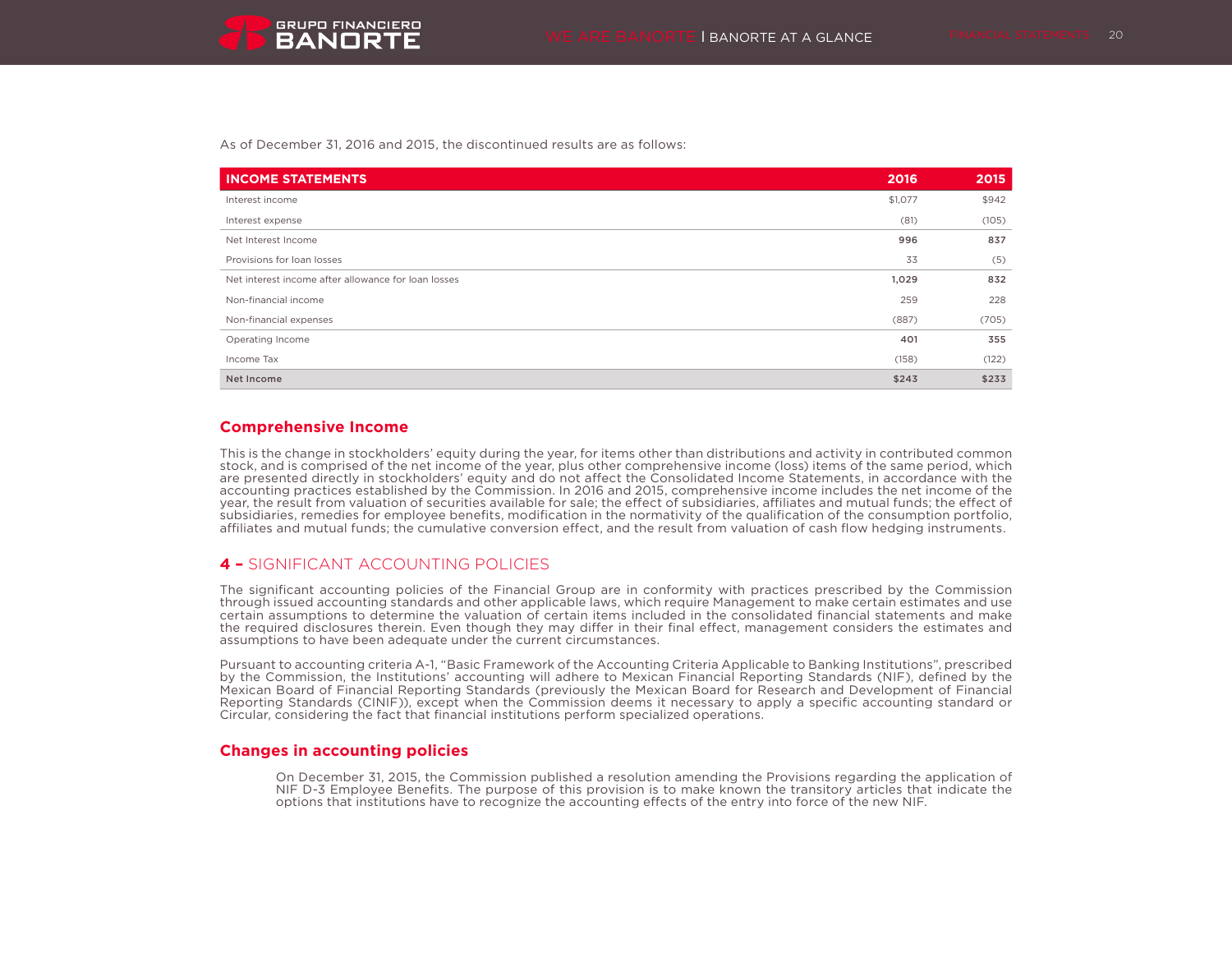

Based on the above, the Parent Company took the option established in the third transitional article to progressively recognize in the stockholders' equity the changes by reformulation referred to in NIF D-3, issued by the CINIF, which entered into force on January 1 Of 2016, which was duly informed to the Commission in accordance with the deadlines established in the Provisions.

The recognition of the balances indicated in the NIF D-3, began in 2016 recognizing 20% of the balances in that year and an additional 20% in each of the subsequent years, reaching 100% in a maximum period 5 years.

The total amounts to be recognized were determined using the discount rate of Corporate Bonds for the market valuation of the Defined Benefit Obligation under the new Mexican NIF D-3, in the following terms:

I. The balance of changes to the plan not yet recognized is progressively recognized, recording a 20% increase during the year 2016 and affecting the concept of income from previous years, using as a counterpart in the account "Provision for employee benefits ", Corresponding to the liability concept" Sundry creditors and other accounts payable ", as follows:

| I DISCOUNT RATE | <b>TOTAL BALANCE</b><br><b>TO BE APPLIED</b> | <b>ANUAL</b><br><b>APPLICATION 20%</b> | <b>GRADUAL</b><br><b>RECOGNITION AS OF</b><br><b>DECEMBER 31 2016</b> |
|-----------------|----------------------------------------------|----------------------------------------|-----------------------------------------------------------------------|
| Corporate Bonds | \$183                                        | \$37                                   |                                                                       |

II. In the case of the accumulated balance of gains or losses of the plan to be recognized (corridor approach), it is progressively recognized, recording a 20% increase during the year 2016, increasing the account "Provision for employee benefits" corresponding to the concept Of liabilities "Sundry creditors and other accounts payable", and used as a counterpart the concept of "Remuneration for defined benefit to employees" in the caption "Capital earned", as follows:

| I DISCOUNT RATE | <b>TOTAL BALANCE</b><br><b>TO BE APPLIED</b> | <b>ANUAL</b><br><b>APPLICATION 20%</b> | <b>GRADUAL</b><br><b>RECOGNITION AS OF</b><br><b>DECEMBER 31 2016</b> |
|-----------------|----------------------------------------------|----------------------------------------|-----------------------------------------------------------------------|
| Corporate Bonds | \$2.729                                      | \$546                                  | \$546                                                                 |

The application of 20% per annum is recognized on a monthly basis on a proportional basis.

The amounts that would have been recognized and presented in the balance sheet as of December 31, 2016, if the aforementioned option was not applied in the affected items are:

| <b>CONCEPT</b>                             | <b>AMOUNT</b> |
|--------------------------------------------|---------------|
| Other assets and short and long term (1)   | Ps. 1,096     |
| Total of assets                            | 1,265,656     |
| Retained earnings from prior years         | 68.344        |
| Reimbursement for benefits to employees    | (2,553)       |
| Total stockholders' equity                 | 140,354       |
| Total liabilities and stockholders' equity | Ps. 1,265,656 |

(1) In this item, the "Provision for employee benefits" account is shown to show the "Net Asset for defined benefits" arising from the advance payments made by the Financial Group.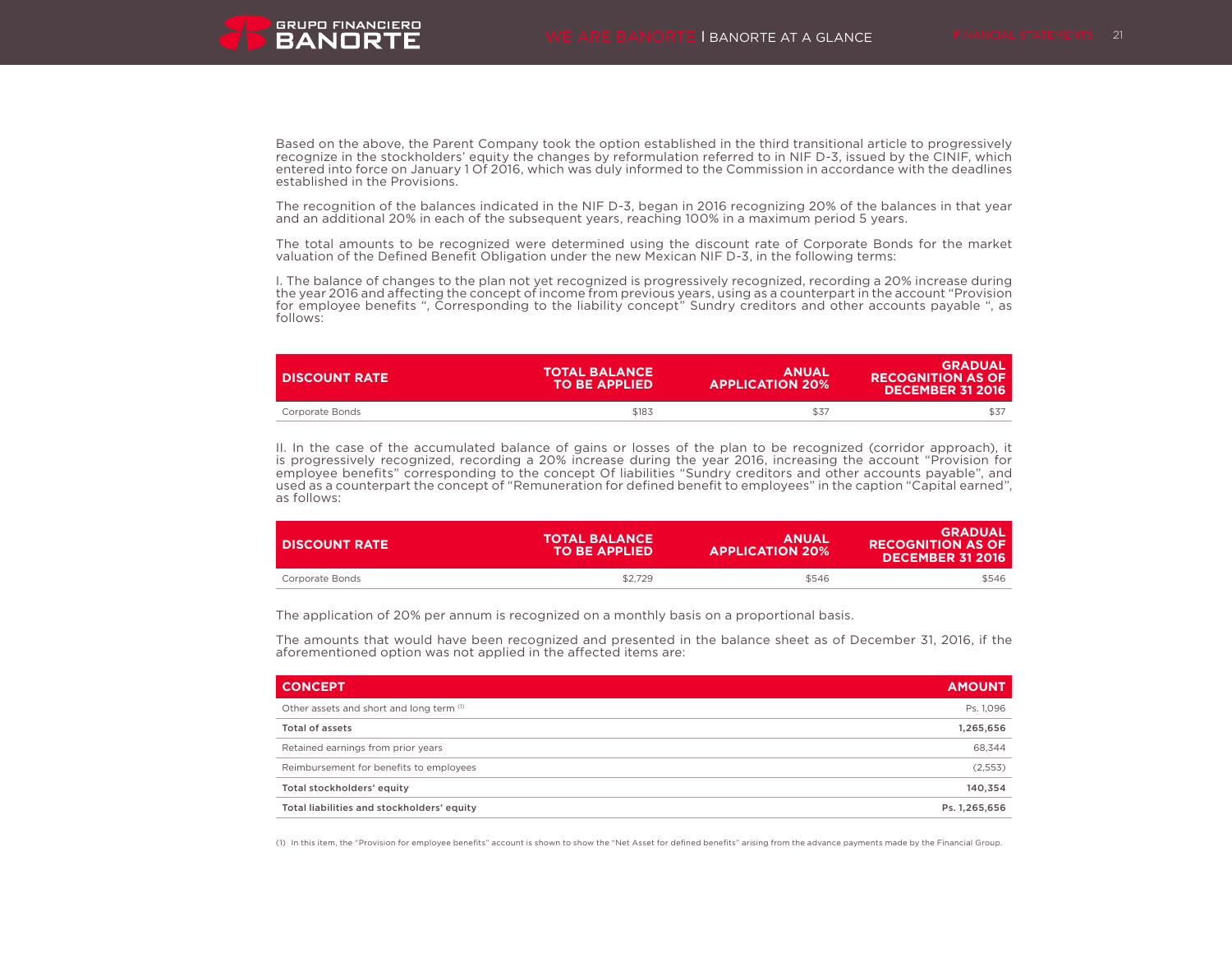

### B. Adoption of a new law on insurance and surety institutions (Seguros Banorte and Pensiones Banorte)

### **Seguros Banorte**

On April 4, 2013, the new Law on Insurance and Bonding Institutions was published in the Official Federal Gazette, and various provisions of the Law on the Insurance Contract were added, which are intended to ensure that Insurance have the solvency, stability and financial security to fulfill the obligations assumed with the insured. This new regulation will come into force 24 months after the date of its publication.

Among the main provisions contained in this new regulation are the following:

A. Strengthening corporate governance of insurance institutions.

B. The determination and coverage of the solvency capital requirement.

C. Revelation in notes on the states.

The determination of an appropriate level of patrimonial resources, in relation to diverse risks.

The Insurer's Administration has implemented a plan of action to ensure compliance with the provisions contained in the new Law, as well as in the relative complementary regulation.

In order to compile in a single legal instrument the provisions derived from the Law on Insurance and Bonding Institutions, systematizing their integration and homologating the terminology used, in order to provide with this legal certainty as to the regulatory framework to which the institutions Insurance and entities subject to inspection and supervision by the Commission, a new Single Insurance and Bonding Circular (new CUSF) was published in the Official Gazette of the Federation on 19 December 2014. The provisions contained in the new CUSF will enter into force as of April 4, 2015, with the exception of the following provisions, according to the transitional articles:

Insurance institutions must present actuarial methods for the constitution, increase, valuation and recording of ongoing risk reserves, for review and approval by the Commission, no later than September 30, 2015, on the understanding that Authorization issued by the Commission, shall take effect as from 1 January 2016.

The impact of the implementation of the new operating guidelines and the change to accounting criteria as of January 1, 2016 were presented in the following operations, in accordance with CUSF Modification Circular 16/16:

#### a) Technical Reserves.

With the new risk management framework based on quantitative parameters based on the risk profile, the Insurer developed the actuarial methods related to the ongoing risk reserves and for outstanding obligations.

The technical reserves are valued based on risk models that allow to estimate the future value of the obligations, using the best estimate "Best-Estimate Liability" (BEL), and the risk margin considering the time value of the money based on the curves Of interest-free market risk. The risk margin is determined considering the net cost of solvency capital during its period of validity.

For the current risk reserve, the amount of the valuation generated between using the market risk free rate and the technical interest rate that was used up to December 31, 2015 is identified. This amount is recognized in equity Accounting, as part of the comprehensive income.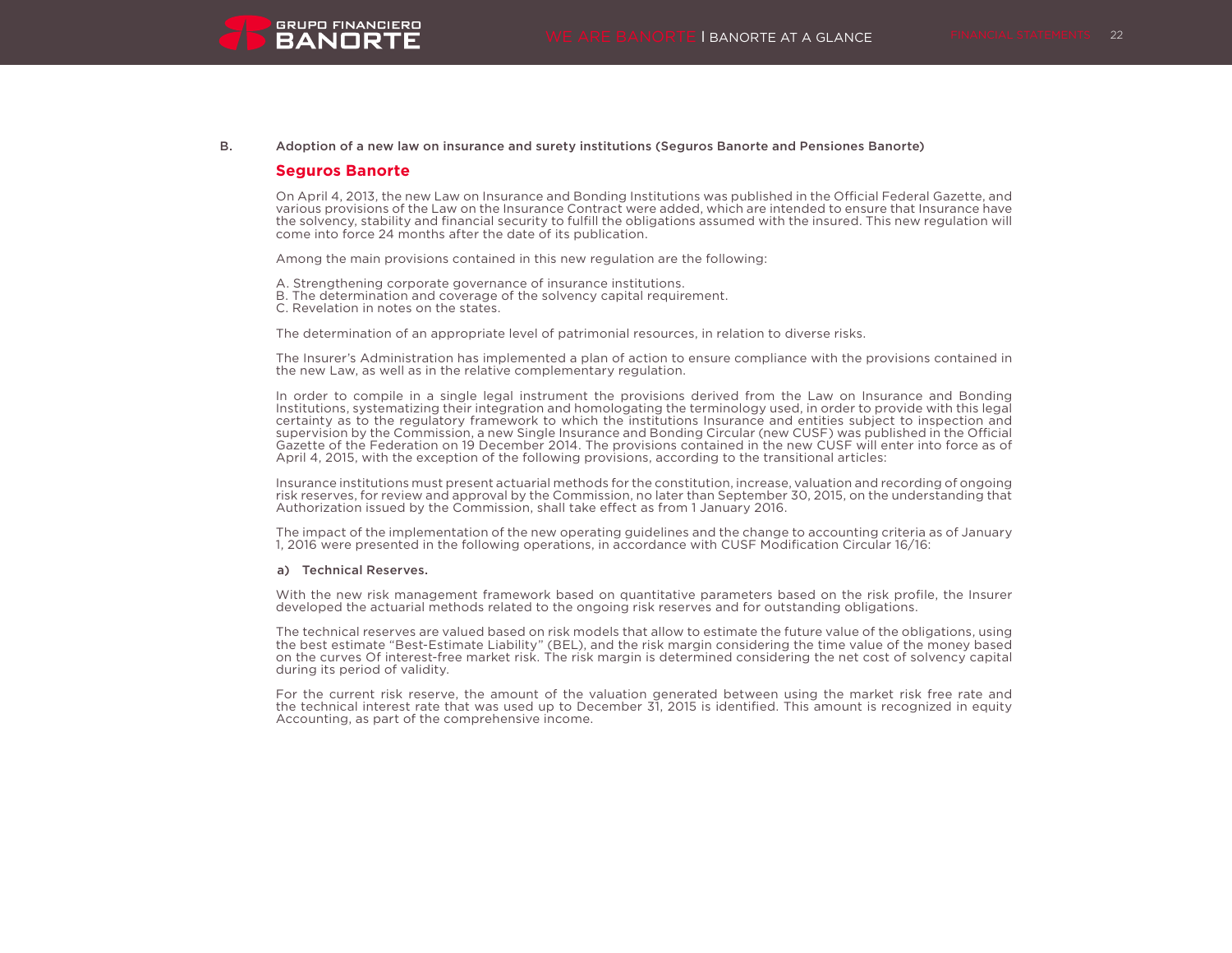

#### b) Annualization of premiums.

In the case of transactions on receipt, the commitments must be valued according to the nature of the obligation and the period provided for in the contract, ie considering the temporality of the obligation established therein. In this sense, the current risk reserve must be valued according to the term and premium of each receipt if the commitment is only for the term established in the receipt, or be valued with a greater temporality if the commitment is annual and the premium of the Receipt only covers the corresponding risk of a fraction of the natural term of the obligation, in which case the valuation of the risk reserve in progress must be made according to the term of the obligation and not the receipt, and an estimate of premium income must be made In order to register them as a debtor by premium, or to deduct them in the calculation of the current risk reserve in the event that its accounting record does not proceed as a debtor for the premium.

On this understanding, both the premium issued and the technical reserve for short-term insurance were calculated and recorded on an annualized basis, recognizing the effects on the results for the year.

### c) Investments to hold to Maturity.

The use of the investment category "Securities to hold to maturity" is limited exclusively to insurance institutions that operate pension insurance: therefore, as of January 1, 2016, the institution transferred the securities to be held to maturity To the classification of available-for-sale securities, recognizing a valuation result in stockholders' equity, as part of the comprehensive income.

#### d) Estimation of Recoverable Reinsurance Amounts.

The calculation is made in respect of contracts for which a Security Risk Transfer is derived, considering the time difference between Reinsurance recoveries and direct payments, applying the interest rates implicit in the risk-free interest rate curves For ongoing risk reserves and reserve for unliquidated obligations.

#### e) Preventive Estimate for Credit Risks.

Represents the reserve that requires to establish the Insurer according to the CUSF to face possible non-compliance by the borrowers with loans granted by the Financial Group.

The main effects of adoption in accordance with Modifying Circular 16/16 and the amounts of financial information estimated by management in accordance with the methodology authorized as of December 31, 2016 are as follows:

|                                                                              | <b>EFFECT OF ADOPTION</b><br><b>ON DEC 2016</b> | <b>OPERATIONS CARRIED</b><br><b>OUT IN 2016</b> | <b>IS AS DECEMBER 2016</b> |
|------------------------------------------------------------------------------|-------------------------------------------------|-------------------------------------------------|----------------------------|
| <b>Retention premiums</b>                                                    | Ps. 612                                         | Ps. 13,008                                      | \$14,534                   |
| Net Increase in the Reserve for Risks in<br>Progress and Guarantees in Force | 199                                             | 242                                             | 422                        |
| <b>Accrued Withholding Premiums</b>                                          | 413                                             | 12,765                                          | 14,112                     |
| Net Cost of Acquisition and Loss and other<br>technical reserves             | 131                                             | 9,689                                           | 11.088                     |
| <b>Gross Profit (Loss)</b>                                                   | 282                                             | 3,076                                           | 3,024                      |
| Net Operating Expenses                                                       |                                                 | 357                                             | 219                        |
| Operating Income (Loss)                                                      | 282                                             | 2,719                                           | 2,805                      |
| Comprehensive Financing Result                                               | (1)                                             | 709                                             | 1,091                      |
| Provision for the Payment of Taxes on<br>Profit                              | 84                                              | 1,030                                           | 983                        |
| Profit (Loss) before Discontinued<br>Operations                              | 196                                             | 2,397                                           | 2,913                      |
| Noncontrolling interest                                                      | $\overline{\phantom{a}}$                        | 5                                               | 12                         |
| Net income (loss) for the year                                               | Ps. 196                                         | Ps. 2,392                                       | \$2,902                    |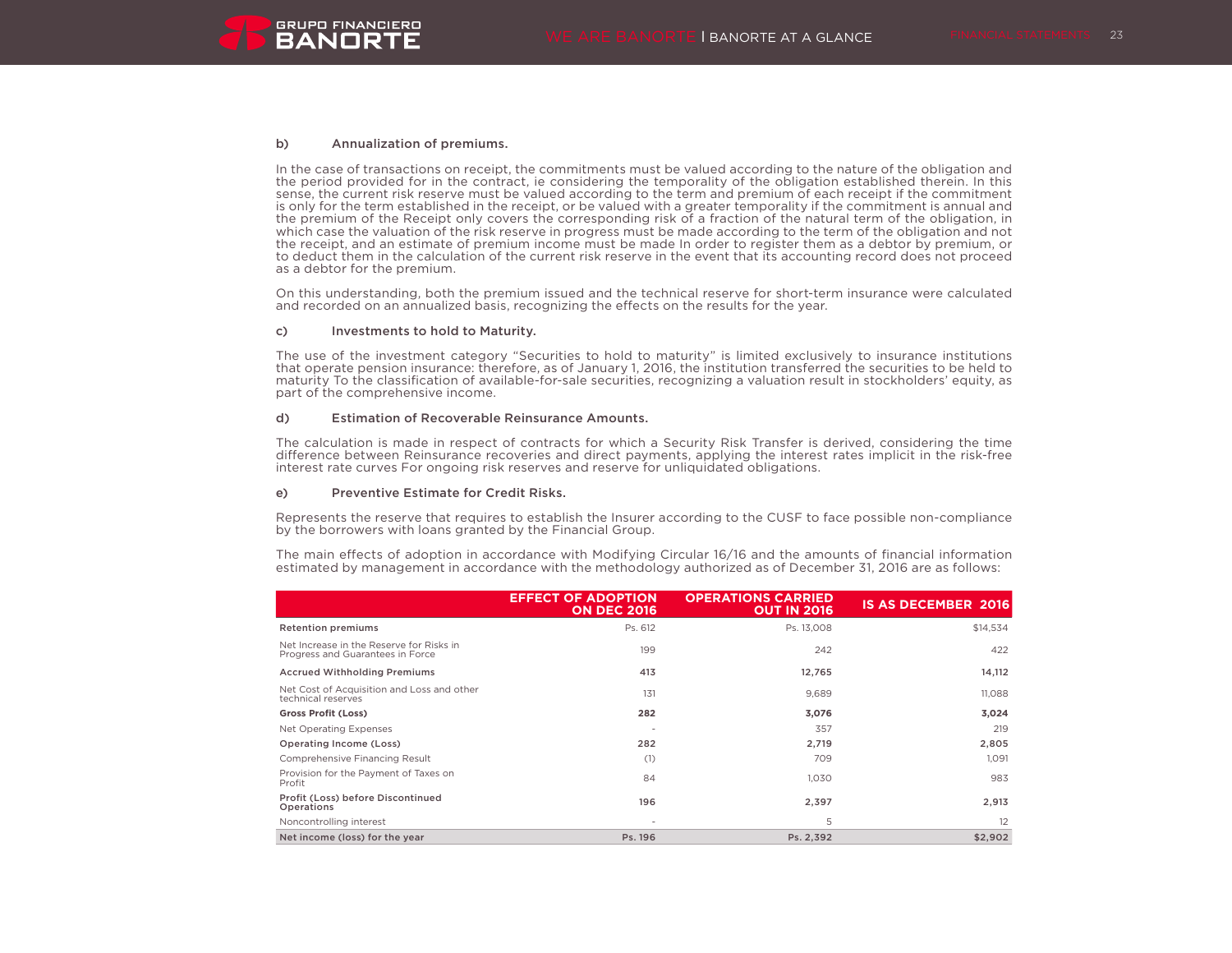

The main effects considered for comparison purposes for the year 2016 are as follows:

Premium Debtor: The effect of annualized premiums for Short and Long Term Life, of the traditional contracts, this effect represented a registration of \$ 656, complying with the provisions established in title 5.1.3 of the CUSF.

Premiums: The institution made annualized premiums for short and long-term Individual Life, of the traditional contracts, this effect represented a registration of \$ 656, complying with the provisions established in title 5.1.3 of the CUSF.

Also, due to the annualization of premiums, based on the contracts with the Reinsurers, the Ceded Reinsurance was recognized, which was \$ 45.

Technical reserves: The institution calculated current risk reserves and other technical reserves at the close of fiscal year 2015 in accordance with current regulations for 2016, representing an effect of increase in results for \$ 274 affecting the balance sheet reserve accounts and (\$ 212 and \$ 10) respectively and \$ 71 in the capital appreciation account.

Net Acquisition Cost: The institution realized the annualized premiums of Individual Life in the short and long term of the Traditional contracts, this effect represented an increase in the net cost of acquisition of \$ 56.

The effects caused by the changes in the regulations described in this Note are presented prospectively in accordance with what is established in Modifying Circular 16/16 of the Single Insurance and Bonds issued by the Commission and published on November 1 Of 2016 in the Official Gazette of the Federation, consequently, the consolidated financial statements and their notes are not comparable with those of the previous year.

### **Pensiones Banorte**

#### Investment Fluctuation Reserve.

The changes resulting from the entry into force of the new legislation are related to the requirement for solvency capital, on the one hand we observe its impact on the cap on the investment fluctuation reserve in which the technical reserves of reference changed from being the Month-on-month to the previous month, this effect impacted results by \$ 97 and (\$ 5) as of December 31, 2016 and 2015, respectively.

The effects caused by the changes in the regulations described in this Note are presented prospectively in accordance with what is established in Modifying Circular 16/16 of the Single Insurance and Bonds issued by the Commission and published on November 1 Of 2016 in the Official Gazette of the Federation, consequently, the consolidated financial statements and their notes are not comparable with those of the previous year.

### C. Improvements to NIFs

Additionally, as from January 1, 2016, the Parent Company adopted the changes regarding the following improvements to NIF:

NIF B-7, Business Acquisitions - It is clarified that the acquisition and / or merger of entities under common control are outside the scope of this NIF, regardless of how the amount of the consideration has been determined. Previously, in an operation in which the consideration was determined by interested, willing and informed parties in a free competition market, such transaction was within the scope of NIF B-7. It is indicated that the application of this change should be recognized retrospectively.

NIF C-7, Investments in associates, joint ventures and other permanent investments - It is established that in the case of contributions in kind, they must be recognized at the fair value that was negotiated between the owners or shareholders, unless they result from the capitalization of A debt, in which case, they must be recognized by the capitalized amount.

As of December 31, 2016, the Parent had no effect of these improvements on the standards in its consolidated financial information.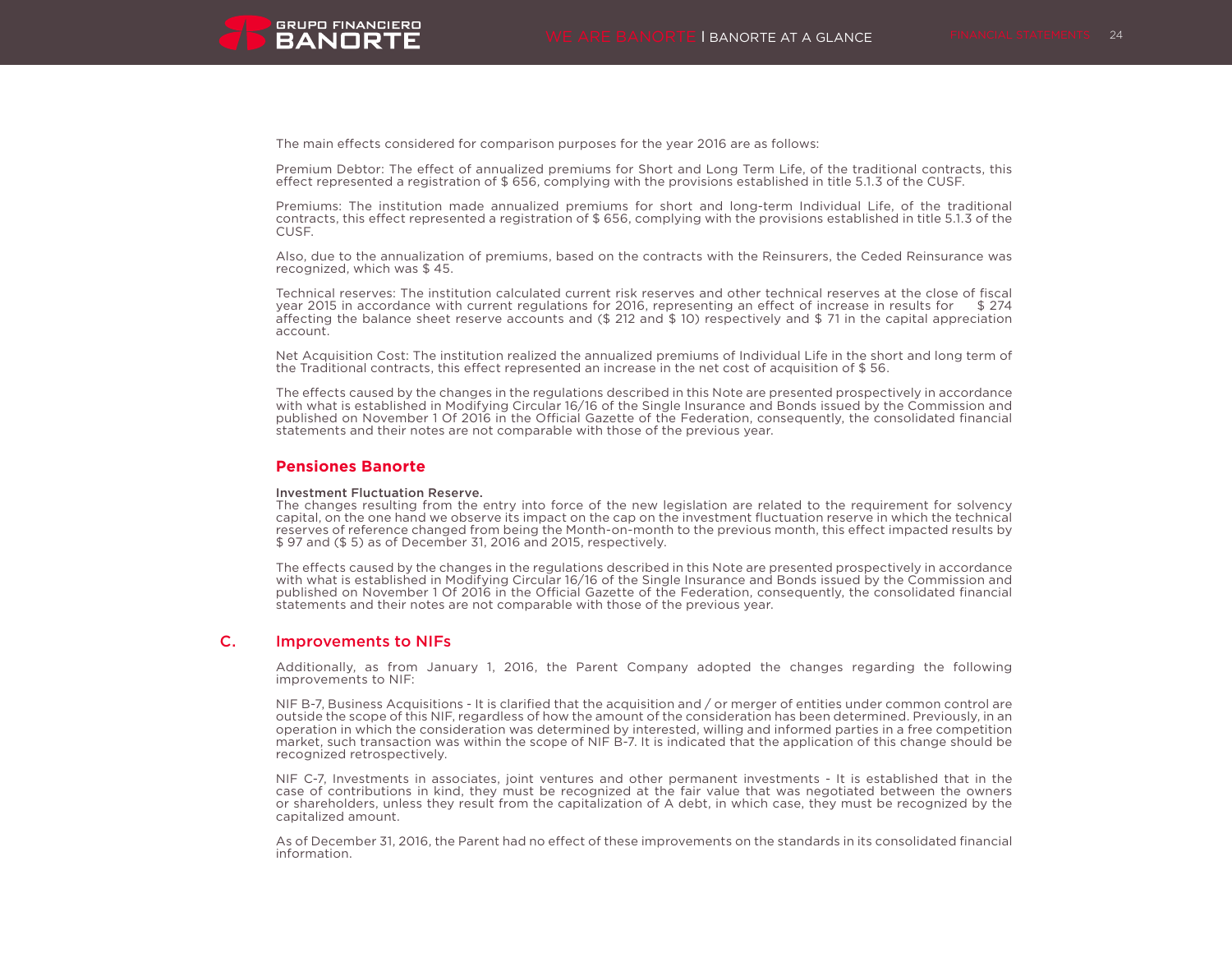

# **Recognition of the effects of inflation in financial information**

Inflation recognition is done pursuant to NIF B-10 "Inflation Effects" which considers two types of economic environments: a) inflationary, when the accumulated inflation of the three previous years is 26% or over, in which case the inflation effects must be acknowledged; b) non-inflationary, when in the same period inflation is less than 26%; in this case the effects of inflation should not be recorded in the financial statements.

The cumulative Mexican inflation over the three years prior to 2016 and 2015 was 10.39% and 12.34%, respectively. Therefore, the Mexican economy is considered as non-inflationary. However, assets, liabilities and stockholders' equity as of December 31, 2016 and 2015 include the restatement effects recorded up until December 31, 2007.

The Mexican inflation rates for the years ended December 31, 2016 and 2015 were 3.38% and 2.10%, respectively.

# **Cash and cash equivalents**

Cash and cash equivalents are stated at nominal value, except for precious metal coins, which are stated at fair value at the end of the period. Funds available in foreign currency are valued at the FIX exchange rate published by Banco de México at the Consolidated Balance Sheet.

# **Trading Securities**

Trading securities are securities owned by the Financial Group, acquired with the intention of selling them for a profit derived from the price differences in short-term purchase and sale operations made by the Financial Group as a market participant.

At the time of the acquisition they are initially recorded at fair value, which may include either a discount or premium.

These securities (including both capital and accrued interest) are stated at fair value, which is determined by the price vendor contracted by the Financial Group.

The trading securities valuation result is recorded in the results of the period.

### **Securities available for sale**

Securities available for sale are debt or equity securities that are neither classified as trading nor held to maturity, therefore they represent a residual category, which means that, they are purchased with an intention different from trading or held to maturity.

They are valued in the same way as trading securities, but with unrealized gains and losses recognized in other comprehensive income in stockholders' equity.

If, in a subsequent period, the fair value of a debt security classified as available for sale was increased and such reversal of the impairment effect may be objectively related to an event occurring after the impairment was recognized in the results of the Year, the impairment loss shall be reversed in the results for the year.

The impairment loss recognized in the income statement of an equity instrument classified as available for sale shall not be reversed.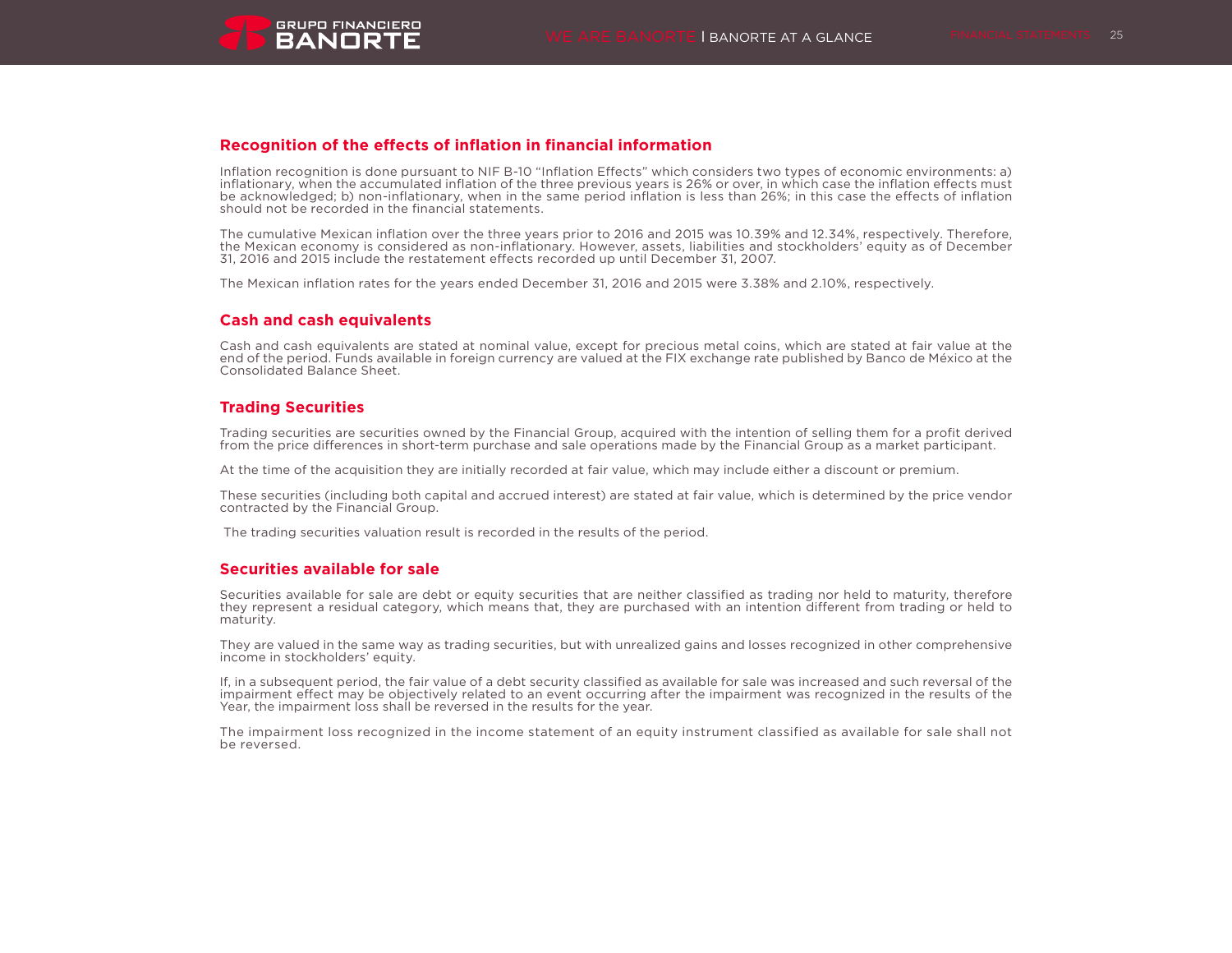# **Securities held to maturity**

Securities held to maturity consist of debt instruments whose payments are fixed or can be determined with a set maturity, which are acquired with the intent and capability to hold them to maturity.

They are initially recorded at fair value and valued at amortized cost, which means that the amortization of the premium or discount (included in the fair value at which they were initially recorded), is part of the earned interest.

### General valuation standards

Upon the sale of trading securities, the valuation result previously recorded in the year's results is reclassified as part of the gain or loss on the sale. Similarly, upon the sale of securities available for sale, the cumulative valuation result recorded in other comprehensive income in stockholders' equity is reclassified as part of the gain or loss on the sale.

Accrued interest on debt instruments is determined using the effective interest method and is recorded in the corresponding category of investments in securities and in the year's results.

Dividends on equity instruments are recorded in the corresponding category of investments in securities and in the year's results when the right to receive such dividends is established.

The foreign exchange gain or loss on investments in securities denominated in foreign currency is recorded in the year's results.

Reclassification of securities from held to maturity to available for sale is allowed, provided there is no intention or ability of holding them to maturity. In the case of reclassifications to securities held to maturity or from trading securities to available for sale securities, which can be done in extraordinary circumstances (lack of market liquidity, absence of an active market for such securities, among others), the Commission will evaluate such circumstances and, if it determines they are valid, it will issue its express authorization for their reclassification.

If securities held to maturity are reclassified as available for sale, the corresponding valuation result on the reclassification date is recorded in other comprehensive income within stockholders' equity.

In the case of debt instruments that have been authorized for reclassification from available for sale securities to held to maturity securities, the valuation result on the transfer date continues to be reported in stockholders' equity, and it is amortized based on such instrument's remaining life.

Regarding authorized reclassifications from trading securities to any other category, the valuation result on the reclassification date is already acknowledged in the year's results.

An impairment loss on a security is recorded against the year's results if there is objective evidence of such impairment as a result of one or more events, occurring after the initial recording of the security, that have had an impact on the estimated future cash flows that can be reliably determined. The effect of recording the impairment of securities is shown in Note 6.

A previously recorded impairment loss is reversed against the year's results if, in a later period, the amount of the loss decreases and such decrease is objectively associated with an event occurring after the impairment was recorded.

The Financial Group periodically verifies if its securities available for sale and held to maturity show any impairment loss, by means of an evaluation on the quarterly balance sheet date or whenever there are indications of an impairment loss.

Securities are deemed as impaired and therefore incurring an impairment loss if and only if there is objective evidence of the impairment loss as a result of a set of events that occurred after their initial value was recorded. Such events should have had an impact on the estimated future cash flows, which can be determined in a reliable manner.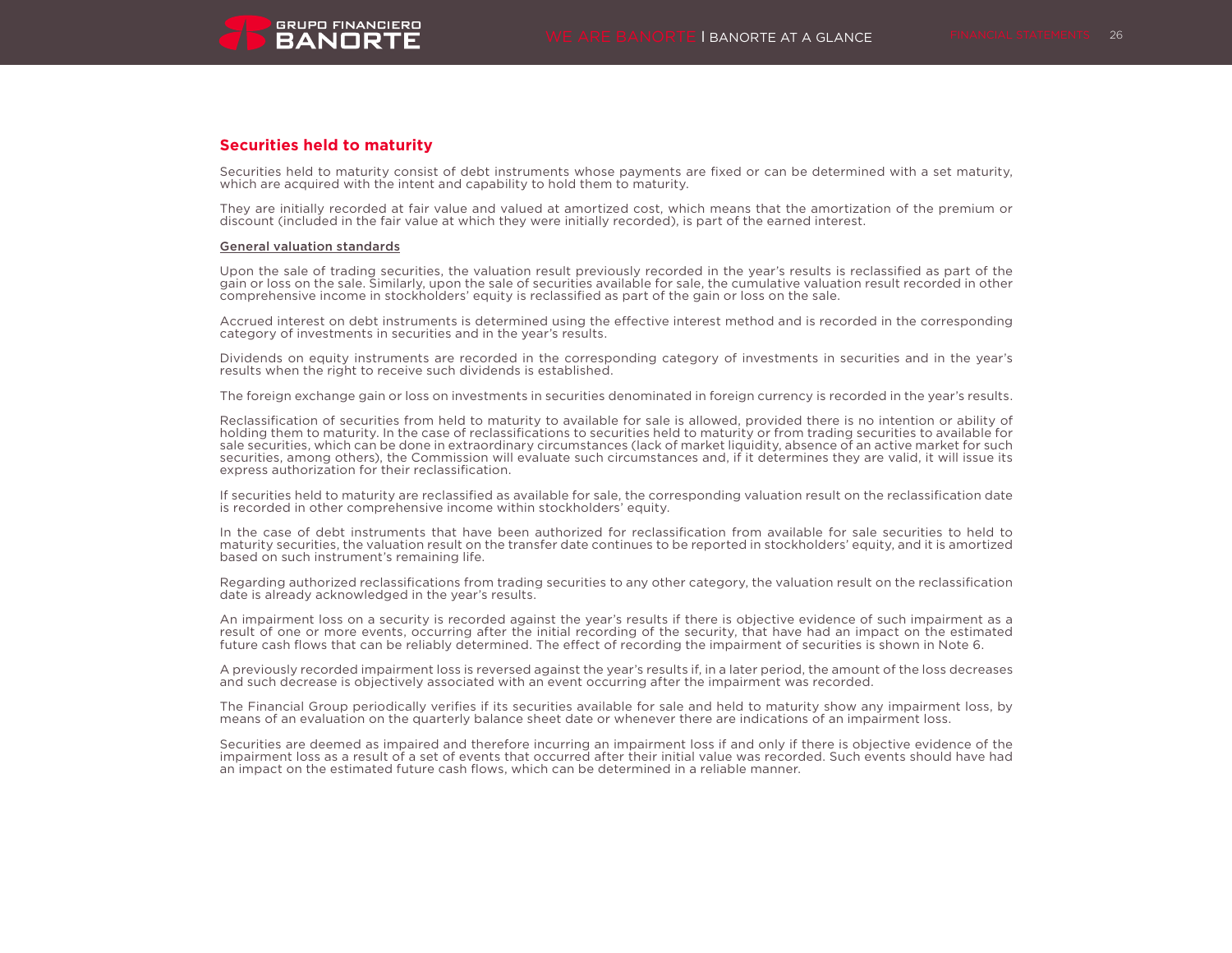These events may include: issuer's significant financial difficulties; likelihood of the issuer's filing for bankruptcy or financial reorganization; noncompliance with contractual clauses such as failure to pay interest or the principal; loss of an active market for the securities due to financial difficulties; lower credit rating and sustained decline in the issuance price, in combination with additional information.

In addition to the aforementioned events, objective evidence of impairment loss for a net asset instrument includes information about significant changes with adverse effects that occurred in the technological, market, economic or legal situation in which the issuer operates, and which indicates a possible loss of the cost of investing in the net asset instrument.

The events considered by the model are divided into:

- a) Information that the Financial Group has about the securities (breach of contract covenants, financial, economic or legal problems)
- b) Information that the Financial Group has about the issuer (issuer's probability of bankruptcy, financial reorganization and financial difficulties)
- c) Information that the market has about the securities (rating assigned by Commission-approved agencies)<br>d) Information that the market has about the issuer (rating assigned by Commission-approved agencies).
- Information that the market has about the issuer (rating assigned by Commission-approved agencies).

The evaluation model that the Financial Group applies to determine impairment loss incorporates the aforementioned events according to their importance and rates them as per the severity percentage used to estimate the return on investment. Similarly, it incorporates the existence of guarantees, which contributes to lower impairment losses.

The investments on which impairment losses have been recognized are analyzed on a quarterly basis to identify the possible recovery of their value and, if applicable, reverse the recorded loss in the Consolidated Income Statements for the year such recovery is achieved.

### **Customer repurchase agreements (repos)**

This is a transaction through which the purchaser acquires ownership of credit securities for a sum of money and is obliged to transfer the property of another amount of securities of the same kind to the seller of the securities within the agreed term and in exchange for the same price plus a premium. The purchaser keeps the premium unless agreed otherwise.

Repurchase transactions are recorded according to their economic substance, which is financing with collateral, through which the Financial Group, acting as the purchaser, provides cash as financing in exchange for financial assets as guarantee in case of non-compliance.

On the repurchase agreement transaction contract date, the Financial Group, acting as the seller, records the cash inflow, or else a settlement debtor account as well as a payable account at its fair value, initially at the agreed price, which represents the obligation to reimburse the cash to the purchaser. The account payable is subsequently valued over the term of the repurchase agreement at amortized cost by recognizing the interest from the repurchase agreement in the year's results using the effective interest method.

As to the collateral granted, the Financial Group reclassifies the financial asset in the Consolidated Balance Sheet as restricted and values it according to the criteria mentioned earlier in this note until the maturity of the repurchase agreement.

The Financial Group, acting as the purchaser, on the repurchase transaction contract date records cash and cash equivalents or a creditor settlement account, with an account receivable at its fair value, initially at the agreed price, which represents the right to recover the cash that was delivered. The receivable is subsequently valued over the life of the repurchase agreement at amortized cost by recognizing the repurchase agreement interest in the year's results using the effective interest method.

As to the collateral received, the Financial Group records it in off balance sheet memorandum accounts until the repurchase agreement's maturity, following the guidelines of Circular B-9, "Asset Custody and Management", issued by the Commission.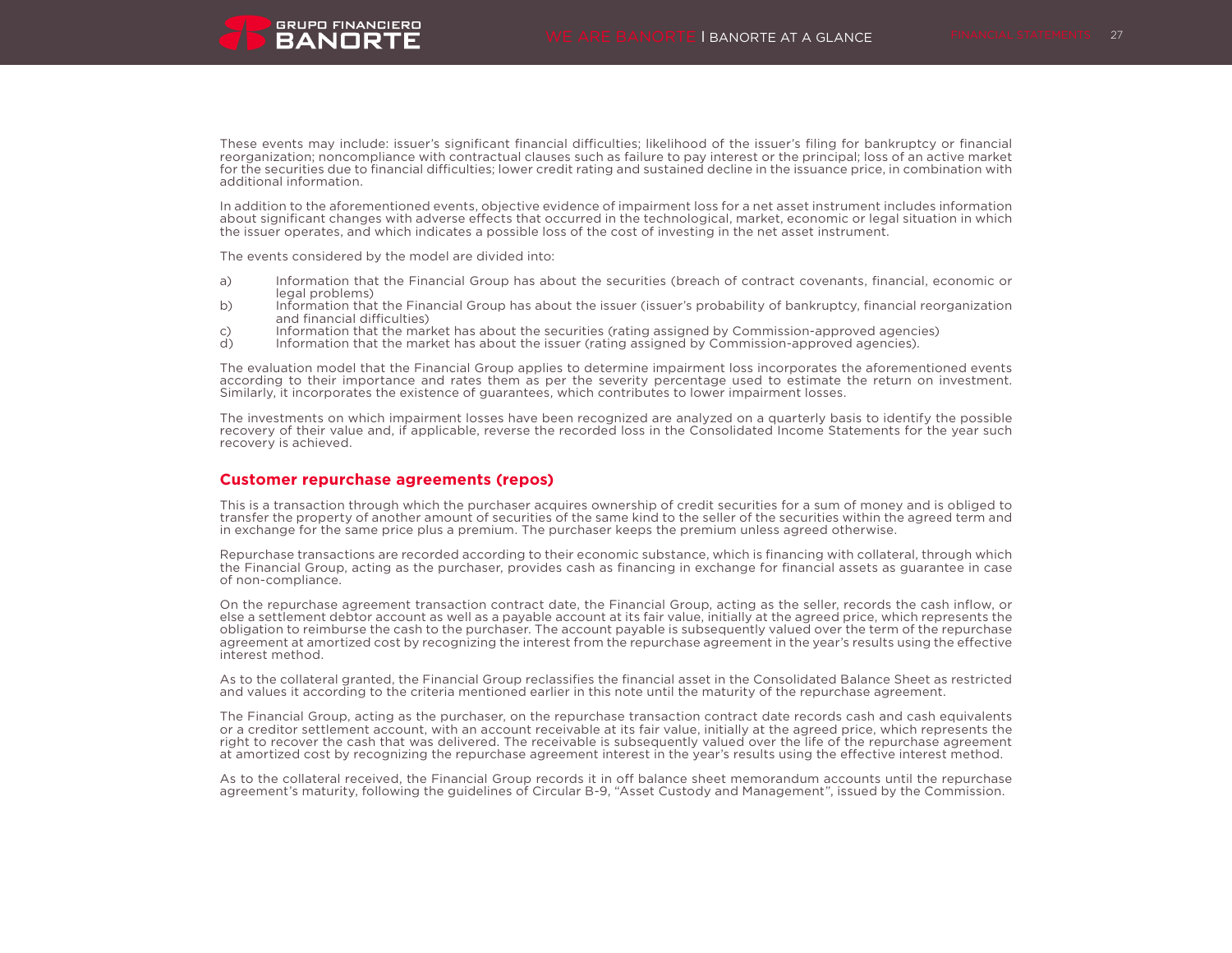# **Derivatives financial instruments**

The Financial Group is authorized to perform two types of transactions involving derivatives financial instruments:

Transactions to hedge the Financial Group's open risk position: Such transactions involve purchasing or selling derivatives financial instruments to mitigate the risk resulting from one or a group of given transactions.

Transactions for trading purposes: The Financial Group enters into such transactions as a market participant for reasons other than to hedge its exposed position.

Transactions with derivatives financial instruments are presented in assets or liabilities, as applicable, under the heading "Derivatives financial instruments", separating derivatives for trading purposes from those for hedging purposes.

When entering into transactions involving derivatives financial instruments, the Financial Group's internal policies and norms require an assessment and if necessary determination of different risk exposures for each counterparty in the financial system that have been authorized by Banco de México to enter into these types of transactions. Regarding corporate customers, a preauthorized credit line by the National Credit Committee must be granted or liquid guarantees must be given through a securitized collateral contract before entering into these types of transactions. Medium and small sized companies and individuals must provide liquid guarantees established in securitized collateral contracts with this type of transactions.

The recognition or cancellation of assets and/or liabilities resulting from transactions involving derivatives financial instruments occurs when these transactions are entered into, regardless of the respective settlement or delivery date of the goods.

#### Forward and futures contracts

Forward and futures contracts with trading purposes establish an obligation to buy or sell a financial asset or an underlying at a future date in the quantity, quality and prices pre-established in the contract. Future contracts are recorded initially by the Financial Group in the Consolidated Balance Sheets as an asset and a liability at fair value, which represents the price agreed in the contract in order to acknowledge the right and obligation of receiving and/or delivering the underlying, as well as the right and obligation of receiving and/or delivering the cash equivalent to the underlying, object of the contract.

The derivatives are presented in a specific item of the assets or liability depending on whether their fair value (as a consequence of the rights and/or obligations it establishes) corresponds to the debtor balance or creditor balance Such debtor or creditor balances in the Consolidated Balance Sheets are offset when the Financial Group has the contractual right to offset the stated amount, the intention of liquidating the net amount or to realize the asset and cancel the liability simultaneously.

In the case of transactions for trading purposes, their balance represents the difference between the fair value of the contract and the established "forward" price.

### Option contracts

Through paying a premium, options contracts grant the right but not the obligation to buy or sell a financial asset or underlying instrument at a given price within an established term.

Options are divided into: options to buy (calls) and options to sell (puts). Both can be used as trading or hedging instruments.

Options can be executed on a specific date or within a certain period of time. The price is agreed in the option and may be exercised at the discretion of the buyer. The instrument used to establish the price is the reference or underlying value.

The premium is the price the holder pays to the issuer for the option rights.

The holder of a call option has the right, but not the obligation, to purchase from the issuer a certain financial asset or underlying instrument at a fixed price (transaction price) within a certain term.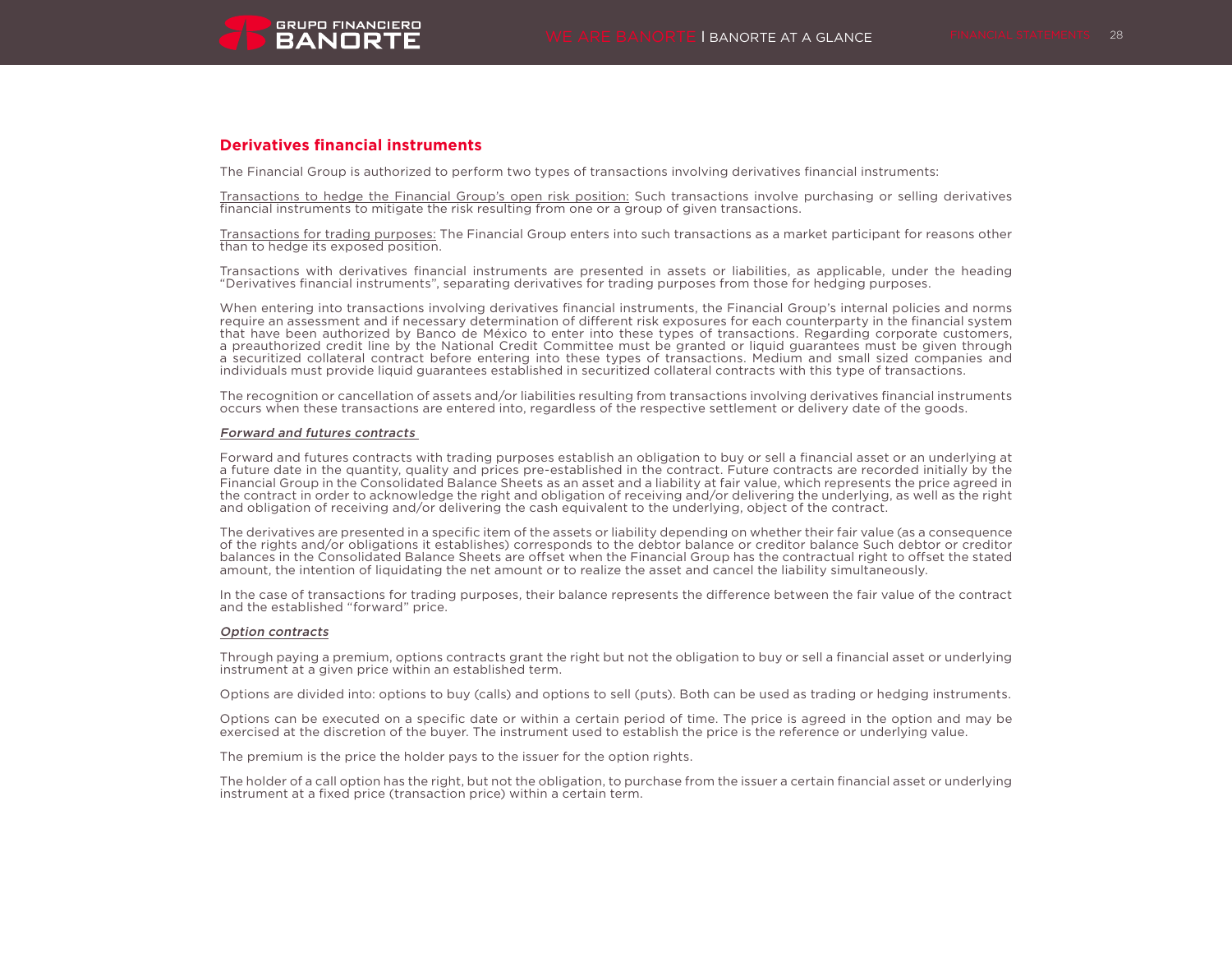The holder of a put option has the right, but not the obligation, to sell a certain financial asset or underlying instrument at a fixed price (transaction price) within a certain term.

The Financial Group records the option premium as an asset or liability at the transaction date. The fluctuations resulting from market valuation of the option's premium are recorded by affecting the Consolidated Income Statement in the account "Trading results" and the corresponding Consolidated Balance Sheet account.

#### Swaps

These are two-party contracts through which a bilateral obligation is established to exchange a series of cash flows for a certain period of time on pre-set dates at a nominal or reference value.

They are recorded at fair value which corresponds to the net amount between the asset and liability portion for the rights and obligations agreed upon; they are subsequently valued at fair value using the present value of the future flows to receive or grant according to the projections for future implicit applicable rates, discounting the market rate on the valuation date with yield curves given by the price provider. The result of such valuation is recorded in the year's results.

Management's risk policies regarding hedging contracts is to protect the Financial Group's Consolidated Balance Sheets and to anticipate interest and exchange rate fluctuations, thereby protecting the Shareholders' Equity.

For hedging derivatives, the Financial Group applies the fair value and cash flow hedging methods and the accumulated compensation method to measure effectiveness. Such methods are approved by current accounting standards. In case ineffective hedges are detected, they are recorded in the year's results.

The Financial Group documents hedging transactions from the moment that derivatives instruments are designated as hedging transactions. A file for each transaction is created in order to have documented proof as per Circular B-5 paragraph 72 "Derivatives financial instruments and hedging operations" (B5) issued by the Commission, which establishes conditions for the use of hedging accounting.

Accordingly, the Financial Group documents its cash flow's hedging transactions based on the following guidelines:

- a. The effective portion of the hedging instrument's gain or loss is recorded as a component of other comprehensive income in stockholders' equity using an asset or liability account called derivatives financial instruments'' with an offsetting account in liquid assets or liabilities. The portion determined as ineffective is measured through retrospective testing, and when it results in over-hedging, it is immediately recognized in current earnings.
- b. The effective hedging component recognized in stockholders' equity associated with the hedged item is adjusted to equal the lowest (in absolute terms) of:
	- i. The accumulated gain or loss of the hedging instrument from its inception<br>ii. The accumulated change in fair value (present value) of the hedged exp
	- The accumulated change in fair value (present value) of the hedged expected future cash flows from the beginning of the transaction.

### Valuation method

Since the derivatives used by the Financial Group are considered as conventional ('' Plain Vanilla'') standard valuation models contained in the derivative transaction systems and the Financial Group's risk management are used.

All of the valuation methods that the Financial Group uses result in fair value of the transactions and are periodically adjusted. Furthermore, they are audited by internal and external auditors as well as by the financial authorities.

Valuation of the positions is done on a daily basis and a price provider generates the input used by the transaction and risk management systems. The price provider generates these valuations based on daily market conditions.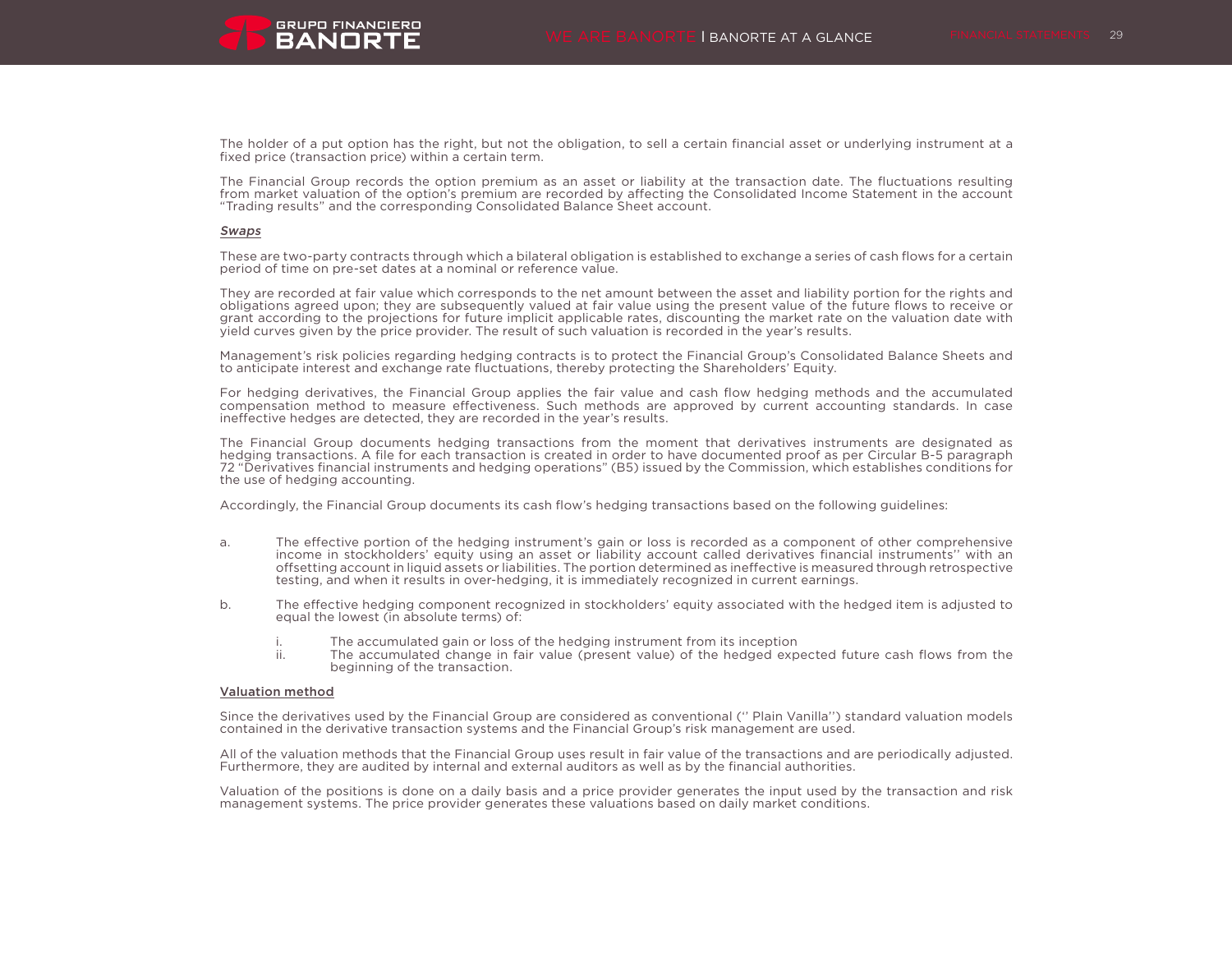The valuation methods are based on the market's accepted and commonly used principles. At present, derivatives are valued by the cash flow present value method, except in the case of options. This method consists of estimating future derivative flows, using the difference between the derivative's fixed level and the forward market curves on the valuation date, and then discounting such flows and updating them to the present value. Options are valuated under the Black and Scholes method, which in addition to the present value calculation, involves the volatility and probability of occurrence for calculating the premium. Once the option's market value is obtained, it is compared to the original premium accrued on the valuation date.

#### Cancellation of hedging accounting

A cash flow hedging relation is cancelled when:

- 1. The hedging instrument expires or is sold, terminated or enforced;<br>2. The hedging fails to meet the requirements of documentation, eva
- 2. The hedging fails to meet the requirements of documentation, evaluation and effectiveness measuring;<br>3. The projected transaction is not expected to occur:
- 3. The projected transaction is not expected to occur;<br>4. The hedging designation is revoked.
- The hedging designation is revoked.

For cases 1 and 2, the profit or loss recorded in net income stays in that account until the projected transactions occurs. For case 3, the profit or loss recorded in net income should be immediately restated in results; and for case 4, if the hedging is on a projected transaction, the loss or profit stated in net income should stay in that account until the projected transactions is realized. Otherwise, it should be immediately restated in results.

A fair value hedging relation is canceled when:

- 1. The hedging instrument expires or is sold, terminated or enforced;<br>2. The hedging fails to meet the requirements of documentation, eva
- 2. The hedging fails to meet the requirements of documentation, evaluation and effectiveness measuring;<br>3. The hedging designation is revoked.
- The hedging designation is revoked.

Any adjustment to the result from the valuation adjustment of the hedged item attributable to the covered risk, should be amortized in the period's results. The amortization start as soon as the adjustment turns up, and under no circumstance after the hedged item is no longer adjusted due to changes in the fair value attributable to the risk covered. The adjustment should be amortized in full on the due date of the hedged item.

#### Operation strategies

#### Trading

The Financial Group participates in the derivatives market with trading purposes, and the risk exposures generated are computed within its overall VaR limit.

The trading strategy is submitted on a weekly basis to the Financial Group's Treasury Committee, which analyzes the current risks and takes any necessary decisions.

The trading strategy is carried out according to market levels and expectations, maximizing the circumstances to obtain a benefit by trading, margin and volatility. Each trading strategy is submitted to the Treasury Committee on a weekly basis for its consideration. The Committee analyzes the risks and then decides accordingly.

#### **Hedging**

The hedging strategy is determined annually and when market conditions require it. Hedging strategies are submitted to the Risk Policies Committee.

Hedging transactions comply with the applicable norm set forth in Circular B-5 "Derivatives and hedging transactions" issued by the Commission. This implies, among other things, that the hedge's effectiveness must be evaluated both prior to its arrangement (prospective) as well as thereafter (retrospective). These tests are performed on a monthly basis.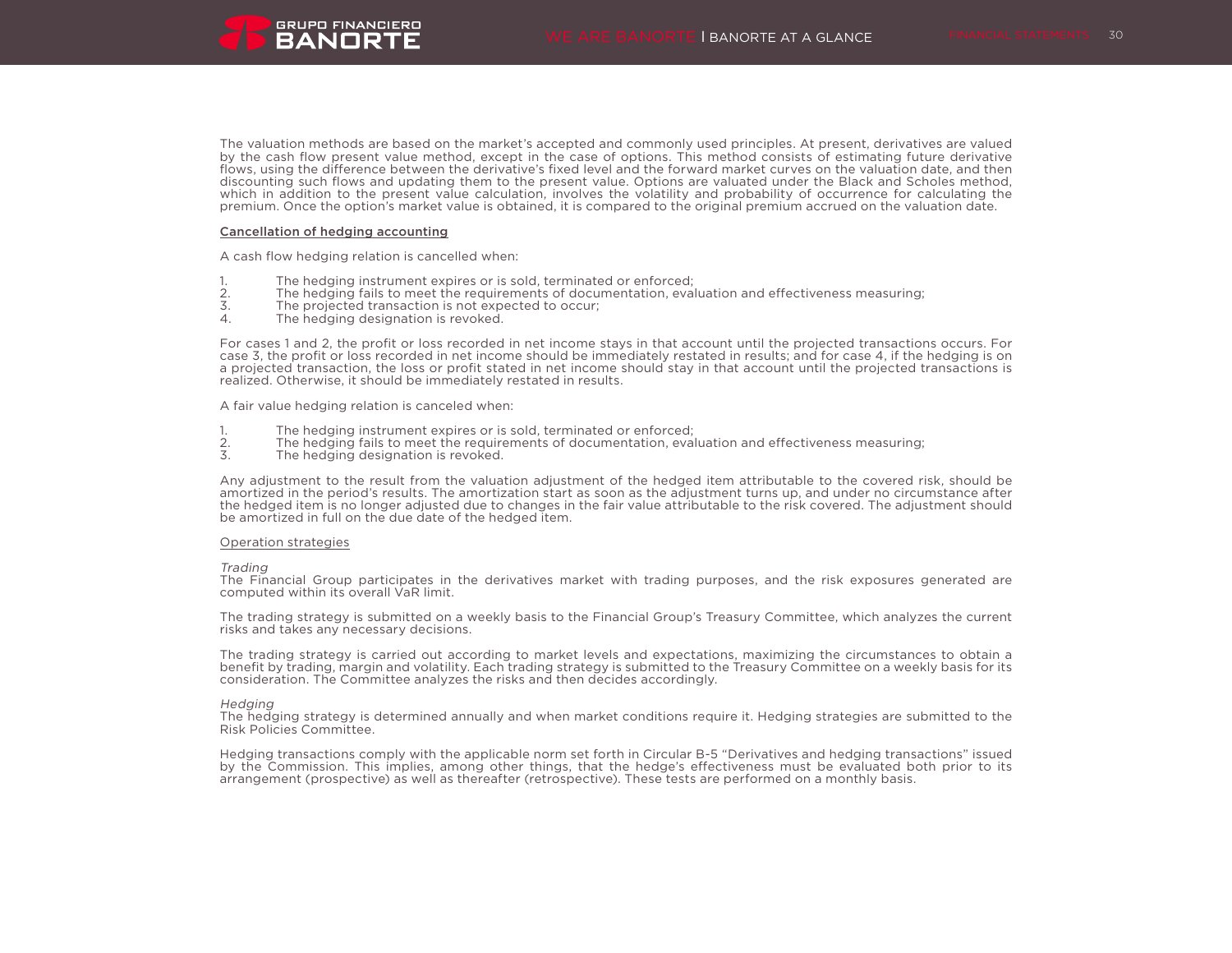

The hedging strategy is determined annually and each time the market conditions require. Hedges are used to reduce foreign exchange risks, through both exchange rate forwards and currency swaps, as well as interest rates by means of interest rate swaps. This is done with the purpose of setting the rates paid on debt issued by the Financial Group, thereby ensuring the debt servicing, as well as to make investments that generate greater value for the customers. The main strategy is to ensure that the Financial Group's future income and expenses are covered, maximizing its profitability.

Hedging derivatives can be restated whole or partially due to hedging inefficiencies, maturity or sale of primary position.

#### Contingencies

To enter the derivatives market, the Financial Group is bound by agreement to deliver its financial information in a timely manner and to abide by the applicable laws, regulations and provisions, as well as to provide written notice to the affected parties in case that an event arises that could be considered as early termination, which could lead to a credit contingency. These include the following: bankruptcy filing, payment suspension, restructuring, intervention, liquidation, dissolution or other similar judicial or extra-judicial proceedings that affect the Financial Group; if the statements stipulated in the contract are incorrect; the Financial Group's failure to fulfill its obligations and/or payments; breach of contract; the Financial Group's consolidates or merges with another entity thereby transferring a substantial portion of its assets; failure to provide the guarantees that were agreed in the event of noncompliance with obligations or if such guarantees expired or diminished in value; the Financial Group's falls into insolvency, lower credit quality or illegality due to changes in the tax or legal legislation; the existence of a ruling, proceeding or embargo against the Financial Group that could substantially affect its ability to fulfill its obligations in a timely manner; or general noncompliance with obligations. Each ground for early termination is subject to the counter-party's consideration in order to determine its importance and significance regarding the Financial Group's ability to comply.

At present, no such contingency situations have arisen.

#### Embedded derivatives

Embedded derivatives are those contract components that do not intend to explicitly originate a derivative financial instrument but rather that the implicit risks generated or hedged by those components differ in their economic and risk features from those of the contract, and therefore display a behavior and features similar to those of a common derivative.

Identified embedded derivatives are separated from the host contract for valuation purposes and are treated as a derivative when they meet the features outlined in Circular B-5 paragraph 22, unless the implicit derivative is denominated in a currency commonly used for the purchase and sale of non-financial items in the economic environment where the transaction takes place. The main embedded derivatives recognized by the Financial Group prior to January 2011 are from service and leasing contracts established in US dollars.

### **Loan portfolio**

The loan portfolio represents the balance of amounts effectively granted to borrowers plus uncollected accrued interest minus interest collected in advance. The allowance for loan losses from credit risks is presented as a reduction of the loan portfolio.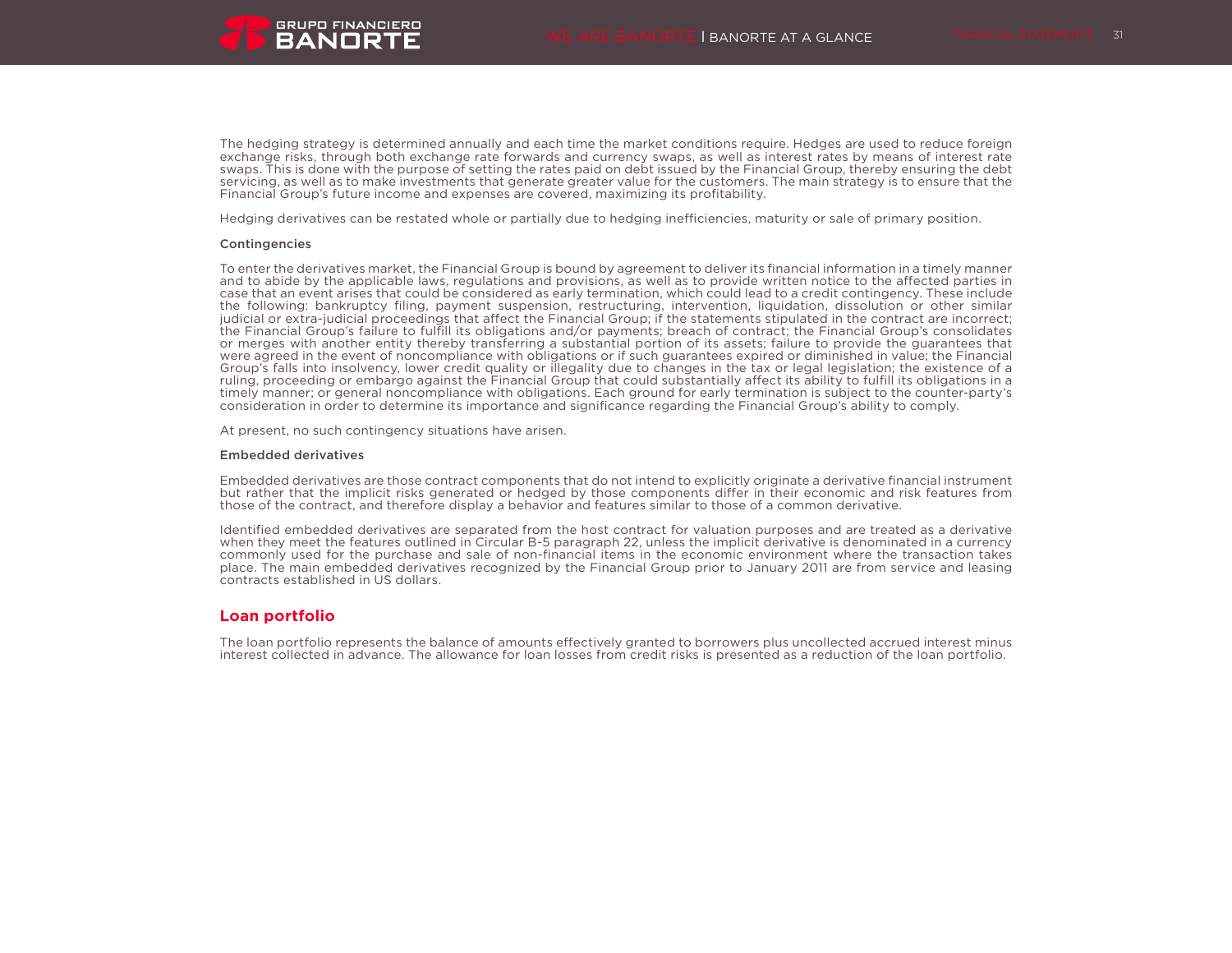The unpaid loan balance is classified as past-due portfolio as follows:

**GRUPO FINANCIERO BANORTE** 

- Loans with bullet payment of principal and interest at maturity: 30 calendar days after being overdue
- Loans involving a single principal payment at maturity, but with periodic interest payments, total principal and interest payments 30 and 90 calendar days after being overdue, respectively
- Loans for which the payment of principal and interest is agreed based on partial periodic payments, 90 calendar days after the first payment is due
- In the case of revolving loans, whenever payment is outstanding for two billing periods or when they are 60 or more days overdue
- Overdrawn customer checking accounts are considered as part of the past-due portfolio when such situations arise

Interest is recognized and accrued as income when earned. The accrual of interest income is suspended when loans are transferred to the past-due portfolio.

The fees charged the initial granting, restructuring and renewal of loans will be recorded as a deferred credit, which will be amortized as interest income, using the straight line method over the loan's contractual term, except those originating from revolving loans, which are amortized over a 12-month period.

Annual credit card fees, whether the first annual charge or subsequent of a renewal, are recorded as a deferred credit and amortized over a 12-month period against the year's results in the commission and fee income line item.

The costs and expenses associated with the initial granting, restructuring and renewal of a loan are stated as a deferred charge which is amortized against the year's earnings as interest expense for the duration of the loan, except those originating from revolving loans and credit cards as they are amortized over a 12-month period.

Restructured past-due loans are not considered in the performing portfolio until evidence of sustained payment is obtained; this occurs when credit institutions receive three timely consecutive payments, or a payment is received for periods exceeding 60 days.

Renewed loans in which the borrower has not paid on time or when the accrued interest balance equals at least 25% of the original loan amount are considered past-due until evidence of sustained payment is obtained.

Accrued interest during the period in which the loan was included in the past-due portfolio is recognized as income when collected.

The recognition of interest income is renewed when the portfolio is no longer considered past-due, which occurs when the outstanding balances, including the principal, interest and any other item, are paid in full.

Restructured loans are those whose terms have been modified due to the borrowers' financial difficulties, and it was decided to grant them a concession. Such modifications may include reductions in the interest rate, debt discount or term extensions.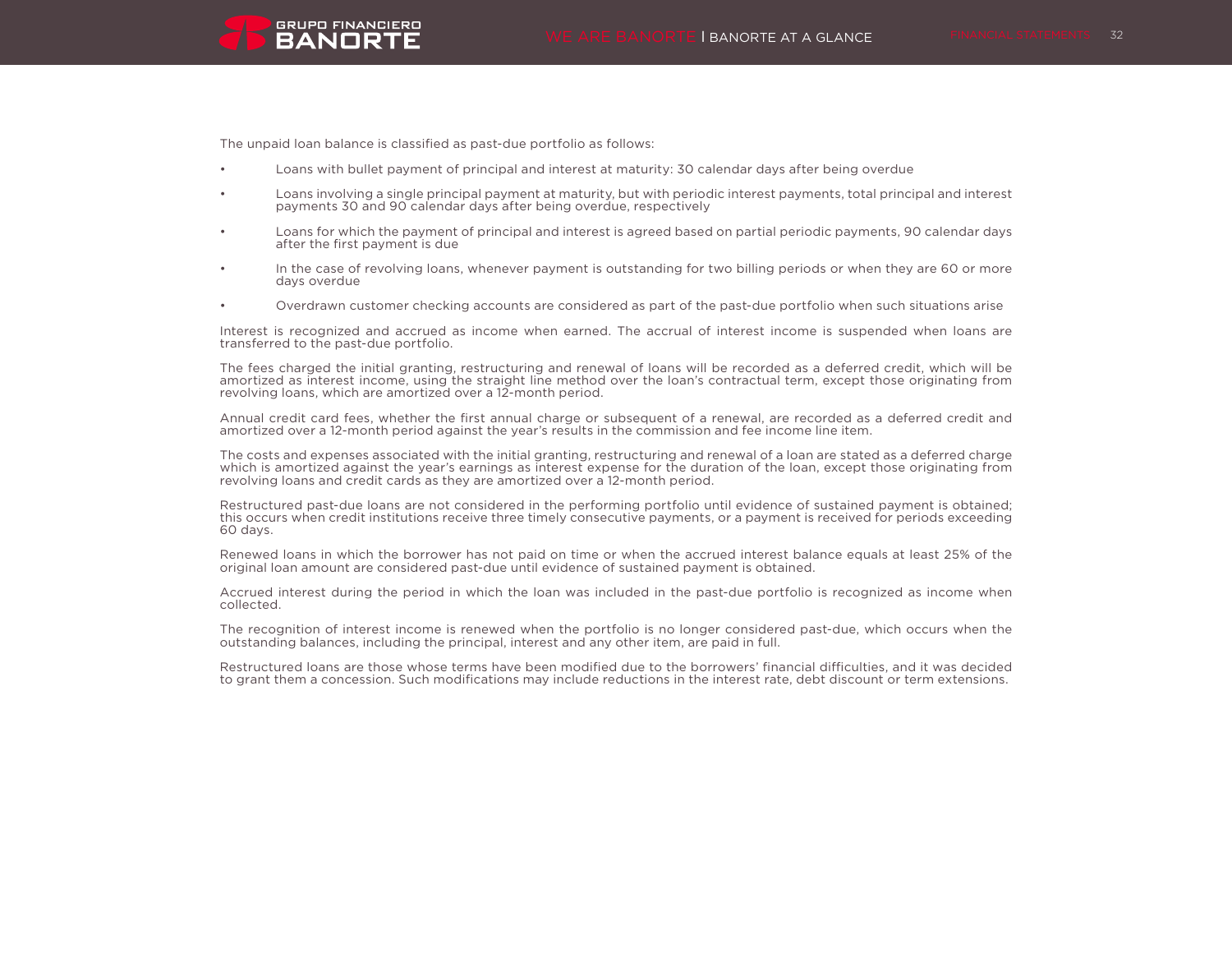

The Financial Group regularly evaluates whether a past-due loan should remain in the balance sheet or be written off. Such write-offs are done by canceling the outstanding loan balance against the allowance for loan losses. The Financial Group may opt to eliminate from its assets those past-due loans that are 100% provisioned according to the following parameters:

- Commercial loans Must be classified in past-due loans, with an E risk rating, 100% reserved, unsecured by any fund
- Consumer loans 180 days or more overdue
- Mortgage loans 270 days or more overdue.

# **Allowance for loan losses**

#### Application of new portfolio rating criteria

The loan portfolio is classified according to the rules issued by the SHCP and the methodology established by the Commission. Internal methodology authorized by such Commission may also be used.

Such provisions also establish general methodologies for rating and calculating the allowance for each type of loan, where also allowing credit institutions to classify and calculate allowances based on internal methodologies, when previously approved by the Commission.

The commercial loan portfolio rating procedure requires that credit institutions apply the established methodology (general or internal) based on quarterly information for the periods ending in March, June, September and December of each year, whereas also recording the allowances determined at the close of each month in their financial statements. Furthermore, during the months following each quarterly close, financial institutions must apply the respective rating to any loan used at the close of the immediately preceding quarter, based on the outstanding balance in effect on the last day of the aforementioned months. The allowances for loan risks that have exceeded the amount required to rate the loan will be cancelled against the period's results on the date of the following quarterly rating. Additionally, recoveries on the previously written-off loan portfolios are recorded in the period's results.

As a result of acquiring INB Financial Corp. (INB) in 2006, the Financial Group applied the loan rating methodologies established by the Commission to INB's loans, homologating the risk degrees and adjusting the allowance for loan losses derived from applying such methodologies.

# **General description of rules established by the Commission**

Rules for rating the consumer, mortgage and commercial loans (excluding loans to financial intermediaries and loans intended for investment projects having their own source of payment) indicate that their allowance for loan loss should be determined based on the estimated expected loss of the loans over the next twelve month period.

Such methodologies stipulate the estimate of such loss evaluates the probability default, the severity of the loss and the exposure to non-compliance. The result of multiplying these three factors is the estimated expected loss that is the same as the amount of the reserves needed in order to face the loan risk.

Depending on the type of loan, the probability default, severity of the loss and exposure to non-compliance are determined by considering the following:

# **Probability of Default**

- Non-revolving consumer loan it takes into account the current delay, the payments made on the past due balances, how many times the original value is paid, the type of loan, the remaining terms, among others
- Revolving consumer loan it considers the current situation and historical behavior regarding the number of outstanding payments, how old the accounts are, the payments on the balance, as well as what percentage of the authorized line of credit has been used
- Mortgage loan it considers the current delay, maximum number of delays over the last four periods, willingness to pay and the value of the property with respect to the loan balance
- Commercial loans.- they consider the type of debtor, payment experience, INFONAVIT payment history, rating agencies' evaluation, financial risk, social-economical risk, financial soundness, country and industry risk, market positioning, transparency, standards and corporate governance.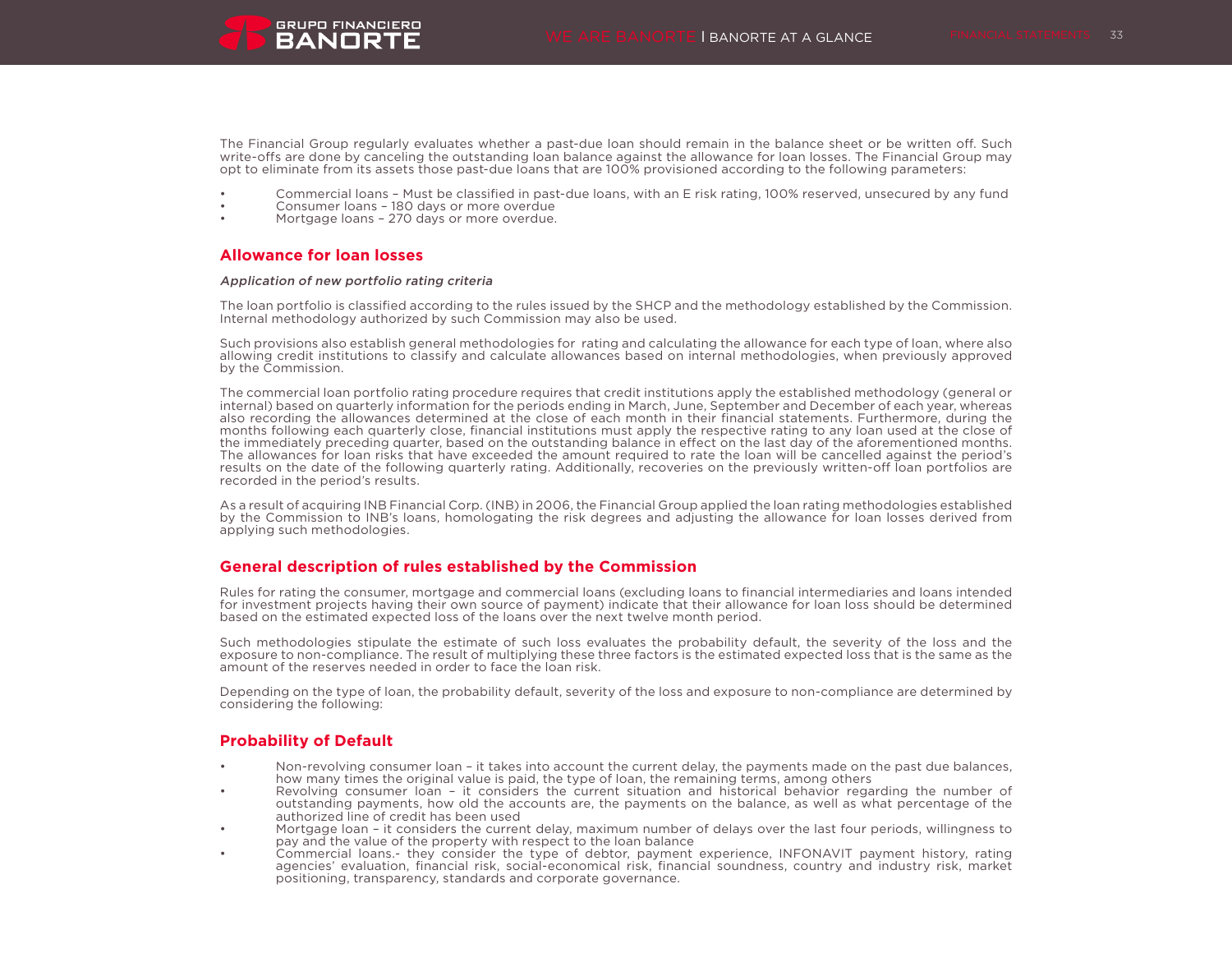# **Severity of the loss**

- Revolving and non-revolving
- Consumer loan depends on the number of outstanding payments
- Mortgage loan it considers the amount of the property sub-account, unemployment insurance and the state where the loan was granted
- Commercial loans they consider actual financial and non-financial guarantees as well as personal guarantees.

# **Exposure to non-compliance**

- Non-revolving consumer loan loan balance at the rating date
- Revolving consumer loan considers the current use of the credit line to estimate how much its use would increase in the event of non-compliance
- Mortgage loans loan balance at the rating date
- Commercial for revocable loans, the loan balance at the rating date is considered. For irrevocable loans, the current use of the credit line to estimate how much its use would increase in the event of non-compliance is considered.

The Commission's rules for rating commercial loan debtors for loans intended for investment projects having their own source of payment, indicate that the rating must be done by analyzing the risk of projects in the construction and operation stage evaluating the project's cost overrun and cash flows.

# **Acquired collection rights**

This balance is represented by the acquisition cost of the various loan asset packages acquired by the Financial Group, which are subsequently valued by applying one of the three following methods:

Cost recovery method – Payments received are applied against the acquisition cost of the loan portfolio until the balance equals zero. Recoveries in excess of the acquisition cost are recognized in current earnings.

Interest method – The result of multiplying the acquired portfolio's outstanding balance by the estimated yield is recorded in current earnings. Differences between the Financial Group's collection estimates and actual collections are reflected prospectively in the estimated yield.

Cash basis method – The amount resulting from multiplying the estimated yield times the amount actually collected is recorded in the Consolidated Income Statements provided it is not greater than the amount obtained by the interest method. The difference between the recorded amount and the amount collected reduces the outstanding portfolio balance, once the entire initial investment has been amortized. Any subsequent recovery will be recorded in the Consolidated Income Statements.

For the portfolios valued using the interest method, the Financial Group evaluates them twice a year to verify if the cash flow estimate of its collection rights is consistent with actual recoveries and therefore considered to be effective. The Financial Group uses the cost recovery method on those collection rights in which the expected cash flow estimate is not highly effective. The expected cash flow estimate is considered as "highly effective" if the result of dividing the sum of the flows collected by the sum of the expected cash flows is between 0.8 and 1.25 when such effectiveness is evaluated.

Loan asset impairment.– - The Financial Group carries out an expected cash flow assessment periodically while collection rights are still effective, and if based on the events and information gathered, it determines that said cash flows will drop, it develops an estimate of non-recoverability or doubtful accounts vs. the period's results in the amount in which said expected cash flows are lower than the book value of the account receivable.

# **Premium receivables**

This balance represents the premiums pending collection on the balance date. Pursuant to the provisions of the General Law of Institutions and Mutual Insurance Companies (the Law) and the Mexican National Insurance Commission CNSF, premiums over 45 days old should be cancelled against the year's earnings including, if applicable, the technical reserves, acquisition cost and relative reinsurance granted, and should not be considered in the coverage of technical reserves.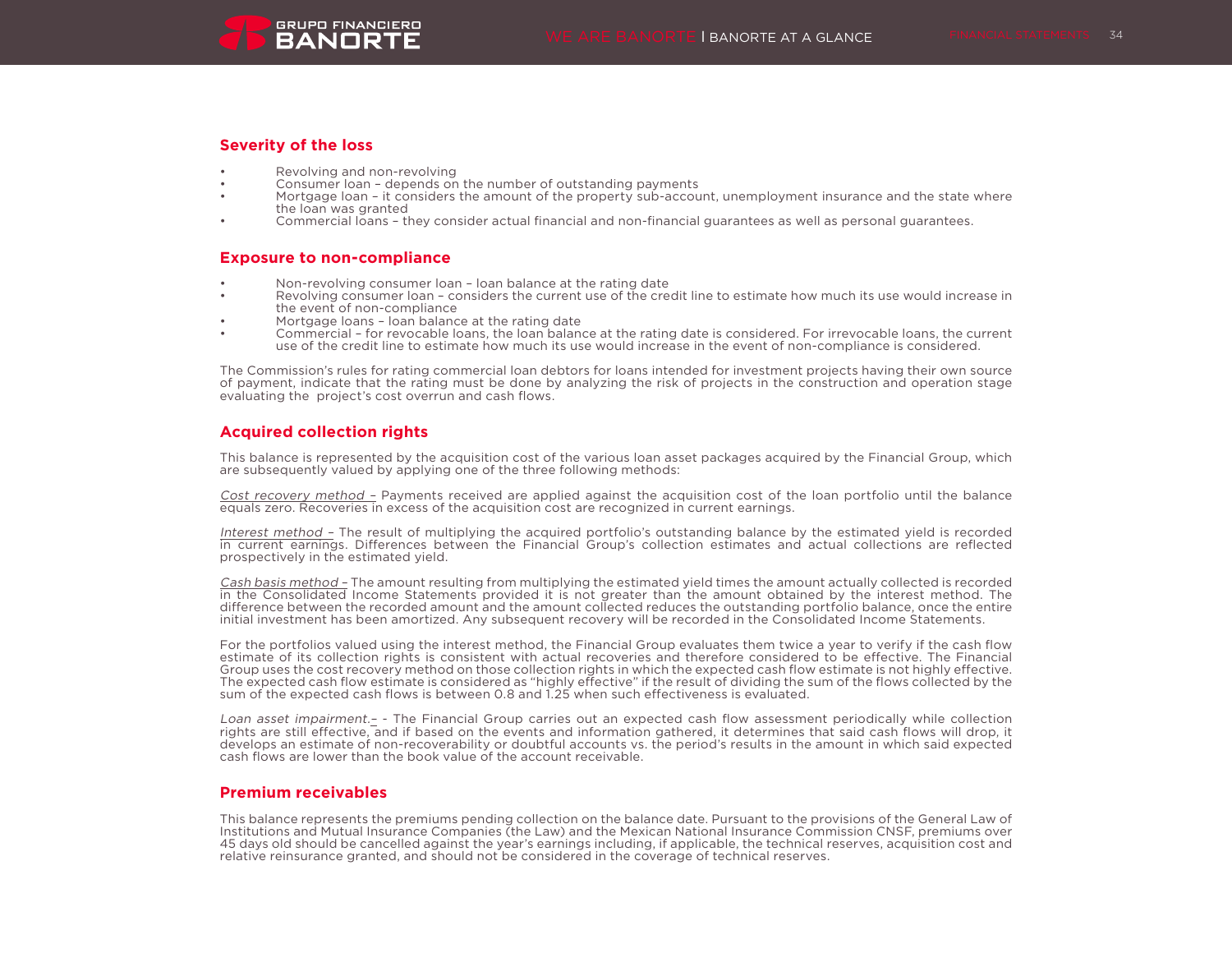

Based on the internal policy approved by the CEO, the administration authorized excluding the cancellation process for certain policies with a premium over 45 days old and that has not been collected totally or partially. These accounts are indeed collectible and negotiations with the insured are currently underway. On December 31, 2016 and 2015, the premiums over 45 days old that have not been cancelled amounted to Ps. 595 and Ps. 1,012 , excluding debts under federal public administration's and entities' charge. The non-accrued net premium, fees and reinsurance should be subtracted from such amount to determine its net effect on earnings. This amount was not computed for the coverage of technical reserves.

### **Reinsurance**

According to the rules of the CNSF, a portion of the insurance contracted by the Financial Group is ceded in reinsurance to other insurance or reinsurance companies. Therefore they are part of both the premiums and the casualty rate cost.

### **Securitization involving transfer of ownership**

Mediante las operaciones de bursatilización con transferencia de propiedad, la Tenedora transfiere activos financieros a través Through securitization transactions involving the transfer of ownership in mortgage and government loans, the Financial Group transfers those financial assets to a trust so that it may publicly issue securities through an intermediary. The securities represent the right to the yield on the securitized portfolio and, as compensation; the Financial Group receives cash and a record, which grants it the right over the trust's residual cash flows after settling the certificates to their holders. This record is registered at its fair value under "Receivables generated by securitizations".

The Financial Group provides administration services for the transferred financial assets and records the revenue thereof in the period's earnings when accrued. These revenues are recorded under "Other Operating Income (expenses)".

The valuation of the benefits to be received from securitization operations is recorded in the Consolidated Income Statement under "Other Revenues", as applicable.

### **Other accounts receivable and payable**

The Financial Group performs a study to quantify the different future events that could affect the amount in accounts receivable over 90 days and thus determine the percentage of non-recoverability in order to calculate its allowance for doubtful accounts. The remaining balance of accounts receivable is reserved at 90 calendar days from the initial recognition.

The balances of asset and liability settlement accounts represent transactions involving the sale and purchase of currency and securities, recorded when entered into and are settled within 48 hours.

The investment projects' balances represent financing to investment projects' trusts (especially in the development of social housing). The Financial Group acknowledges a yield from the trust financing disposal, which is related to the construction project's progress compliance and/or sale as stated in each trust's agreement. Failure to meet the construction project's progress and/or sale as stipulated in the agreement, the Financial Group stops recording the funding yield.

To assess investment projects, each project's expected value is determined according to the expected flow of the sale of investment project's potential inventory or that of a portfolio of investment projects of the Financial Group based on the current business plan.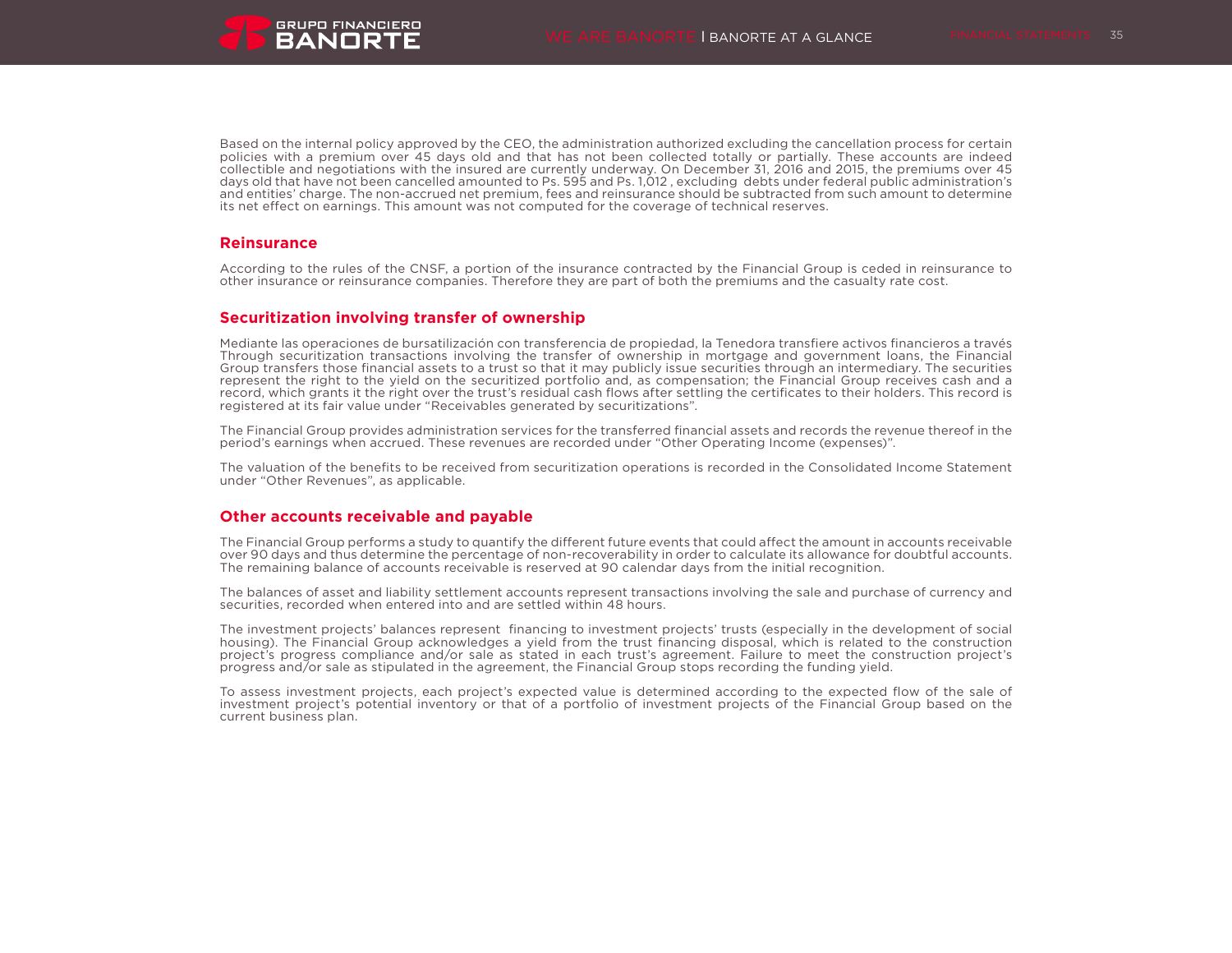

Investment project value impairment is determined based on the time they are not under development. To be considered under development, an investment project shall have proof of any of the following:

- Infrastructure, urbanization or new housing construction works in progress as per the business plan, or
- Available bridge loan for the investment project, or
- An investment agreement with a third party, who has the required operating and financial capability, other than the developer contemplated on its investment date.

# **Merchandise inventory**

This is comprised mainly of finished goods and is restated to the lower of replacement cost or market. Cost of sales, included in "Other Operating Income (expenses)" in the Consolidated Income Statements is restated using the replacement cost at the time of the sale.

# **Impairment of the value of long-lived assets and their disposal**

The Financial Group has established guidelines to identify and, if applicable, record losses derived from the impairment or decrease in value of long-lived tangible or intangible assets, including goodwill.

# **Foreclosed assets, net**

Foreclosed property or property received as payments in kind are recorded at the lower of their cost or fair value minus the strictly necessary costs and expenses disbursed in the foreclosure. Cost is determined as the forced-sale value established by the judge upon foreclosure or, in the case of payments in kind, the price agreed between the parties involved.

When the value of the asset or the accrued or past due amortizations leading to the foreclosure, net of estimates, is higher than the foreclosed property, the difference is recorded in the period's results under "Other Operating Income (expenses)".

When the value of the asset or the accrued or past due amortizations leading to the foreclosure, net of estimates, is lower than the foreclosed property, its value is adjusted to the asset's net value.

The carrying value is only modified when there is evidence that the fair value is lower than the recorded carrying value. Reductions in the carrying value of the loan are recorded in the current earnings as they occur.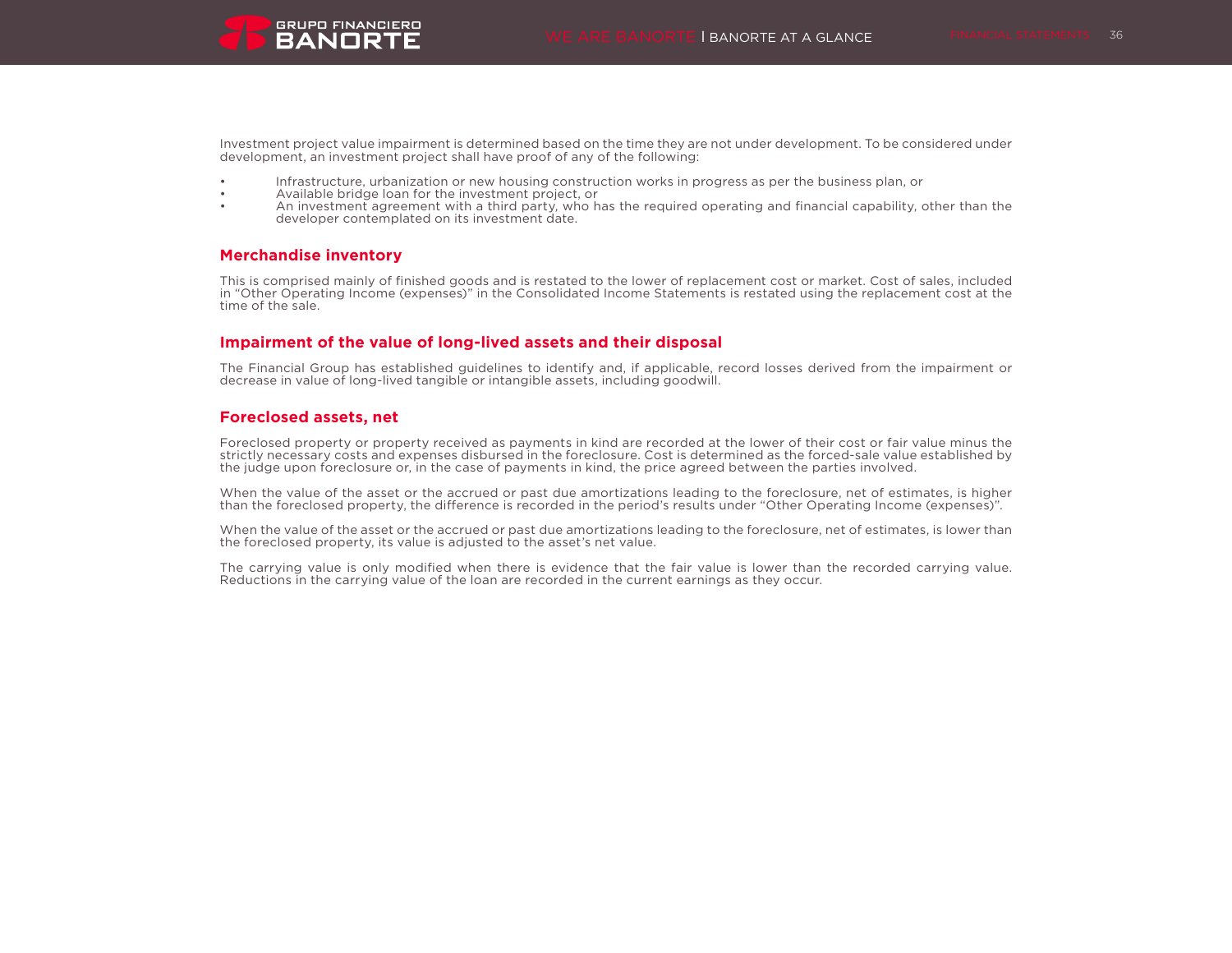The provisions applicable to the new valuation methodology for the allowance for loan losses mentioned above define the valuation methodology for reserves related to either foreclosed property or those assets received as payment in kind, establishing that additional quarterly provisions must be created to recognize the potential decrease in value over time of property awarded under legal proceedings, out-of-court or received as payment in kind and the investments in securities received as foreclosed goods or payment in kind, based on the following guidelines:

I. In the case of collection rights and movable property, the provisions referenced in the preceding paragraph must be treated as follows:

| <b>MOVABLE PROPERTY RESERVES</b>                                        |                                     |  |  |
|-------------------------------------------------------------------------|-------------------------------------|--|--|
| TIME ELAPSED AS OF AWARD DATE OR RECEIPT<br>AS PAYMENT IN KIND (MONTHS) | <b>RESERVE</b><br><b>PERCENTAGE</b> |  |  |
| Up to $6$                                                               | $-$ %                               |  |  |
| More than 6 and up to 12                                                | 10%                                 |  |  |
| More than 12 and up to 18                                               | 20%                                 |  |  |
| More than 18 and up to 24                                               | 45%                                 |  |  |
| More than 24 and up to 30                                               | 60%                                 |  |  |
| More than 30                                                            | 100%                                |  |  |

The amount of the reserves to be created will be the result of applying the reserve percentage determined under the preceding table to the value of collection rights or foreclosed property, received as payment in kind or awarded in a court proceeding.

II. Investments in securities must be valued in accordance with the provisions of the Commission's accounting Circular B-2, using annual audited financial statements and monthly financial information of the issuer.

Following the valuation of foreclosed assets or those received as payment in kind, the reserves resulting from applying the percentages established in the table of Section I above to the estimated value, must be created.

III. In the case of real estate property, provisions must be created as follows:

| <b>REAL ESTATE PROPERTY RESERVES</b>                                    |                                     |  |  |
|-------------------------------------------------------------------------|-------------------------------------|--|--|
| TIME ELAPSED AS OF AWARD DATE OR RECEIPT<br>AS PAYMENT IN KIND (MONTHS) | <b>RESERVE</b><br><b>PERCENTAGE</b> |  |  |
| Up to 12                                                                | $-$ %                               |  |  |
| More than 12 and up to 24                                               | 10%                                 |  |  |
| More than 24 and up to 30                                               | 15%                                 |  |  |
| More than 30 and up to 36                                               | 25%                                 |  |  |
| More than 36 and up to 42                                               | 30%                                 |  |  |
| More than 42 and up to 48                                               | 35%                                 |  |  |
| More than 48 and up to 54                                               | 40%                                 |  |  |
| More than 54 and up to 60                                               | 50%                                 |  |  |
| More than 60                                                            | 100%                                |  |  |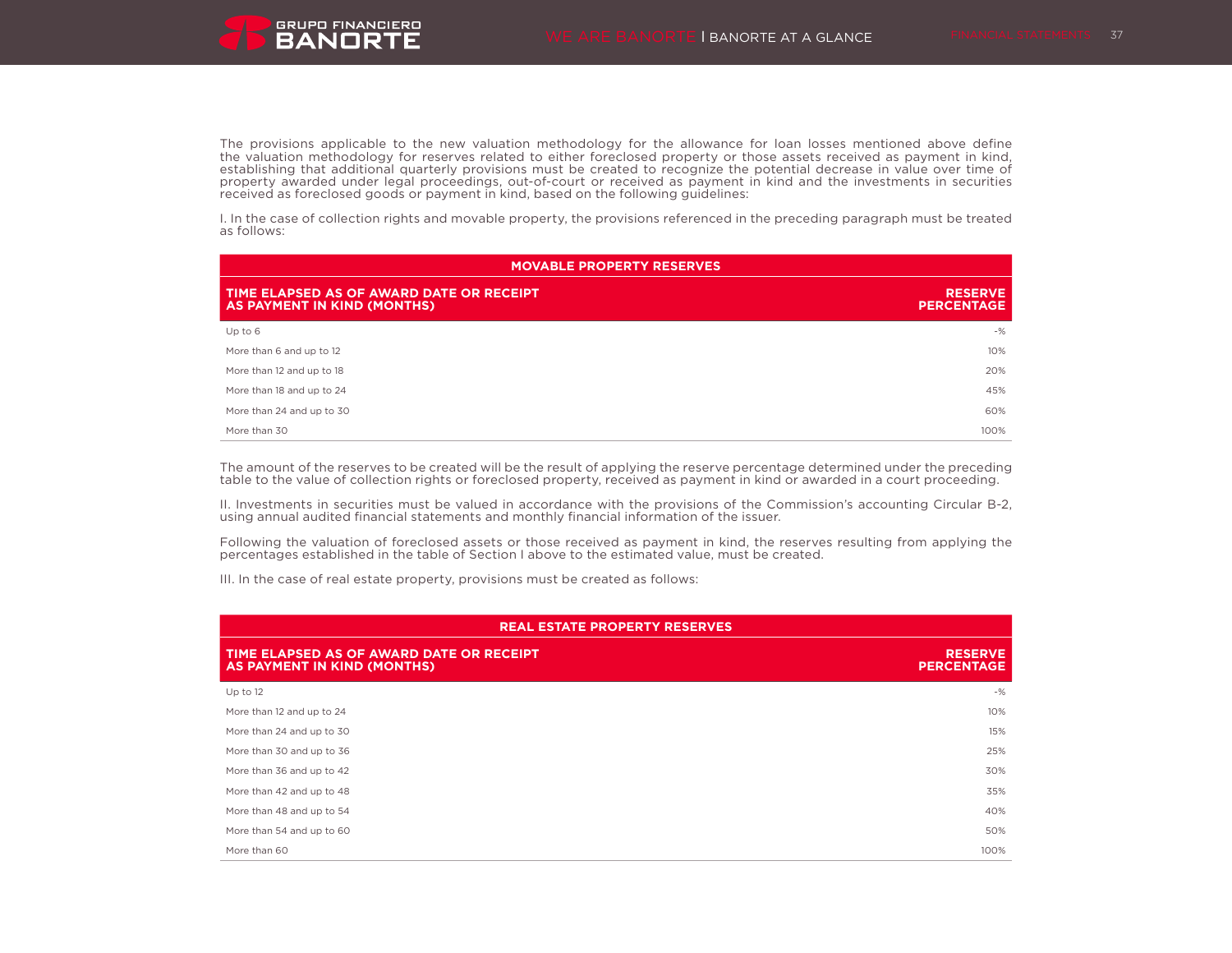

The amount of the reserves to be created will be the result of applying the reserve percentage determined under the preceding table to the awarded value of the property based on the accounting criteria. Furthermore, when problems are identified regarding the realization of the value of the foreclosed property, the Financial Group records additional reserves based on management's best estimates. On December 31, 2016, there are no reserves in addition to those created by the percentage applied based on the accounting criteria that could indicate realization problems with the values of the foreclosed properties.

If appraisals subsequent to the foreclosure or payment in kind result in the recording of a decrease in the value of the collection rights, securities, movable or real estate property, the reserve percentages contained in the preceding table can be applied to the adjusted value.

### **Property, furniture and equipment**

Property, furniture and equipment are recorded at acquisition cost. The balances of acquisitions made up to December 31, 2007 are restated using factors derived from the value of the UDI of that date.

Depreciation is calculated using the straight-line method based on the useful lives of the assets as estimated by independent appraisers.

### **Permanent stock investments**

The Financial Group recognizes its investments in associated companies where it has significant influence but not control using the equity method, based on the book values shown in the most recent financial statements of such entities.

### **Income taxes**

Income tax (ISR) is recorded in the year it is incurred. Deferred income taxes are calculated by applying the corresponding tax rate to the applicable temporary differences resulting from comparing the accounting and tax bases of assets and liabilities and including, if any, future benefits from tax loss carryforwards and certain tax credits. The deferred income tax assets are recorded only when there is a high probability of recovery.

The net effect of the aforementioned items is presented in the Consolidated Balance Sheet under the "Deferred Income taxes, net" line.

### **Intangible assets**

Intangible assets are recognized in the Consolidated Balance Sheets provided they are identifiable and generate future economic benefits that are controlled by the Financial Group. The amortizable amount of the intangible asset is assigned on a systematic basis during its estimated useful life. Intangible assets with indefinite lives are not amortized and their value is subject to the annual impairment tests.

### **Goodwill**

The Financial Group records goodwill when the total fair value of the acquisition cost and the Minority Interest is greater than the fair value of the net assets of the acquired business, pursuant to NIF B-7 "Business acquisitions." As goodwill is considered an intangible asset with an indefinite life, it is subject to impairment tests at least annually according to NIF C-15 "Impairment in the value of long-lasting assets and their disposal." No indicators of impairment of goodwill have been identified as of December 31, 2016 and 2015.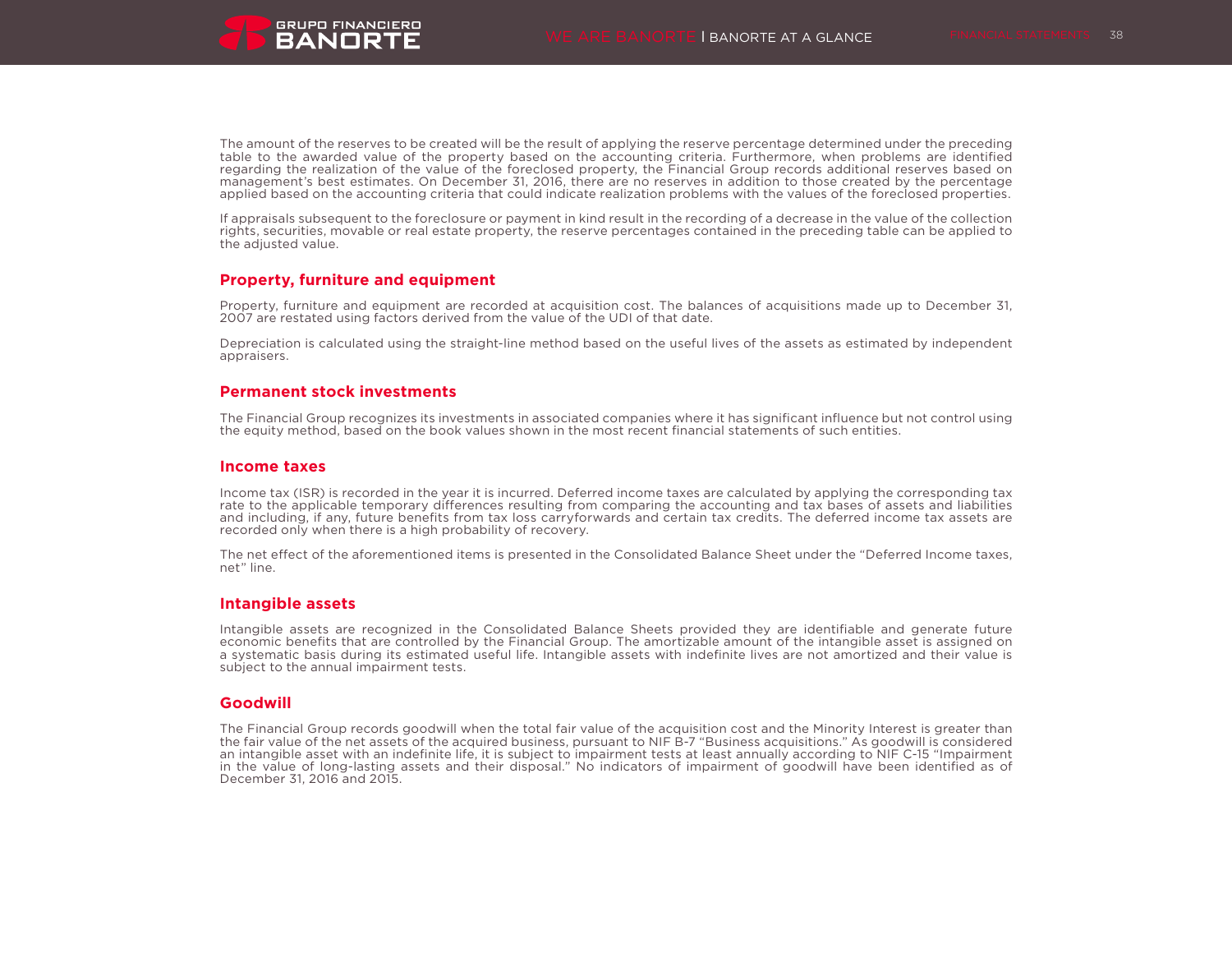# **Deposits**

Liabilities derived from deposits, including promissory notes settled at maturity, are recorded at their funding or placement cost plus accrued interest, determined according to the number of days elapsed at each monthly close, which are charged against results when accrued as an interest expense.

# **Interbank and other loans**

These loans are recorded based on the contractual value, recognizing the interest in the year's earnings as accrued. The Financial Group records in this item the direct loans obtained from domestic and foreign banks, loans obtained through bids with Banco de Mexico and development funds' financing. Furthermore, this includes discounted loan portfolios from funds provided by banks specializing in financing economic, productive or development activities.

# **Technical reserves**

By decision of the Commission, all technical reserves must be annually audited by independent actuaries. On January 31, 2017 and January 29, 2016, the actuaries have confirmed that in their opinion, the amounts of the reserves recorded by the Financial Group as of December 31, 2016 and 2015, respectively, are reasonably acceptable based on their obligations, Within the parameters that the actuarial practice indicates and in accordance with the criteria considered by the authorities in the matter.

Technical reserves are constituted pursuant to the terms set forth by the Law, as well as to the provisions issued by the CNSF. To value the technical reserves, the Financial Group used the valuation methods found in the provisions set forth in Chapter 7, "Technical Reserves" in the Insurance Circular published in the DOF on December 13, 2010.

### 1) Current risk reserve:

In terms of the provisions of section I of article 217 of the LISF, the current risk reserve is intended to cover the expected value of future liabilities arising from the payment of claims, benefits, guaranteed securities, dividends, acquisition costs and Administration, as well as any future liabilities arising from insurance contracts.

The current risk reserve will include the amount of premiums written in advance, it being understood that a premium has been issued in advance when the issue is made on a date prior to the effective date of the policy to which said premium corresponds.

The reserve for insurance operations is determined in accordance with actuarial formulas, considering the characteristics of policies in force, reviewed and approved by the Commission.

The current risk reserve is valued in accordance with the following:

- I. The amount of the current risk reserve shall be equal to the sum of the best estimate and a risk margin, which shall be calculated separately.
- II. The best estimate will be equal to the expected value of the future flows of obligations, understood as the probability-weighted average of these flows, considering the time value of the money based on the market risk-free interest rate curves for each currency or Monetary unit provided by the price provider with which they maintain a current contract.
- III. The calculation of the best estimate shall be based on timely, reliable, homogeneous and sufficient information as well as realistic assumptions and shall be made using actuarial methods and statistical techniques based on the application of the actuarial practice standards referred to in Chapter 5.17 Of the CUSF. For these purposes, when an Insurance Institution or Mutual Society does not have reliable, homogeneous and sufficient information of its own, it must use the corresponding market information;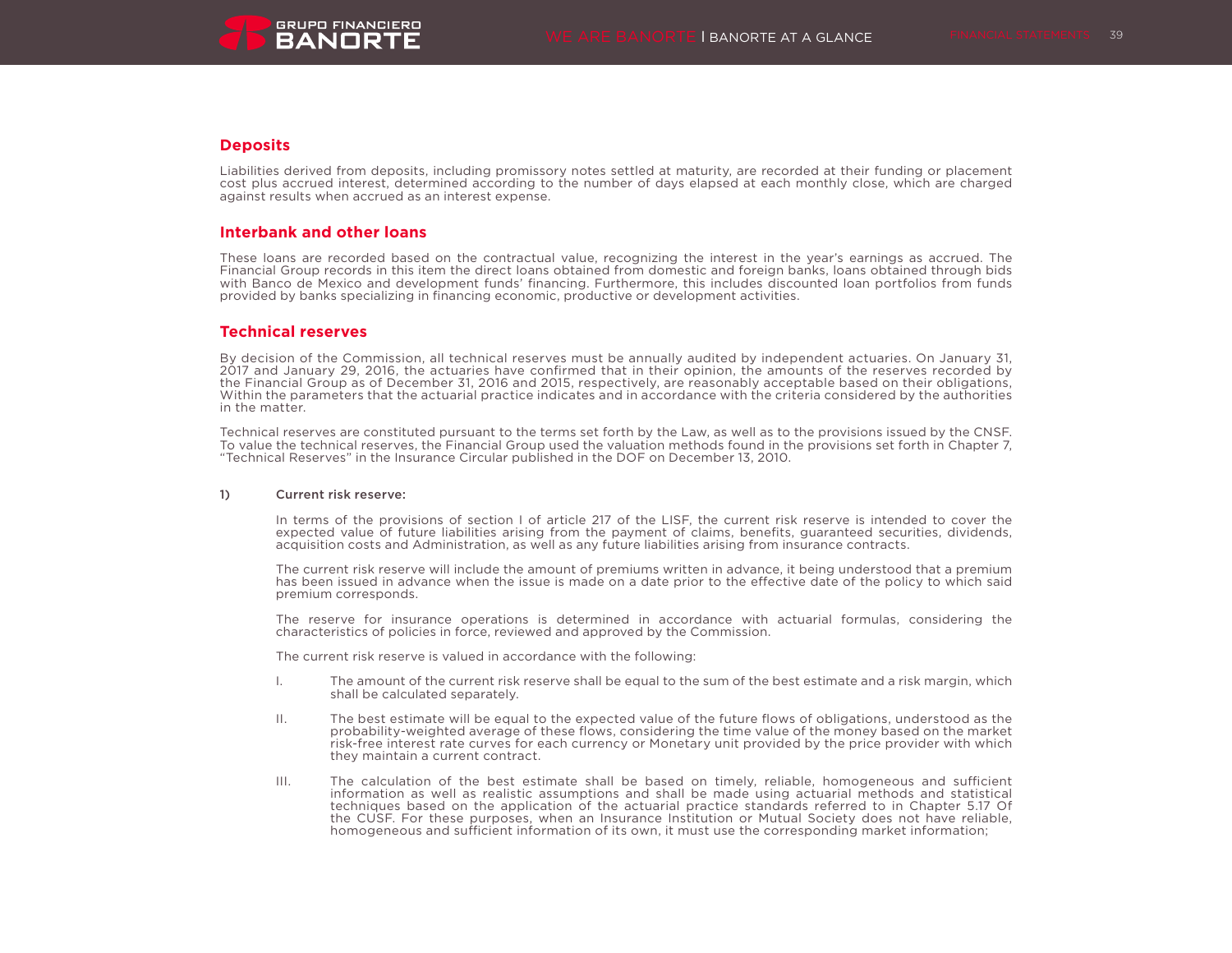IV. The projection of future flows used in the calculation of the best estimate will consider all gross revenues and expenses (without deducting Recoverable Reinsurance Amounts), which are necessary to meet the obligations of the insurance and reinsurance contracts during Throughout its period of validity, as well as other obligations that the Insurance Institution or Society Mutualista assumes in relation to them;

**GRUPO FINANCIERO BANORTE** 

- V. The future income flows will be determined as the best estimate of the expected value of the future income that the Insurance Institution or Mutual Fund Company will have for premiums that, according to the payment method established in the contracts that are in Force at the time of valuation, will mature in the future time of validity of such contracts, as well as recoveries, salvages and adjustments of less than the estimates of claims. Future premiums for these effects will not be considered as premiums that are due and unpaid at the time of valuation, or the fractional payments that are accounted for under the concept of debtor for the premium.
- VI. Future outflows will be determined as the best estimate of the expected value of future payments and expenses to be incurred by the Insurance Institution or Mutual Fund as a result of claims and adjustments of more derivatives of the risks covered, dividend payments, Redemptions, administrative and acquisition costs, for contracts in force at the time of valuation. Future outflows must also consider all other payments to the insured and beneficiaries, as well as the expenses that the Insurance Institution or Mutual Fund Company will incur in order to meet the obligations of the insurance and Reinsurance contracts, as well as the The effect of the exchange rate and inflation, including that relating to expenses and claims;
- VII. In the constitution and valuation of the current risk reserve, the amount of the guaranteed amounts, as well as the possible options for the insured or beneficiary included in the insurance contracts, should be considered. Any hypothesis used by the Insurance Institution or Mutual Society with respect to the likelihood that the insured or beneficiaries will exercise the contractual options, including those related to resolution, termination and redemption, must be realistic and based on timely, reliable, homogeneous information And sufficient. The assumptions must consider, explicitly or implicitly, the consequences that future changes in financial and other conditions may have on the exercise of such options;
- VIII. The risk margin will be calculated in accordance with the provisions of Chapter 5.4 of the CUSF.
- IX. In the valuation and constitution of the ongoing risk reserve, the obligations should be segmented into homogeneous risk groups.
- X. The short-term and long-term obligations should be segmented in the valuation and constitution of the current risk reserve so that the Institutions maintain an adequate balance in the investments of resources in the short and long term, as well as for them Are properly related to the nature of the liabilities to which they are related, and
- XI. Procedures and procedures should be established to ensure that the best estimate, as well as the assumptions underlying its calculation, are periodically compared with its previous experience. When such a comparison reveals a systematic deviation between the experience and the best estimate, the Insurance Institution or Mutual Society shall make the necessary adjustments to the actuarial methods or assumptions used. For these purposes, it will be understood that there is a systematic deviation when, in a given class or type of insurance, it is observed that the best estimate of the obligations differs by a reasonable amount from the actual value that the obligations have attained, in a number of times Such that, by statistical criteria, it is determined that said number of times exceeds the maximum number of times that such estimate could have been deferred. As part of the actuarial method, the methodology for the estimation of Recoverable Reinsurance Amounts should be included.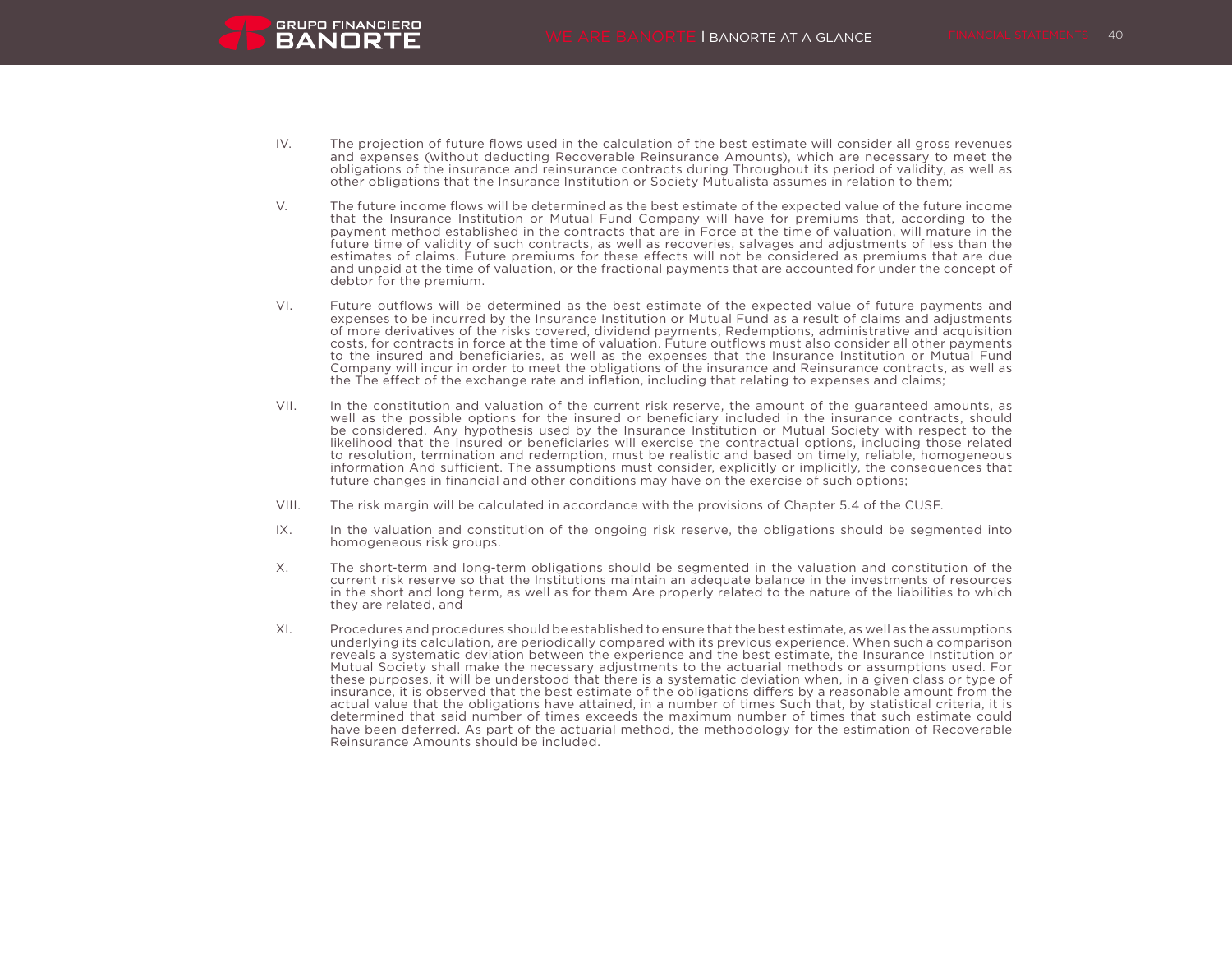

#### 2) Contractual obligations:

- a) Claims and expirations Claims for life, accidents, health and damage are recorded as soon as they are reported. Life insurance claims are based on the insured sums. Accident, illness and damage claims are adjusted based on the estimate of the amount of the obligations, and, at the same time, the pay back is recorded in the ceded reinsurance. Expirations are payments for expired endowments set forth in the insurance contract.
- b) Unreported claims This reserve is intended for recognizing the amount of actual claims not yet reported to the Financial Group. The estimate is based on prior years' casualty rate, adjusting the actuarial calculations on a quarterly basis, pursuant to the methodology approved by the cap.5.4 CNSF.
- c) Dividends on policies This reserve is determined based on actuarial studies, considering the casualty rate. The dividends are established in the insurance contract.
- d) Insurance funds under management These are the dividends on policies earned by the insured and withheld by the Financial Group to manage, as established in the insurance contract.
- e) Security premiums They are the amounts of segmented collections on the policies.

#### 3) Catastrophic reserve:

The reserve for catastrophic risks is intended to cover the Financial Group's obligations assumed under insurance policies for earthquakes or other catastrophic risks. This reserve is increased as per the bases and percentages established by the CNSF. CNSF authorization is required to release this reserve.

#### **Provisions**

Provisions are recognized when the Financial Group has a current obligation resulting from a past event and is likely to result in the use of economic resources and can be reasonably estimated.

#### **Employee retirement obligations**

According to Mexican Federal Labor Law, the Financial Group has obligations derived from severance payments and seniority premiums payable to employees that cease to render their services under certain circumstances.

#### Defined benefit plan

The Financial Group records a liability for seniority premiums, pensions and post-retirement medical services as incurred based on calculations by independent actuaries using the projected unit credit method, using nominal interest rates. Accordingly, this recognizes the liability whose present value will cover the obligation from benefits projected to the estimated retirement date of the Financial Group's overall employees, as well as the obligation related to retired personnel.

The balance at the beginning of each period of actuarial gains and losses derived from pension plans exceeding 10% of the greater amount between the defined benefits obligation and plan assets are amortized in future periods against current results, in the case of pension plan, medical service and seniority premiums to retirement.

In the case of seniority premiums related to termination and remuneration at the end of the employment relation, earnings or losses are recognized immediately in the period that are generated, as specified by the NIF D-3, "Employee benefits".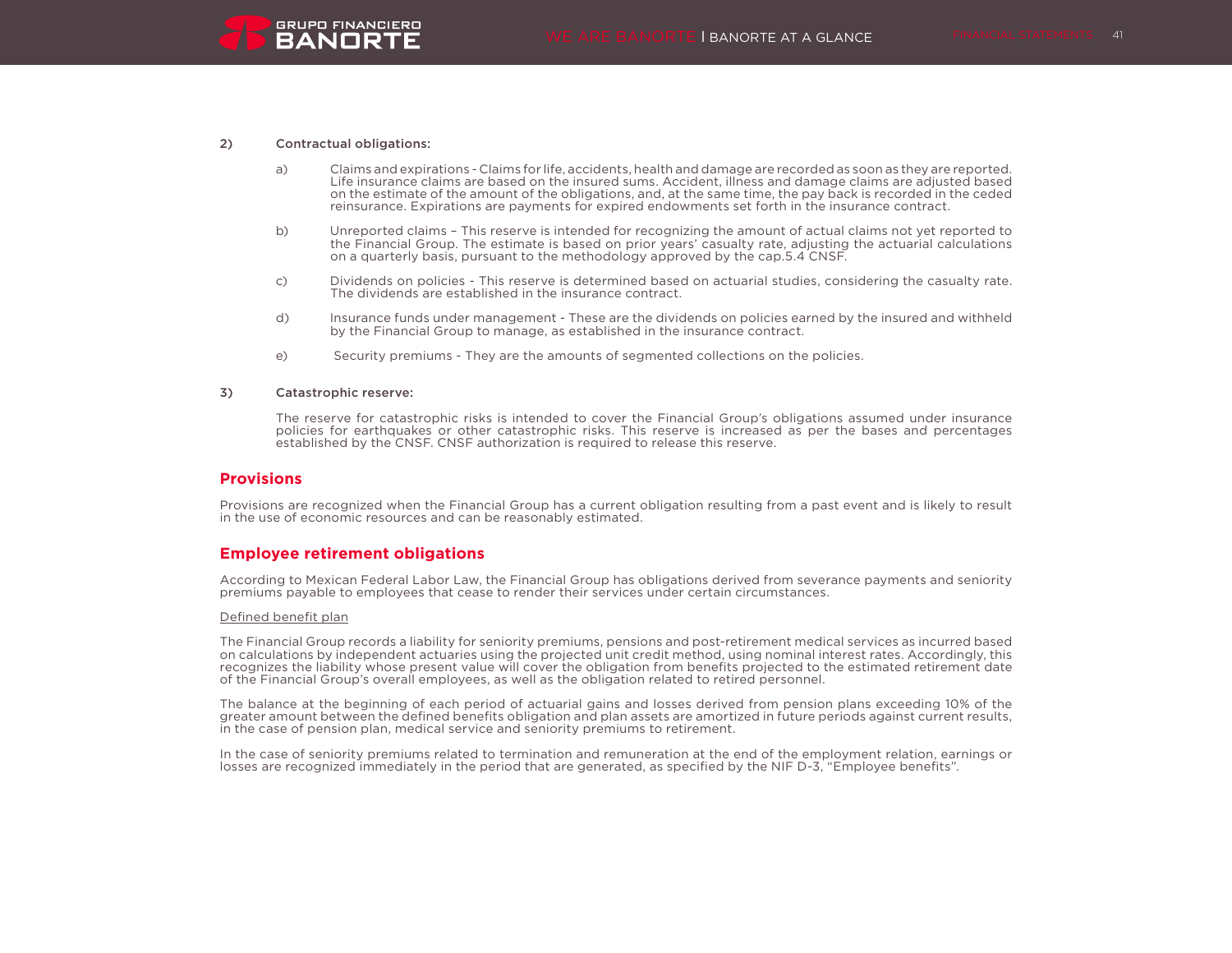The Financial Group applies the provision of NIF D-3 related to the recognition of the liability for severance payments for reasons other than restructuring, which is recorded using the projected unit credit method based on calculations by independent actuaries.

#### Defined contribution plan

As of January 2001, the Financial Group provided defined contribution pension plan in place. The participating employees are those hired as of this date as well as those hired prior to such date that enrolled voluntarily. The pension plan is invested in a fund, which is included in "Other assets".

Employees who were hired prior to January 1, 2001 and who decided to enroll voluntarily in the defined contribution pension plan received a contribution from the Financial Group for prior services equivalent to the actuarial benefit accrued in their previous defined benefit plan that was cancelled. The initial contribution was made from the plan assets that had been established for the original defined benefit plan and participants were immediately assigned 50% of such amount with the remaining 50% to be assigned over 10 years.

The initial payment to the defined contribution plan for past services was financed with funds established originally for the defined benefit plan as a result of the early termination of its obligations and recognized in accordance with the provision guidelines.

The labor obligations derived from the defined contribution pension plan do not require an actuarial valuation as established in NIF D-3, because the cost of this plan is equivalent to the Financial Group's contributions made to the plan's participants.

Provisions for PTU are recorded in the results of the year in which they are incurred as administrative expenses. The Financial Group determines employee statutory profit sharing based on the criteria established in the guidelines set forth by the Mexican Constitution.

### **Foreign currency conversion**

Foreign currency transactions are recorded at the applicable exchange rate in effect at the transaction date. Monetary assets and liabilities denominated in foreign currency are translated into Mexican pesos at the applicable exchange rate at the close of each period. The exchange rate used to establish Mexican peso equivalence is the FIX exchange rate published by Banco de México. Foreign exchange fluctuations are recorded in the results of operations.

#### **Interest from outstanding subordinated debentures**

Accrued interest from outstanding subordinated debentures is recognized as it is accrued and translated according to the exchange rate in effect at each monthly close.

### **Transfer of financial assets**

The Financial Group can act as the assignor o assignee, as applicable, in this type of transactions. Moreover the Financial Group evaluates whether or not to retain the risks and benefits associated with the asset property to determine whether or not there was a transfer of property in a transaction. In transactions involving the transfer of ownership in financial assets, the assignor yields control and substantially transfers all the risks and benefits over such assets. Therefore, the assignor derecognizes such assets and records the consideration received from the transaction. Conversely, the assignee recognizes such financial assets and the transfer consideration in its accounting records.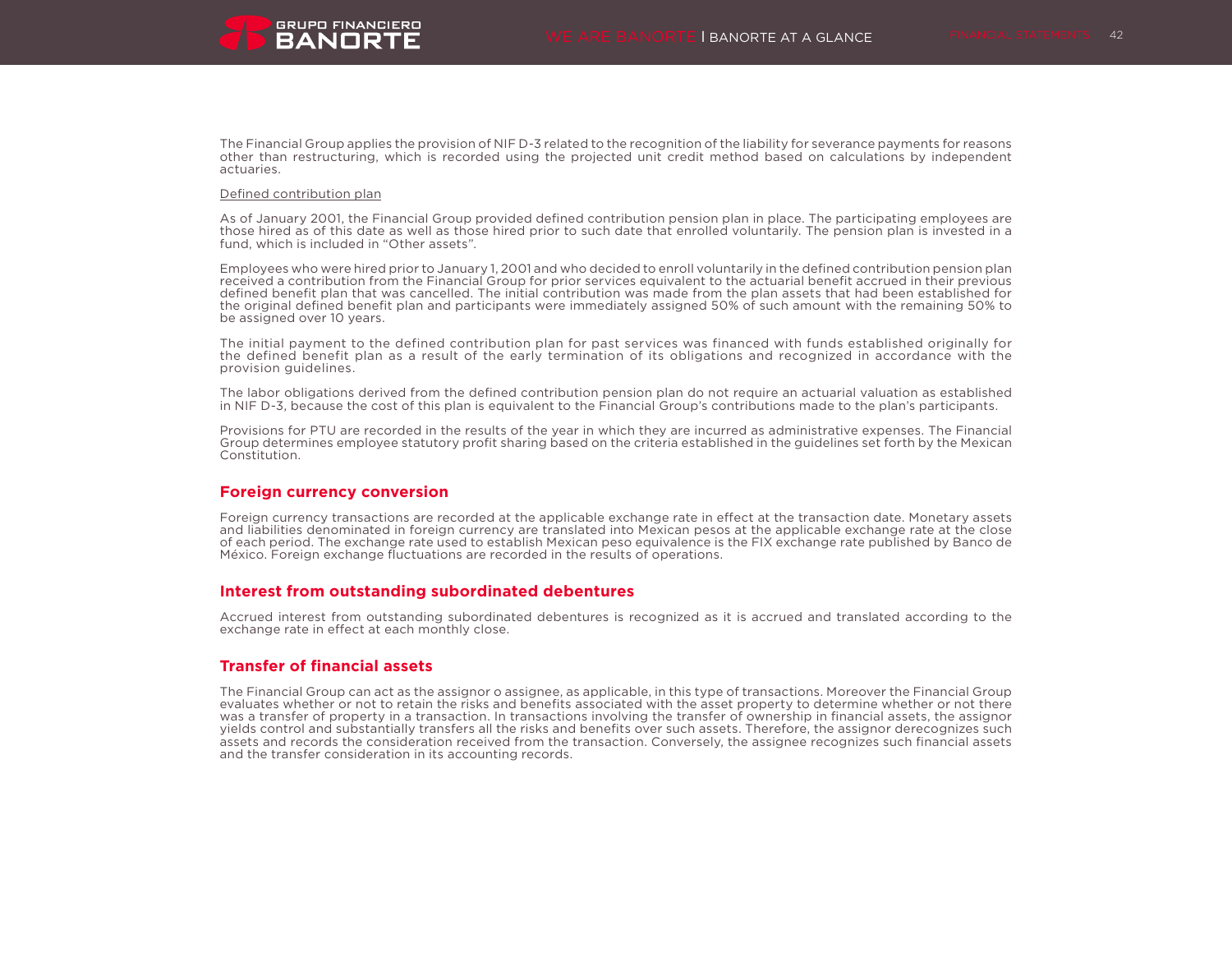

### **Share-based payments**

The Financial Group grants stock options to key officers through different payment schemes based on stocks. The Financial Group has established trusts to manage the plans and contributes the necessary funds so that shares can be purchased directly from the market at the initiation of each plan.

The Financial Group records its stock option plans according to the guidelines of NIF D-8, "Share-based payments." The compensation expense is recorded at fair value as of the date the stock options are granted. Pursuant to NIF D-8 and given that the Financial Group grants its own stock options, the Financial Group records the expense as if the plan were payable in cash. This expense is then restated at a fair value in each reporting period as per the provisions known on such date.

The fair value of each share is estimated as of the date granted using the Black-Scholes option pricing model or the forwards valuation model, depending on the plans' features.

### **Memorandum accounts**

Memorandum accounts are used to record assets or commitments that are not part of the Financial Group's general balance sheet, as no rights are acquired on the assets and such commitments are not acknowledged as liabilities until they materialize, respectively. The accumulated amounts in the memorandum accounts have only been subject to audit tests when their information is derived from an accounting record. The memorandum accounts not audited are indicated in each case:

• Contingent assets and liabilities (unaudited):

It records the amount of economic penalties imposed by the administrative or judicial authorities until such payments are made, as a motion for revocation has been filed. It also records the exposure to risk line item for its participation in the Expanded Use Electronic Payments System.

Loan commitments (unaudited):

The balance represents the amount of the letters of credit granted by the Financial Group that are considered as irrevocable commercial loans not disposed by the borrowers. It includes the lines of credit granted to clients that were not disposed.

• Assets in trust or mandate (unaudited):

For the assets in trust, the value of the goods is recorded and any information related to their individual administration is recorded independently. For assets under mandate, the declared value of the assets, subject to the mandates executed by the Financial Group is recorded.

• Assets in custody or under management (unaudited):

This account records the movement of others' assets and securities that are received in custody or are to be managed by the Financial Group.

• Collateral received:

The balance represents all the collateral received in securities repurchase agreement operations when the Financial Group is the buyer.

• Collateral received and sold or given as a pledge:

The balance represents all the collateral received in securities repurchase agreements when the Financial Group is acting as the buyer, and which in turn are sold by the Financial Group acting as the seller.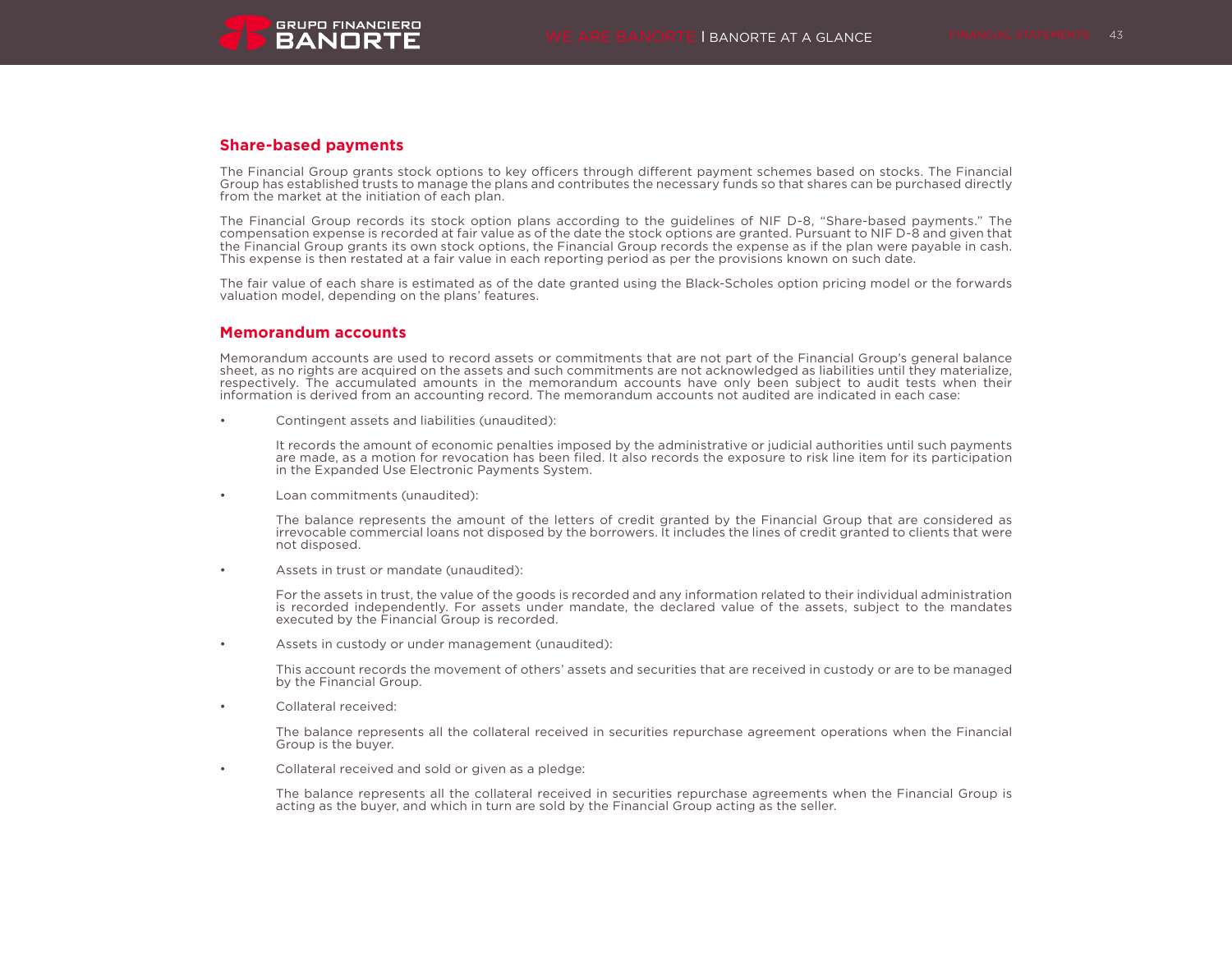## **Banco Mercantil del Norte**

- Income from cash equivalents, securities' investments, repurchasing operations, hedging transactions and loan interest is recorded as income when accrued.
- The fees charged for the initial granting, restructuring and renewal of loans will be recorded as a deferred credit, which will be amortized as interest income.
- Securities purchase-sales results are recorded when performed.
- The revenues from loan asset recovery are recorded when accrued, collected or both agree to the Valuation Method.
- Permanent stock investments in affiliates are originally recorded at their acquisition cost and are valued using the equity method based on the last available financial statements.

## Casa de Bolsa Banorte Ixe

- Recognition of income from services, financial advisory and securities intermediation fees and commissions generated by customer securities' operations are recorded as they are performed.
- Income from financial advisory is recorded when accrued as per the contract.
- Securities intermediation results are recorded when performed.
- Income and expenses are recorded as generated or accrued as per the relative contracts.
- Share dividends share dividends are recorded at zero value in investments; therefore they only affect the results when the shares are sold.
- Permanent stock investments in affiliates they are originally recorded at their acquisition cost and are valued using the equity method based on the last available financial statements..

### Arrendadora y Factor Banorte

- Credit from financial leasing operations, net financial leasing operations are recorded as direct financing, wherein the account receivable is the total amount of the settled rents, and potential profit is the difference between such amount and the cost of the leased properties. Net financed capital is recorded on the Consolidated Balance Sheet, deducting the total of rents from the potential profit.
- Loans from operating leasing operations represent company assets given to a third party for the latter's temporary use and enjoyment for a given term equal to or over six months. The operating leasing contract rents are recorded as revenues when accrued.
- Loans from factoring operations, net funded or non-funded factoring is recorded as follows:
- Ceded portfolio the amount is recorded in loan portfolios, minus the difference between loans and the financed amount.
- Profit from acquired documents (interest) calculated in advance, per month completed and upon maturity, recorded in factoring, and both are applied to results when accrued.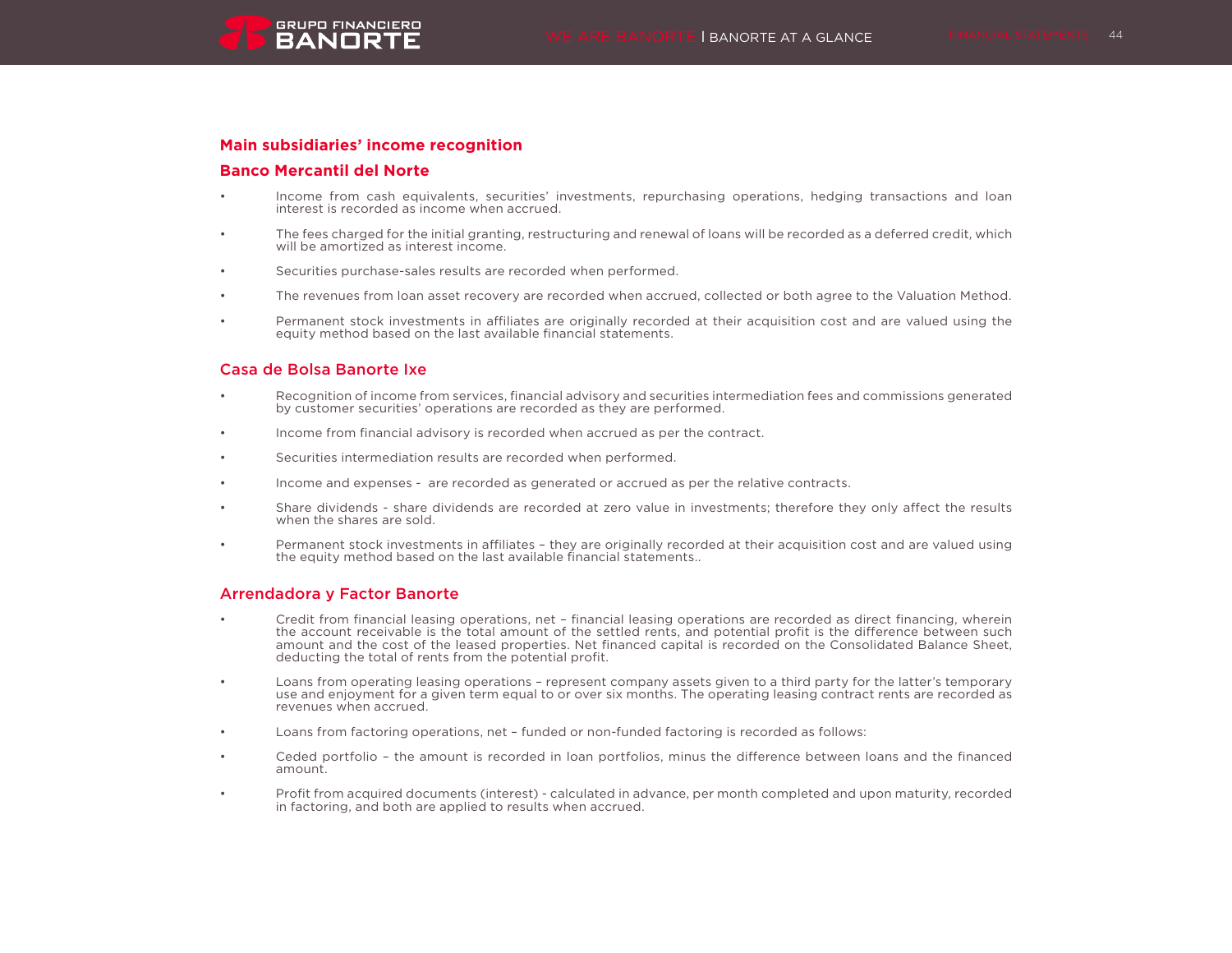- Recognition of income interest from leasing and financial factoring is recognized as income when accrued; however the accumulation of interest is suspended whenever the uncollected interest and/or total loan is transferred to pastdue loans. Accrued, normal and past-due interest during the period the loan is considered past-due is recognized as income when collected.
- Profits to be realized from financial leasing are recognized as income when accrued. The final value of the good in financial leasing is recognized as income when purchased.
- The fees for credit opening in leasing and factoring operations are recognized as income as accrued.

### Seguros Banorte

Income from premiums – Recognized as follows:

**GRUPO FINANCIERO BANORTE** 

- a. The premium revenue for group and collective life insurance is recorded in income as the segmented payment receipt is issued, deducting the premiums ceded in reinsurance.
- b. Premium revenue for accidents, health and damage is recorded in terms of the policies contracted in the year, even though their term is for over one year, deducting the premiums ceded in reinsurance.
- c. The rights on premiums are recognized in the income at the time of issuance except for the policies that the Insurer agrees with the insured, where the right policy is fractioned in each of the receipts in this scheme, the right policy is recognized in income as it accrues. Revenue from surcharges on policyholders is recognized in income at the time of accrual and the unearned portion is recorded as deferred credits.

### Sólida Administradora de Portafolios

- a. The revenues from loan asset recovery are recorded: a) as collected, simultaneously recording the associated collection costs; b) the amount product of multiplying the outstanding balance times the estimated yield rate, thereby affecting the account receivable by the difference between the revenue and the collected amount; and c) the amount product of multiplying the estimated yield rate times the amount actually collected – the difference between the result and the collected amount affects the account receivable.
- b. Loan interest is recognized as accrued.
- c. Moreover the Financial Group recognizes an income from the trust's return on equity based on fulfilling the construction project's progress and/or sale, and suspends recording such income when the progress is not as expected in the plan included in the trust's contract. Impairment of investment projects is determined based on time for those projects not in development.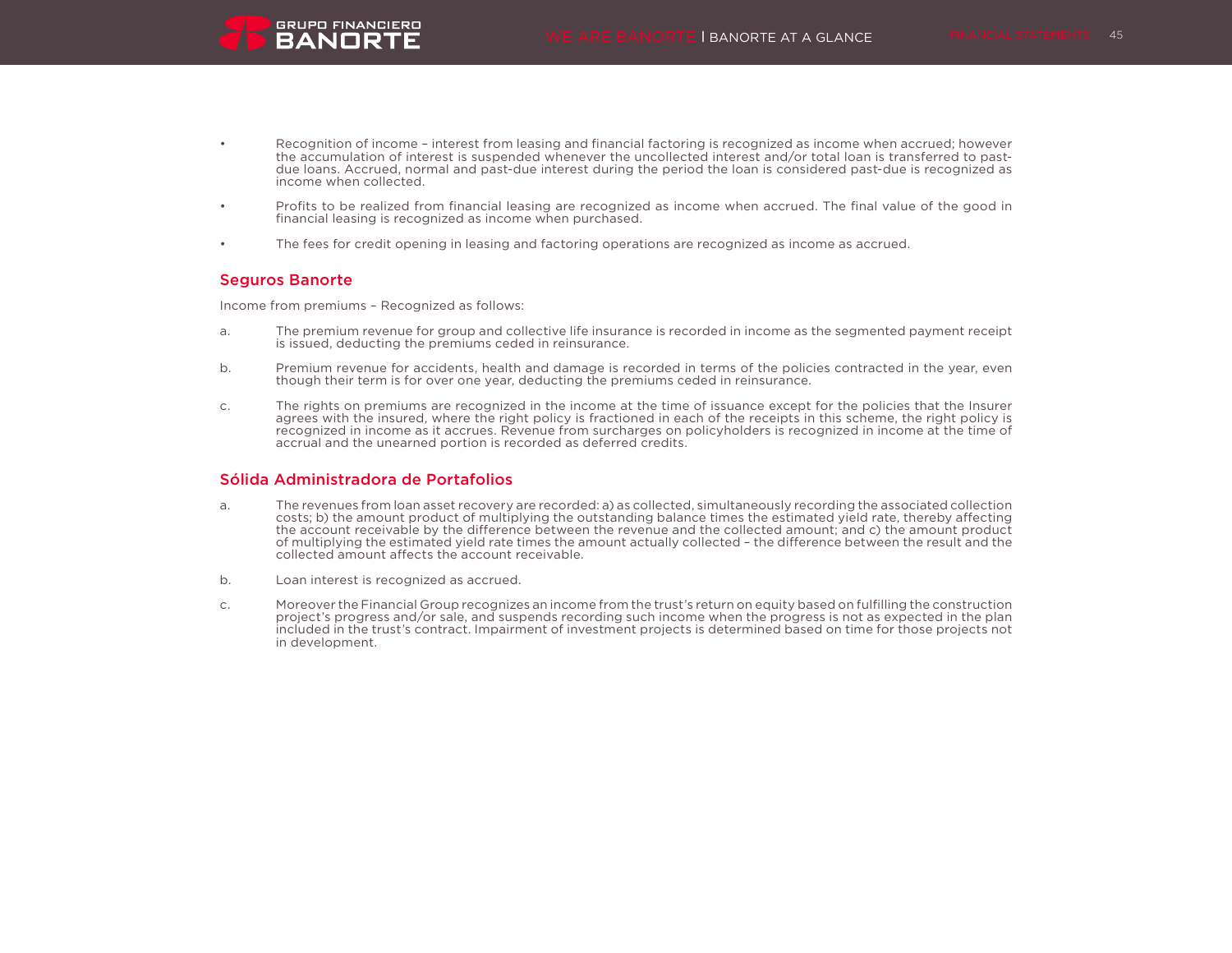# **5 – CASH AND CASH EQUIVALENTS**

As of December 31, 2016 and 2015, this line item was composed as follows:

|                                    | 2016       | 2015        |
|------------------------------------|------------|-------------|
| Cash                               | Ps. 20,156 | Ps. 20,171  |
| Banks                              | 45,628     | 87,524      |
| Other deposits and available funds | 102        | 153         |
|                                    | Ps. 65,886 | Ps. 107,848 |

"Banks" is represented by cash in Mexican pesos and US dollars converted at the exchange rate issued by Banco de México of Ps. 20.61494 and Ps. 17.2487 for 2016 and 2015, respectively, and is made up as follows:

|                                           |            | <b>MEXICAN PESOS</b> |                          | <b>USD</b> |            |            |  |
|-------------------------------------------|------------|----------------------|--------------------------|------------|------------|------------|--|
|                                           | 2016       | 2015                 | 2016                     | 2015       | 2016       | 2015       |  |
| Call money                                | $Ps. -$    | Ps. 10.156           | Ps. 5,155                | Ps. 8,279  | Ps. 5,155  | Ps. 18,435 |  |
| Deposits with foreign credit institutions | $\sim$     | $\sim$               | 14.477                   | 21.836     | 14.477     | 21,836     |  |
| Domestic banks                            | 62         | 297                  | $\overline{\phantom{a}}$ | $\sim$     | 62         | 297        |  |
| Banco de México                           | 25.853     | 46.776               | 81                       | 180        | 25.934     | 46.956     |  |
|                                           | Ps. 25,915 | Ps. 57,229           | Ps. 19.713               | Ps. 30.295 | Ps. 45,628 | Ps. 87,524 |  |

In June 2014, Banco de Mexico issued Circular 9/2014, which establishes banking institutions' obligation to constitute a new monetary regulation deposit, and modifies the interest rate such deposits pay. As of December 31, 2016 and 2015, the Financial<br>Group had made monetary regulation deposits of Ps. 25,683 and Ps. 33,453, respectively. As of D auctions.

As of December 31, 2016 and 2015, the total sum of restricted cash and cash equivalents is Ps. 34,466 and Ps. 58,332, respectively. This includes monetary regulation deposits, futures placed in the domestic and foreign market, call money and contracted transactions pending liquidation in 24 and 48 hours.

As of December 31, 2016 and 2015, "Other Deposits and Available Funds" includes:

|                                                           | 2016  | 2015  |
|-----------------------------------------------------------|-------|-------|
| Minted metals in gold and silver                          | \$51  | \$28  |
| Cashable checks received, pending payment at a 3-day term | -40   | 43    |
| Remittances                                               | 11    | 82    |
|                                                           | \$102 | \$153 |

The exchange rates used for the conversion of gold and silver coins (Centenarios and Troy ounces, respectively) was Ps. 581.13 and Ps. 376.10, per unit, respectively, in 2016; and Ps. 449.69 and Ps. 272.87, per unit, respectively, in 2015.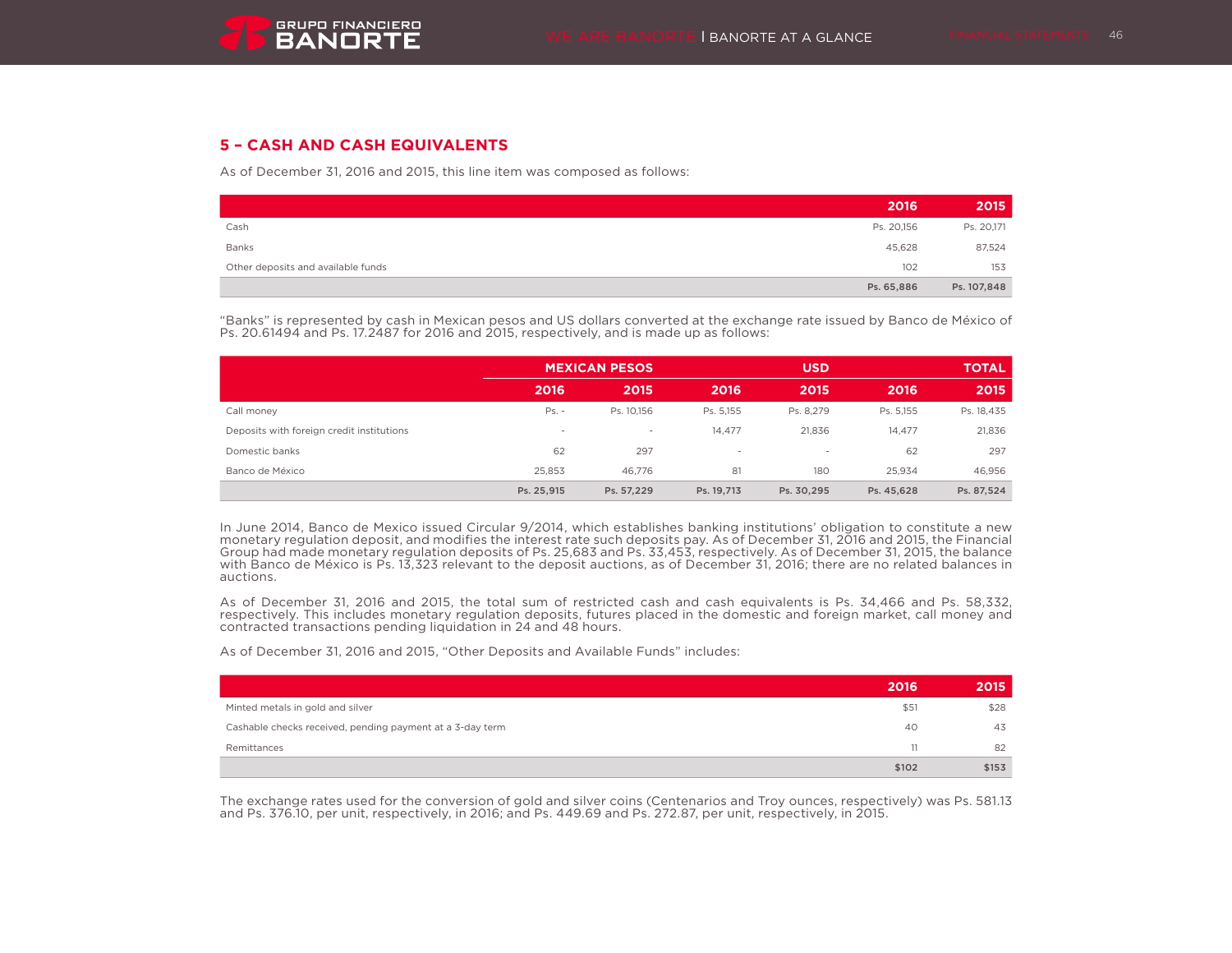# **6 – INVESTMENTS IN SECURITIES**

## a. Trading securities

As of December 31, 2016 and 2015, trading securities are as follows:

|                                |                                   |                                   |                                                   | 2016                        | 2015                        |
|--------------------------------|-----------------------------------|-----------------------------------|---------------------------------------------------|-----------------------------|-----------------------------|
|                                | <b>ACQUISITION</b><br><b>COST</b> | <b>ACCRUED</b><br><b>INTEREST</b> | <b>VALUATION</b><br><b>INCREASE</b><br>(DECREASE) | <b>BOOK</b><br><b>VALUE</b> | <b>BOOK</b><br><b>VALUE</b> |
| <b>CETES</b>                   | Ps. 7,165                         | Ps. 75                            | (Ps. 22)                                          | Ps. 7,218                   | Ps. 1,626                   |
| <b>Bonds</b>                   | 388                               |                                   | (10)                                              | 379                         | 4,137                       |
| Development Bonds              | 21,898                            | 35                                | (8)                                               | 21,925                      | 43,886                      |
| Saving Protection Bonds (BPAS) | 117,637                           | 597                               | 58                                                | 118,292                     | 159,850                     |
| Udibonos                       | 1,046                             | $\overline{c}$                    | 9                                                 | 1,057                       | 1,826                       |
| <b>Bank securities</b>         | 11,535                            | 21                                |                                                   | 11,557                      | 9,076                       |
| Eurobonds                      | $\overline{\phantom{a}}$          | ٠                                 | $\overline{\phantom{a}}$                          | $\sim$                      | 141                         |
| Securitization certificates    | 20,019                            | 36                                | (21)                                              | 20,034                      | 22,860                      |
| Other securities               | 161                               | $\mathbf{1}$                      | 6                                                 | 168                         | 50                          |
| Shares                         | 532                               | ٠                                 | 226                                               | 758                         | 324                         |
| Investment funds               | 378                               | $\overline{\phantom{a}}$          | 11                                                | 389                         | 1,169                       |
|                                | Ps. 180,759                       | Ps. 768                           | Ps. 250                                           | Ps. 181,777                 | Ps. 244,945                 |

During 2016 and 2015, the Financial Group recognized under "Brokerage revenues" a loss of Ps. 207 and Ps. 157, respectively, for the fair value valuation of these instruments.

As of December 31, 2016 and 2015, there are Ps. 168,781 and Ps. 237,746, respectively, in restricted trading securities associated mainly with repurchase operations.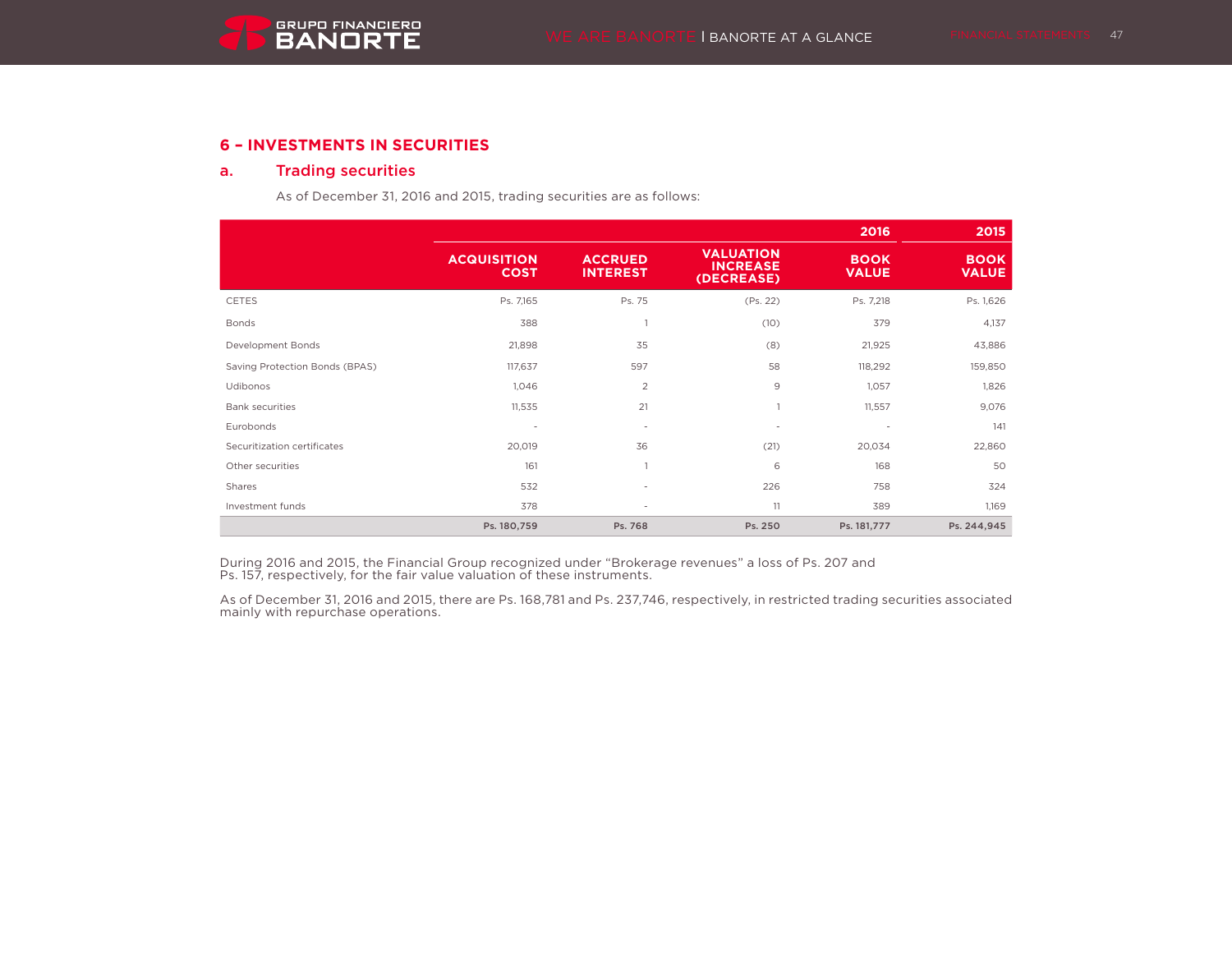## b. Securities available for sale

As of December 31, 2016 and 2015, securities available for sale were as follows:

|                                |                                   |                                   |                                                   | 2016                        | 2015                        |
|--------------------------------|-----------------------------------|-----------------------------------|---------------------------------------------------|-----------------------------|-----------------------------|
|                                | <b>ACQUISITION</b><br><b>COST</b> | <b>ACCRUED</b><br><b>INTEREST</b> | <b>VALUATION</b><br><b>INCREASE</b><br>(DECREASE) | <b>BOOK</b><br><b>VALUE</b> | <b>BOOK</b><br><b>VALUE</b> |
| <b>US Government Bonds</b>     | $Ps. -$                           | $Ps. -$                           | $Ps. -$                                           | $Ps. -$                     | Ps. 7,537                   |
| <b>CETES</b>                   | 108                               | ٠                                 | $\blacksquare$                                    | 108                         | 98                          |
| <b>Bonds</b>                   | 8,256                             | $\overline{4}$                    | (41)                                              | 8,219                       | 374                         |
| Development Bonds              | 100                               | ٠                                 | $\blacksquare$                                    | 100                         | 100                         |
| Saving Protection Bonds (BPAS) | 127,786                           | 1,725                             | (38)                                              | 129,474                     | 71,179                      |
| <b>Bank securities</b>         | 5,186                             | 18                                | (62)                                              | 5,142                       | 923                         |
| Shares                         | 7,929                             | $\sim$                            | (2,880)                                           | 5,049                       | 2,380                       |
| Eurobonds                      | 34,417                            | 790                               | (722)                                             | 34,486                      | 18,658                      |
| Investment funds               | 51                                | ٠                                 | $\overline{7}$                                    | 58                          | 3,400                       |
| <b>CBIC</b>                    | 12,828                            | 66                                | (504)                                             | 12,391                      | 8,816                       |
| Other securities               | 60                                | ٠                                 | $\overline{\phantom{a}}$                          | 60                          |                             |
|                                | Ps. 196,721                       | Ps. 2,603                         | (Ps. 4, 240)                                      | Ps. 195,087                 | Ps. 113,465                 |

As of December 31, 2016 and 2015, there are Ps. 139,679 and Ps. 80,431, respectively, in restricted securities available for sale, mainly associated with securities repurchasing transactions.

As of December 31, 2016, there were 77,783,110 of BREMSR securities acquired as of May 2016, these BREMSRs were initially classified in the available-for-sale securities category due to the legal impossibility of being classified as trading securities since they did not Has a secondary market, ie they are not subject to trading operations. They could not be classified under the category of securities held to maturity because this category was restricted in accordance with paragraph 13 of criterion B-2. In addition, it is contemplated to hedge these securities through cash flow hedging operations for changes in the TIIE28 interest rate, which is feasible only in the category of available-for-sale securities in accordance with paragraph 60 of the Criterion B-5.

During 2016, as a result of the restructuring processes and agreements reached with URBI in which the Financial Group participated, it received as payment in payment shares of said company for an amount equivalent to the outstanding unsecured credit exposure and net of reserves, which decreased The balance of past due loans at \$ 1,476 (see Note 2b).

During 2015, as a result of the restructuring processes and agreements reached with GEO and Homex, in which the Company participated, the Financial Group received as payment the shares of said companies for an amount equivalent to the unsecured credit exposure, net of reserves, Which decreased the outstanding loan portfolio by  $$1,631$ 

The shares and optional securities to subscribe shares received as payment in payment were initially recorded as "Assets awarded" based on the requirements established in the accounting criteria B-7 "Assigned Property".

Subsequently, in accordance with its intention and business plan, the Financial Group reclassified shares and optional securities to receive shares in Securities Investments (in the "Available-for-sale securities" category, see Note 6b) and Derivatives (See Note 8), respectively. The Financial Group values these assets at fair value.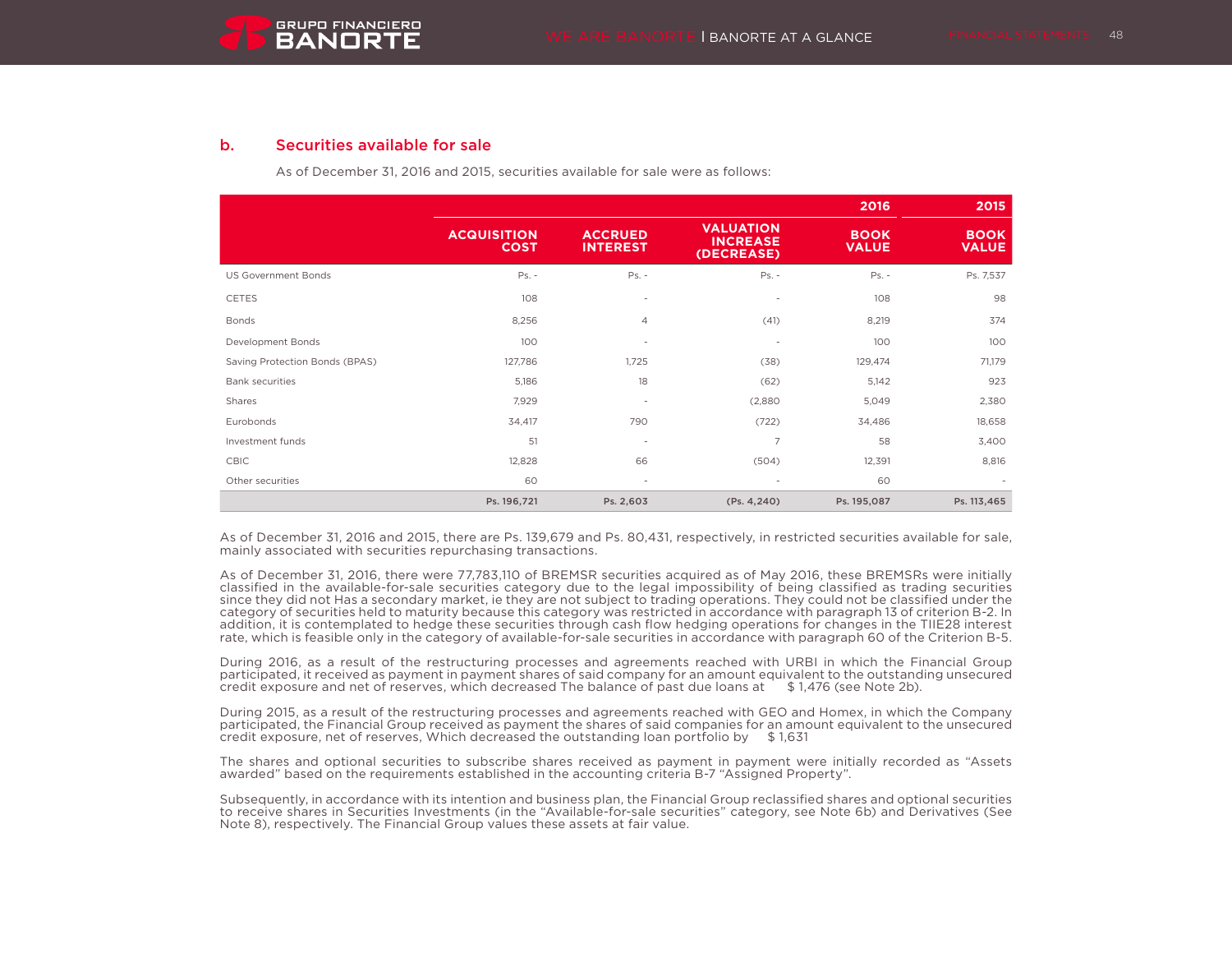**GRUPO FINANCIERO** 

At December 31, 2016 and 2015, the impairment from market valuation of these shares was (Ps. 2,744) and (Ps. 753), respectively, recorded in stockholders' equity in the income statement for valuation of available-for-sale securities.

During 2015, as part of the restructuring agreement with GEO, Sólida received shares in payment of a \$ 189 collection right.

During 2016, As part of the restructuring agreement with URBI, Sólida received shares as payment in payment of a right to collect and receivable for Ps. 320.

## c. Securities held to maturity

As of December 31, 2016 and 2015, securities held to maturity are as follows:

#### Medium and long-term debt instruments:

|                             |                                   |                                   | 2016                        | 2015                        |
|-----------------------------|-----------------------------------|-----------------------------------|-----------------------------|-----------------------------|
|                             | <b>ACQUISITION</b><br><b>COST</b> | <b>ACCRUED</b><br><b>INTEREST</b> | <b>BOOK</b><br><b>VALUE</b> | <b>BOOK</b><br><b>VALUE</b> |
| <b>CETES Specials</b>       | Ps. 950                           | $Ps. -$                           | Ps. 950                     | Ps. 912                     |
| <b>Bonds</b>                | 256                               | $\overline{2}$                    | 258                         | 1,608                       |
| Development Bonds           | $\overline{\phantom{a}}$          | $\overline{\phantom{a}}$          | $\sim$                      | 200                         |
| <b>CETES</b>                | $\sim$                            | $\overline{\phantom{a}}$          | $\sim$                      | 57                          |
| Udibonos                    | 66,994                            | 111                               | 67,105                      | 58,578                      |
| <b>Bank securities</b>      | 449                               | 193                               | 642                         | 613                         |
| Eurobonds                   | $\sim$                            | $\overline{\phantom{a}}$          | $\sim$                      | 214                         |
| Securitization certificates | 12,017                            | 948                               | 12,965                      | 20,631                      |
|                             | Ps. 80,666                        | Ps. 1,254                         | Ps. 81,920                  | Ps. 83,115                  |

As of December 31, 2016 and 2015, there are Ps. 5,342 and Ps. 4,398, respectively, in restricted trading securities associated mainly with repurchasing operations.

As of December 31, 2016, the maturities of the securities (expressed at their acquisition cost), are as follows:

|                                                                                       | <b>MORE THAN</b><br><b>ONE AND UP</b><br><b>TO 5 YEARS</b> | <b>MORE AND</b><br><b>5 AND UP TO</b><br><b>10 YEARS</b> | <b>MORE THAN</b><br><b>10 YEARS</b> | <b>TOTAL</b> |
|---------------------------------------------------------------------------------------|------------------------------------------------------------|----------------------------------------------------------|-------------------------------------|--------------|
| Government bonds- support program for Special Federal<br><b>Treasury Certificates</b> | $Ps. -$                                                    | $Ps. -$                                                  | Ps. 950                             | Ps. 950      |
| <b>Bonds</b>                                                                          | $\sim$                                                     | $\overline{\phantom{a}}$                                 | 256                                 | 256          |
| <b>Udibonos</b>                                                                       | 148                                                        | 846                                                      | 66,000                              | 66,994       |
| <b>Bank securities</b>                                                                | $\overline{\phantom{a}}$                                   | 449                                                      | $\overline{\phantom{a}}$            | 449          |
| Securitization certificates                                                           | $\,$                                                       | $\overline{\phantom{a}}$                                 | 12.017                              | 12,017       |
|                                                                                       | Ps. 148                                                    | Ps. 1,295                                                | Ps. 79,223                          | Ps. 80,666   |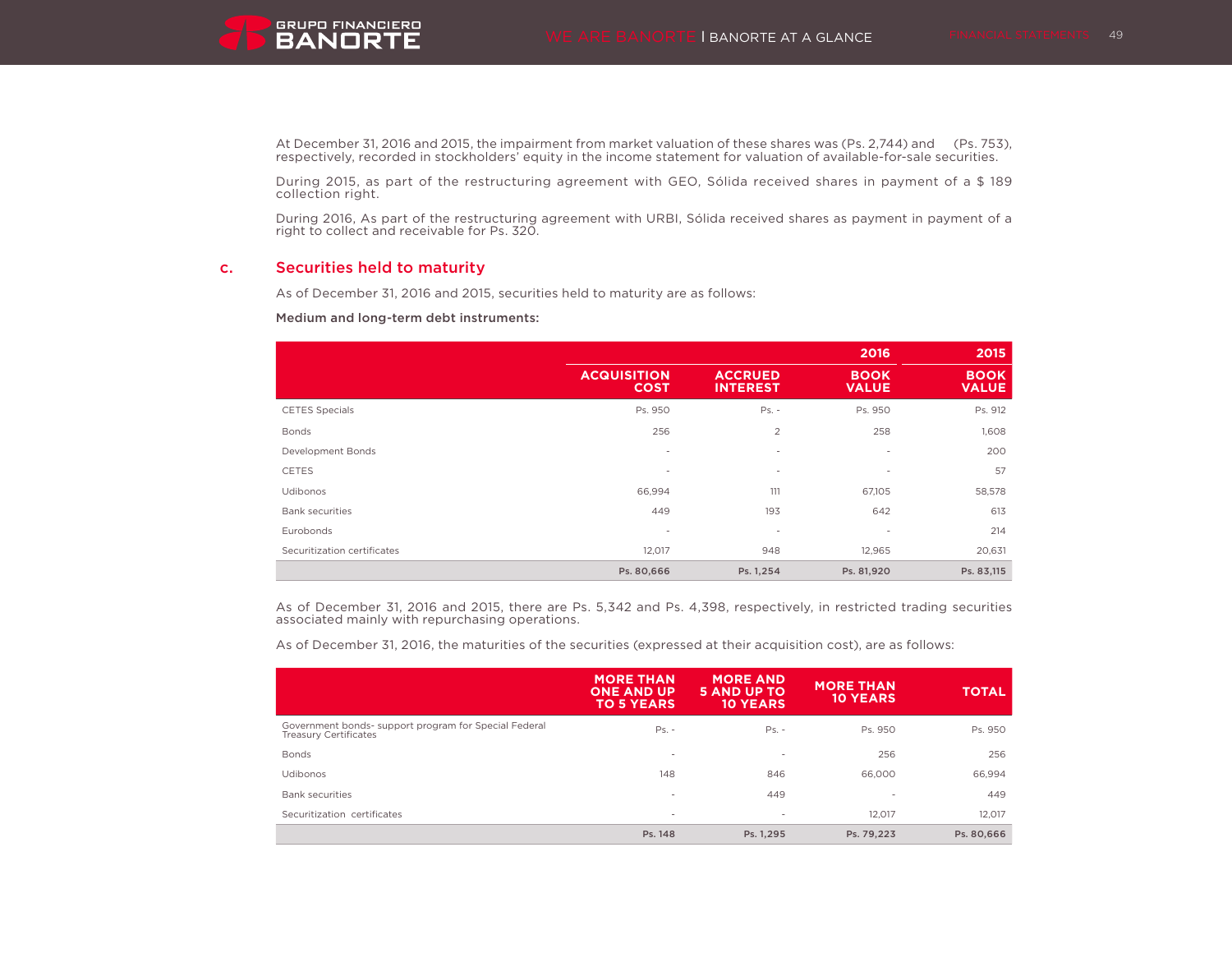Some of the investments in securities are given as collateral in derivative transactions without any restriction; therefore, the receiver has the right to trade them and offer them as collateral.

## d. Collateral

The fair value of the collateral given in derivative transactions as of December 31, 2016 and 2015 is as follows:

|                            |                            |              | 2016                          |
|----------------------------|----------------------------|--------------|-------------------------------|
|                            |                            |              | <b>FAIR VALUE IN MILLIONS</b> |
| <b>TYPE OF COLLATERAL:</b> | <b>INSTRUMENT CATEGORY</b> | <b>PESOS</b> | <b>USD</b>                    |
| Cash                       | $\sim$                     | Ps. 9        | 16.002                        |
|                            |                            | Ps. 9        | Ps. 16,002                    |

|                     |                            |              | 2015                          |
|---------------------|----------------------------|--------------|-------------------------------|
|                     |                            |              | <b>FAIR VALUE IN MILLIONS</b> |
| TYPE OF COLLATERAL: | <b>INSTRUMENT CATEGORY</b> | <b>PESOS</b> | <b>USD</b>                    |
| Cash                |                            | Ps. 470      | 536                           |
| PEMEX bonds         | Available for sale         | 96           | 63                            |
|                     |                            | Ps. 566      | 599                           |

As of December 31, 2016 and 2015, the Financial Group had no instruments received as collateral.

As of December 2016 and 2015, interest income was Ps. 11,470 and Ps. 16,698, respectively.

| <b>CONCEPT</b>                | 2016       | 2015       |
|-------------------------------|------------|------------|
| Trading securities            | Ps. 13.693 | Ps. 12,327 |
| Securities available for sale | 5,440      | 3,996      |
| Securities held to maturity   | 377        | 375        |
|                               | Ps. 19,510 | Ps. 16,698 |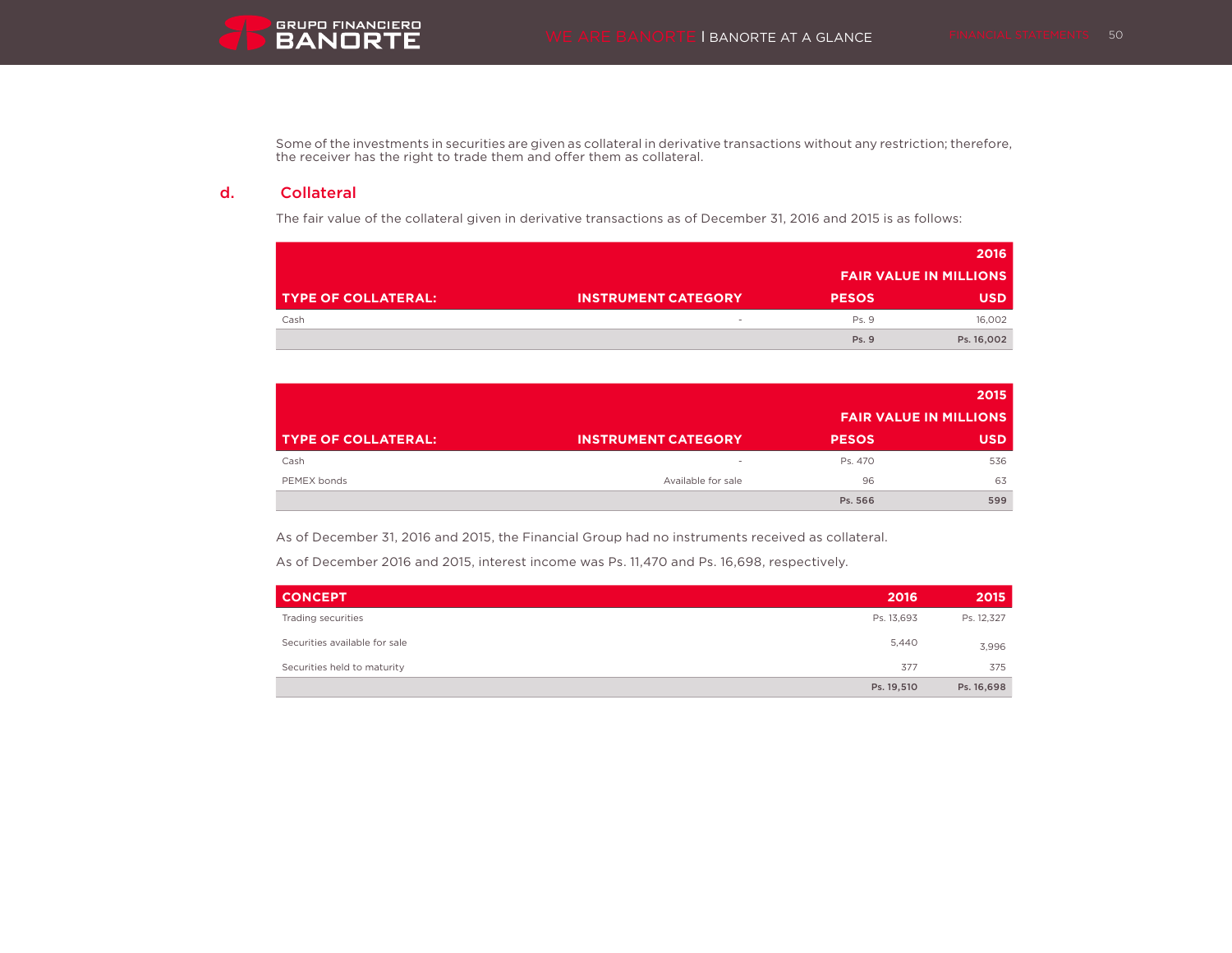### e. Impaired securities

The objective evidence that a negotiable instrument is impaired includes observable information on, among others, the following events:

- a) considerable financial difficulties of the instrument's issuer;
- b) the issuer may be declared bankrupt or in some other financial reorganization;<br>c) breach of contractual clauses, such as failure to pay interest or the principal;
- c) breach of contractual clauses, such as failure to pay interest or the principal;<br>d) unavailability of an active market for the instrument in question due to finance
- d) unavailability of an active market for the instrument in question due to financial difficulties; or
- e) a measurable reduction in future estimated cash flows of a group of instruments from the initial recording of such assets, although the reduction cannot be identified with individual instruments of the group, including:
	- i. adverse changes in the payment status of the issuers in the group, or ii.  $\frac{1}{2}$  local or national economic conditions that are correlated with the gro
	- local or national economic conditions that are correlated with the groups defaults.

As of December 31, 2016 and 2015 the amount recorder for the impairment of securities held to maturity was Ps. 267 and Ps.37.

During 2016 and 2015, accrued interest income from impaired instruments was Ps. 1 and Ps. 1, respectively.

### f) Reclassification of Securities held to maturity

In December 2014 the Financial Group reclassified a portfolio of Securities held to maturity into the Available Securities category, consisting mainly of stock certificates and Eurobonds of private companies in the amount of Ps. 4,447. The book value of the securities was Ps. 4,447, with a market value of Ps. 4,396, recognizing a loss in stockholders' equity of Ps. 51.

In accordance with what is established in criterion B-2 "Investments in Securities" of the Commission, the Financial Group may not classify securities acquired as of that date and up to December 31, 2016 in the category of Securities held to maturity.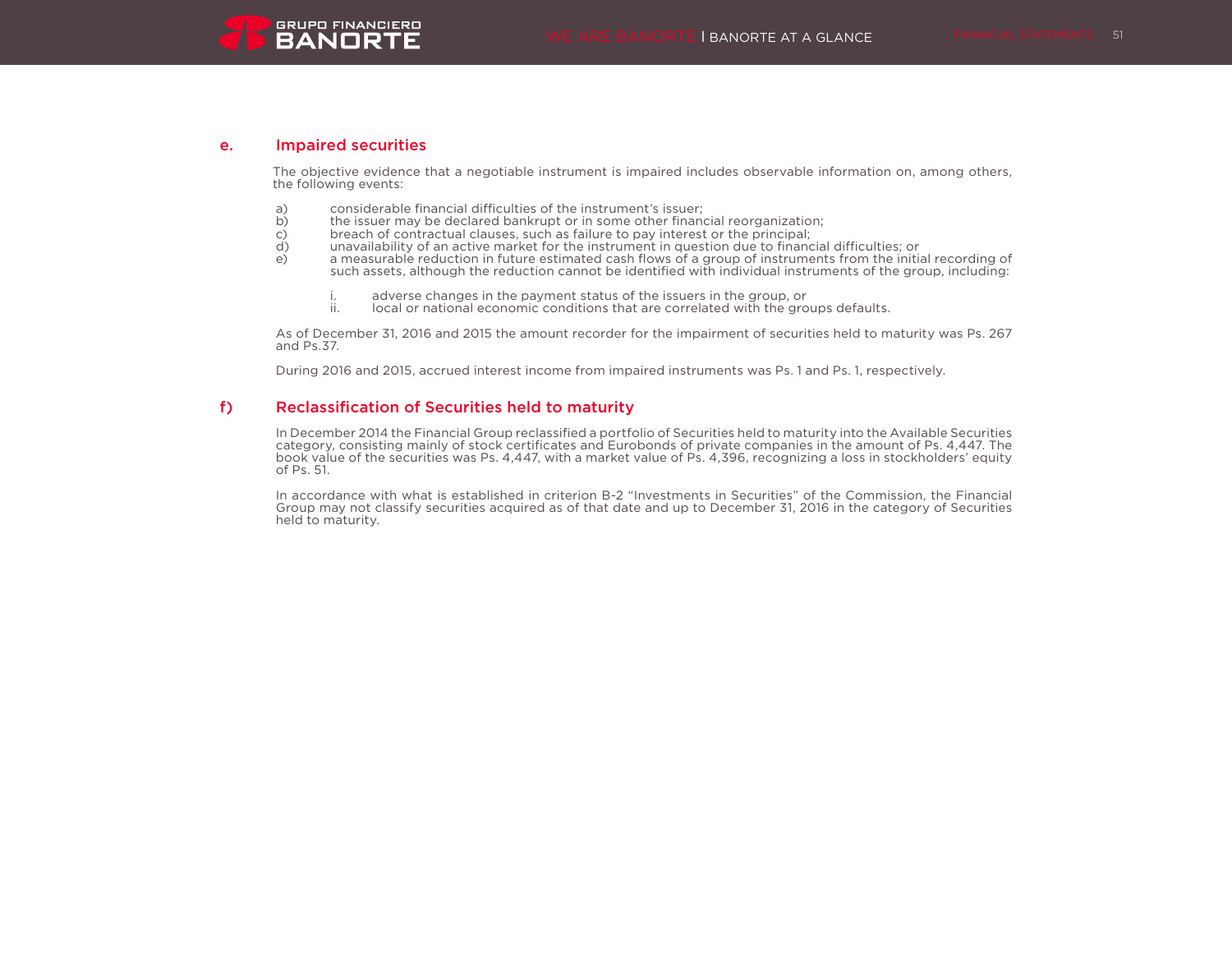## **7 – CREDITOR BALANCES UNDER REPURCHASE AND RESALE AGREEMENTS**

As of December 31, 2016 and 2015, the creditor balance in repurchase transactions consist of:

Acting as seller of securities

| <b>INSTRUMENT</b>                            | 2016         | 2015        |
|----------------------------------------------|--------------|-------------|
| <b>CETES</b>                                 | Ps. 10       | Ps. 4       |
| Development Bonds                            | 19,308       | 41,208      |
| Bonds IPAB                                   | 15,272       | 37,507      |
| Quarterly IPAB bonds                         | 167,540      | 126,942     |
| Semi-annual IPAB bonds                       | 63,886       | 60,836      |
| 20-year bonds                                | 153          | 3,944       |
| <b>UDIBONOS</b>                              | $\mathsf{9}$ | 1,761       |
| <b>Government securities</b>                 | 266,178      | 272,202     |
| Promissory Notes                             | 1,887        | 4,961       |
| CEDES                                        | 7,017        | 3,169       |
| CEBUR Bank                                   | 15,254       | 15,032      |
| Financial Institution Negotiable Instruments | 703          | 734         |
| <b>Bank securities</b>                       | 24,888       | 23,896      |
| Short-term CEBUR                             | 5,451        | 16,512      |
| Mortgage certificates                        | 10,717       | 48          |
| Certificates of deposit                      | 1,543        | 2,497       |
| <b>Private securities</b>                    | 17,711       | 19,057      |
|                                              | Ps. 308,777  | Ps. 315,155 |

With the Financial Group acting as the vendor, accrued premiums were charged to the results of operations as of December 31, 2016 and 2015 for Ps. 13,848 and Ps. 11,135, respectively, which are presented in the "Interest Expenses heading."

During 2016, the period of repurchase transactions carried out by the Financial Group in its capacity as vendor ranged in term from 1 to 364 days.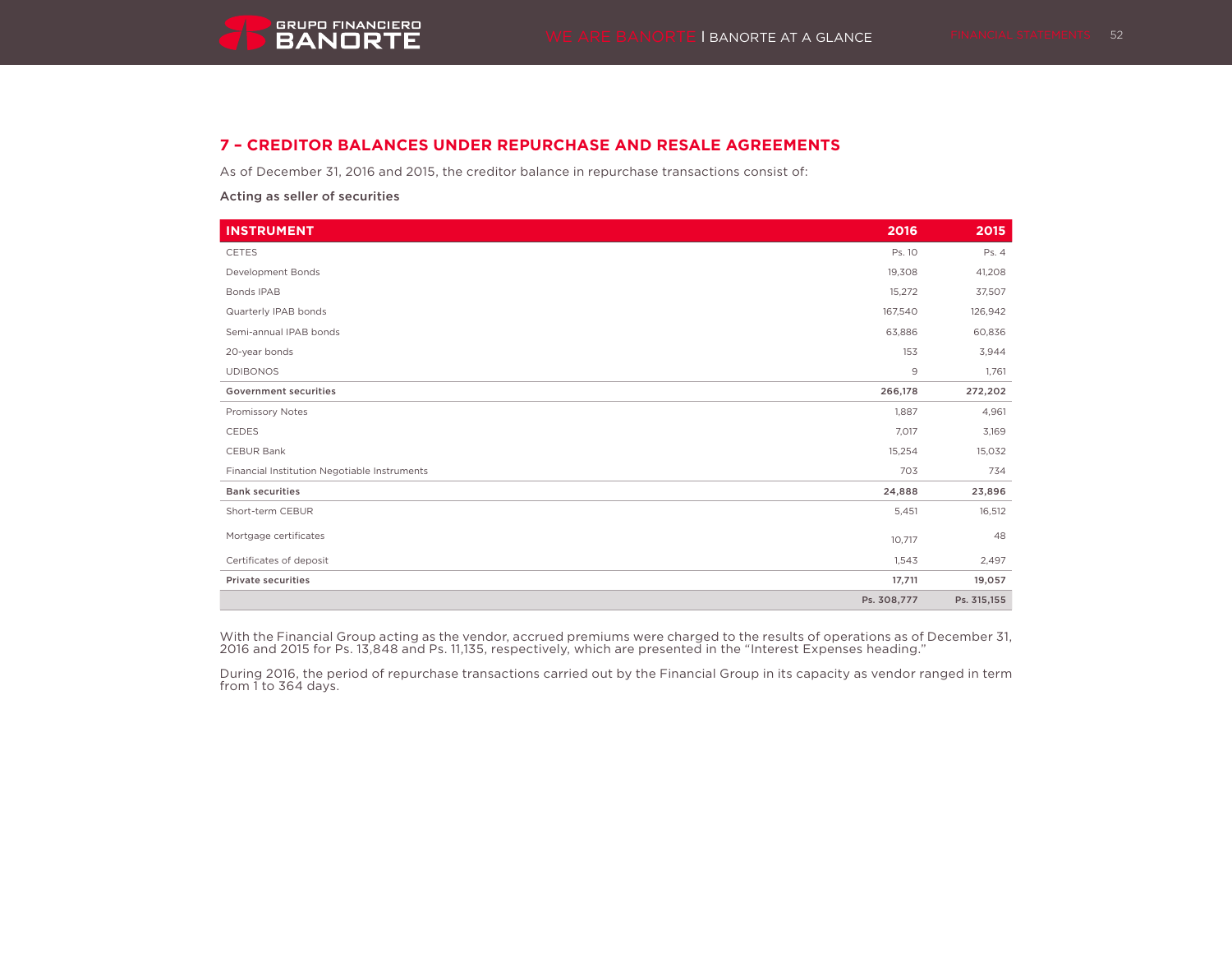#### Acting as securities purchaser

|                               |                                                              |                                                                              |                                   | 2016                               |                                                              |                                                                              |                                   | 2015                               |
|-------------------------------|--------------------------------------------------------------|------------------------------------------------------------------------------|-----------------------------------|------------------------------------|--------------------------------------------------------------|------------------------------------------------------------------------------|-----------------------------------|------------------------------------|
| <b>INSTRUMENT</b>             | <b>REPURCHASE</b><br><b>AGREEMENT</b><br><b>FROM DEBTORS</b> | <b>RECEIVED,</b><br><b>SOLD</b><br><b>COLLATERAL IN</b><br><b>REPURCHASE</b> | <b>DEBIT</b><br><b>DIFFERENCE</b> | <b>CREDIT</b><br><b>DIFFERENCE</b> | <b>REPURCHASE</b><br><b>AGREEMENT</b><br><b>FROM DEBTORS</b> | <b>RECEIVED,</b><br><b>SOLD</b><br><b>COLLATERAL IN</b><br><b>REPURCHASE</b> | <b>DEBIT</b><br><b>DIFFERENCE</b> | <b>CREDIT</b><br><b>DIFFERENCE</b> |
| Cetes                         | $Ps. -$                                                      | $Ps. -$                                                                      | $Ps. -$                           | $Ps. -$                            | Ps. 339                                                      | Ps. 339                                                                      | $Ps. -$                           | $Ps. -$                            |
| Development Bonds             | 101                                                          | 101                                                                          | ٠                                 | $\overline{\phantom{a}}$           | 23,412                                                       | 23,256                                                                       | 156                               |                                    |
| Bonds IPAB                    | $\overline{\phantom{a}}$                                     | ٠                                                                            | $\sim$                            | $\overline{\phantom{a}}$           | 16.617                                                       | 16,391                                                                       | 226                               |                                    |
| Quarterly IPAB bonds          | 13.067                                                       | 13.067                                                                       | $\sim$                            | $\overline{\phantom{a}}$           | 22,971                                                       | 22,871                                                                       | 101                               |                                    |
| Semi-annual IPAB bonds        | 108                                                          | 108                                                                          |                                   | $\overline{\phantom{a}}$           | 13.021                                                       | 13,021                                                                       | ٠                                 |                                    |
| Udibonos                      | $\overline{\phantom{a}}$                                     | $\overline{\phantom{a}}$                                                     |                                   | $\sim$                             | 500                                                          | 500                                                                          | $\overline{\phantom{a}}$          |                                    |
| 20-year bonds                 | 1.701                                                        | 1.701                                                                        |                                   | $\overline{\phantom{a}}$           | 3,716                                                        | 3,716                                                                        | $\overline{\phantom{a}}$          |                                    |
| <b>Government securities</b>  | 14,977                                                       | 14,977                                                                       |                                   | $\overline{\phantom{a}}$           | 80,576                                                       | 80.094                                                                       | 483                               | $\mathbf{1}$                       |
| <b>CEDES</b>                  | 2,008                                                        | 2,008                                                                        |                                   | $\overline{\phantom{a}}$           | 2,094                                                        | 2,094                                                                        | $\overline{\phantom{a}}$          |                                    |
| Bank bonds                    | 1.529                                                        | 1.529                                                                        |                                   | ٠                                  | 1.697                                                        | 1.697                                                                        | ٠                                 |                                    |
| Securitized bank certificates | 916                                                          | 916                                                                          |                                   | ٠                                  | 496                                                          | 496                                                                          | ٠                                 |                                    |
| <b>Bank securities</b>        | 4,453                                                        | 4,453                                                                        |                                   | $\sim$                             | 4,287                                                        | 4,287                                                                        | $\sim$                            |                                    |
| Short-term CEBUR              | 3,322                                                        | 3,322                                                                        |                                   | $\sim$                             | 5,127                                                        | 5,117                                                                        | 10 <sup>°</sup>                   |                                    |
| <b>Private securities</b>     | 3,322                                                        | 3,322                                                                        |                                   | ٠                                  | 5,127                                                        | 5.117                                                                        | 10                                |                                    |
|                               | Ps. 22,752                                                   | Ps. 22,752                                                                   | $Ps. -$                           | $Ps. -$                            | Ps. 89,990                                                   | Ps. 89,498                                                                   | Ps. 493                           | Ps. 1                              |

With the Financial Group acting as the purchaser, accrued premiums charged to the results of operations as of December 31, 2016 and 2015 were Ps. 582 and Ps. 441, respectively, which are presented in the "Interest Income" Heading.

During 2016, repurchase transactions carried out by the Financial Group in its capacity as purchaser ranged in term from 1 to 364 days

By December 31, 2016, the amount of securities corresponding to guarantees granted and received in repurchase transactions that involved the transfer of property totaled Ps. 89,288 and Ps. 101,473, respectively, and by December 31, 2015, the totals were Ps. 147,797 in guarantees granted and Ps. 235,143 in guarantees received.

## **8 – DERIVATIVE FINANCIAL INSTRUMENTS**

Transactions carried out by the Financial Group involving derivatives correspond mainly to futures, swaps and options contracts. These transactions are done to hedge various risks and for trading purposes.

As of December 31, 2016, the Financial Group has evaluated the effectiveness of derivatives' transactions for hedging purposes and has concluded that they are highly effective.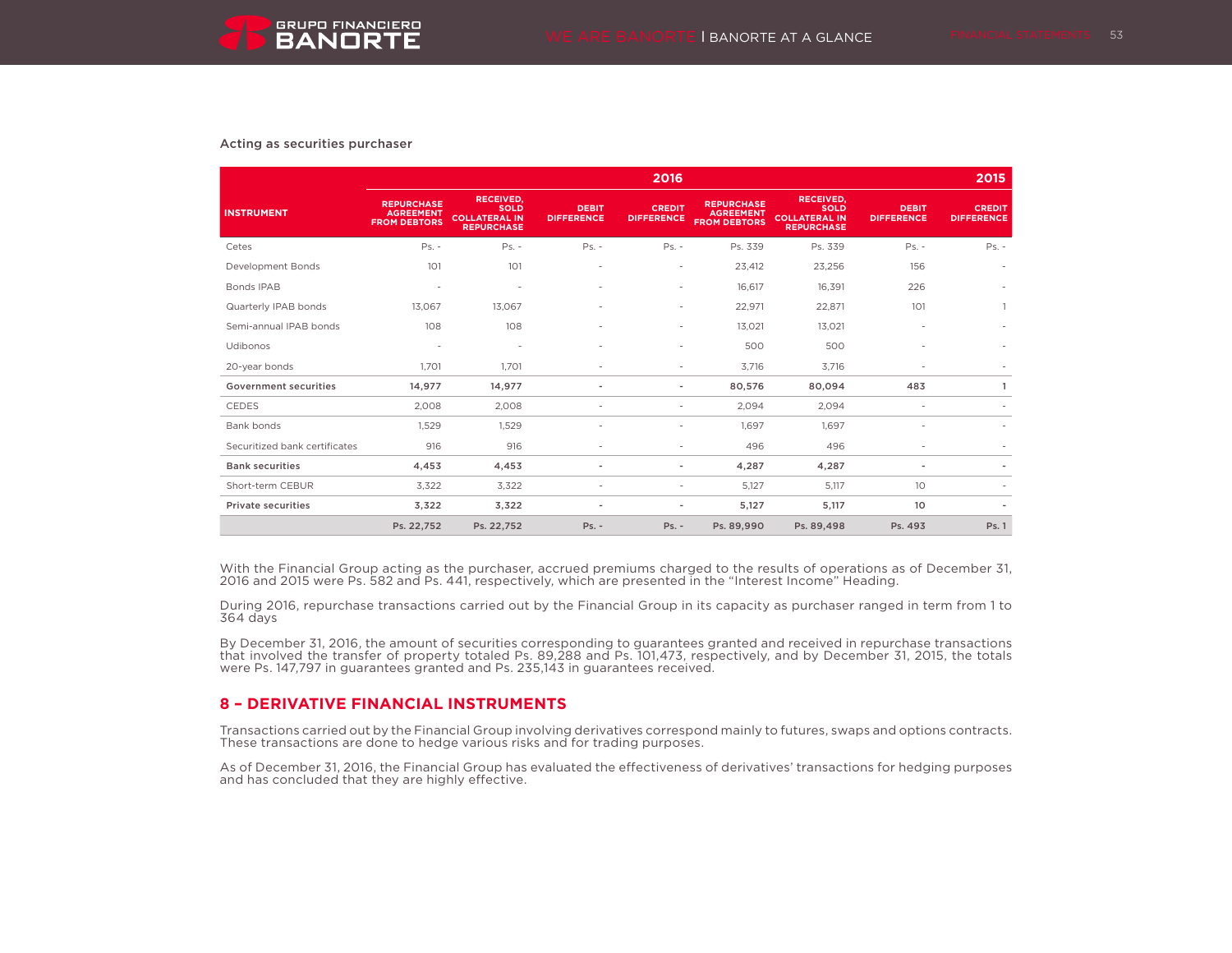

As of December 31, 2016 and 2015, the Financial Group's derivatives positions held for trading purposes are as follows:

| <b>ASSET POSITION</b>     | 2016                     | 2015                     |
|---------------------------|--------------------------|--------------------------|
| Forwards                  |                          |                          |
| Foreign currency forwards | Ps. 9                    | Ps. 16                   |
| Options                   |                          |                          |
| Interest rate options     | 1,051                    | 495                      |
| Stock options             | $\overline{4}$           | 301                      |
| Currency                  | 263                      | $\sim$                   |
| Swaps                     |                          |                          |
| Interest rate swaps       | 34,570                   | 15,734                   |
| Exchange rate swaps       | 5,237                    | 2,522                    |
| <b>Total trading</b>      | 41,134                   | 19,068                   |
| Options                   |                          |                          |
| Rate Options              | 46                       | $\overline{\phantom{a}}$ |
| Swaps                     |                          |                          |
| Interest rate swaps       | 696                      | 27                       |
| Exchange rate swaps       | $\overline{\phantom{a}}$ | 52                       |
| <b>Total hedging</b>      | 742                      | 79                       |
| <b>Total position</b>     | Ps. 41,876               | Ps. 19,147               |

| <b>LIABILITY POSITION</b> | 2016           | 2015       |
|---------------------------|----------------|------------|
| Forwards                  |                |            |
| Foreign currency forwards | Ps. 28         | Ps. 74     |
| Options                   |                |            |
| Interest rate options     | 1,112          | 346        |
| Currency options          | $\overline{1}$ | $\sim$     |
| Swaps                     |                |            |
| Interest rate swaps       | 32,937         | 15,062     |
| Exchange rate swaps       | 6,325          | 4,458      |
| <b>Total trading</b>      | 40,403         | 19,940     |
| Swaps                     |                |            |
| Interest rate swaps       | 168            | 1,149      |
| Exchange rate swaps       | 9,204          | 3,855      |
| <b>Total hedging</b>      | 9,372          | 5,004      |
| <b>Total position</b>     | Ps. 49,775     | Ps. 24,944 |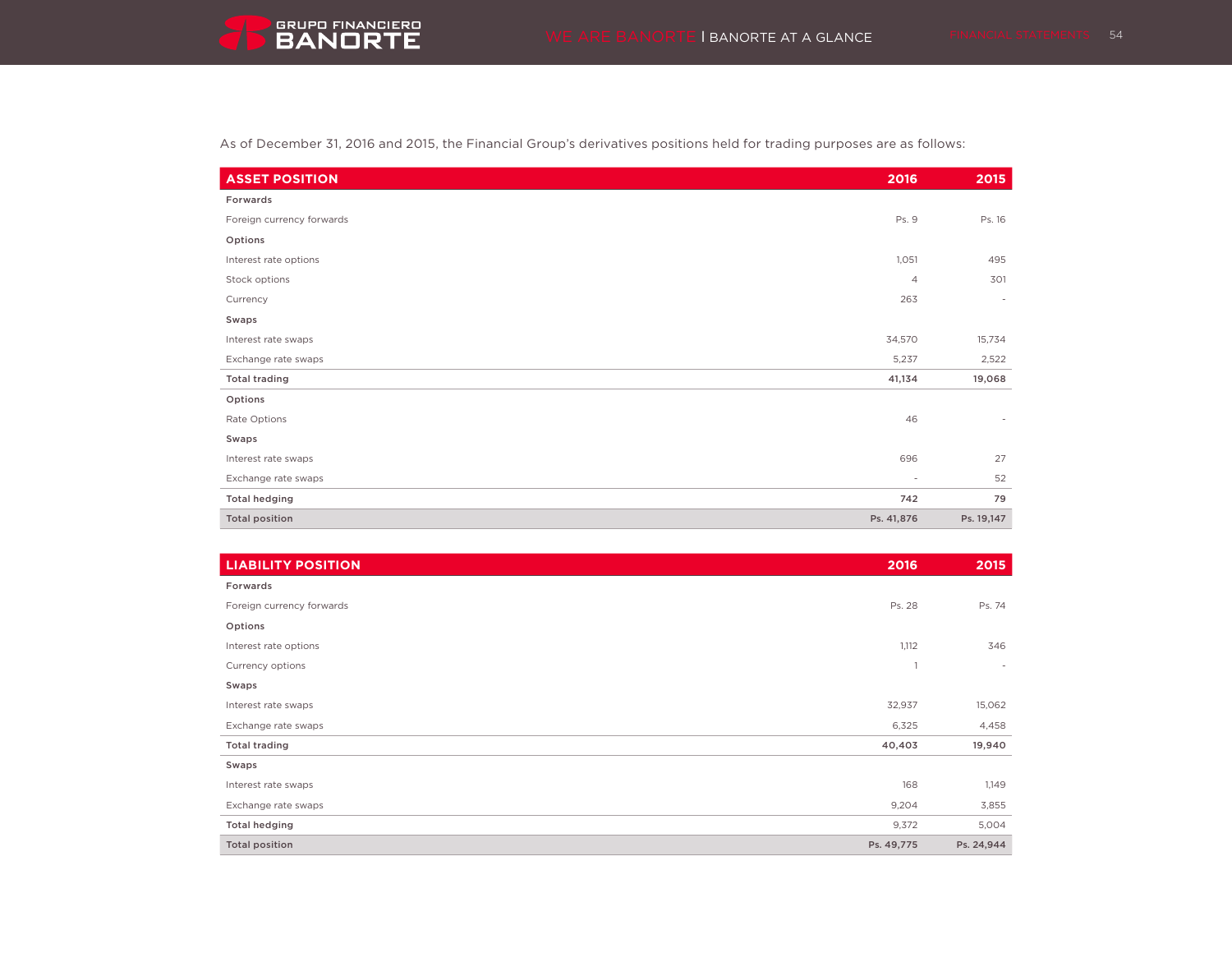The following are notional bonds in different currencies, depending on the type of product, by December 31, 2016:

#### Trading instruments

| <b>INSTRUMENT</b>                      | <b>MXN</b> | <b>USD</b> | <b>EUR</b>               |
|----------------------------------------|------------|------------|--------------------------|
| Foreign currency forwards              | Ps. 777    | Ps. 37     | Ps. 2                    |
| Interest rate options                  | 137,676    | 14,214     | $\overline{\phantom{a}}$ |
| Stock options                          | 99         | $\sim$     | $\overline{\phantom{a}}$ |
| Foreign currency swaps (receiving leg) | 34,566     | 1,019      | $\sim$                   |
| Foreign currency swaps (paying leg)    | 24.029     | 1.644      | $\,$                     |
| Interest rate swaps (receiving leg)    | 1,234,402  | 21,614     | $\sim$                   |
| Interest rate swaps (paying leg)       | 1,234,402  | 21,614     | $\sim$                   |

#### Hedging instruments

| <b>INSTRUMENT</b>                      | <b>MXN</b>               | <b>USD</b> | <b>EUR</b>               | <b>GBP</b>               |
|----------------------------------------|--------------------------|------------|--------------------------|--------------------------|
| Interest rate options                  | Ps. 5,900                | $Ps. -$    | $Ps. -$                  | $Ps. -$                  |
| Foreign currency swaps (receiving leg) | 12,951                   | $\sim$     | $\overline{\phantom{a}}$ | $\sim$                   |
| Foreign currency swaps (paying leg)    | $\overline{\phantom{0}}$ | 181        | 462                      | 106                      |
| Interest rate swaps (receiving leg)    | 21.135                   | $\sim$     | $\overline{\phantom{a}}$ | $\overline{\phantom{a}}$ |
| Interest rate swaps (paying leg)       | 21.135                   |            | $\overline{\phantom{a}}$ |                          |

The hedging instruments operated and their main underlying instruments are as follows:

| Forwards | <b>Options</b> | <b>Swaps</b>   | <b>CCS</b>     |
|----------|----------------|----------------|----------------|
| Fx-USD   | Fx-USD         | TIIE 28        | TIIE 28        |
| Fx-EUR   | TIIE 28        | <b>TIIE 91</b> | <b>TIIE 91</b> |
| Fx-CAD   | <b>TIIE 91</b> | CETES 91       | Libor          |
|          | Libor          | Libor          | Euribor        |
|          |                |                | <b>UDI</b>     |

The risk management policies and internal control procedures for managing risks inherent to derivatives are described in Note 35

Transactions carried out for hedging purposes have maturities from 2016 to 2032 and are intended to mitigate the financial risk derived from long-term loans offered by the Financial Group at fixed nominal rates, as well as the exchange rate risk generated by market instruments in the Financial Group's portfolio

The book value of collateral used to ensure compliance with obligations derived from currency swap contracts as of December 31, 2016 is USD 776,059 thousand, and Ps. 8,700 thousand, while as of December 31, 2015 it was USD 600,000 thousand and Ps.566,000 . Futures transactions are made through recognized markets, and as of December 31, 2016 they represent 1% of the nominal amount of all the derivatives' operations contracts; the remaining 99% correspond to option, swap and fx forwards transactions in Over the Counter (OTC) markets.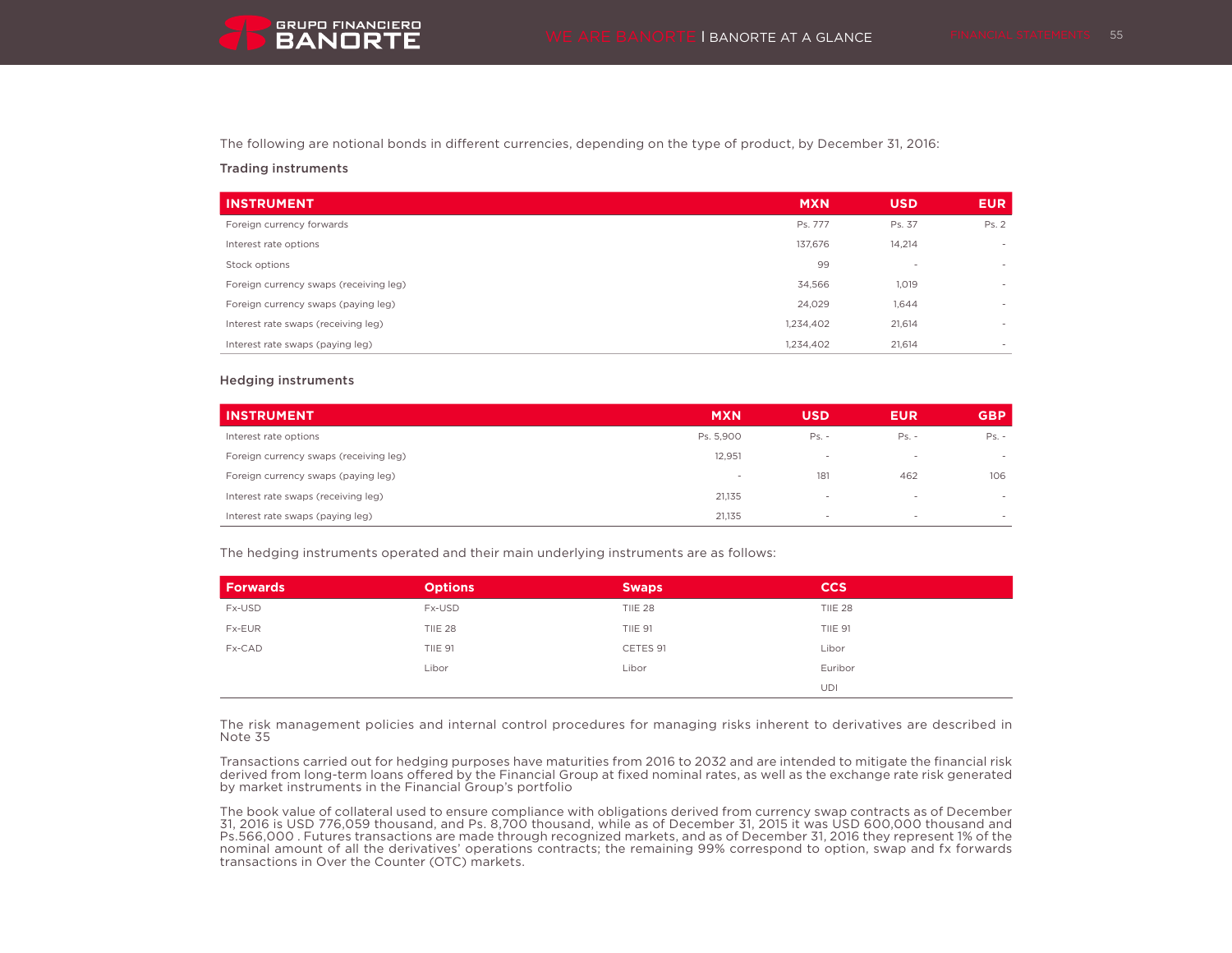As of December 31, 2016 and 2015, the collateral was comprised mainly of cash, PEMEX bonds, and short-term government bonds restricted under the categories of trading and securities available for sale. The restriction maturity date for this collateral is from 2016 to 2027. Their fair value is shown in Note 6 d).

As of December 31, 2016, the Parent Company does not have collateral received in derivative transactions, and as of December 31, 2015, the Parent has Ps. 49.

During 2016 and 2015, the net earnings from the valuation and realization of derivative financial instruments were Ps. 371 and Ps. 553, respectively.

The net amount of estimated gains or losses to date originated by transactions or events that are recorded in cumulative other comprehensive income in the financial statements and that are expected to be reclassified to earnings within the next 12 months totals Ps. 81.

As of December 31, 2016 and 2015, the main positions hedged by the Financial Group and the derivatives designated to cover such positions are:

#### Cash flow hedging:

- Forecast funding using TIIE rate Caps and Swaps.
- Recorded assets in foreign currency using Cross Currency Swaps.
- Recorded liabilities in foreign currency using Cross Currency Swaps.

As of December 31, 2016, there are 97 hedge files related to hedging transactions. Their effectiveness ranges between 91% and 100%, well within the range established by the accounting standards in effect (80% to 125%). Furthermore, there is no over hedging on any of the derivatives, so as of December 31, 2016, there are no ineffective portions that are recorded at the market value that the Financial Group has to record in earnings.

The following are the Financial Group's hedged cash flows as of December 31, 2016, expected to occur and affect earnings:

| I CONCEPT                   | <b>UP TO</b><br><b>3 MONTHS</b> | <b>MORE THAN</b><br><b>3 MONTHS AND</b><br><b>UP TO 1 YEAR</b> | <b>MORE THAN</b><br>1 AND UP TO 5<br><b>YEARS</b> | <b>MORE THAN</b><br>5 YEARS |
|-----------------------------|---------------------------------|----------------------------------------------------------------|---------------------------------------------------|-----------------------------|
| Assets denominated in USD   | Ps. 180                         | Ps. 185                                                        | Ps. 1.474                                         | Ps. 139                     |
| Assets denominated in Euros | 26                              | 199                                                            | 1.105                                             | 1.133                       |
| Assets denominated in GBP   | 156                             | 21                                                             | 887                                               | 313                         |
|                             | Ps. 362                         | Ps. 405                                                        | Ps. 3.466                                         | Ps. 1,585                   |

The fair value of the instruments designated as cash flows hedging, recognized in overall earnings in stockholders equity as of December 31, 2016 and 2015 totaled (Ps. 2,131) and (Ps. 1,398), respectively. Furthermore, Ps. 63 and Ps. 16, respectively, were reclassified from stockholders' equity to results.

The gains recognized in derivatives financial instruments' results designated for trading were Ps. 382 and Ps. 458, on December 31, 2016 and 2015, respectively.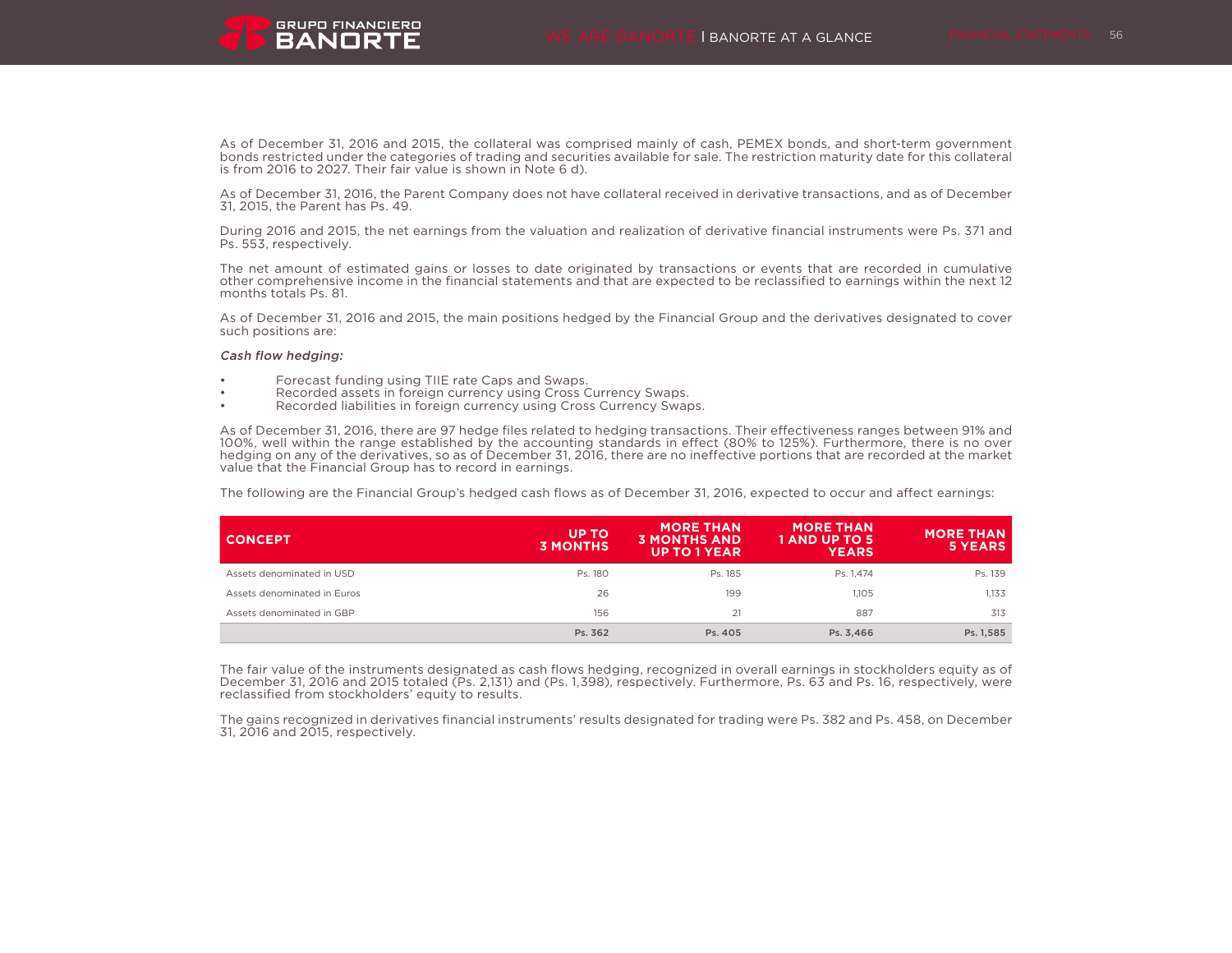

Trading derivatives and hedging derivatives: the loan risk is minimized through means of contractual compensation agreements, in which asset and liability derivatives with the same counterparty are settled for their net balance. Similarly, there may be other types of collateral such as credit lines, depending on the counterparty's solvency and the nature of the transaction.

The following table shows the cash flows hedging valuation balance:

| <b>BALANCE</b>             | <b>VALUATION OF</b><br><b>CASH FLOWS</b><br><b>HEDGING</b><br><b>INSTRUMENTS</b> | <b>NET CHANGE</b><br><b>IN PERIOD</b> | <b>RECLASSIFIED</b><br><b>TO INCOME</b> |
|----------------------------|----------------------------------------------------------------------------------|---------------------------------------|-----------------------------------------|
| Balance, January 1, 2007   | (Ps. 58)                                                                         | $Ps. -$                               | $Ps. -$                                 |
| Balance, December 31, 2007 | (308)                                                                            | (250)                                 |                                         |
| Balance, December 31, 2008 | (1, 567)                                                                         | (1,259)                               | 18                                      |
| Balance, December 31, 2009 | (1,394)                                                                          | 173                                   | 47                                      |
| Balance, December 31, 2010 | (2,114)                                                                          | (720)                                 | 42                                      |
| Balance, December 31, 2011 | (2,907)                                                                          | (793)                                 | 15                                      |
| Balance, December 31, 2012 | (2,785)                                                                          | 122                                   | 75                                      |
| Balance, December 31, 2013 | (1, 541)                                                                         | 1,244                                 | 75                                      |
| Balance, December 31, 2014 | (1,284)                                                                          | 257                                   | (18)                                    |
| Balance, December 31, 2015 | (1,398)                                                                          | (114)                                 | 16                                      |
| Balance, December 31, 2016 | (2,131)                                                                          | (\$773)                               | \$63                                    |

During October 2016, the Financial Group received optional shares to subscribe for URBI shares as part of the restructuring process (see Note 2). These options were recorded as a Derivative Financial Instrument in the amount of Ps. 36. At December 31, 2016, a loss of (Ps. 26) was recognized as a result of the market valuation, which was recorded in the Income from Intermediation.<br>At December 31, 2016, for the optional securities to subscribe GEO shares, a loss of Ps. 49 market valuation, which was recorded in the Income from Intermediation..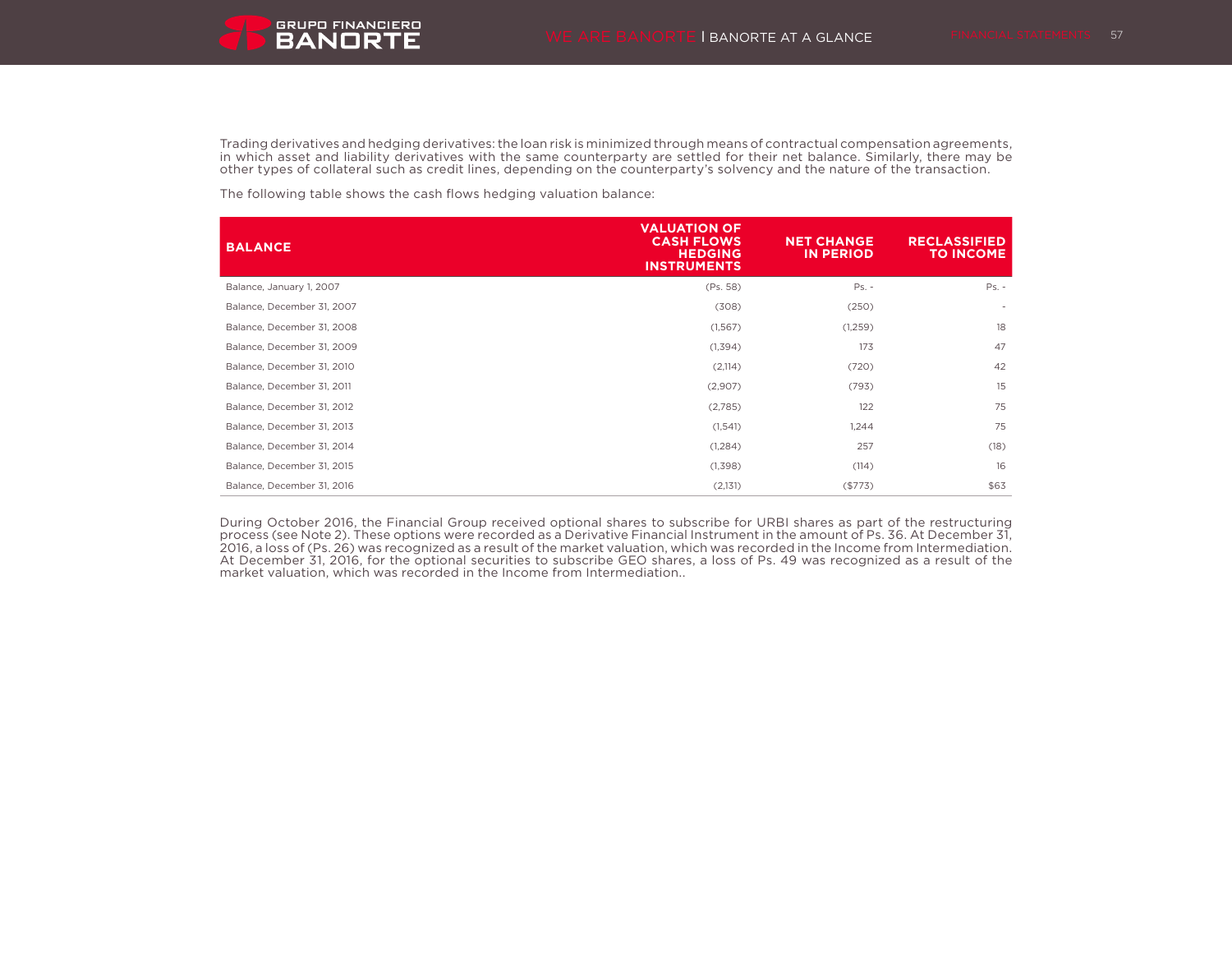# **9 – LOAN PORTFOLIO**

As of December 31, 2016 and 2015, the loan portfolio by loan type is as follows:

|                                  |             | <b>PERFORMING</b><br><b>LOAN PORTFOLIO</b> |                          | <b>PAST-DUE LOAN</b><br><b>PORTFOLIO</b> |                          | <b>TOTAL</b> |  |
|----------------------------------|-------------|--------------------------------------------|--------------------------|------------------------------------------|--------------------------|--------------|--|
|                                  | 2016        | 2015                                       | 2016                     | 2015                                     | 2016                     | 2015         |  |
| Commercial loans                 |             |                                            |                          |                                          |                          |              |  |
| Denominated in domestic currency |             |                                            |                          |                                          |                          |              |  |
| Commercial                       | Ps. 177,017 | Ps. 156,232                                | Ps. 5,281                | Ps. 7,196                                | Ps. 182,298              | Ps. 163,428  |  |
| Rediscounted portfolio           | 7,561       | 6,336                                      | 264                      | 661                                      | 7,825                    | 6,997        |  |
| Denominated in USD               |             |                                            |                          |                                          |                          |              |  |
| Commercial                       | 35,256      | 42,939                                     | 127                      | 79                                       | 35,384                   | 43,018       |  |
| Rediscounted portfolio           | 4,384       | 3,542                                      | $\overline{\phantom{a}}$ | $\overline{\phantom{a}}$                 | 4,384                    | 3,542        |  |
| <b>Total commercial loans</b>    | 224,218     | 209,049                                    | 5,672                    | 7,936                                    | 229,891                  | 216,985      |  |
| Loans to financial institutions  | 4,650       | 3,331                                      | 344                      |                                          | 4,994                    | 3,331        |  |
| Consumer loans                   |             |                                            |                          |                                          |                          |              |  |
| Credit card                      | 28,445      | 24,854                                     | 1,623                    | 1,498                                    | 30,068                   | 26,352       |  |
| Other consumer loans             | 59,887      | 50,884                                     | 1,624                    | 1,397                                    | 61,511                   | 52,281       |  |
| Mortgage loans                   |             |                                            |                          |                                          |                          |              |  |
| Denominated in domestic currency | 114,618     | 98,236                                     | 1,034                    | 1,025                                    | 115,652                  | 99,261       |  |
| Denominated in USD               |             | 1,480                                      |                          | 33                                       | $\overline{\phantom{a}}$ | 1,513        |  |
| Denominated in UDIS              | 188         | 236                                        | 15                       | 14                                       | 203                      | 250          |  |
| Government loans                 | 134,798     | 130,118                                    | ٠                        | $\sim$                                   | 134,798                  | 130,118      |  |
|                                  | 342,587     | 309,139                                    | 4,640                    | 3,967                                    | 347,226                  | 313,106      |  |
| Total loan portfolio             | Ps. 566,805 | Ps. 518,188                                | Ps. 10,312               | Ps. 11,903                               | Ps. 577,117              | Ps. 530,091  |  |

## **Restructured loans**

The restructured loans on December 31, 2016 and 2015 that modified their terms and rates are shown below:

|                               |                          | 2015                     |                   |                          |
|-------------------------------|--------------------------|--------------------------|-------------------|--------------------------|
|                               | <b>PERFORMING</b>        | <b>PAST-DUE</b>          | <b>PERFORMING</b> | <b>PAST-DUE</b>          |
| Commercial loans              |                          |                          |                   |                          |
| <b>Business loans</b>         | Ps. 5,018                | Ps. 1,465                | Ps. 3,559         | Ps. 1,402                |
| Financial institutions' loans | $\overline{\phantom{a}}$ | $\sim$                   | 5                 | $\,$                     |
| Government loans              | $\overline{\phantom{a}}$ | $\overline{\phantom{a}}$ | 18,585            | $\overline{\phantom{a}}$ |
| Consumer loans                | $\overline{\phantom{a}}$ | $\sim$                   | 11                |                          |
| Mortgage loans                | $\overline{\phantom{a}}$ | $\sim$                   | 21                | 45                       |
|                               | Ps. 5,018                | Ps. 1,465                | Ps. 22,181        | Ps. 1,448                |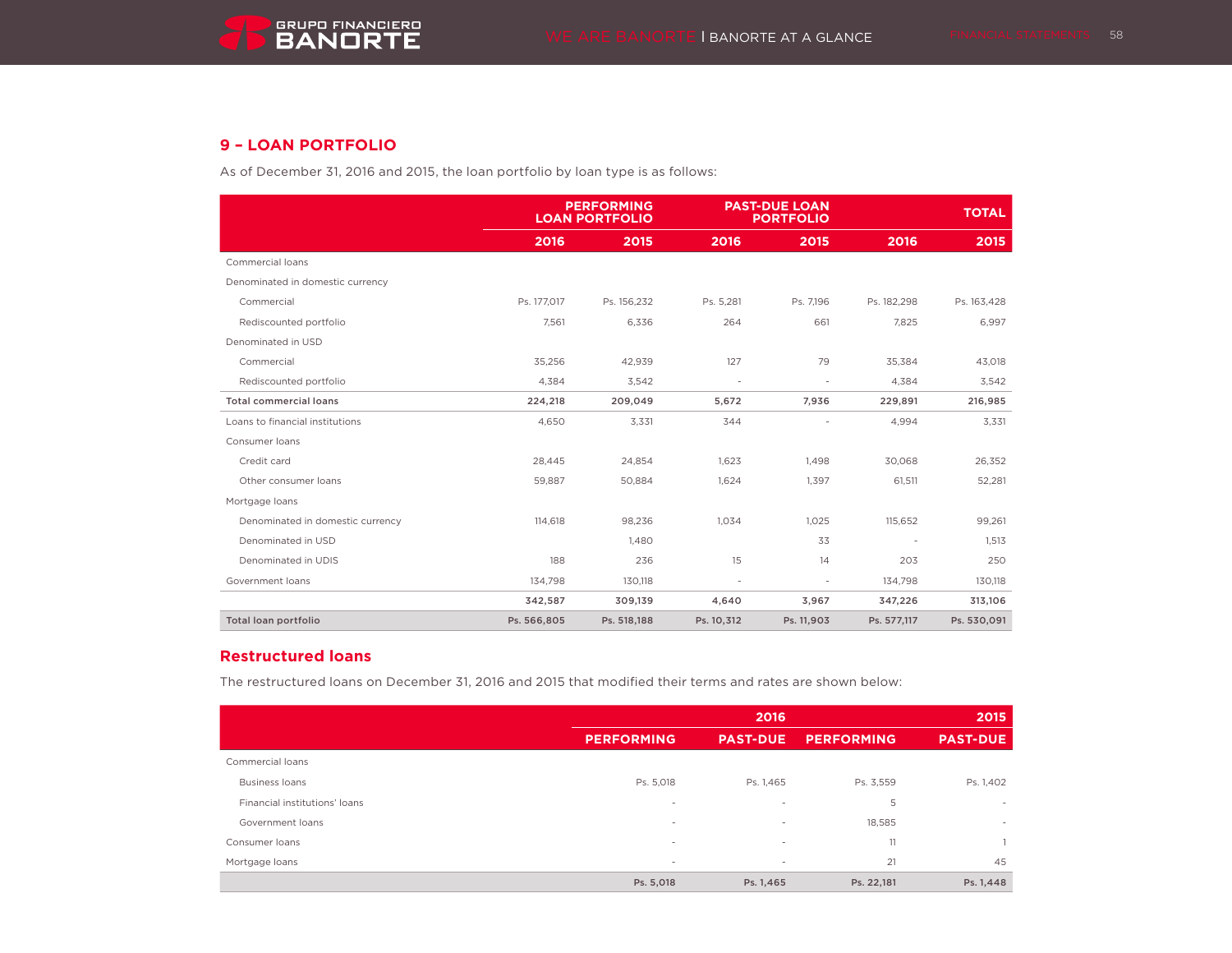As of December 31, 2016, past-due loans showed the following periods of delinquency:

|                  | <b>FROM</b><br><b>10 180 DAYS</b> | <b>FROM 181 TO</b><br><b>365 DAYS</b> | <b>FROM 366</b><br><b>DAYS TO 2</b><br><b>YEARS</b> | <b>MORE THAN</b><br>2 YEARS | <b>TOTAL</b> |
|------------------|-----------------------------------|---------------------------------------|-----------------------------------------------------|-----------------------------|--------------|
| Commercial loans |                                   |                                       |                                                     |                             |              |
| Business loans   | Ps. 656                           | $Ps. -$                               | $Ps. -$                                             | Ps. 5,360                   | Ps. 6,016    |
| Consumer loans   | 3,127                             | 115                                   |                                                     | $\overline{4}$              | 3,247        |
| Mortgage loans   | 731                               | 318                                   | $\sim$                                              | $\overline{\phantom{a}}$    | 1,049        |
|                  | Ps. 4,514                         | Ps. 433                               | Ps. 1                                               | Ps. 5,364                   | Ps. 10,312   |

As of December 31, 2015, past-due loans showed the following periods of delinquency:

|                  | <b>FROM</b><br><b>1 TO 180 DAYS</b> | <b>FROM 181 TO</b><br><b>365 DAYS</b> | <b>FROM 366</b><br><b>DAYS TO 2</b><br><b>YEARS</b> | <b>MORE THAN</b><br>2 YEARS | <b>TOTAL</b> |
|------------------|-------------------------------------|---------------------------------------|-----------------------------------------------------|-----------------------------|--------------|
| Commercial loans |                                     |                                       |                                                     |                             |              |
| Business loans   | Ps. 1,158                           | Ps. 1,113                             | Ps. 1,737                                           | Ps. 3,915                   | Ps. 7,923    |
| Consumer loans   | 2,808                               | 96                                    |                                                     | 3                           | 2,908        |
| Mortgage loans   | 594                                 | 478                                   | $\overline{\phantom{a}}$                            | $\sim$                      | 1,072        |
|                  | Ps. 4,560                           | Ps. 1,687                             | Ps. 1,738                                           | Ps. 3,918                   | Ps. 11,903   |

Past due loan movements for the years ended on December 31, 2016 and 2015 are shown below:

|                                        | 2016                     | 2015       |
|----------------------------------------|--------------------------|------------|
| Balance at the beginning of the year   | Ps. 11,903               | Ps. 14,294 |
| Liquidations                           | (3,164)                  | (4, 484)   |
| Write-offs*                            | (11,006)                 | (9,728)    |
| Renewals                               | (2,538)                  | (893)      |
| Loan portfolio purchases               | 1,776                    | 2,064      |
| <b>Discounts</b>                       | (320)                    | (539)      |
| Foreclosures                           | (260)                    | (189)      |
| Loan Portfolio Sales                   | (1, 492)                 | (1,302)    |
| Consumer loans                         | (6,018)                  | (3,537)    |
| Mortgage loans                         | 21,404                   | 16,184     |
| Fluctuation from foreign exchange rate | 27                       | 21         |
| Fair value IXE                         | $\overline{\phantom{a}}$ | 12         |
| Year-end balance                       | Ps. 10,312               | Ps. 11,903 |

\*Corresponds to 100% hedged loans.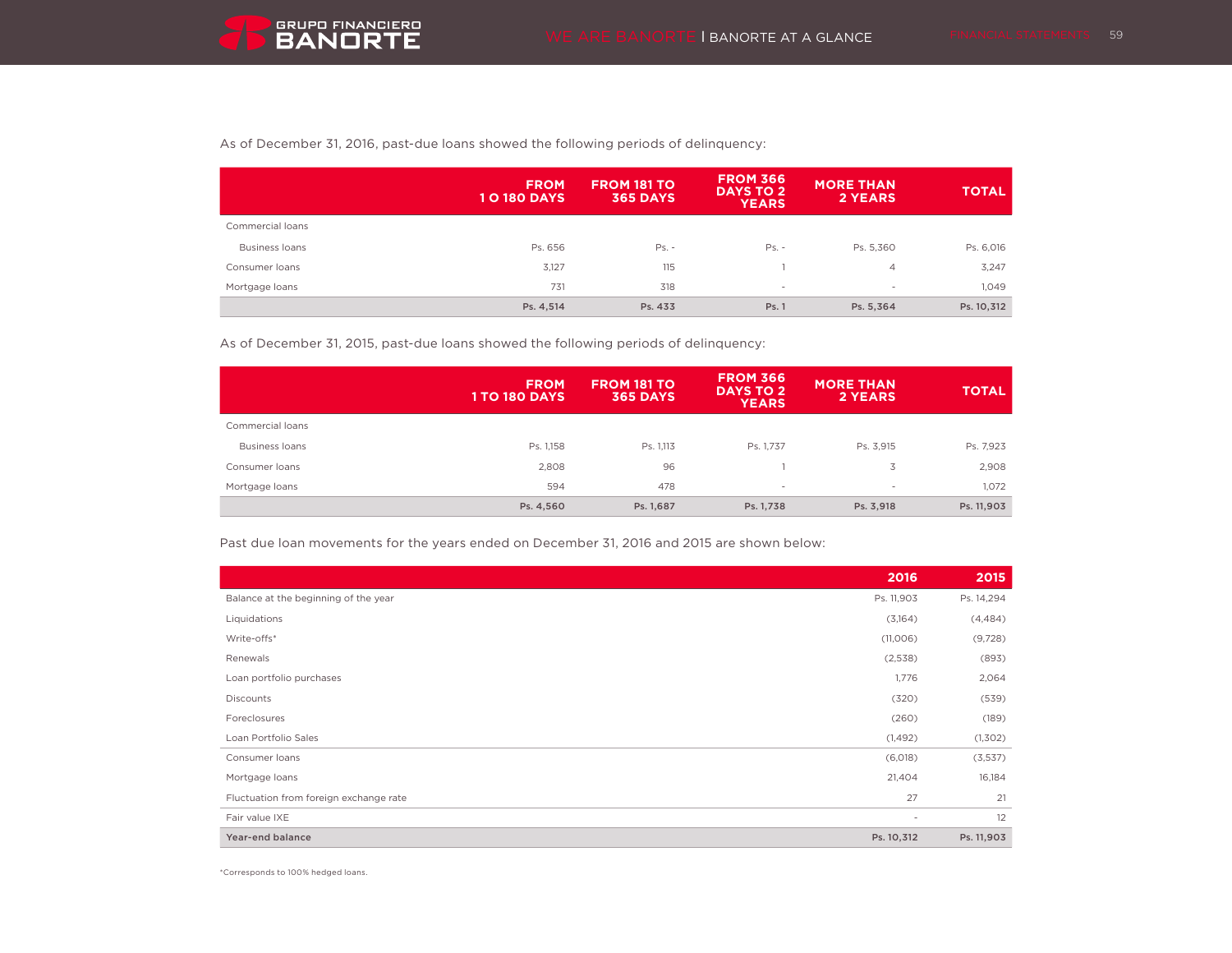As of December 31, 2015, the balance of deferred loan origination fees was Ps. 2,456 and the amount recorded in results was Ps. 1,206. Furthermore, the deferred balance of costs and expenses associated with initial loan originations was Ps. 2,255, and the amount recorded in results was Ps. 490. As of December 31, 2015, the balance of deferred loan origination fees was Ps. 2,094, and the amount recorded in results was Ps. 1,256. Furthermore, the deferred balance of costs and expenses associated with initial loan originations was Ps. 1,359, and the amount recorded in results was Ps. 382. The average term over which the deferred fee balance and the costs and expenses will be recorded is equivalent to the average term of the portfolio balance.

The collected fees and costs are presented net in the line item of Deferred Loans and Advance Collections within the Consolidated Balance Sheets as well as in Interest Income and Interest Expenses, respectively, in the Consolidated Income Statements.

The average terms of the portfolio's main balances are: a) commercial, 2.03 years; b) financial institutions, 3.49 years; c) mortgage, 18.81 years; d) government loans, 10.02 years; and e) consumer, 3.51 years.

During the periods ended on December 31, 2016 and 2015, the balance of written off loans that had been fully reserved as past due was Ps. 11,006 and Ps. 9,728, respectively.

On December 31, 2016 and 2015, revenues from recoveries of previously written-off loan portfolios were Ps. 1,549 and Ps. 871, respectively.

|                                     |               | 2016                                      |               | 2015                                      |  |
|-------------------------------------|---------------|-------------------------------------------|---------------|-------------------------------------------|--|
|                                     | <b>AMOUNT</b> | <b>CONCENTRATION</b><br><b>PERCENTAGE</b> | <b>AMOUNT</b> | <b>CONCENTRATION</b><br><b>PERCENTAGE</b> |  |
| Private (companies and individuals) | Ps. 229.890   | 39.84%                                    | Ps. 216.984   | 40.75%                                    |  |
| Financial institutions              | 4,994         | 0.87%                                     | 3,331         | 0.63%                                     |  |
| Credit card and consumer            | 91,579        | 15.87%                                    | 78.634        | 15.02%                                    |  |
| Mortgage                            | 115,856       | 20.07%                                    | 101.024       | 19.06%                                    |  |
| Government loans                    | 134.798       | 23.36%                                    | 130.118       | 24.55%                                    |  |
|                                     | Ps. 577.117   | 100.00%                                   | Ps. 530.091   | 100.00%                                   |  |

The loans granted per economic sectors as of December 31, 2016 and 2015, are shown below:

### Policies and Procedures for Granting Loans

The granting, control and recovery of loans are regulated by the Financial Group's Credit Manual, which has been authorized by the Board of Directors. Accordingly, administrative portfolio control is performed in the following areas:

- I. Business Areas (includes Corporate, Commercial, Business, Governmental and Consumer Banking), primarily through the branch network.
- II. Operations Areas<br>III. General Comprehe
- III. General Comprehensive Risk Management<br>IV. Recovery Management
- Recovery Management

Similarly, the Financial Group has manuals establishing the policies and procedures to be utilized for credit risk management purposes.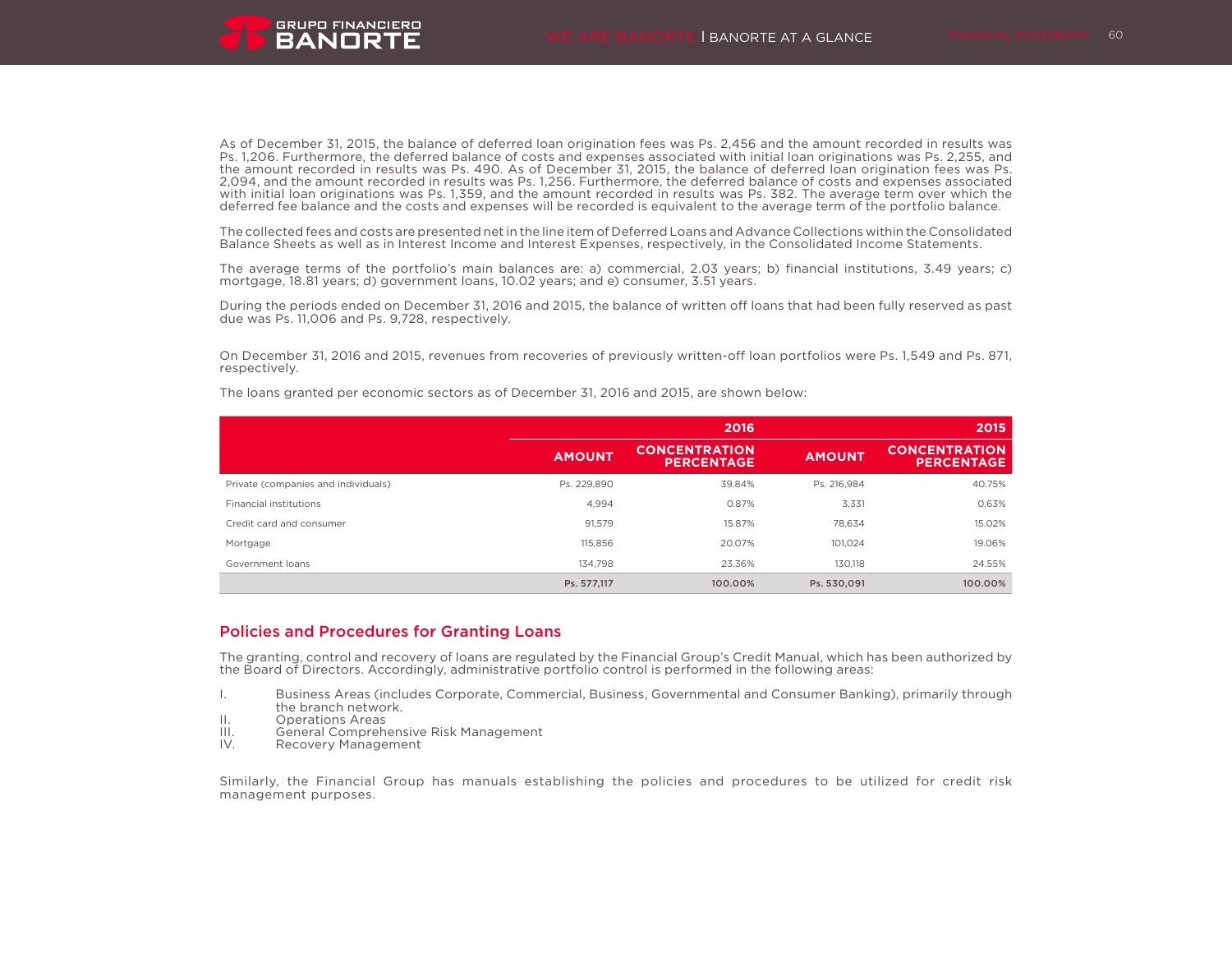The structure of the credit management process is based on the following stages:

- a) Product design<br>b) Promotion
- b) Promotion<br>c) Evaluation
- c) Evaluation<br>d) Formalizati
- d) Formalization
- e) Operation<br>f) Administra
- f) Administration<br>g) Recovery
- Recovery

Procedures have also been implemented to ensure that past-due loans are timely transferred and recorded in the accounting, and those loans with recovery problems are properly and promptly identified.

Pursuant to the Commission Circular B6, "Loan Portfolio", the distressed portfolio is defined as the commercial loans which, based on the current information and facts as well as on the loan revision process, are very unlikely to be fully recovered (both principal and interest) pursuant to the original terms and conditions. The performing and past due portfolios are susceptible to be identified as a distressed portfolio. D and E risk degrees of the commercial loans rating are shown below as distressed portfolio :

|                                             | 2016        | 2015        |
|---------------------------------------------|-------------|-------------|
| Distressed commercial loans                 | Ps. 7,177   | Ps. 9,196   |
| Performing                                  | 1,380       | 1,442       |
| Past-due                                    | 5,797       | 7,754       |
| Commercial loans                            | 389,706     | 382,305     |
| Performing                                  | 389,490     | 382,139     |
| Past-due                                    | 216         | 166         |
| Total rated commercial loans                | 396,883     | 391,501     |
| Total portfolio                             | Ps. 604,327 | Ps. 572,237 |
| Distressed commercial loans/total portfolio | 1.19%       | 1.61%       |

The Financial Group's Treasury Department is the central unit responsible for balancing resource requirements and eliminating the interest rate risk derived from fixed rate transactions through the use of hedging and arbitrage strategies.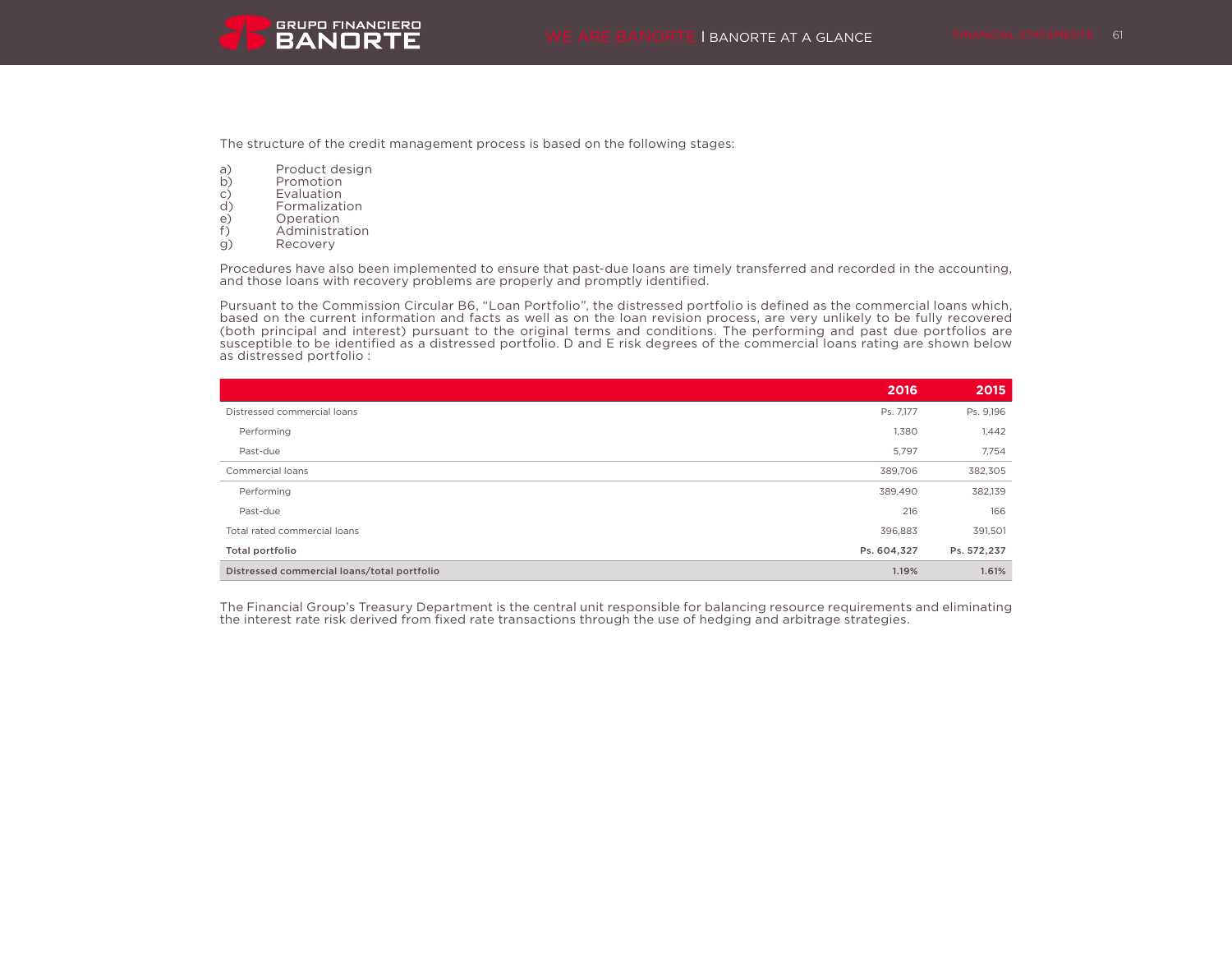

## **10 – LOANS RESTRUCTURED IN UDIS**

As of December 31, 2016 and 2015, the Financial Group has no mortgage loans restructured in UDIS.

#### **Early termination of mortgage loan borrower support programs**

On June 30, 2010, the Federal Government through the SHCP and Banking Institutions signed an agreement for the early termination of the mortgage loan debtors support programs (punto final and UDIS trusts) (the Agreement); consequently as of January 1, 2011, the Financial Group absorbed its part of the early discount granted to mortgage loan debtors participating in the program.

The Agreement established a series of obligations for the Federal Government payable in 5 annual amortizations with a due date of June 1, 2015 which is when the last payment of Ps. 29 was received. Such payment included the monthly financial cost from the day immediately following the cut-off date and up to closing of the month immediately preceding the due date.

As of December 31, 2016, the remaining balance of SPECIAL CETES not repurchased by the Federal Government is Ps. 951 with maturities between 2017 and 2027.

### **11 – - ALLOWANCE FOR LOAN LOSSES**

The Financial Group's portfolio classification, which serves as the basis for recording the allowance for loan losses, is detailed below:

|                                |                                 |                                       |                          | 2016                                                     |                                     |                                     |              |  |
|--------------------------------|---------------------------------|---------------------------------------|--------------------------|----------------------------------------------------------|-------------------------------------|-------------------------------------|--------------|--|
|                                |                                 | <b>REQUIRED ALLOWANCES FOR LOSSES</b> |                          |                                                          |                                     |                                     |              |  |
| <b>RISK</b><br><b>CATEGORY</b> | <b>LOAN</b><br><b>PORTFOLIO</b> | <b>COMPANIES</b>                      | <b>GOVERNMENT</b>        | <b>FINANCIAL</b><br><b>INSTITUTIONS'</b><br><b>LOANS</b> | <b>CONSUMER</b><br><b>PORTFOLIO</b> | <b>MORTGAGE</b><br><b>PORTFOLIO</b> | <b>TOTAL</b> |  |
| Risk A1                        | Ps. 457,787                     | Ps. 907                               | Ps. 524                  | Ps. 88                                                   | Ps. 604                             | Ps. 163                             | Ps. 2,286    |  |
| Risk A2                        | 53,868                          | 279                                   | 46                       | 9                                                        | 536                                 | 50                                  | 920          |  |
| Risk B1                        | 25,450                          | 147                                   | 33                       | 3                                                        | 528                                 | 23                                  | 735          |  |
| Risk B2                        | 25.046                          | 69                                    | 58                       | $\mathbf{1}$                                             | 804                                 | 35                                  | 967          |  |
| Risk B3                        | 13,958                          | 150                                   | 59                       | 3                                                        | 430                                 | 10                                  | 652          |  |
| Risk C1                        | 6,952                           | 89                                    | 16                       | $\overline{c}$                                           | 419                                 | 46                                  | 572          |  |
| Risk C2                        | 5,822                           | 113                                   | $\overline{\phantom{a}}$ | $\sim$                                                   | 678                                 | 75                                  | 866          |  |
| Risk D                         | 10,635                          | 2.071                                 | ٠                        | 155                                                      | 1.528                               | 283                                 | 4,037        |  |
| Risk E                         | 4,803                           | 915                                   | ٠                        | $\overline{c}$                                           | 2,171                               | 62                                  | 3,150        |  |
| Unclassified                   | $\overline{7}$                  | $\overline{\phantom{a}}$              | ٠                        | $\overline{\phantom{a}}$                                 | $\overline{\phantom{a}}$            | $\overline{\phantom{a}}$            |              |  |
|                                | Ps. 604,327                     | Ps. 4,740                             | Ps. 736                  | Ps. 263                                                  | Ps. 7,698                           | Ps. 747                             | Ps. 14,185   |  |
| Less: Recorded<br>allowance    |                                 |                                       |                          |                                                          |                                     | ٠                                   | 14,384       |  |
| Reserve<br>supplement*         |                                 |                                       |                          |                                                          |                                     |                                     | Ps. 198      |  |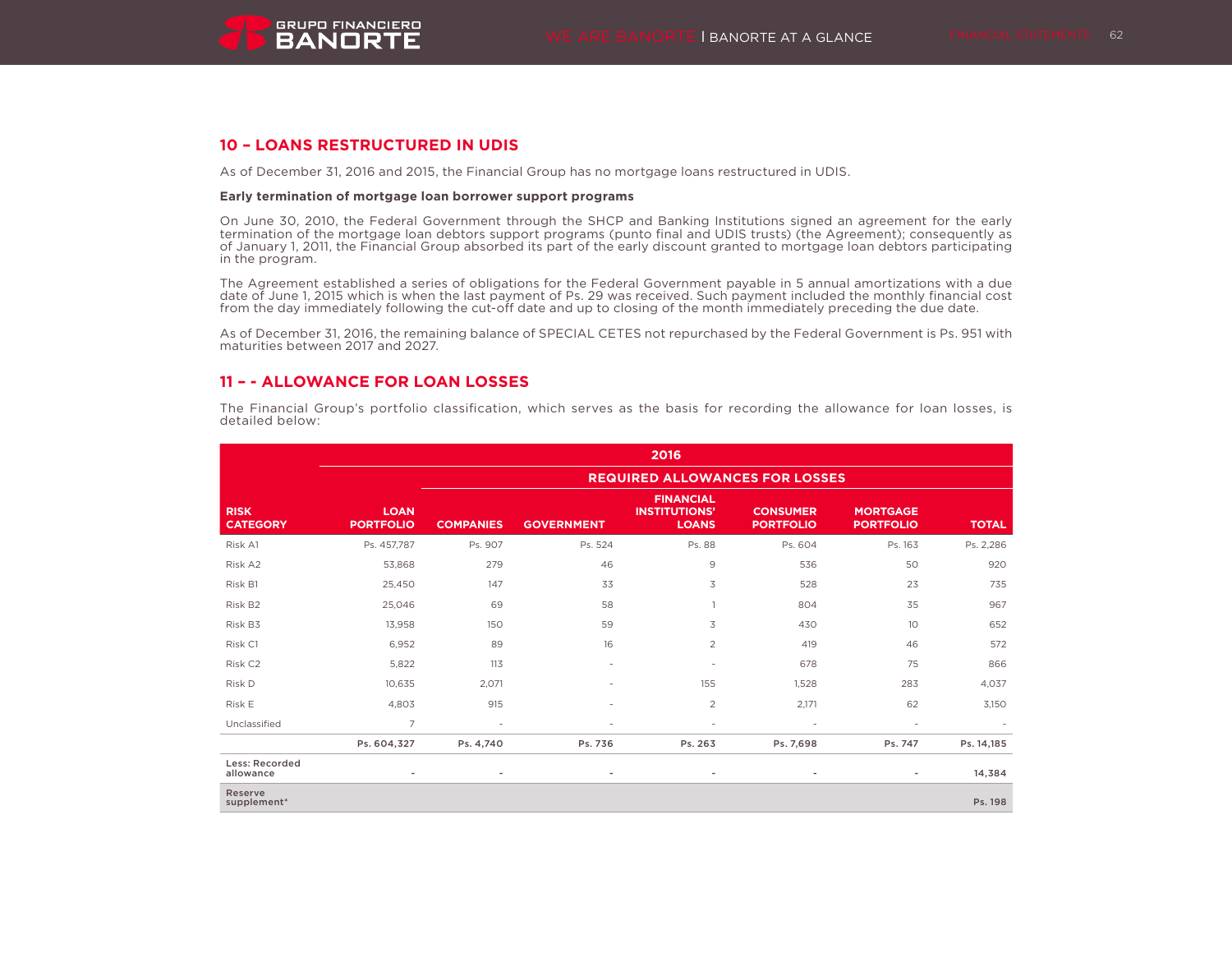

|                                |                                 |                                       |                          | 2015                                                     |                                     |                                     |                                                                                       |  |
|--------------------------------|---------------------------------|---------------------------------------|--------------------------|----------------------------------------------------------|-------------------------------------|-------------------------------------|---------------------------------------------------------------------------------------|--|
|                                |                                 | <b>REQUIRED ALLOWANCES FOR LOSSES</b> |                          |                                                          |                                     |                                     |                                                                                       |  |
| <b>RISK</b><br><b>CATEGORY</b> | <b>LOAN</b><br><b>PORTFOLIO</b> | <b>COMPANIES</b>                      | <b>GOVERNMENT</b>        | <b>FINANCIAL</b><br><b>INSTITUTIONS'</b><br><b>LOANS</b> | <b>CONSUMER</b><br><b>PORTFOLIO</b> | <b>MORTGAGE</b><br><b>PORTFOLIO</b> | <b>TOTAL</b><br>Ps. 1,900<br>986<br>776<br>894<br>615<br>477<br>688<br>4,960<br>2,304 |  |
| Risk A1                        | Ps. 416,795                     | Ps. 836                               | Ps. 384                  | Ps. 168                                                  | Ps. 374                             | Ps. 138                             |                                                                                       |  |
| Risk A2                        | 68,672                          | 316                                   | 238                      | 6                                                        | 383                                 | 43                                  |                                                                                       |  |
| Risk B1                        | 23,515                          | 120                                   | 87                       | $\mathbf{1}$                                             | 559                                 | 9                                   |                                                                                       |  |
| Risk B <sub>2</sub>            | 22,104                          | 85                                    | 32                       | ٠                                                        | 759                                 | 18                                  |                                                                                       |  |
| Risk B3                        | 13.076                          | 242                                   | $\overline{1}$           | 3                                                        | 358                                 | 11                                  |                                                                                       |  |
| Risk C1                        | 6,882                           | 115                                   | 45                       | $\mathbf{1}$                                             | 274                                 | 42                                  |                                                                                       |  |
| Risk C <sub>2</sub>            | 5.089                           | 91                                    | $\overline{\phantom{a}}$ | $\overline{2}$                                           | 527                                 | 68                                  |                                                                                       |  |
| Risk D                         | 12,409                          | 3,075                                 | $\blacksquare$           | ٠                                                        | 1,590                               | 295                                 |                                                                                       |  |
| Risk E                         | 3.717                           | 882                                   | $\blacksquare$           | ٠                                                        | 1,345                               | 77                                  |                                                                                       |  |
| Unclassified                   | (22)                            | $\overline{\phantom{a}}$              | $\overline{\phantom{a}}$ | ٠                                                        | $\sim$                              | $\sim$                              |                                                                                       |  |
|                                | Ps. 572,237                     | Ps. 5,762                             | Ps. 787                  | Ps. 181                                                  | Ps. 6,169                           | Ps. 701                             | Ps. 13,600                                                                            |  |
| Less: recorded<br>allowance    |                                 | ٠                                     | ٠                        | ٠                                                        | ٠                                   | $\sim$                              | 13,813                                                                                |  |
| Reserve<br>Supplement*         |                                 |                                       |                          |                                                          |                                     |                                     | Ps. 213                                                                               |  |

\* The recorded reserves supplement conforms to the Provisions to cover 100% of the past-due interest and for the effects of inquiries in the credit bureau.

As of December 31, 2016 and 2015, the provisions to cover 100% of the rating base for loan portfolios includes Ps. 11,357 and Ps. 9,252, respectively, for Granted Guarantors and Loan Acquisitions, which were recorded in memorandum accounts. Ps. 15,802 and Ps. 32,894 were also added for loans to related parties.

As of December 31, 2016 and 2015, the estimated allowance for loan losses is determined based on portfolio balances at those dates.

As of December 31, 2016 and 2015, the allowance for loan losses represents 139% and 116%, respectively, of the past-due portfolio.

The estimated allowance includes the classification of loans granted in foreign currency, which are evaluated at the exchange rate in effect as of December 31, 2016 and 2015.

Pursuant to the regulation in effect, as of December 31, 2016 the Financial Group rated the commercial (except loans intended for investment projects having their own source of payment), mortgage, revolving and non-revolving consumer loans using the methodologies based on expected losses.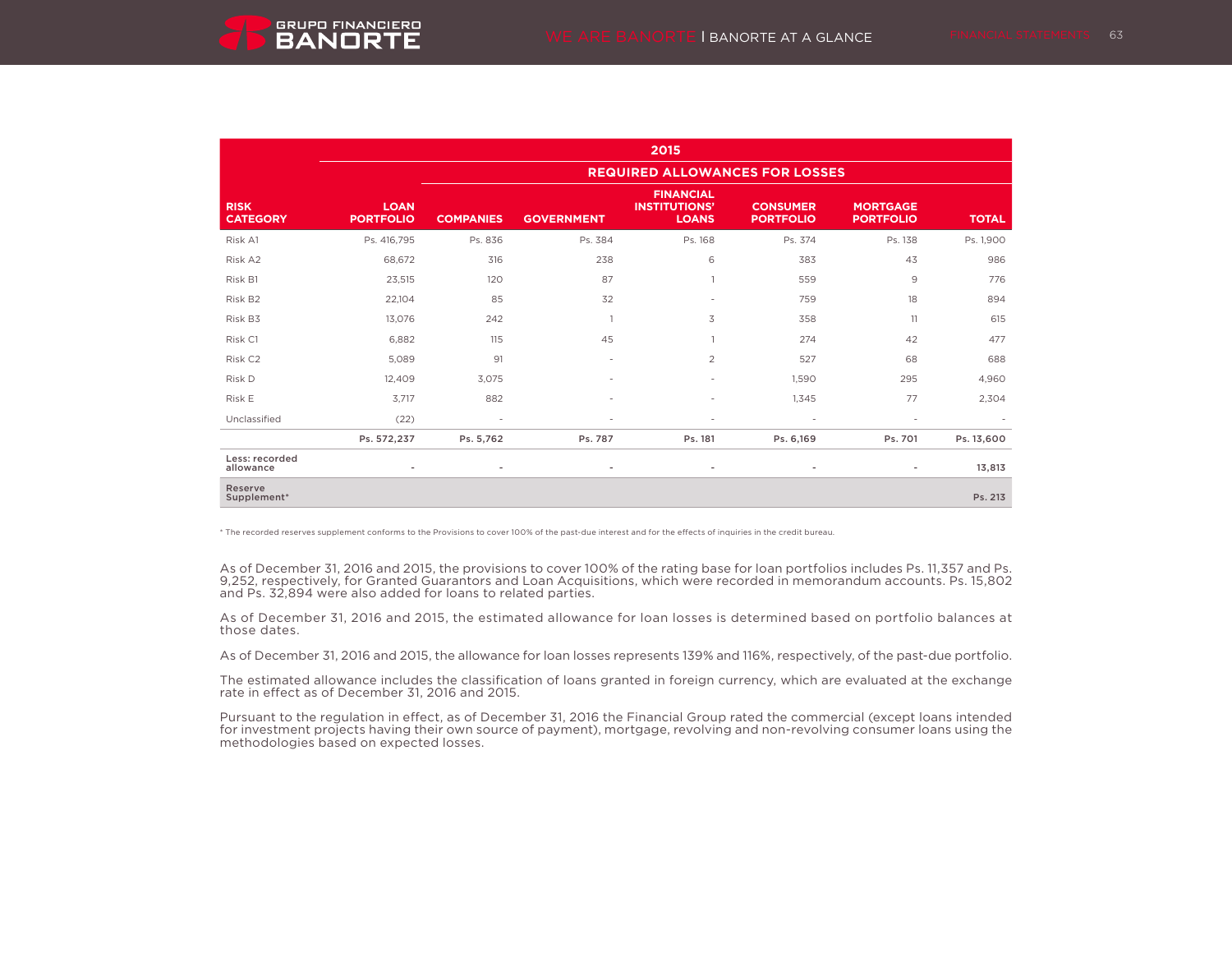

Exposure to Default, Probability of Non-Compliance and Severity of the Loss are shown below for each type of loan as of December 31, 2016.

| <b>TYPE OF LOAN</b>     | <b>EXPOSURE</b><br><b>TO DEFAULT</b> | <b>WEIGHTED</b><br><b>PROBABILITY OF</b><br><b>NON-COMPLIANCE</b> | <b>WEIGHTED</b><br><b>SEVERITY</b><br><b>OF LOSS</b> |
|-------------------------|--------------------------------------|-------------------------------------------------------------------|------------------------------------------------------|
| Commercial*             | 339,133                              | 5.6%                                                              | 26.7%                                                |
| Mortgage                | 115,856                              | 2.6%                                                              | 24.9%                                                |
| Non-revolving consumer  | 61.512                               | 9.5%                                                              | 64.3%                                                |
| Revolving Consumer Ioan | 45.315                               | 11.4%                                                             | 76.1%                                                |

\* Loans to financial intermediaries and loan intended for investment projects having their own source of payment are not included.

## Movements in allowance for loan losses

An analysis of the movements in allowance for loan losses is detailed below:

|                                              | 2016       | 2015                     |
|----------------------------------------------|------------|--------------------------|
| Balance at the beginning of the year         | Ps. 13,813 | Ps. 15,287               |
| Increase charged to results                  | 12,970     | 10,382                   |
| Discounts and write-offs                     | (12, 947)  | (11, 911)                |
| Rebates granted to housing debtors           | (8)        | (7)                      |
| Recognized against results of previous years | 672        | $\overline{\phantom{a}}$ |
| Reclassification INB                         | (197)      | $\sim$                   |
| Others                                       | 81         | 62                       |
| Year-end balance                             | Ps. 14,384 | Ps. 13,813               |

As of December 31, 2016, the net amount of preventive loan loss reserves charged to the Consolidated Income Statement totals Ps. 13,313 and is presented net of (Ps. 424) paid to Other income (or expense), and due to the variation of the USD \$81 exchange rate, such amounts are affected against results is comprised of Ps. 10,382 credited directly to the estimate. As of December 31, 2015, the net amount of preventive loan loss reserves charged to the Consolidated Income Statement totals Ps. 10,687, and is presented net of (Ps. 399) paid to Other income or expenses; due to the variation of the USD \$62 exchange rate, such amounts are affected against results is comprised of Ps. 10,382 credited directly to the estimate.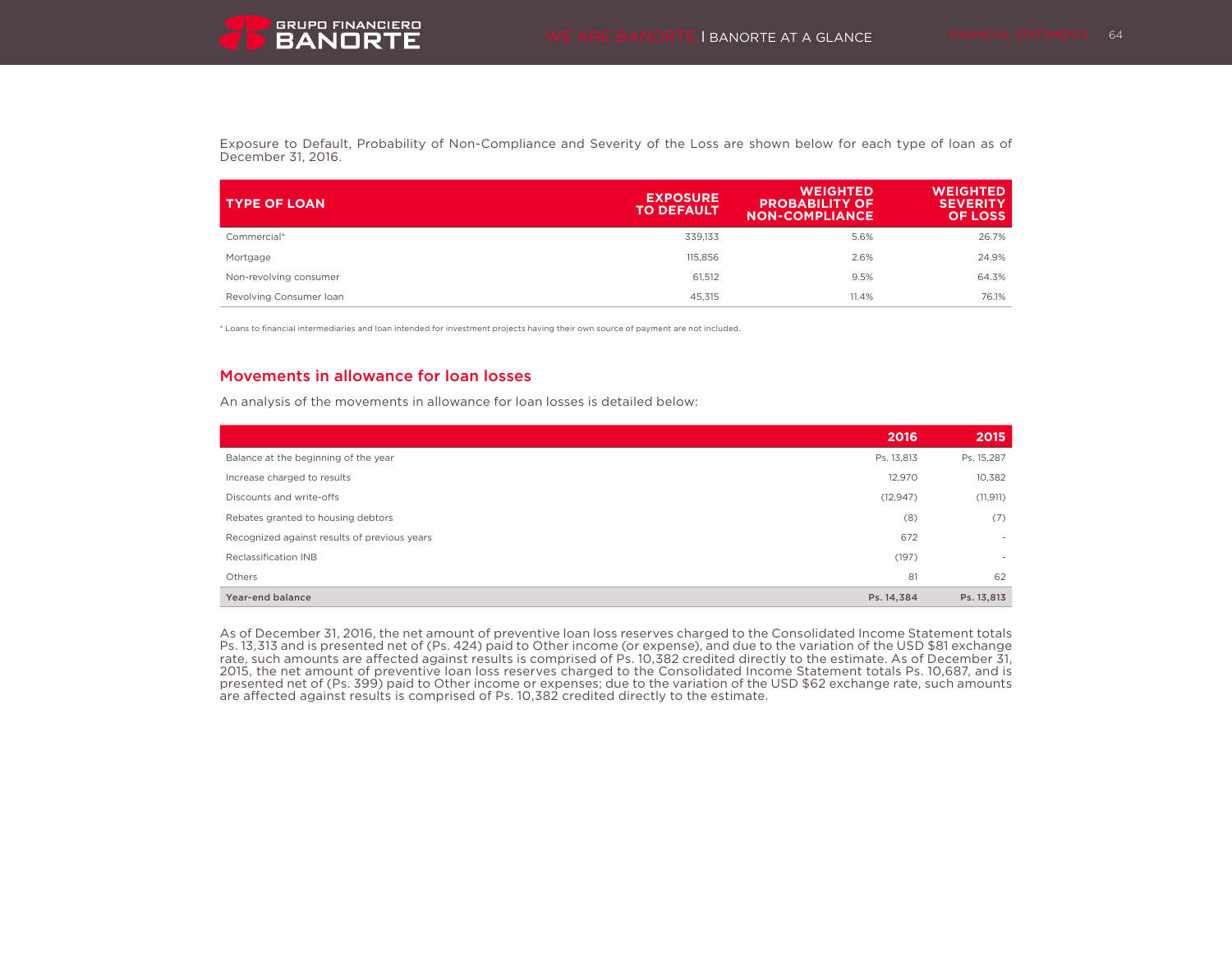

## **12 – ACQUIRED COLLECTION RIGHTS**

The acquired collection rights are comprised as follows:

| <b>VALUATION METHOD</b> | 2016      | 2015      |
|-------------------------|-----------|-----------|
| Cash basis method       | Ps. 936   | Ps. 824   |
| Cost recovery method    | 1,050     | 1,336     |
| Interest method         | 39        | 58        |
|                         | Ps. 2,025 | Ps. 2,218 |

As of December 31, 2016, derived from applying the valuation methods (described in Note 4), the Financial Group recognized income from credit asset portfolios of Ps. 531, coupled with the corresponding amortization of Ps. 389, the effects of which were recognized under the "Other income (expense)" heading in the Consolidated Income Statement. For the year ended December 31, 2015, the Financial Group recognized income of Ps. 641, together with the respective amortization of Ps. 484. The Financial Group performs an analysis based on events or information to estimate the amount of expected cash flows to determine the estimated rate of return used in applying the valuation method for the amortization of the accounts receivable. If based on current events information, the analysis demonstrates that the expected future cash flows will decrease to the degree that they will not cover the book value, it will constitute an estimate for non-recoverability or difficult collection against the year's results for the amount that such expected cash flows are lower than the book value of the accounts receivable.

Assets different from cash that the Financial Group has received as part of portfolio collection or recovery have been mainly in real estate property.

The main feature considered for segmenting acquired portfolios has been the type of loan.

## **13 – PREMIUM RECEIVABLES, NET**

This item is made up as follows:

|                                                      | 2016      | 2015      |
|------------------------------------------------------|-----------|-----------|
| Maritime and transportation                          | Ps. 63    | Ps. 1     |
| Automobile                                           | 1,512     | 1,229     |
| Various                                              | 985       | 1,904     |
| Accidents and health                                 | 646       | 565       |
| Life                                                 | 890       | 383       |
| Pensions                                             | 56        | 50        |
|                                                      | 4,152     | 4,132     |
| Federal public administration agencies' indebtedness | 93        | 282       |
|                                                      | Ps. 4,245 | Ps. 4,414 |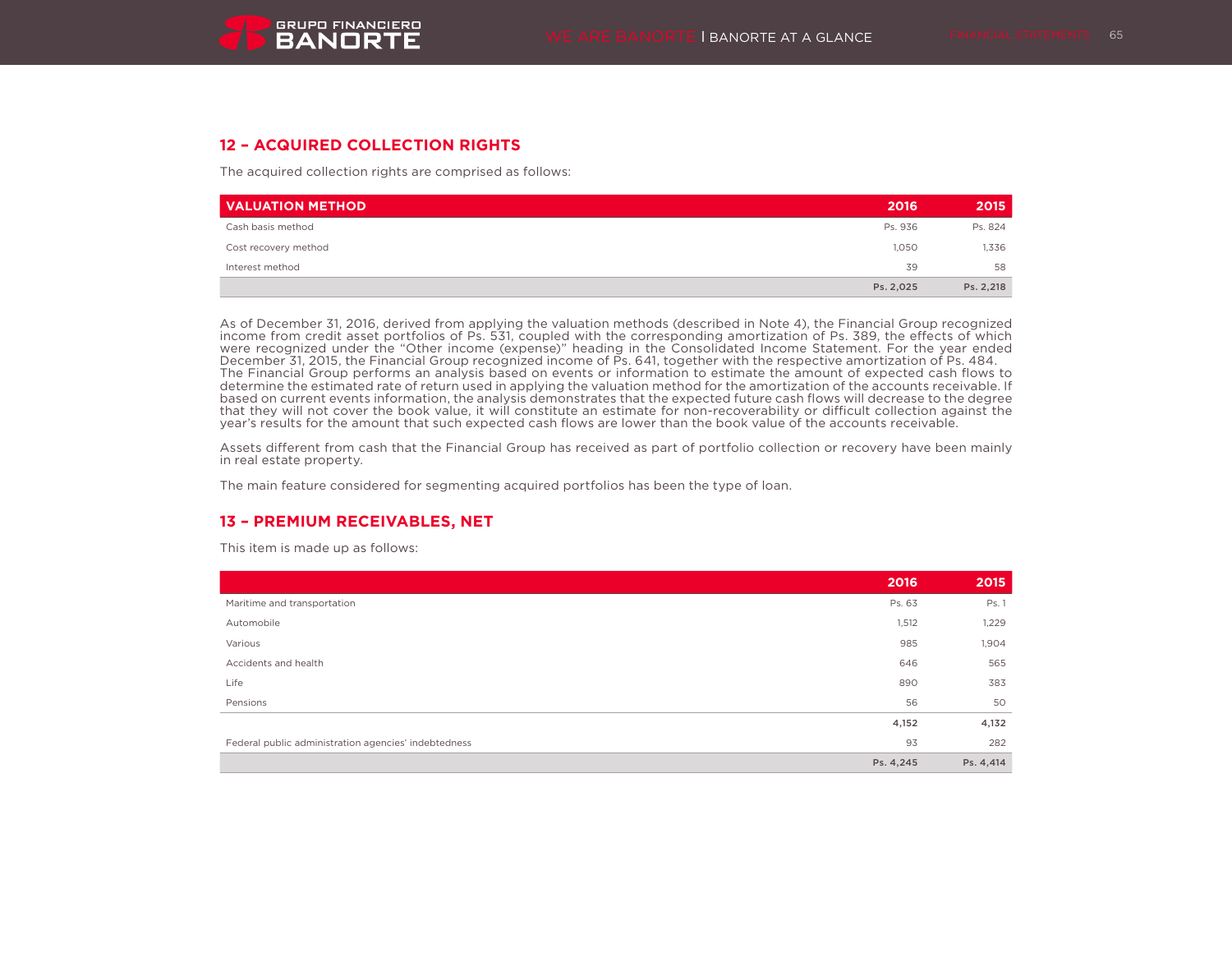

# **14 – ACCOUNTS RECEIVABLE FROM REINSURANCE**

This item is made up as follows:

|                                                                 | 2016      | 2015      |
|-----------------------------------------------------------------|-----------|-----------|
| Insurance and annuities                                         | Ps. 2,768 | Ps. 1,745 |
| Reinsurers' participation for pending claims                    | 3,609     | 2,692     |
| Reinsurers' participation for current risk                      | 792       | 1,416     |
| Other participations                                            | 46        | 21        |
| Preemptive credit risk assessment of Foreign Reinsurers Foreing | (3)       | $\sim$    |
| Estimate for punishments                                        | (46)      |           |
|                                                                 | Ps. 7,166 | Ps. 5,874 |

# **15 – OTHER ACCOUNTS RECEIVABLE, NET**

This item is made up as follows:

|                                      | 2016       | 2015       |
|--------------------------------------|------------|------------|
| Loans to officers and employees      | Ps. 2,573  | Ps. 2,440  |
| Debtors from liquidation settlements | 18,089     | 5,106      |
| Debtors from cash collateral         | 16,011     | 9,733      |
| Real estate property portfolios      | 1,082      | 851        |
| Fiduciary rights*                    | 8,785      | 8,732      |
| Sundry debtors in Mexican pesos      | 3,905      | 3,559      |
| Sundry debtors in foreign currency   | 78         | 1,038      |
| Others                               | 216        | 368        |
|                                      | 50,739     | 31,827     |
| Allowance for doubtful accounts      | (373)      | (283)      |
|                                      | Ps. 50,366 | Ps. 31,544 |

\* The Financial Group has participation in trusts jointly with GEO, URBI and Homex. Such trusts were constituted for housing developments construction. Moreover the Financial Group recognizes an<br>income from the trust's ret

Loans to officers and employees mature in 3 to 30 years, and accrue an interest rate from TIIE more 0.6% to TIIE 1%.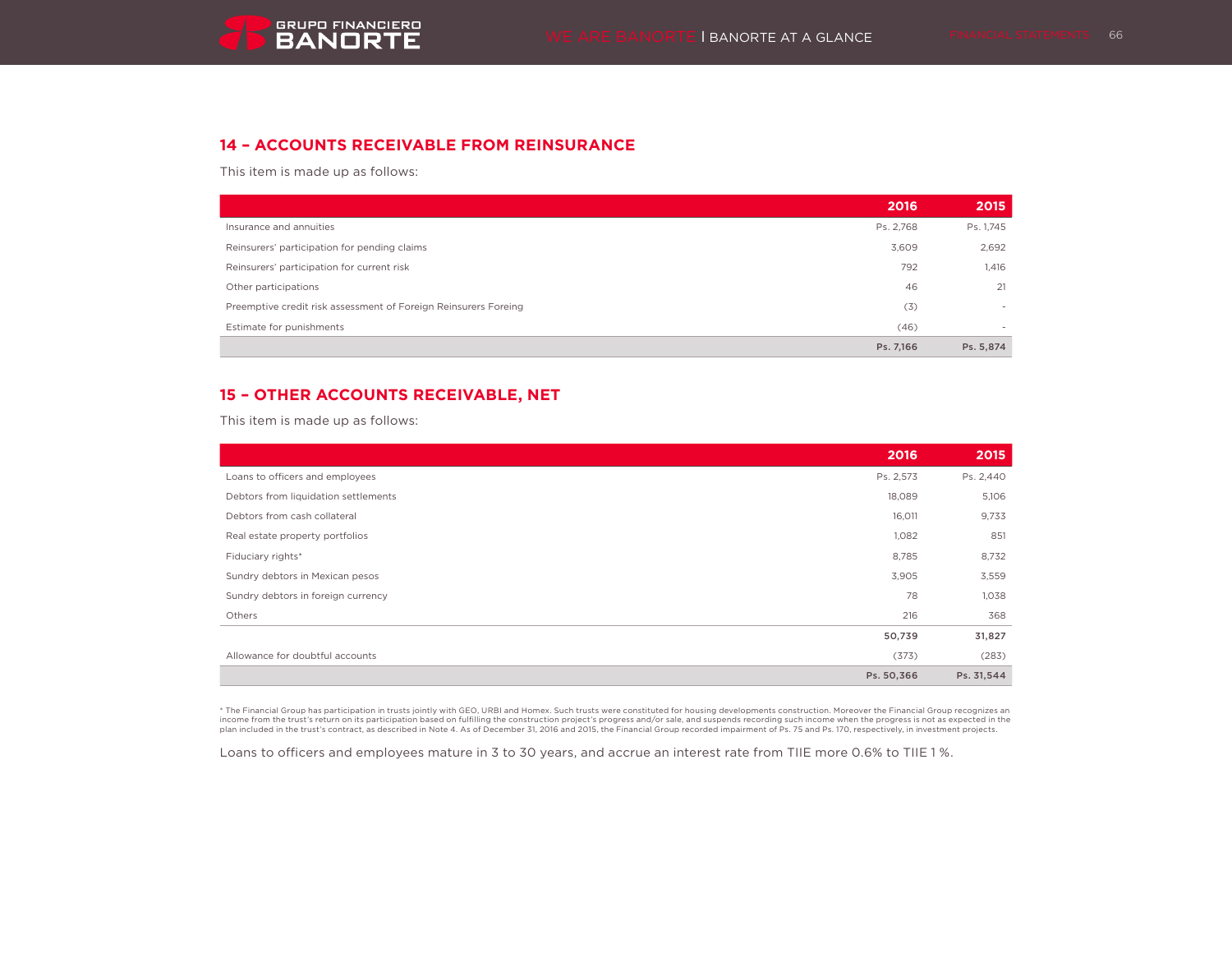# **16 – FORECLOSED ASSETS, NET**

As of December 31, 2016 and 2015, the foreclosed assets balance is as follows:

|                                                       | 2016      | 2015      |
|-------------------------------------------------------|-----------|-----------|
| Moveable property                                     | Ps. 88    | Ps. 116   |
| Real estate property                                  | 3,262     | 3,593     |
| Goods pledged for sale                                | 15        | 16        |
|                                                       | 3,365     | 3,725     |
| Allowance for losses on foreclosed assets             | (32)      | (35)      |
| Allowance for losses on foreclosed real estate assets | (1,717)   | (1, 425)  |
| Allowance for losses on assets pledged for sale       | (6)       | (6)       |
|                                                       | (1,755)   | (1,466)   |
|                                                       | Ps. 1,610 | Ps. 2,259 |

As of December 31, 2016, aging of the reserves for foreclosed assets is made up as follows:

| CONCEPT / MONTH        |        | <b>12 TO 18</b>          |        | <b>18 TO 24</b>          |        | <b>MORE</b><br>THAN <sub>24</sub> | <b>TOTAL</b> |
|------------------------|--------|--------------------------|--------|--------------------------|--------|-----------------------------------|--------------|
| Moveable property      |        | $Ps. -$                  |        | $Ps. -$                  |        | Ps. 32                            | Ps. 32       |
| Real estate property   | 19     | 10 <sup>°</sup>          | 73     | 164                      | 44     | 1.407                             | 1,717        |
| Goods pledged for sale |        | $\overline{\phantom{a}}$ | $\sim$ | $\overline{\phantom{a}}$ |        | 6                                 | 6            |
|                        | Ps. 19 | Ps. 10                   | Ps. 73 | Ps. 164                  | Ps. 44 | Ps. 1.411                         | Ps. 1,755    |

# **17 – PROPERTY, FURNITURE AND EQUIPMENT, NET**

This item is made up as follows:

|                                                  | 2016       | 2015       |
|--------------------------------------------------|------------|------------|
| This item is made up as follows:                 | Ps. 13,706 | Ps. 12,313 |
| Inmuebles destinados a oficinas                  | 8,510      | 8,376      |
| Gastos de instalación                            | 5,470      | 4,970      |
|                                                  | 27,686     | 25,659     |
| Less - Accumulated depreciation and amortization | (11, 857)  | (11, 122)  |
|                                                  | Ps. 15,829 | Ps. 14,537 |

Depreciation recorded in the results of 2016 and 2015 was Ps. 1,170 and Ps. 1,325, respectively.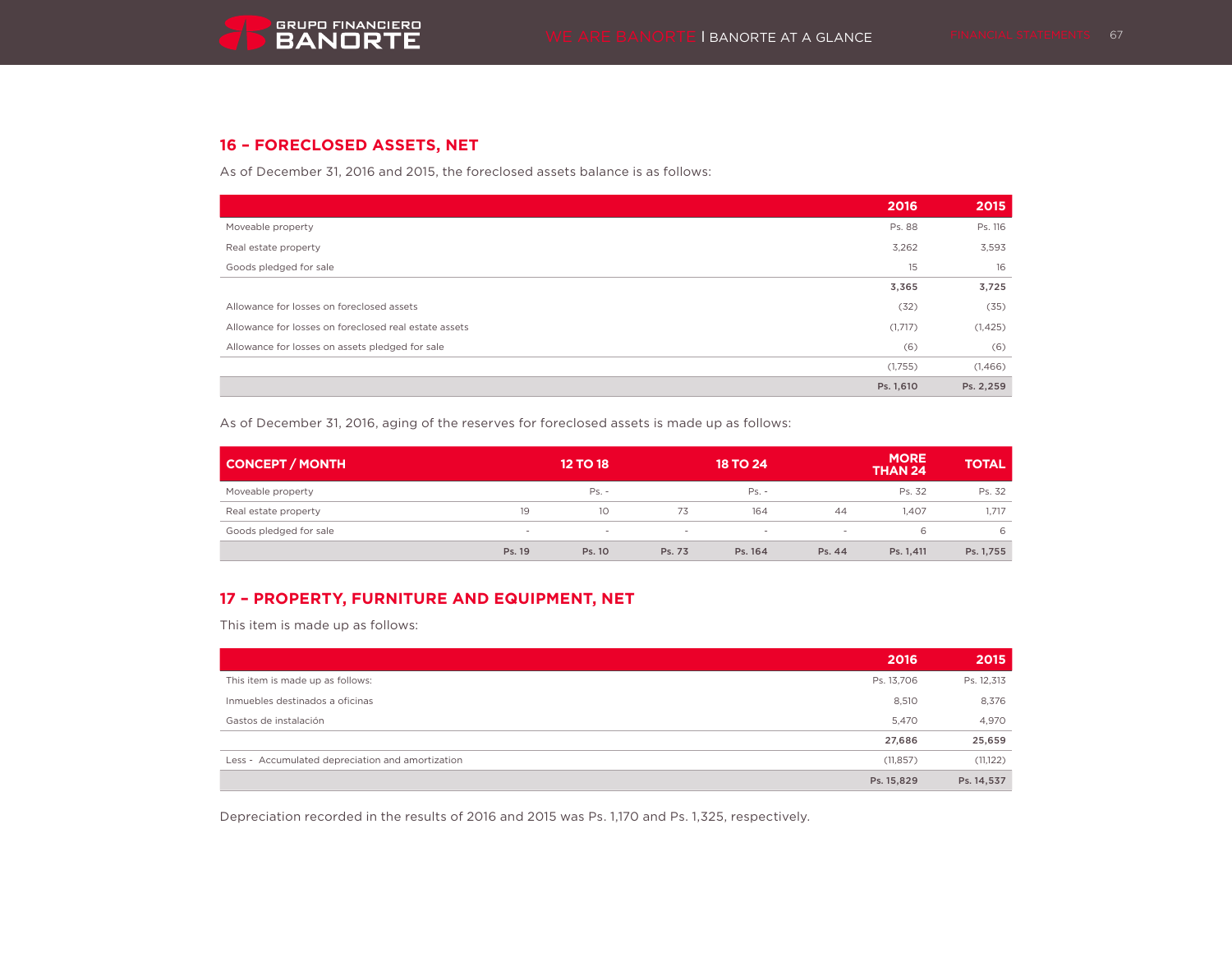The average estimated useful lives of the Financial Group's assets subject to depreciation are listed below:

|                         | <b>USEFUL LIFE</b> |
|-------------------------|--------------------|
| Furniture and equipment | From 4 to 10 years |
| Real estate             | From 4 to 99 years |
| Installation costs      | 10 years           |

# **18 – PERMANENT STOCK INVESTMENTS**

Investments in associated companies and venturers are valued according to the equity method, as detailed below:

|                                                     | <b>SHARE %</b> | 2016                     | 2015       |
|-----------------------------------------------------|----------------|--------------------------|------------|
| Afore XXI-Banorte, S.A. de C.V.                     | 50%            | Ps. 13,331               | Ps. 13,160 |
| Concesionaria Internacional Anzaldúas, S.A. de C.V. | 40%            | $\overline{\phantom{a}}$ | 15         |
| Capital I CI-3, S.A.P.I. de C.V.                    | 50%            | 43                       | 43         |
| Maxcom Telecomunicaciones, S.A.B. de C.V.           | 8.11%          | 191                      | 256        |
| Controladora PROSA, S.A. de C.V.                    | 19.73%         | 101                      | 73         |
| Sociedades de Inversión Ixe Fondos                  | Varios         | 99                       | 92         |
| Fondo Chiapas, S.A. de C.V.                         | 8.96%          | 15                       | 13         |
| Others                                              | Varios         | (16)                     | 153        |
|                                                     |                | Ps. 13.764               | Ps. 13,805 |

The Financial Group exercises significant influence over its affiliates valued under the equity method through its representation in the board of directors or equivalent management body, as well as through significant intercompany transactions.

The relevant activities of the Afore are directed by both the Financial Group and the Mexican Institute of Social Security [Instituto Mexicano del Seguro Social], with equal rights and responsibilities. Therefore the Financial Group has no control over such entity and does not consolidate it.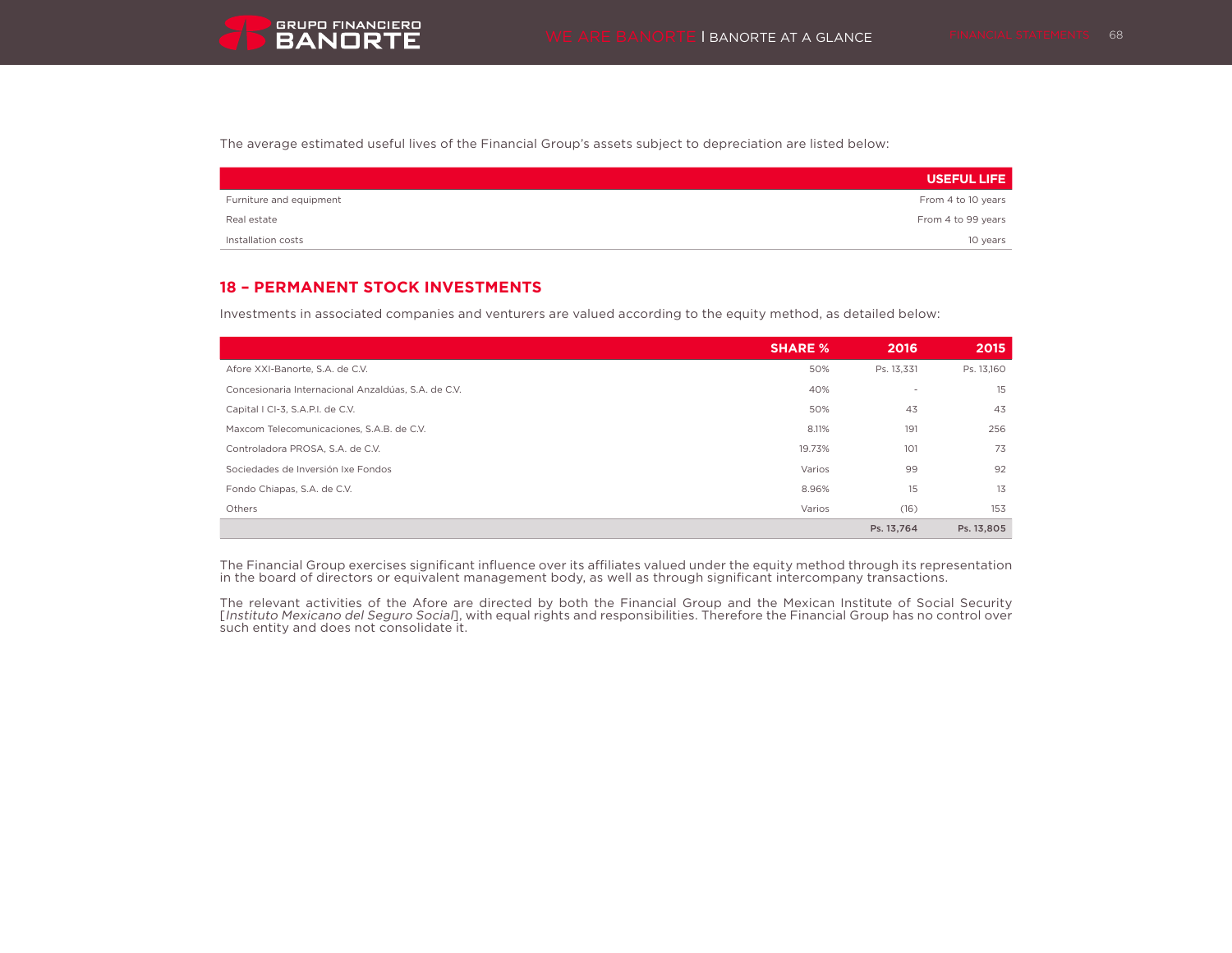# **19 – DEFERRED TAXES, NET**

The tax reported by the Financial Group is calculated based on the current taxable result of the year and enacted tax regulations. However, due to temporary differences between how income and expenses are recognized for accounting and tax purposes, as well as the differences between the accounting and tax balance sheet accounts, the Financial Group has recognized a recoverable net deferred tax asset of Ps. 3,994 and Ps. 2,785 as of December 31, 2016 and 2015, respectively, as detailed below:

|                                                                          |                                        | 2016                             |                                        | 2015                             |
|--------------------------------------------------------------------------|----------------------------------------|----------------------------------|----------------------------------------|----------------------------------|
|                                                                          | <b>TEMPORARY</b><br><b>DIFFERENCES</b> | <b>DEFERRED</b><br><b>EFFECT</b> | <b>TEMPORARY</b><br><b>DIFFERENCES</b> | <b>DEFERRED</b><br><b>EFFECT</b> |
| Temporary Differences - Assets                                           |                                        |                                  |                                        |                                  |
| Allowance for loan losses                                                | Ps. 275                                | Ps. 83                           | Ps. 3,729                              | Ps. 1,135                        |
| Tax loss carryforwards                                                   | 5,191                                  | 1,557                            | 5,786                                  | 1,736                            |
| Tax losses in foreclosure sales                                          | $\sim$                                 | ٠                                | 270                                    | 94                               |
| Tax losses in stock sales                                                | $\sim$                                 | ٠                                | 8                                      | 2                                |
| Surplus preventive allowances for credit<br>risks over the net tax limit | 14,887                                 | 4,466                            | 9,337                                  | 2,801                            |
| Excess of tax over book value of foreclosed<br>and fixed assets          | 3,514                                  | 1,051                            | 2,960                                  | 880                              |
| PTU                                                                      | 385                                    | 115                              | 370                                    | 111                              |
| Fees collected in advance                                                | 3,233                                  | 970                              | 2,937                                  | 881                              |
| Accounting provisions                                                    |                                        | 1,048                            | 3,065                                  | 919                              |
| Financial instruments valuation                                          | 156                                    | 47                               | 248                                    | 78                               |
| <b>Total assets</b>                                                      | Ps. 31,133                             | Ps. 9,337                        | Ps. 28,710                             | Ps. 8,637                        |

|                                                                                       |                                        | 2016                             |                                        | 2015                             |
|---------------------------------------------------------------------------------------|----------------------------------------|----------------------------------|----------------------------------------|----------------------------------|
|                                                                                       | <b>TEMPORARY</b><br><b>DIFFERENCES</b> | <b>DEFERRED</b><br><b>EFFECT</b> | <b>TEMPORARY</b><br><b>DIFFERENCES</b> | <b>DEFERRED</b><br><b>EFFECT</b> |
| Temporary Differences - Liabilities                                                   |                                        |                                  |                                        |                                  |
| Excess of tax over book value of foreclosed and fixed<br>assets and expected payments | Ps. 316                                | Ps. 95                           | Ps. 331                                | Ps. 99                           |
| Portfolios acquired                                                                   | 1,025                                  | 307                              | 1,300                                  | 390                              |
| Capitalizable projects' expenses                                                      | 8,977                                  | 2,693                            | 6,478                                  | 1,943                            |
| Provisions                                                                            | ٠                                      | ۰                                | 239                                    | 72                               |
| Financial instruments valuation                                                       | 1,881                                  | 564                              | 4,671                                  | 1,401                            |
| Contributions to pension funds                                                        | 3,192                                  | 958                              | 3,608                                  | 1,082                            |
| Intangible assets                                                                     | 1,410                                  | 422                              | 1,645                                  | 467                              |
| Deferred from the IXE purchase method                                                 | 782                                    | 235                              | 906                                    | 272                              |
| Other                                                                                 | 234                                    | 69                               | 417                                    | 126                              |
| <b>Total Liabilities</b>                                                              | 17,817                                 | 5,343                            | 19,595                                 | 5,852                            |
| Deferred tax, net                                                                     |                                        | Ps. 3,994                        |                                        | Ps. 2,785                        |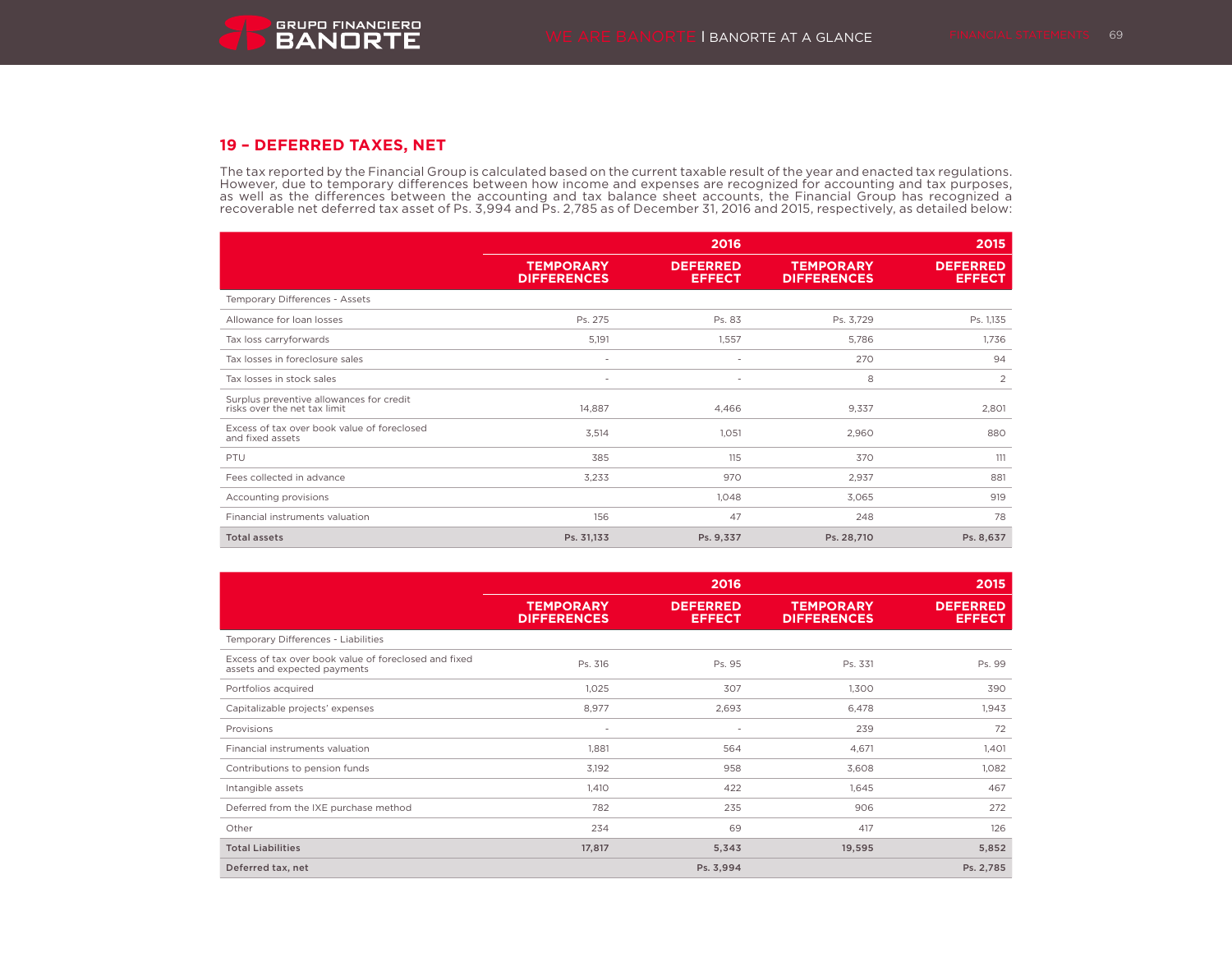As explained in Note 29, for 2016 and 2015 the applicable ISR rate is 30%.

Banorte USA's deferred tax assets and liabilities are determined using the liability method. According to this method, the net asset or liability of deferred taxes is determined based on the tax effects of temporary differences between the book and tax base of assets and liabilities. Due to the consolidation of Banorte USA, as of December 31, 2016 and 2015 a net amount of Ps. 16 and 137, respectively, was added to deferred taxes determined at a rate of 35% as per the tax law of the USA.

# **20 – OTHER ASSETS**

This item is made up as follows:

|                                                            | 2016       | 2015       |
|------------------------------------------------------------|------------|------------|
| Net asset forecast from labor obligations and savings fund | Ps. 2,885  | Ps. 3,653  |
| Payments to amortize                                       | 16.398     | 14,634     |
| Accumulated payment amortization                           | (2,220)    | (1,654)    |
| Goodwill                                                   | 12.679     | 16.362     |
|                                                            | Ps. 29,742 | Ps. 32,995 |

#### As of December 31, 2016 and 2015, goodwill is as follows:

|                                               | 2016       | 2015       |
|-----------------------------------------------|------------|------------|
| Ixe Grupo Financiero, S.A.B. de C.V.          | Ps. 11,537 | Ps. 11,537 |
| INB Financial Corp.                           | $\;$       | 3,746      |
| Banorte-Ixe Tarjetas, S.A. de C.V., SOFOM, ER | 727        | 727        |
| <b>Uniteller Financial Services</b>           | 400        | 335        |
| Generali México Compañía de Seguros, S.A.     | 15         | 17         |
|                                               | Ps. 12,679 | Ps. 16,362 |

As mentioned in Note 4, goodwill is not amortized since 2007 and since then is subject to annual impairment tests. No impairment to goodwill value was detected as of December 31, 2016 and 2015.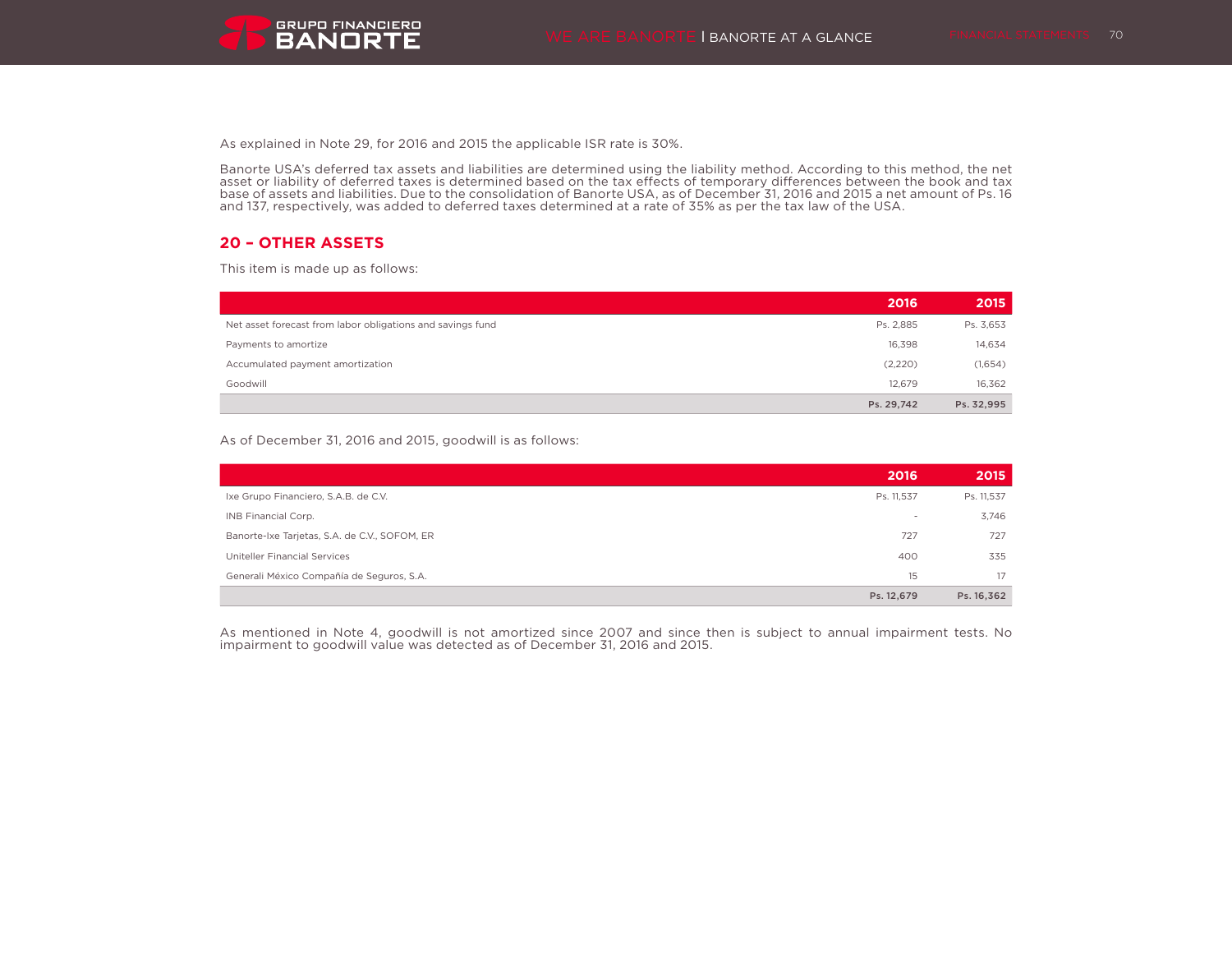## **21 – DEPOSITS**

## Liquidity coefficient

The "Investment regime for transactions in foreign currency and conditions to be fulfilled during the term of transactions in such currency", designed for credit institutions by Banco de México, establishes the mechanism for determining the liquidity coefficient of liabilities denominated in foreign currency.

In accordance with such regime, during 2016 and 2015, the Financial Group generated a liquidity requirement of USD 383,170 thousand and USD 381,288 thousand, respectively, and held investments in liquid assets of USD 1,106,523 thousand and USD 908,846 thousand, representing a surplus of USD 383,170 thousand and USD 433,934 thousand, respectively.

### **Deposits**

The liabilities derived from core deposits are made up as follows:

|                                                                                        | 2016           | 2015        |
|----------------------------------------------------------------------------------------|----------------|-------------|
| <b>Demand deposits</b>                                                                 |                |             |
| Non-interest bearing checking accounts:                                                |                |             |
| Cash deposits                                                                          | Ps. 210,850    | Ps. 153,616 |
| Checking accounts in US dollars for individual residents on the Mexican border         | 2,621          | 1,780       |
| Demand deposits accounts                                                               | 16,572         | 20,522      |
| Interest bearing checking accounts:                                                    |                |             |
| Other bank checking deposit                                                            | 80,433         | 80,096      |
| Savings accounts                                                                       |                | 3           |
| Checking accounts in US dollars for individual residents on the Mexican border         | 2,110          | 1,792       |
| Demand deposits accounts                                                               | 68,617         | 89,767      |
|                                                                                        | 381,203        | 347,576     |
| Time deposits                                                                          |                |             |
| General public:                                                                        |                |             |
| Fixed-term deposits                                                                    | 20,063         | 24,334      |
| Retail time deposits                                                                   | 140,121        | 181,148     |
| Promissory note with interest payable at maturity PRLV primary market for individuals  | 22.838         | 2,111       |
| Promissory note with interest payable at maturity PRLV primary market for moral people | 6.776          |             |
| Foreign residents deposits                                                             | 14             | 13          |
| Provision for interest                                                                 | 649            | 334         |
|                                                                                        | 190,461        | 207,940     |
| Money market:                                                                          |                |             |
| Over the counter promissory notes                                                      | 1,458          | 4,603       |
| Provision for interest                                                                 | $\overline{1}$ | 3           |
|                                                                                        | 1,459          | 4,606       |
|                                                                                        | 191,920        | 212,546     |
| Senior debt issued                                                                     | 85             | 100         |
| Senior debt issued                                                                     | 1,352          | 1,240       |
|                                                                                        | Ps. 574,560    | Ps. 561,462 |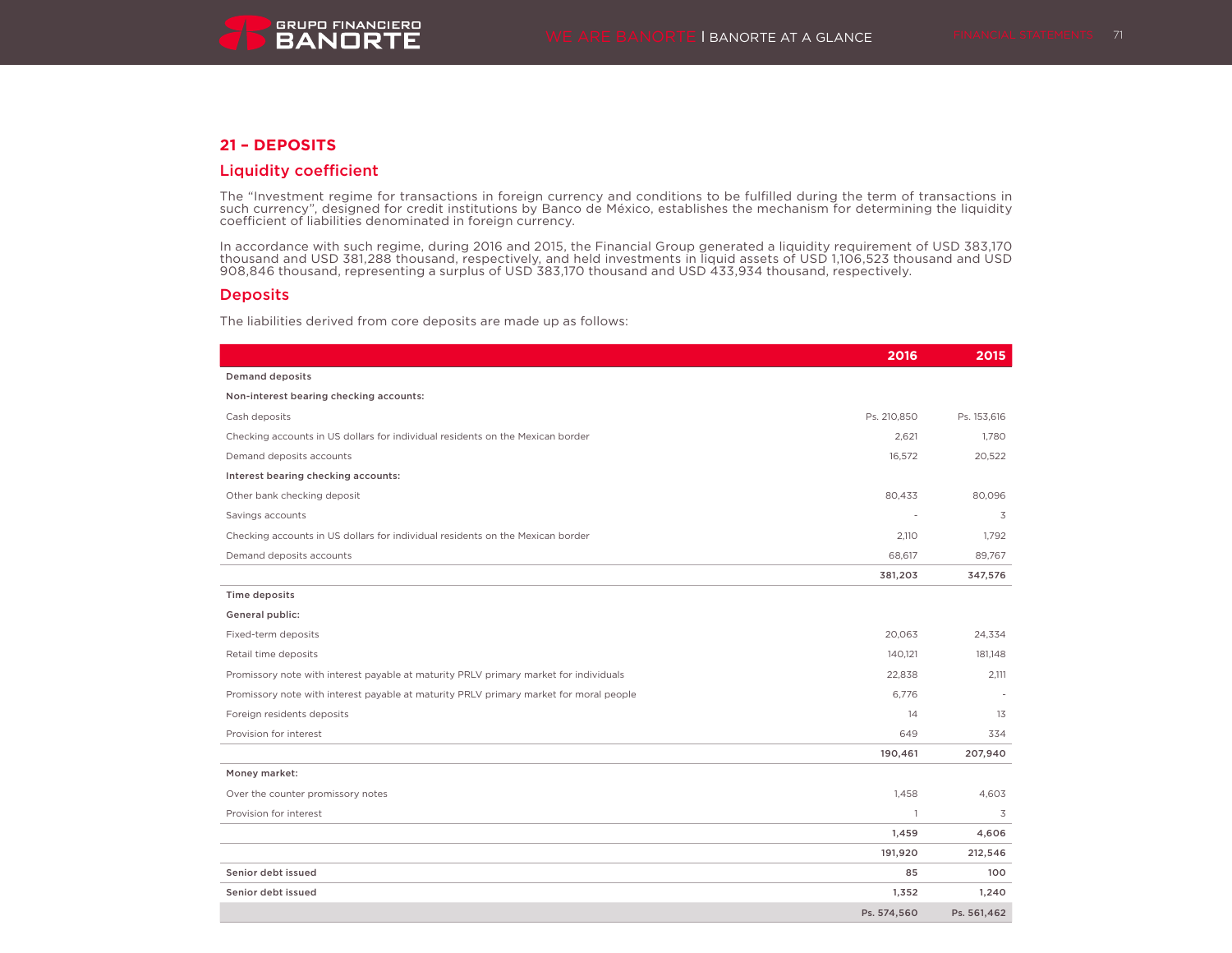

The funding rates which the Financial Group uses as reference are: a) for Mexican pesos, Interbank Interest Rate (TIIE), Average Cost of Funds (CCP) and; b) for foreign currency, the London Interbank Offered Rate (LIBOR).

These liabilities incur interest depending on the type of instrument and average balance held in the investments. The average interest rates and their currency of reference are shown below:

# Immediately due and payable deposits:

|                          |       |       |       | 2016  |       |       |       | 2015  |
|--------------------------|-------|-------|-------|-------|-------|-------|-------|-------|
| <b>FOREIGN EXCHANGE</b>  | 1Q    | 2Q    | 3Q    | 4Q    | 1Q    | 2Q    | 3Q    | 4Q    |
| Mexican pesos and UDIS   | 0.49% | 0.46% | 0.47% | 0.47% | 0.47% | 0.52% | 0.54% | 0.54% |
| Foreign currency         | 0.02% | 0.02% | 0.02% | 0.02% | 0.02% | 0.02% | 0.02% | 0.02% |
| Banorte USA (INB)        |       |       |       |       |       |       |       |       |
| Demand deposits accounts | $-$ % | $-$ % | $-$ % | $-$ % | 0.01% | 0.01% | 0.01% | 0.01% |
| Money market             | $-$ % | $-$ % | $-$ % | $-$ % | 0.03% | 0.03% | 0.02% | 0.02% |

# Time deposits:

|                         | 2016  |       |           |       |       | 2015  |       |       |
|-------------------------|-------|-------|-----------|-------|-------|-------|-------|-------|
| <b>FOREIGN EXCHANGE</b> | 1Q    | 2Q    | <b>3Q</b> | 4Q    | 1Q    | 2Q    | 3Q    | 4Q    |
| General public          |       |       |           |       |       |       |       |       |
| Mexican pesos and UDIS  | 2.75% | 3.12% | 3.43%     | 3.98% | 2.42% | 2.56% | 2.59% | 2.59% |
| Foreign currency        | 0.37% | 0.23% | 0.18%     | 0.22% | 0.51% | 0.51% | 0.55% | 0.53% |
| Money market            | 3.52% | 3.10% | 2.76%     | 3.72% | 3.09% | 3.15% | 3.24% | 3.29% |
| Banorte USA (INB)       | $-$ % | $-$ % | $-$ %     | -%    | 0.33% | 0.31% | 0.27% | 0.18% |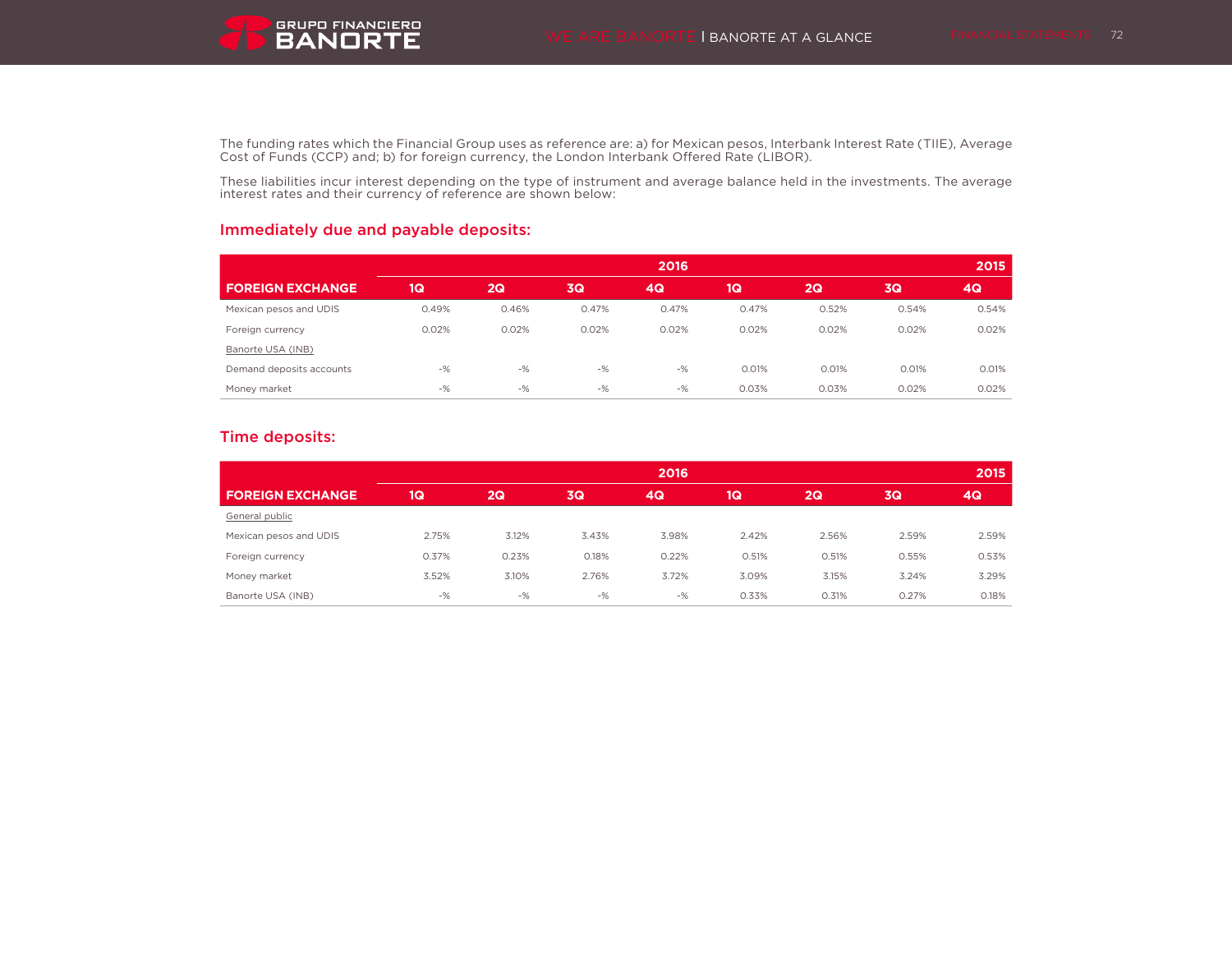

As of December 31, 2016 and 2015, the terms set for these deposits are as follows:

|                                                                                          | 2016                                |                                      |                            |              |  |
|------------------------------------------------------------------------------------------|-------------------------------------|--------------------------------------|----------------------------|--------------|--|
|                                                                                          | <b>FROM 1 TO</b><br><b>179 DAYS</b> | <b>FROM 6 TO</b><br><b>12 MONTHS</b> | <b>MORE THAN</b><br>1 YEAR | <b>TOTAL</b> |  |
| General public                                                                           |                                     |                                      |                            |              |  |
| Fixed-term deposits                                                                      | Ps. 16,807                          | Ps. 1,384                            | Ps. 672                    | Ps. 18,864   |  |
| Retail time deposits                                                                     | 163,040                             | 6,388                                | 259                        | 169,687      |  |
| Promissory note with interest payable at maturity<br>PRLV primary market for individuals | 1,143                               | 63                                   | 43                         | 1,249        |  |
| Foreign residents deposits                                                               | 14                                  | ٠                                    | ٠                          | 14           |  |
| Provision for interest                                                                   | 562                                 | 82                                   | $\overline{4}$             | 648          |  |
|                                                                                          | 181,566                             | 7,917                                | 978                        | 190,461      |  |
| Money market:                                                                            |                                     |                                      |                            |              |  |
| Promissory notes                                                                         | ٠                                   |                                      | 1,458                      | 1,458        |  |
| Provision for interest                                                                   | ٠                                   | ٠                                    |                            |              |  |
|                                                                                          | ٠                                   | ٠                                    | 1,459                      | 1,459        |  |
| Senior debt issued                                                                       | 85                                  | ٠                                    | $\overline{\phantom{a}}$   | 85           |  |
| Global account of captation without movements                                            | 1,352                               | $\overline{\phantom{a}}$             | $\overline{\phantom{a}}$   | 1,352        |  |
|                                                                                          | Ps. 183,003                         | Ps. 7,917                            | Ps. 2,437                  | Ps. 193,357  |  |

|                                                                                          | 2015                                |                                      |                            |              |  |
|------------------------------------------------------------------------------------------|-------------------------------------|--------------------------------------|----------------------------|--------------|--|
|                                                                                          | <b>FROM 1 TO</b><br><b>179 DAYS</b> | <b>FROM 6 TO</b><br><b>12 MONTHS</b> | <b>MORE THAN</b><br>1 YEAR | <b>TOTAL</b> |  |
| General public:                                                                          |                                     |                                      |                            |              |  |
| Fixed-term deposits                                                                      | Ps. 22,589                          | Ps. 1,346                            | Ps. 399                    | Ps. 24,334   |  |
| Retail time deposits                                                                     | 177,856                             | 3,172                                | 120                        | 181,148      |  |
| Promissory note with interest payable at maturity<br>PRLV primary market for individuals | 1,936                               | 174                                  |                            | 2,111        |  |
| Foreign residents deposits                                                               | 13                                  | $\overline{\phantom{a}}$             |                            | 13           |  |
| Provision for interest                                                                   | 304                                 | 29                                   |                            | 334          |  |
|                                                                                          | 202,698                             | 4,721                                | 521                        | 207,940      |  |
| Money market:                                                                            |                                     |                                      |                            |              |  |
| Promissory notes                                                                         |                                     |                                      | 4,603                      | 4,603        |  |
| Provision for interest                                                                   | ٠                                   |                                      | 3                          | 3            |  |
|                                                                                          | ٠                                   | ٠                                    | 4,606                      | 4,606        |  |
| Senior debt issued                                                                       | ٠                                   | ٠                                    | 100                        | 100          |  |
| Global account of captation without movements                                            | 1,240                               | ٠                                    | $\blacksquare$             | 1,240        |  |
|                                                                                          | Ps. 203,938                         | Ps. 4,721                            | Ps. 5,227                  | Ps. 213,886  |  |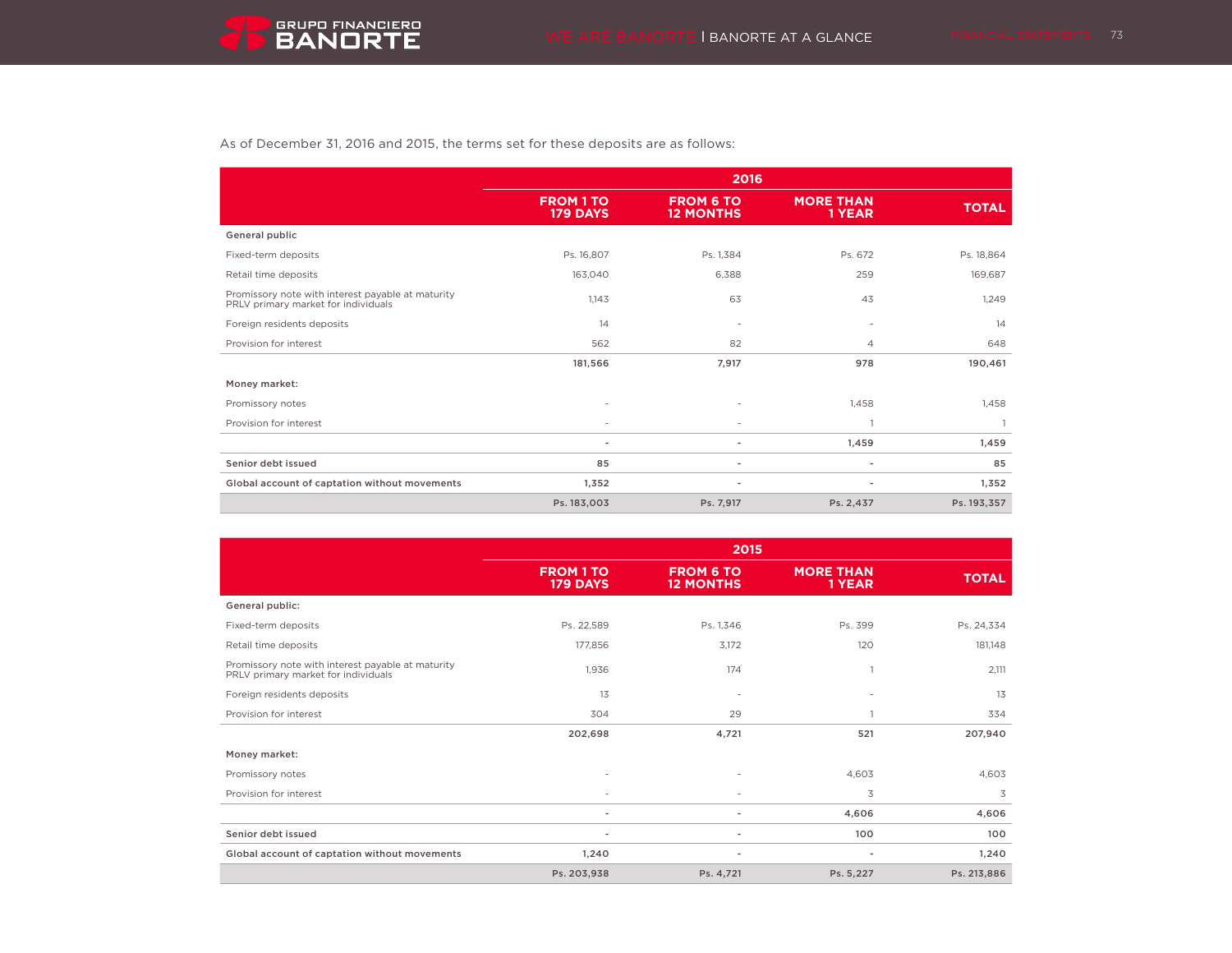# **22 – INTERBANK AND OTHER LOANS**

The loans received from other banks as of December 31, 2016 and 2015 are as follows:

|                             | <b>MEXICAN PESOS</b> |                | <b>DENOMINATED IN USD</b> |           |            | <b>TOTAL</b>   |
|-----------------------------|----------------------|----------------|---------------------------|-----------|------------|----------------|
|                             | 2016                 | 2015           | 2016                      | 2015      | 2016       | 2015           |
| Immediately due:            |                      |                |                           |           |            |                |
| Domestic banks (Call money) | Ps. 4,019            | Ps. 1          | $Ps. -$                   | $Ps. -$   | Ps. 4,019  | Ps. 1          |
| Short-term:                 |                      |                |                           |           |            |                |
| Commercial banking          | 9,040                | 8,925          | 67                        | 101       | 9,107      | 9,026          |
| Development banking         | 315                  | 541            | 520                       | 484       | 835        | 1,025          |
| Public trusts               | 6,336                | 5,812          | 857                       | 611       | 7,193      | 6,423          |
| Provision for interest      | 14                   | $\overline{2}$ | 6                         | 5         | 20         | $\overline{7}$ |
|                             | 15,705               | 15,280         | 1,450                     | 1,201     | 17,155     | 16,481         |
| Long-term:                  |                      |                |                           |           |            |                |
| Commercial banking          | 8,283                | 7,166          | 2,568                     | 1,725     | 10,851     | 8,891          |
| Development banking         | $\sim$               | $\sim$         | 2,751                     | 2,330     | 2,751      | 2,330          |
| Public trusts               | 3,537                | 3,057          | 323                       | 273       | 3,860      | 3,330          |
|                             | 11,820               | 10,223         | 5,642                     | 4,328     | 17,462     | 14,551         |
|                             | Ps. 31,544           | Ps. 25,504     | Ps. 7,092                 | Ps. 5,529 | Ps. 38,636 | Ps. 31,033     |

These liabilities incur interest depending on the type of instrument and average balance of the loans.

The average interest rates are shown below:

|                         | 2016  |       |           |       |       |       | 2015  |       |
|-------------------------|-------|-------|-----------|-------|-------|-------|-------|-------|
| <b>FOREIGN EXCHANGE</b> | 1Q    | 2Q    | <b>3Q</b> | 4Q    | 1Q    | 2Q    | 3Q    | 4Q    |
| Call money              |       |       |           |       |       |       |       |       |
| Mexican pesos and UDIS  | 3.27% | 3.15% | 4.15%     | 5.07% | 2.87% | 2.90% | 2.88% | 3.14% |
| Other bank loans        |       |       |           |       |       |       |       |       |
| Mexican pesos and UDIS  | 4.28% | 4.33% | 4.85%     | 5.14% | 4.20% | 4.03% | 4.19% | 4.15% |
| Foreign currency        | 2.14% | 2.06% | 2.16%     | 2.39% | 2.03% | 2.01% | 1.81% | 1.88% |

Banorte USA liabilities accrue interest at an average rate of 0.59%, as of December 31, 2016, the liabilities were reclassified as indicated in Note 3. Moreover, Arrendadora y Factor Banorte's loans accrue an average interest rate of 5.90% and 4.53% in Mexican pesos and 2.36% and 1.60% in U.S. dollars as of December 31, 2016 and 2015, respectively.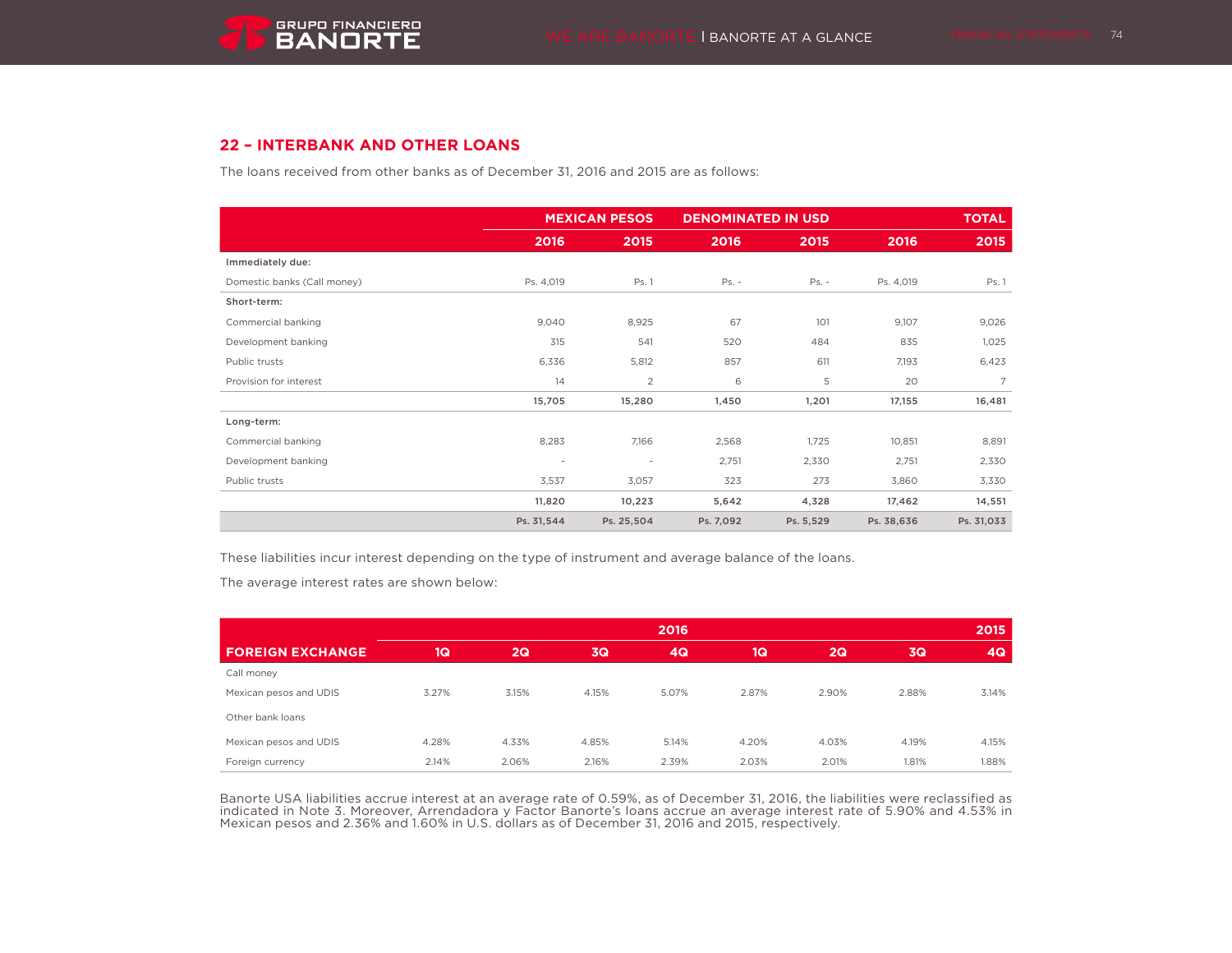# 23 – **TECHNICAL RESERVES**

|                                  | 2016         | 2015           |
|----------------------------------|--------------|----------------|
| Current risk:                    |              |                |
| Life                             | Ps. 74,839   | Ps. 66,742     |
| Accidents and health             | 1,579        | 1,405          |
| Damages                          | 3,256        | 4,110          |
|                                  | 79,674       | 72,257         |
| Contractual obligations:         |              |                |
| Claims and expirations           | 4,860        | 3,909          |
| Unreported claims                | 2,449        | 1,786          |
| Dividends on policies            | 170          | 121            |
| Insurance funds under management | $\mathbf{1}$ | $\overline{1}$ |
| Security premiums                | 185          | 213            |
|                                  | 7,665        | 6,030          |
| Contingency:                     |              |                |
| Catastrophic risk                | 992          | 869            |
| Contingencies                    | 1,443        | 1,292          |
| Special                          | 595          | 497            |
|                                  | 3,030        | 2,658          |
|                                  | Ps. 90,369   | Ps. 80,945     |

# 24 – **SUNDRY CREDITORS AND OTHER PAYABLES**

This item is made up as follows:

|                                                               | 2016       | 2015       |
|---------------------------------------------------------------|------------|------------|
| Cashier and certified checks and other negotiable instruments | Ps. 2.729  | Ps. 2,956  |
| Provision for employee retirement obligations and saving fund | 500        | 461        |
| Provisions for other obligations                              | 7,475      | 6,066      |
| Deposits under guarantee                                      | $\sim$     | 515        |
| Withholding taxes                                             | $\sim$     | 1,659      |
| End of month deposits and collects yet to apply               | $\sim$     | 1,800      |
| Others                                                        | 7,333      | 4,001      |
|                                                               | Ps. 18.037 | Ps. 17,458 |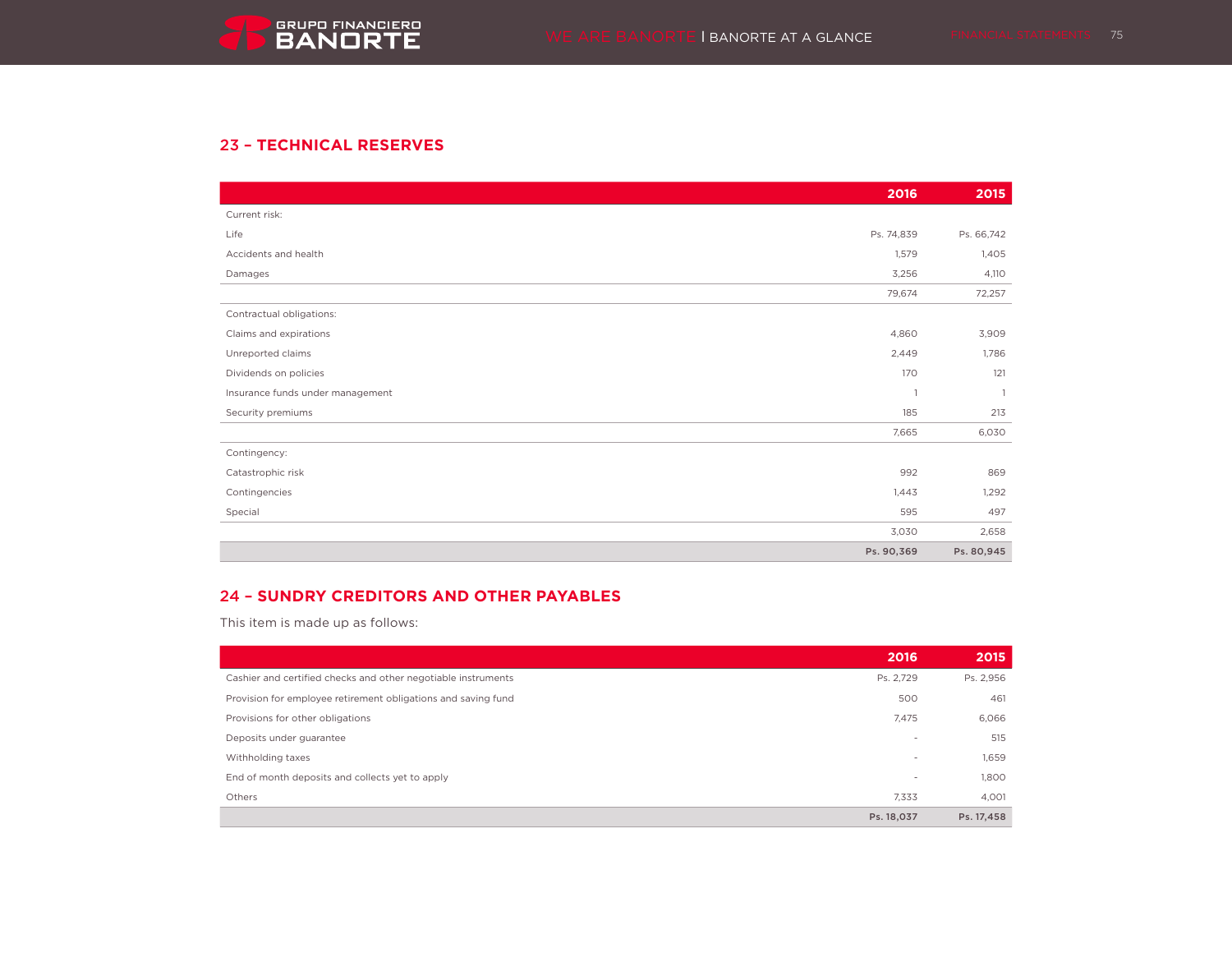

## **25 – EMPLOYEE RETIREMENT OBLIGATIONS**

The Financial Group recognizes the liabilities for pension plans and seniority premiums using the "Projected Unit Credit Method", which considers the benefits accrued at the date of the Consolidated Balance Sheets and the benefits generated during the year.

The amount of current and projected benefits as of December 31, 2016 and 2015, related to the Defined Benefit Pension Plan, seniority premiums and retiree medical coverage, determined by independent actuaries, is analyzed below:

|                                    | 2016                          |                                     |                                   |              |  |  |  |
|------------------------------------|-------------------------------|-------------------------------------|-----------------------------------|--------------|--|--|--|
|                                    | <b>PENSION</b><br><b>PLAN</b> | <b>SENIORITY</b><br><b>PREMIUMS</b> | <b>MEDICAL</b><br><b>SERVICES</b> | <b>TOTAL</b> |  |  |  |
| Projected benefit obligation (PBO) | (Ps. 1,227)                   | (Ps. 239)                           | (Ps. 3,399)                       | (Ps. 4, 866) |  |  |  |
| Fund market value                  | 1,228                         | 339                                 | 3,852                             | 5,419        |  |  |  |
| <b>Funded status</b>               |                               | 100                                 | 453                               | 553          |  |  |  |
| Unrecognized prior service cost    | $\sim$                        | $\overline{\phantom{a}}$            | 146                               | 146          |  |  |  |
| Unrecognized actuarial losses      | 667                           | 17                                  | 1,368                             | 2,052        |  |  |  |
| Net projected asset                | Ps. 668                       | Ps. 117                             | Ps. 1,967                         | Ps. 2,752    |  |  |  |

|                                    | 2015                          |                                     |                                   |              |  |  |  |
|------------------------------------|-------------------------------|-------------------------------------|-----------------------------------|--------------|--|--|--|
|                                    | <b>PENSION</b><br><b>PLAN</b> | <b>SENIORITY</b><br><b>PREMIUMS</b> | <b>MEDICAL</b><br><b>SERVICES</b> | <b>TOTAL</b> |  |  |  |
| Projected benefit obligation (PBO) | (Ps. 1,265)                   | (Ps. 245)                           | (Ps. 3,439)                       | (Ps. 4,949)  |  |  |  |
| Fund market value                  | 1,407                         | 354                                 | 3,843                             | 5,604        |  |  |  |
| <b>Funded status</b>               | 142                           | 109                                 | 404                               | 655          |  |  |  |
| Unrecognized prior service cost    | 2                             | $\sim$                              | 183                               | 185          |  |  |  |
| Unrecognized actuarial losses      | 886                           | 22                                  | 1.815                             | 2,723        |  |  |  |
| Net projected asset                | Ps. 1,030                     | Ps. 131                             | Ps. 2,402                         | Ps. 3,563    |  |  |  |

Moreover, as of December 31, 2016, a separate fund amounting to Ps. 5,419, (Ps. 5,604 in 2015) has been set aside to meet the above-mentioned obligations, in accordance with NIF D-3 and is recorded under "Other assets".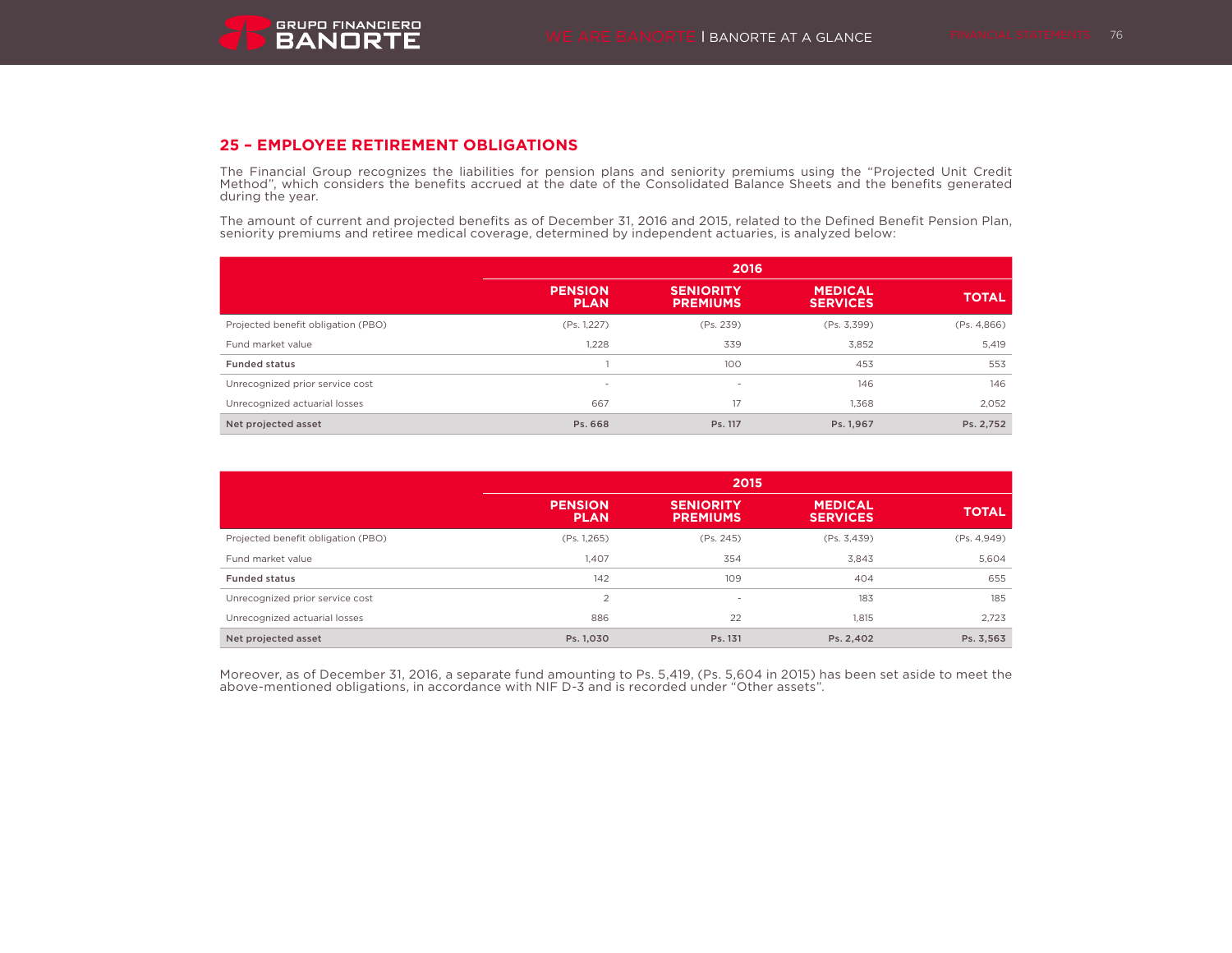The net periodic pension cost is as follows:

|                                                          | 2016                     | 2015    |
|----------------------------------------------------------|--------------------------|---------|
| Service cost                                             | Ps. 206                  | Ps. 213 |
| Interest cost                                            | 406                      | 400     |
| Expected return on plan assets                           | (472)                    | (504)   |
| Amortizations of unrecognized items:                     |                          |         |
| Profits (actuarial losses)                               | 132                      | 96      |
| Cost of the advance reduction/liquidation of obligations | (85)                     | (165)   |
| Plan modifications                                       | $\overline{\phantom{a}}$ | 11      |
| Cost for immediate recognition of P/(G)                  | $\overline{\phantom{a}}$ | 17      |
| Net periodic pension cost                                | Ps. 187                  | Ps. 68  |

The rates used in the calculation of the projected benefit obligation and return on plan assets as of December 31, 2016 and 2015, are shown below:

| <b>CONCEPT</b>                                   | 2016<br><b>NOMINAL</b> | 2015<br><b>NOMINAL</b> |
|--------------------------------------------------|------------------------|------------------------|
| Discount rate                                    | 9.00%                  | 8.25%                  |
| Rate of wage increase                            | 4.50%                  | 4.50%                  |
| Long-term inflation rate                         | 3.50%                  | 3.50%                  |
| Expected long-term rate of return on plan assets | 8.75%                  | 8.75%                  |

The liability for severance indemnities due to causes other than organization restructuring, which was also determined by independent actuaries, is comprised as follows:

| <b>CONCEPT</b>                            | 2016      | 2015'     |
|-------------------------------------------|-----------|-----------|
| Defined and projected benefit obligations | (Ps. 248) | (Ps. 251) |
| Net projected liability                   | (Ps. 248) | (Ps. 251) |

The net periodic pension cost is as follows:

| <b>CONCEPT</b>                                       | 2016   | 2015   |
|------------------------------------------------------|--------|--------|
| Service cost                                         | Ps. 37 | Ps. 37 |
| Interest cost                                        | 15     | 14     |
| Cost / (income) for immediate recognition of $P/(G)$ | $\sim$ | (46)   |
| Net periodic pension cost                            | Ps. 52 | Ps. 5  |

Pursuant to the law, the Financial Group makes payments equivalent to 2% of its workers' salary to the contribution plan defined for the retirement saving fund established by law. The expense for this concept was Ps. 54 in 2016 and Ps. 96 in 2015.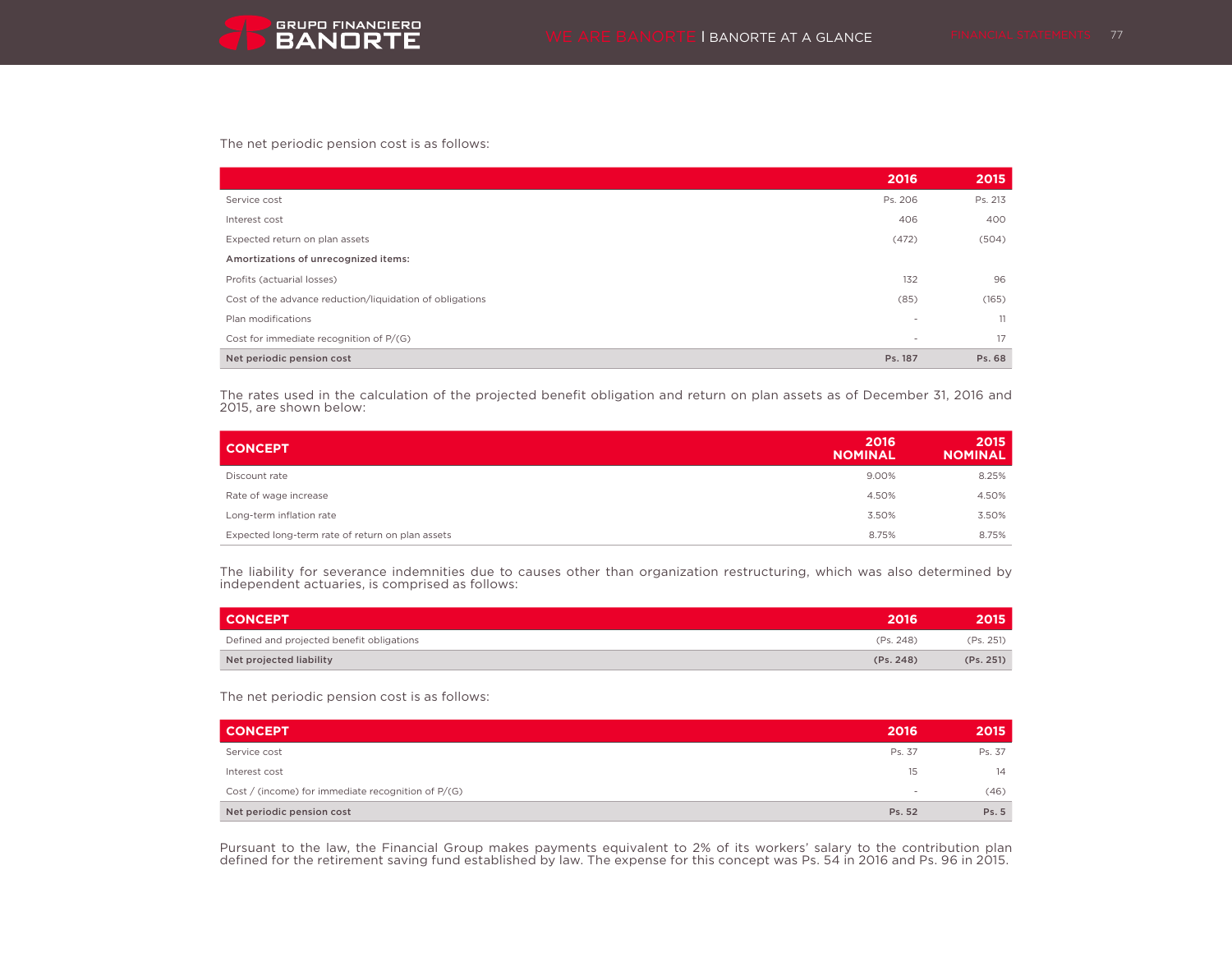The balance of the employee retirement obligations presented in this Note refers to the Financial Group's Defined Benefit

The labor obligations derived from the Defined Contribution Pension Plan do not require an actuarial valuation as established in NIF D-3, because the cost of this plan is equivalent to the Financial Group's contributions made to the plan's participants. This pension plan is invested in a fund as of December 31, 2016 and 2015, equivalent to Ps. 2,506 and Ps. 2,290, respectively, which is recorded under "Other assets" and is equivalent to the recorded plan liability.

As of December 31, 2016 and 2015, the PTU provision was Ps. 396 and Ps. 375, respectively.

## **26 – SUBORDINATED DEBENTURES**

Pension Plan for those employees who remain enrolled.

As of December 31, 2016 and 2015, the subordinated debentures in circulation are as follows:

|                                                                                                                                                                                                                                                            | 2016       | 2015       |
|------------------------------------------------------------------------------------------------------------------------------------------------------------------------------------------------------------------------------------------------------------|------------|------------|
| Non-preferred subordinated obligations not susceptible to be converted into share capital BANOC36 311004 with maturity in<br>October 2031, denominated in USD, with an interest rate of 5.75% pavable semiannually and amortizing the capital at maturity. | Ps. 10.310 | $Ps. -$    |
| Preferred subordinated nonconvertible debentures, QBANORTE 12 maturing in May 2022, paying interest at the 28-day TIIE rate<br>plus 1.5%, payable in 130 periods of 28 days each.                                                                          | 3.200      | 3.200      |
| Non preferred subordinated nonconvertible debentures (Q BANORTE 08 debentures), maturing in February 2018, paving interest<br>at the 28-day TIIE rate plus 0.60%.                                                                                          | 3.000      | 3.000      |
| Preferred subordinated nonconvertible debentures (Q BANORTE 08-2), maturing in June 2018, paying interest at the 28-day TIIE<br>rate plus 0.77%.                                                                                                           |            | 2.750      |
| Non preferred subordinated nonconvertible debentures BANOA28 131021, maturing in October 2021, denominated in US dollars, at<br>an interest rate of 6.862%, payable semiannually with a final principal payment at maturity.                               |            | 3.449      |
| Preferred subordinated nonconvertible debentures, Q BANORTE 08-U maturing in February 2028, paying interest at a 4.95%<br>annual rate.                                                                                                                     | 2.487      | 2.406      |
| Non preferred subordinated nonconvertible debentures IXEGB40 141020, maturing in October 2020, denominated in US dollars, at<br>an interest rate of 9.25%, payable semiannually with a final principal payment at maturity.                                | 2.474      | 2.070      |
| Subordinated debentures, maturing in June 2034, denominated in US dollars, at a 3-month LIBOR interest rate plus 2.75%.                                                                                                                                    | 212        | 178        |
| Preferred subordinated debentures maturing in April 2034, denominated in US dollars, at a 3-month LIBOR interest rate plus 2.72%.                                                                                                                          | 212        | 178        |
| Accrued interest                                                                                                                                                                                                                                           | 22         | 154        |
|                                                                                                                                                                                                                                                            | Ps. 21,917 | Ps. 17,385 |

Subordinated non-preferred liabilities not likely to become BANOC36 311004 issued during 2016 generated expenses of \$ 58.

The costs related to these debentures are amortized using the straight-line method over the term of the debt. The amortization charged to results were Ps. 10 and Ps. 9 in 2016 and 2015, respectively.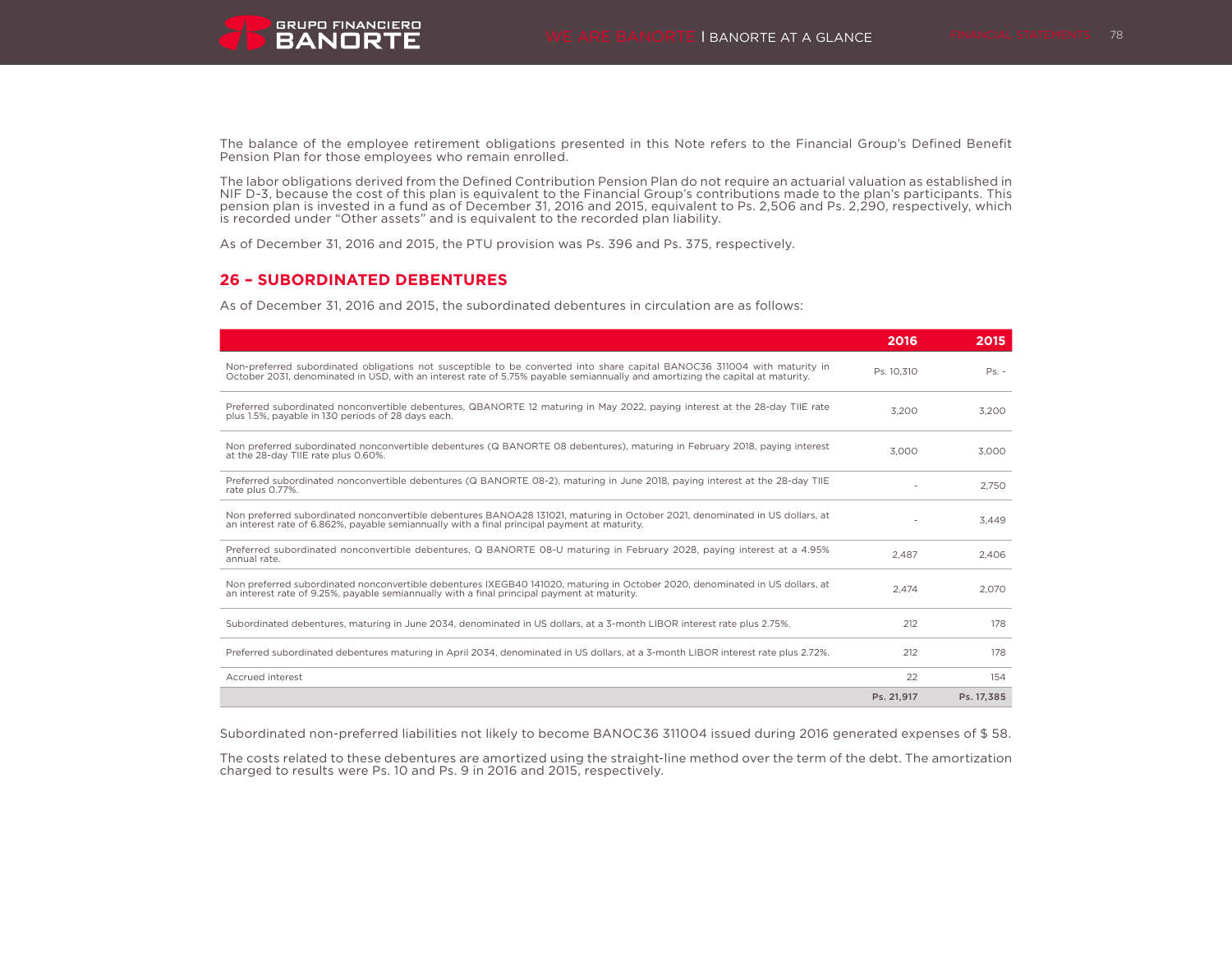

### **27 – TRANSACTIONS AND BALANCES WITH NON-CONSOLIDATED SUBSIDIARIES AND ASSOCIATED COMPANIES**

Pursuant to Article 73 Bis of the LIC, the loans granted by Banking Institutions to related parties may not exceed 35% of the basic part of its net capital.

For the years ended December 31, 2016 and 2015, the amount of the loans granted to related parties were as follows:

| <b>INSTITUTION GRANTING THE LOAN</b> | 2016      | % OVER<br>THE LIMIT | 2015      | <b>% OVER</b><br>THE LIMIT |
|--------------------------------------|-----------|---------------------|-----------|----------------------------|
| Banco Mercantil del Norte, S.A.      | Ps. 9.792 | $1.8\%$             | Ps. 7.552 | 10.5%                      |

The loans granted by Banorte are under the 100% limit set forth by the LIC.

### Loan portfolio sales

#### Sale of loan portfolio packages between related parties (nominal values)

In February 2003 Banorte sold Ps. 1,925 of its proprietary portfolio (with interest) to its subsidiary Sólida at a price of Ps. 378. Of this transaction, Ps. 1,861 was related to past due amounts and Ps. 64 to the performing loan portfolio. The transaction was recorded based on figures as of August 2002, therefore the final amount affecting the February 2003 balance sheet was Ps. 1,856, considering the collections made since August 2002. Coupled with the sold loan portfolio, Ps. 1,577 of the associated allowance for loan losses was transferred as well.

In official letter 601-II-323110 dated November 5, 2003, the Commission established the accounting criteria to be applied to this transaction and issued a series of rulings whereby the Financial Group must provide detailed information on the activities of this transaction throughout its duration, in the understanding that this transaction was a one-time event and not a recurring portfolio transfer procedure.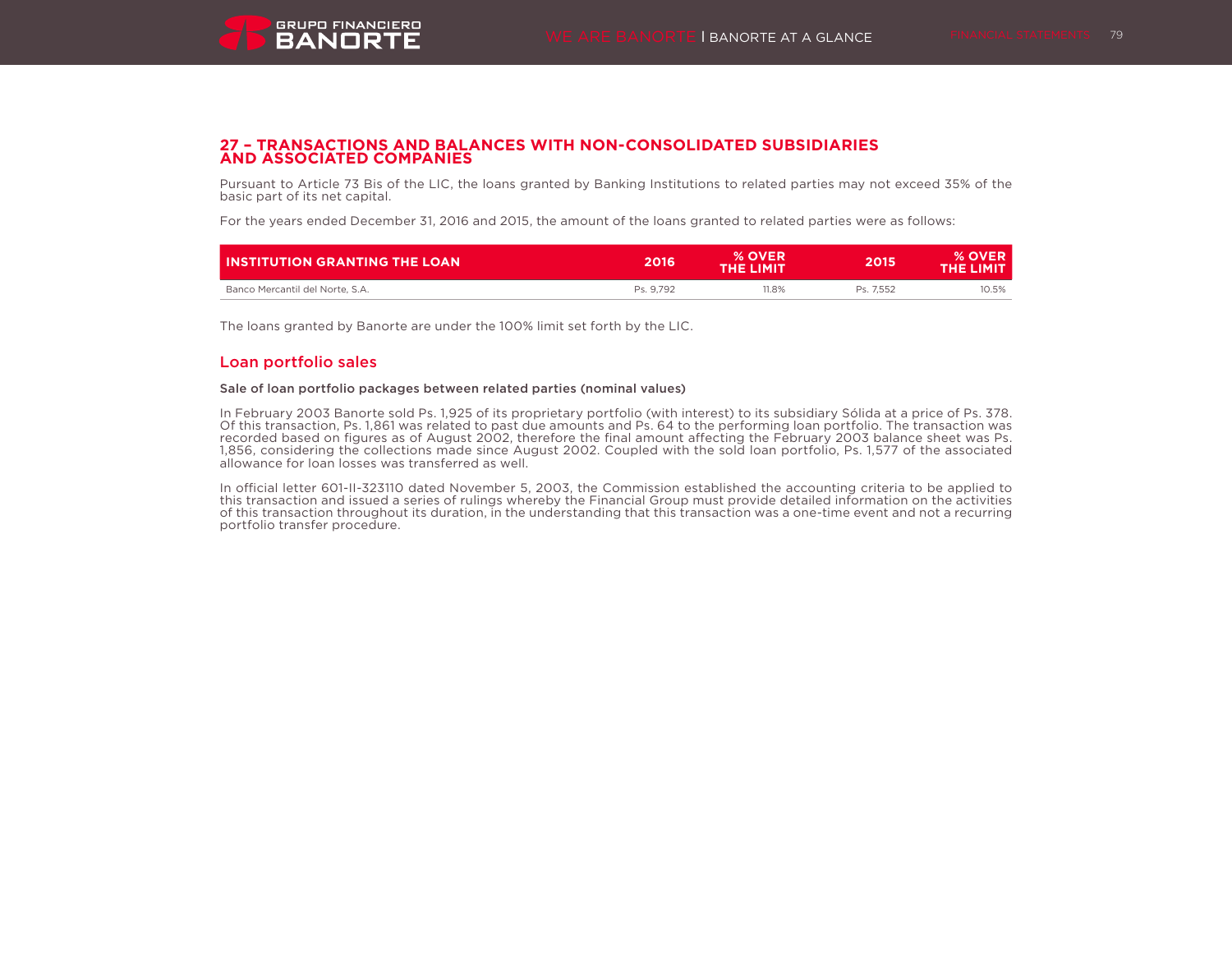Pursuant to the foregoing, below is a summary of the activity of the loan portfolio sold to Sólida since August 2002 and for the years of 2016 and 2015:

|                                          |               |              | <b>MEXICAN PESOS</b> | <b>FOREIGN CURRENCY</b>  |                          |                              |               |              | <b>TOTAL</b>  |
|------------------------------------------|---------------|--------------|----------------------|--------------------------|--------------------------|------------------------------|---------------|--------------|---------------|
| <b>TYPE OF PORTFOLIO</b>                 | <b>AUG 02</b> | <b>DEC16</b> | <b>DEC15</b>         | <b>AUG 02</b>            | <b>DEC16</b>             | <b>DEC15</b>                 | <b>AUG 02</b> | <b>DEC16</b> | <b>DEC 15</b> |
| Performing loan portfolio                |               |              |                      |                          |                          |                              |               |              |               |
| Commercial                               | Ps. 5         | $Ps. -$      | $Ps. -$              | Ps. 5                    | $Ps. -$                  | $Ps. -$                      | Ps. 10        | $Ps. -$      | $Ps. -$       |
| Mortgage                                 | 54            | 22           | 22                   | $\blacksquare$           | ٠                        | $\overline{\phantom{a}}$     | 54            | 22           | 22            |
| Total                                    | 59            | 22           | 22                   | 5                        | ٠                        | $\overline{\phantom{a}}$     | 64            | 22           | 22            |
| Past-due loan portfolio                  |               |              |                      |                          |                          |                              |               |              |               |
| Commercial                               | 405           | 237          | 193                  | 293                      | 11                       | 13                           | 698           | 248          | 205           |
| Consumer                                 | 81            | 71           | 71                   | $\overline{\phantom{a}}$ | $\sim$                   | ٠                            | 81            | 71           | 71            |
| Mortgage                                 | 1,112         | 214          | 203                  | $\blacksquare$           | $\sim$                   | ٠                            | 1,112         | 214          | 203           |
| Total                                    | 1,598         | 522          | 467                  | 293                      | 11                       | 13                           | 1.891         | 533          | 480           |
| <b>Total portfolio</b>                   | 1,657         | 544          | 489                  | 298                      | 11                       | 13                           | 1,955         | 555          | 502           |
| Allowance for loan losses <sup>(1)</sup> |               |              |                      |                          |                          |                              |               |              |               |
| Commercial                               | 326           | 236          | 193                  | 246                      | 11                       | 13                           | 572           | 247          | 206           |
| Consumer                                 | 77            | 71           | 71                   | $\overline{\phantom{a}}$ | $\sim$                   | $\overline{\phantom{a}}$     | 77            | 71           | 71            |
| Mortgage                                 | 669           | 226          | 214                  | $\overline{\phantom{a}}$ | $\overline{\phantom{a}}$ | ٠                            | 669           | 226          | 214           |
| <b>Total allowance for loan loss</b>     | 1.072         | 533          | 478                  | 246                      | 11                       | $\qquad \qquad \blacksquare$ | 1.318         | 544          | 491           |
| Net portfolio                            | Ps. 585       | Ps. 11       | Ps. 11               | Ps. 52                   | $Ps. -$                  | $Ps. -$                      | Ps. 637       | Ps. 11       | Ps. 11        |

(1) Allowances required based on the classification methodology applied in the Financial Group that maintained a 98.83% equity interest in Sólida during 2016 and 2015.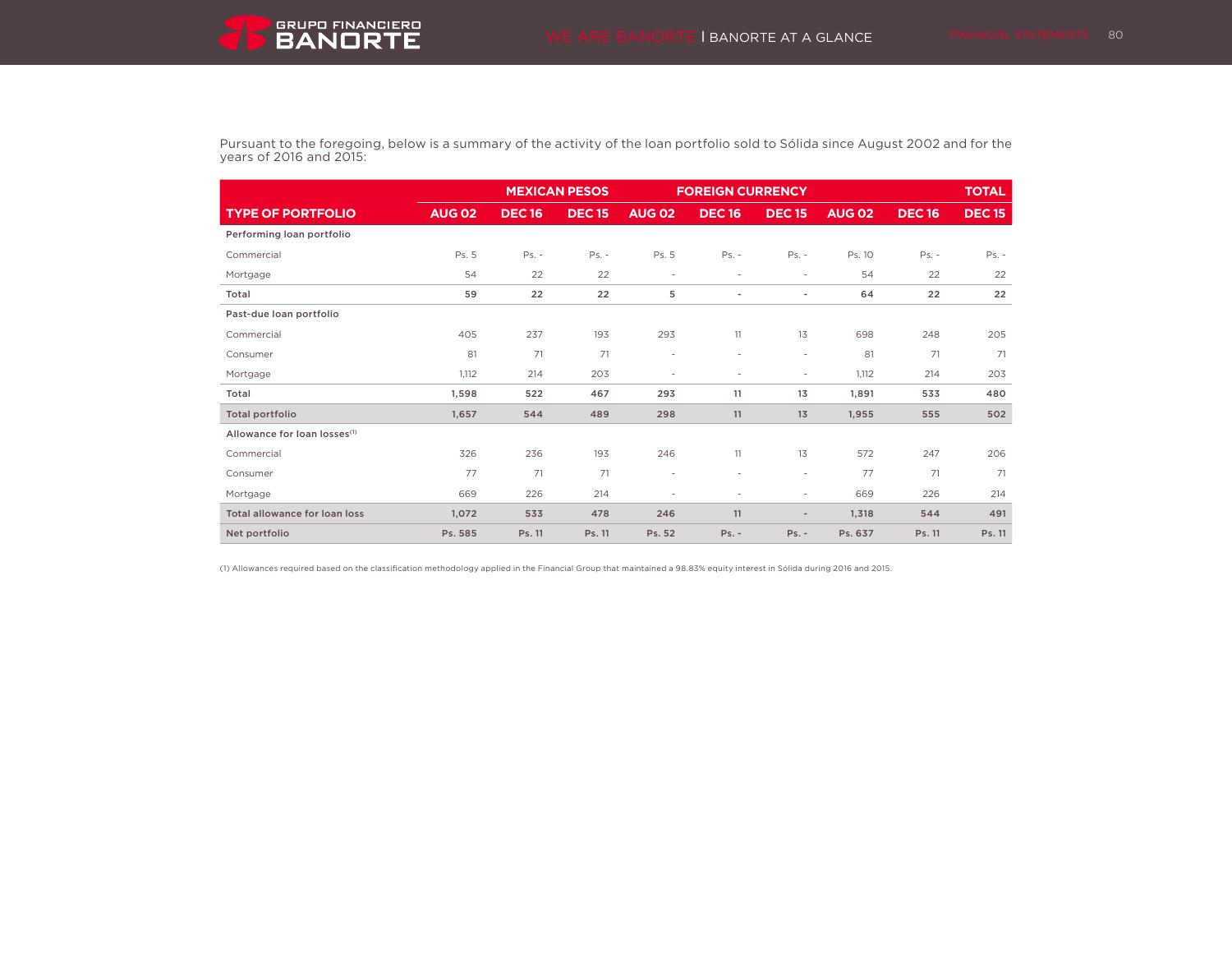

As of December 31, 2016 and 2015, the composition of the Financial Group's loan portfolio excluding its subsidiaries is as follows:

|                           |              | <b>MEXICAN</b><br><b>PESOS</b> |                          | <b>FOREIGN</b><br><b>CURRENCY</b> |              | <b>TOTAL</b>  |
|---------------------------|--------------|--------------------------------|--------------------------|-----------------------------------|--------------|---------------|
| <b>TYPE OF PORTFOLIO</b>  | <b>DEC16</b> | <b>DEC15</b>                   | <b>DEC16</b>             | <b>DEC15</b>                      | <b>DEC16</b> | <b>DEC 15</b> |
| Commercial loans          | Ps. 313,319  | Ps. 303,835                    | Ps. 42,279               | Ps. 35,435                        | Ps. 355,598  | Ps. 339,270   |
| Consumer loans            | 86,632       | 49,269                         | $\overline{\phantom{a}}$ | $\overline{\phantom{a}}$          | 86,632       | 49,269        |
| Mortgage loans            | 114,828      | 98,493                         | $\blacksquare$           | $\overline{\phantom{a}}$          | 114,828      | 98,493        |
| Performing loan portfolio | 514,779      | 451,597                        | 42,279                   | 35,435                            | 557,058      | 487,032       |
| Commercial loans          | 5,862        | 7,881                          | 141                      | 80                                | 6,003        | 7,961         |
| Consumer loans            | 3,271        | 1,491                          | $\overline{\phantom{a}}$ | $\overline{\phantom{a}}$          | 3,271        | 1,491         |
| Mortgage loans            | 1,252        | 1,253                          | $\overline{\phantom{a}}$ | $\overline{\phantom{a}}$          | 1,252        | 1,253         |
| Past-due loan portfolio   | 10,385       | 10,625                         | 141                      | 80                                | 10,526       | 10,705        |
| Total portfolio           | 525,164      | 462,222                        | 42,220                   | 35,515                            | 567,584      | 497,737       |
| Allowance for loan losses | 14,116       | 10,726                         | 323                      | 315                               | 14,439       | 11,041        |
| Net portfolio             | Ps. 511,048  | Ps. 451.496                    | Ps. 42,097               | Ps. 35,200                        | Ps. 553,146  | Ps. 486,696   |
| Allowance for loan losses |              |                                |                          |                                   | 137.18%      | 103.14%       |
| % of past-due portfolio   |              |                                |                          |                                   | 1.85%        | 2.15%         |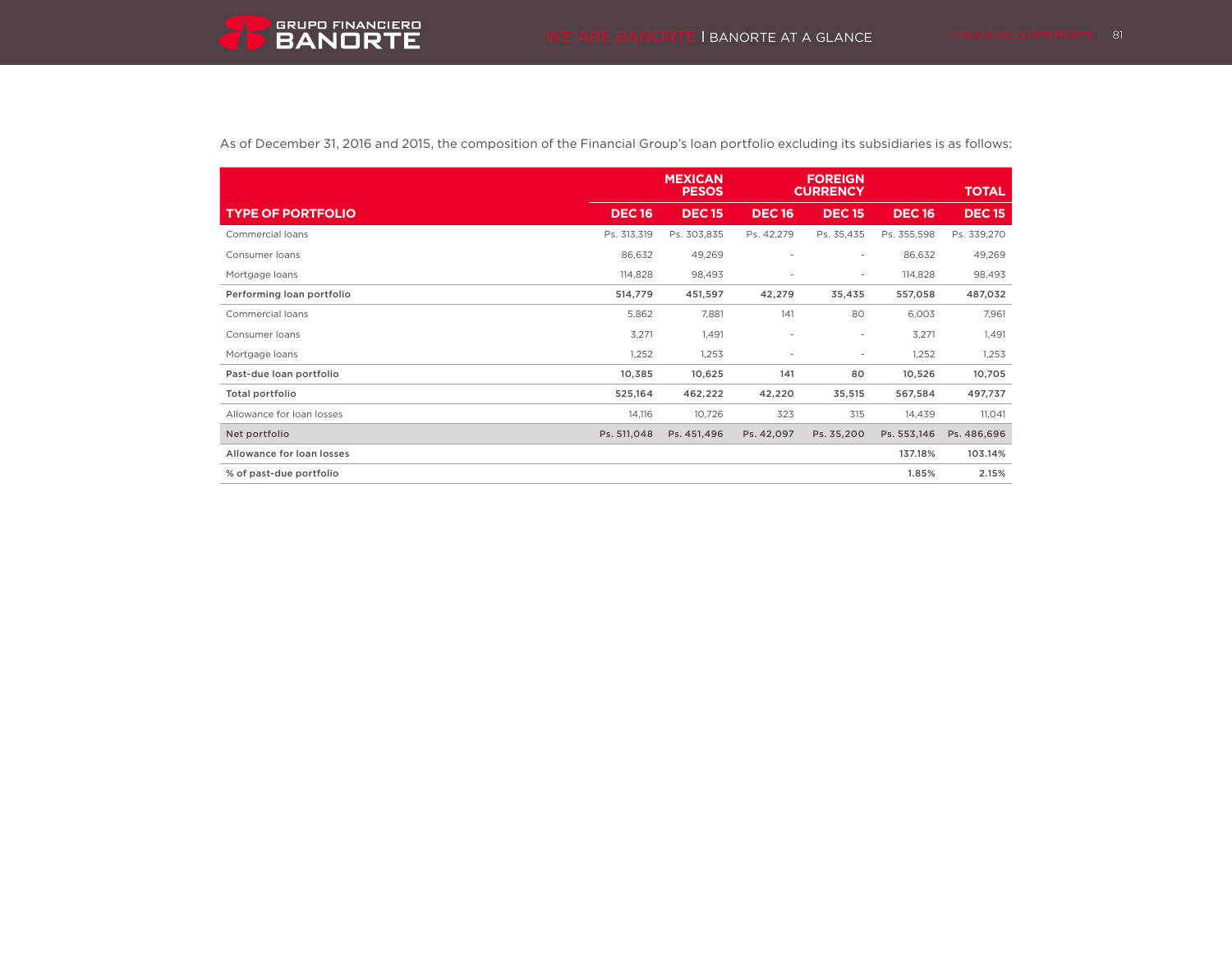## **28 – INFORMATION BY SEGMENT**

The main operations and balances per concept and/or business segment in the General Balance Sheet and the Income Statement are comprised as follows:

## a. Interest and fees income is made up as follows:

|                                   | 2016       |                          |            |                          |             |         |  |  |
|-----------------------------------|------------|--------------------------|------------|--------------------------|-------------|---------|--|--|
|                                   |            | <b>INTEREST</b>          |            |                          | <b>FEES</b> |         |  |  |
|                                   | <b>MXP</b> | F.E.                     | <b>MXP</b> | F.E.                     | <b>MXP</b>  | F.E.    |  |  |
| Cash and cash equivalents         | Ps. 1,634  | $Ps. -$                  | $Ps. -$    | $Ps. -$                  | Ps. 1,634   | $Ps. -$ |  |  |
| Margin securities                 | 119        | $\sim$                   | $\sim$     | $\sim$                   | 119         | $\sim$  |  |  |
| Investment in securities          | 19,510     | $\sim$                   | $\sim$     | $\sim$                   | 19,510      | $\sim$  |  |  |
| Securities repurchasing and loans | 582        | $\sim$                   | $\sim$     | $\overline{\phantom{a}}$ | 582         | $\sim$  |  |  |
| Hedging transactions              | 2,324      | $\sim$                   | ٠          | $\overline{\phantom{a}}$ | 2,324       | $\sim$  |  |  |
| Commercial loans                  | 22,630     | $\overline{\phantom{a}}$ | 472        | $\overline{\phantom{a}}$ | 23,102      | $\sim$  |  |  |
| Mortgage loans                    | 10,501     | $\sim$                   | 471        | $\overline{\phantom{a}}$ | 10,972      | $\sim$  |  |  |
| Consumer loans                    | 19,273     | $\sim$                   | 263        | $\overline{\phantom{a}}$ | 19,536      | $\sim$  |  |  |
| Others                            | 2,485      | $\sim$                   | $\sim$     | $\overline{\phantom{a}}$ | 2,484       | $\sim$  |  |  |
|                                   | Ps. 79,058 | $Ps. -$                  | Ps. 1,206  | $Ps. -$                  | Ps. 80,264  | $Ps. -$ |  |  |

|                                   | 2015       |                 |            |                          |              |         |  |
|-----------------------------------|------------|-----------------|------------|--------------------------|--------------|---------|--|
|                                   |            | <b>INTEREST</b> |            | <b>FEES</b>              | <b>TOTAL</b> |         |  |
|                                   | <b>MXP</b> | F.E.            | <b>MXP</b> | F.E.                     | <b>MXP</b>   | F.E.    |  |
| Cash and cash equivalents         | Ps. 1,234  | $Ps. -$         | $Ps. -$    | $Ps. -$                  | Ps. 1,234    | $Ps. -$ |  |
| Margin securities                 | 25         | $\sim$          | ٠          | $\overline{\phantom{a}}$ | 25           | $\sim$  |  |
| Investment in securities          | 16,569     | $\sim$          | $\sim$     | $\sim$                   | 16,569       | $\sim$  |  |
| Securities repurchasing and loans | 441        | $\sim$          | $\sim$     | $\overline{\phantom{a}}$ | 441          | $\sim$  |  |
| Hedging transactions              | 2,337      | $\sim$          | $\sim$     | $\overline{\phantom{a}}$ | 2,337        | $\sim$  |  |
| Commercial loans                  | 19,446     | $\sim$          | 553        | $\overline{\phantom{a}}$ | 19,999       | $\sim$  |  |
| Mortgage loans                    | 9,502      | $\sim$          | 426        | $\overline{\phantom{a}}$ | 9,928        | $\sim$  |  |
| Consumer loans                    | 16,945     | $\sim$          | 228        | $\overline{\phantom{a}}$ | 17,173       | $\sim$  |  |
| Others                            | 1,596      | $\sim$          | $\sim$     | $\overline{\phantom{a}}$ | 1,596        | $\sim$  |  |
|                                   | Ps. 68,098 | $Ps. -$         | Ps. 1,207  | $Ps. -$                  | Ps. 69,302   | $Ps. -$ |  |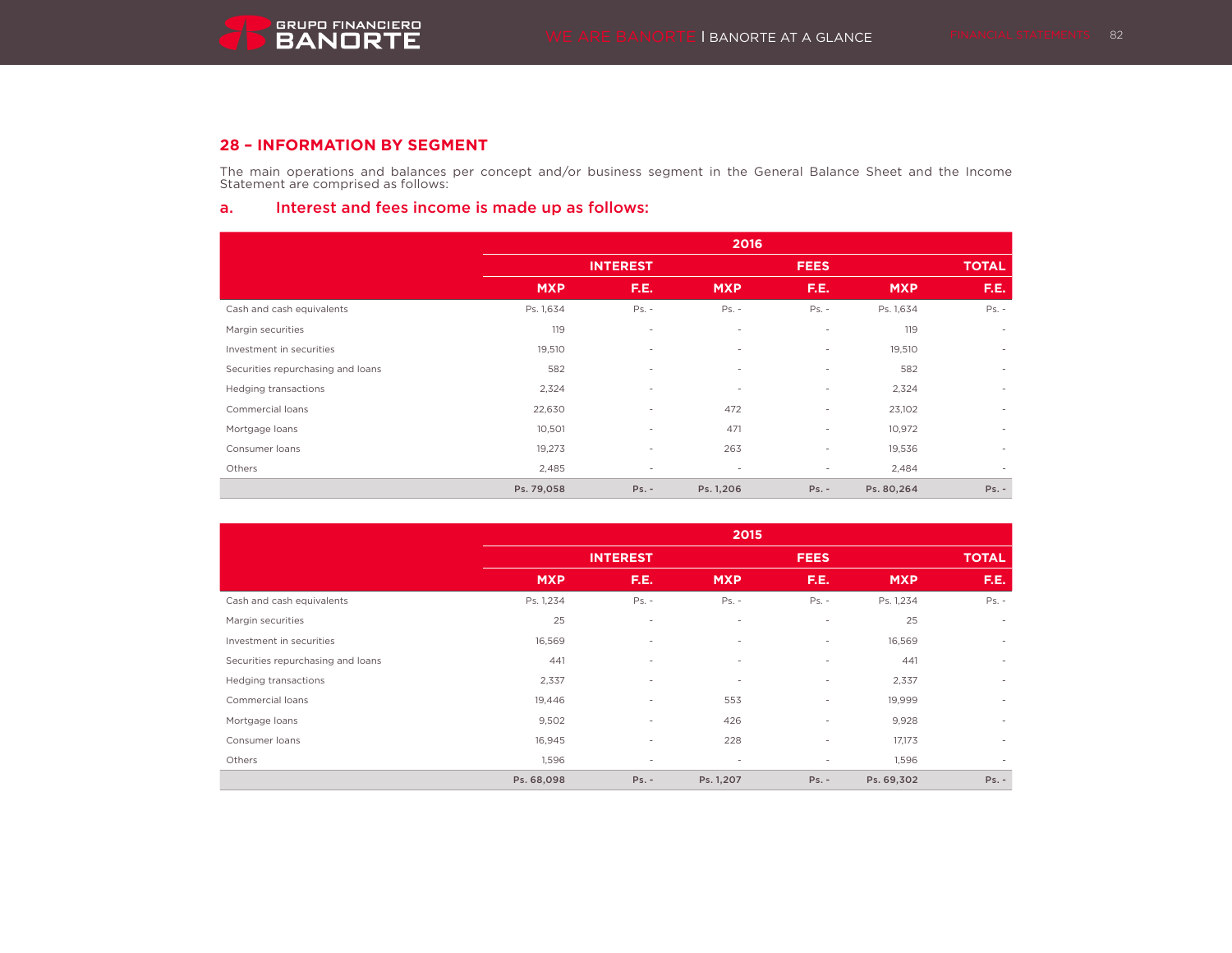# b. The balances by service sector of the Financial Group, without considering the eliminations relative to the consolidation of the financial statements, are as follows:

|                                            | 2016       | 2015       |
|--------------------------------------------|------------|------------|
| <b>Banking sector:</b>                     |            |            |
| Net income                                 | Ps. 15,044 | Ps. 13,518 |
| Stockholders' equity                       | 92,787     | 102,583    |
| Total portfolio                            | 567,032    | 521,227    |
| Past-due loan portfolio                    | 10,060     | 11,634     |
| Allowance for loan losses                  | (13, 941)  | (13, 334)  |
| Total net assets                           | 1,030,435  | 917,610    |
|                                            |            |            |
| Brokerage sector:                          |            |            |
| Net income                                 | 832        | 790        |
| Stockholders' equity                       | 2,753      | 3,309      |
| Portfolio balance                          | 757,423    | 724,410    |
| Total net assets                           | 81,175     | 149,848    |
|                                            |            |            |
| Long term saving sector*                   |            |            |
| Net income                                 | 5,727      | 5,097      |
| Stockholders' equity                       | 22,513     | 31,628     |
| Total net assets                           | 119,283    | 120,194    |
|                                            |            |            |
| Other finance companies sector:            |            |            |
| Net income                                 | 178        | 496        |
| Stockholders' equity                       | 9,050      | 9,563      |
| Total portfolio**                          | 29,170     | 25,795     |
| Past-due loan portfolio                    | 253        | 269        |
| Allowance for loan losses                  | (442)      | (478)      |
| Total net assets                           | 43,483     | 41,096     |
|                                            |            |            |
| Grupo Financiero Banorte (Financial Group) |            |            |
| Net income                                 | 19,292     | 17,093     |
| Stockholders' equity                       | 138,720    | 133,442    |
| Total assets                               | 138,720    | 133,445    |

\* For presentation purposes it includes the financial information of the 100% Afore, which as of the fourth quarter of 2016 is recognized in Seguros Banorte by 50% under the equity method.

For 2015, the financial information of the 100% Afore was recognized in the Banking Sector by 50% under the participation method.<br>\*\* Includes portfolio of goods in pure lease and property in fixed assets for \$ 40 recorded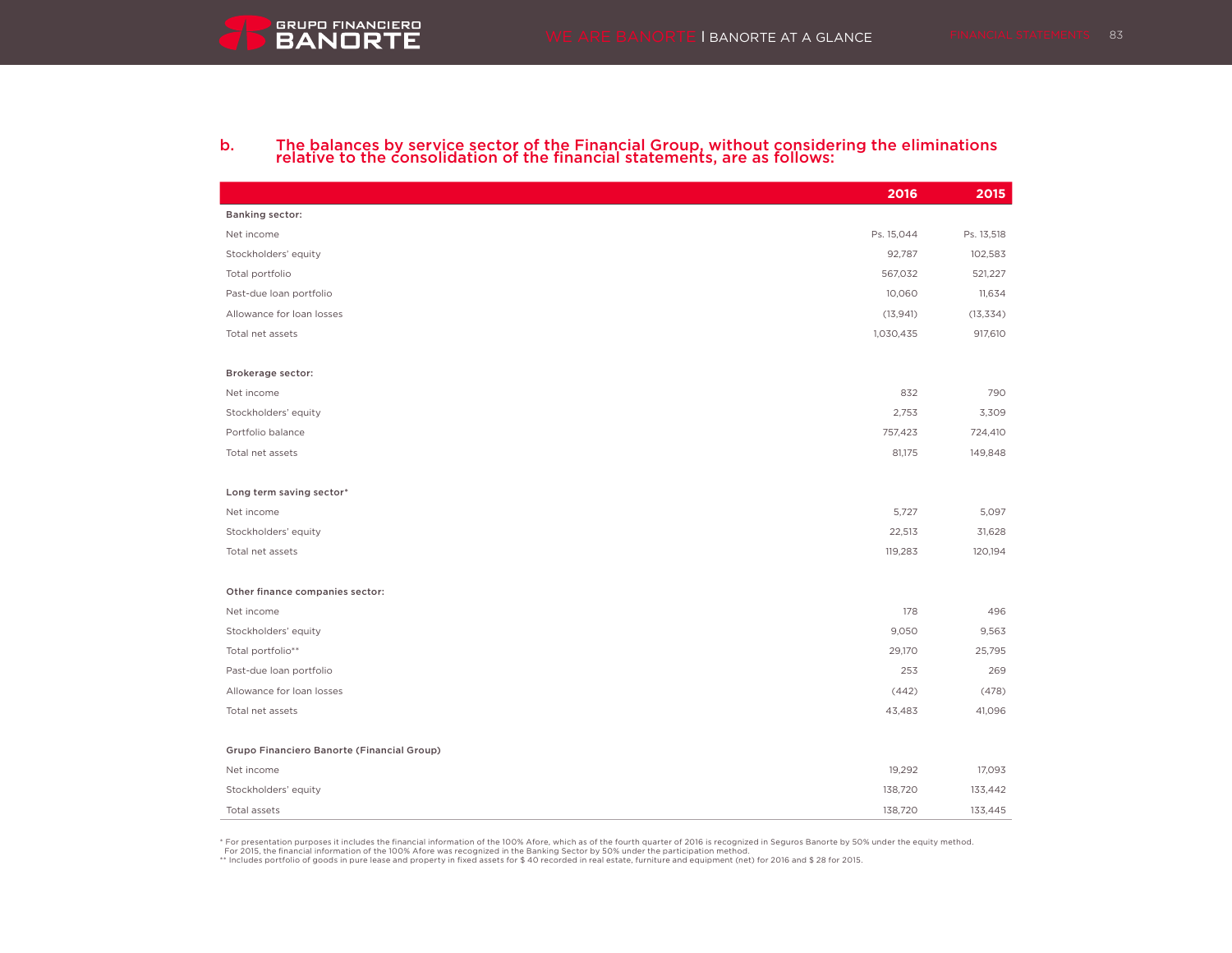## c. The trading results for the years ended December 31, 2015 and 2014 are as follows:

|                                        | 2016            | 2015           |
|----------------------------------------|-----------------|----------------|
| <b>Valuation results</b>               |                 |                |
| Trading securities                     | Ps. 157         | (Ps. 154)      |
| Decrease in securities                 | (286)           | (37)           |
| Derivatives financial instruments      | 386             | 443            |
| <b>Total valuation results</b>         | 257             | 252            |
| Trading results                        |                 |                |
| Trading securities                     | (44)            | 717            |
| Securities available for sale          | 554             | 640            |
| Securities held to maturity            | ٠               | (13)           |
| Derivatives financial instruments      | (14)            | 110            |
| Total securities' trading results      | 496             | 1,454          |
| Spot foreign currency                  | 1,505           | 1,235          |
| Foreign currency valuation             | 73              | $\overline{7}$ |
| Minted metals trading                  | 6               | 5              |
| Minted metals valuation                | 10 <sup>°</sup> |                |
| Total foreign currency trading results | 1,594           | 1,248          |
| <b>Total trading results</b>           | 2,090           | 2,702          |
| <b>Total trading results</b>           | Ps. 2,346       | Ps. 2,954      |

## d. The performing loan portfolio, grouped by economic sector and geographical location, is as follows

| <b>ECONOMIC SECTOR</b>             | 2016        | %     | 2015        |
|------------------------------------|-------------|-------|-------------|
| Agriculture                        | Ps. 7,546   | 1.3%  | Ps. 6,526   |
| Commerce                           | 53,059      | 9.3%  | 49,442      |
| Construction                       | 39,692      | 7.0%  | 31,907      |
| Manufacturing                      | 35,351      | 6.2%  | 31,213      |
| Mining                             | 150         | 0.3%  | 210         |
| Services                           | 7,444       | 1.3%  | 7,775       |
| Financial and real estate services | 46,767      | 8.2%  | 38,750      |
| Transportation                     | 16,182      | 2.9%  | 11,986      |
| Government                         | 134,798     | 23.8% | 130,119     |
| INB commercial                     | ٠           | 0.0%  | 14,689      |
| Mortgage                           | 114,807     | 20.2% | 99,952      |
| Credit card                        | 28,445      | 5.1%  | 25,838      |
| Other consumer loans               | 59,882      | 10.4% | 50,880      |
| Leasing                            | 11,505      | 2.1%  | 9,496       |
| Factoring                          | 11,177      | 1.9%  | 9,405       |
|                                    | Ps. 566,805 | 100%  | Ps. 518,188 |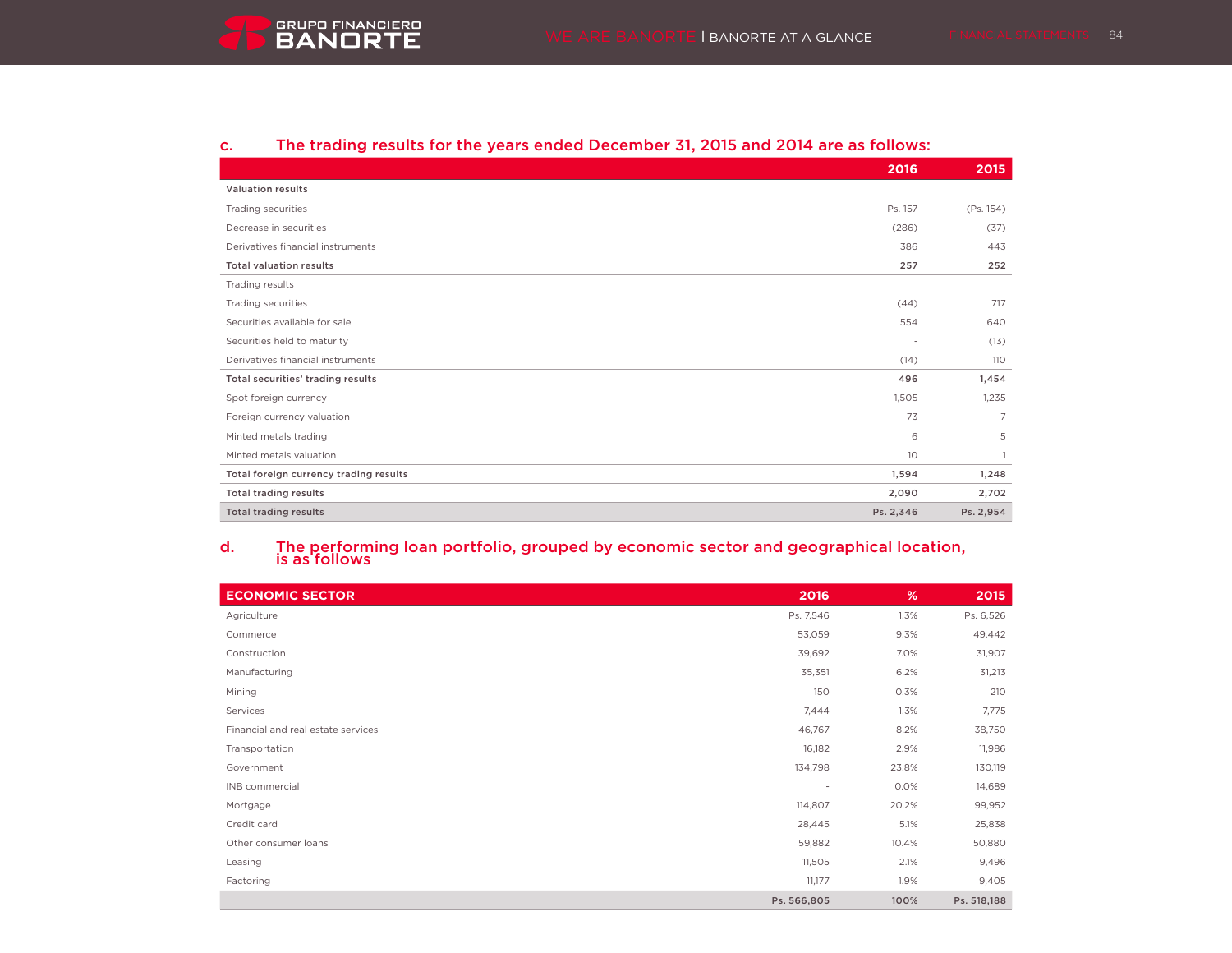

|  | The past-due loan portfolio, grouped by economic sector and geographical location,<br>is as follows |
|--|-----------------------------------------------------------------------------------------------------|
|--|-----------------------------------------------------------------------------------------------------|

| <b>ECONOMIC SECTOR</b>             | 2016                     | %     | 2015            |
|------------------------------------|--------------------------|-------|-----------------|
| Agriculture                        | Ps. 183                  | 2%    | Ps. 201         |
| Commerce                           | 1,296                    | 13%   | 1,503           |
| Construction                       | 3,247                    | 31%   | 4,614           |
| Manufacturing                      | 493                      | 5%    | 615             |
| Mining                             | $\overline{\phantom{a}}$ | $-$ % | $\mathsf g$     |
| Services                           | 469                      | 5%    | 493             |
| Financial and real estate services | 61                       | $1\%$ | 95              |
| Transportation                     | 87                       | 1%    | 207             |
| INB commercial                     | ٠                        | $-$ % | 10 <sup>°</sup> |
| Mortgage                           | 1,049                    | 10%   | 1,072           |
| Credit card                        | 1,623                    | 16%   | 1,511           |
| Other consumer loans               | 1,624                    | 15%   | 1,398           |
| Leasing                            | 132                      | 1%    | 99              |
| Factoring                          | 48                       | 0%    | 76              |
|                                    | Ps. 10,312               | 100%  | Ps. 11,903      |

## f. Deposit accounts grouped by product and geographical location are as follows:

|                                              |                  |                              |                | 2016                         |                          |                                     |                |              |
|----------------------------------------------|------------------|------------------------------|----------------|------------------------------|--------------------------|-------------------------------------|----------------|--------------|
|                                              |                  |                              |                | <b>GEOGRAPHICAL LOCATION</b> |                          |                                     |                |              |
| <b>PRODUCT</b>                               | <b>MONTERREY</b> | <b>MEXICO</b><br><b>CITY</b> | <b>WEST</b>    | <b>NORTH</b><br><b>WEST</b>  | SOUTH-<br><b>EAST</b>    | <b>TREASURY</b><br><b>AND OTHER</b> | <b>FOREIGN</b> | <b>TOTAL</b> |
| Non-interest bearing<br>checking accounts    | Ps. 46.533       | Ps. 75,880                   | Ps. 23,494     | Ps. 21,901                   | Ps. 27,042               | Ps. 499                             | $Ps. -$        | Ps. 195,349  |
| Interest-bearing checking<br>accounts        | 15,877           | 49,825                       | 10,102         | 9,007                        | 23,096                   | 495                                 | $\blacksquare$ | 108,402      |
| Current account Ps. and<br>pre-established   | 6,421            | 11,987                       | 3,152          | 2,902                        | 4,313                    | $\overline{2}$                      | $\blacksquare$ | 28,777       |
| Non-interest bearing<br>demand deposits, USD | 7,165            | 15,415                       | 1,396          | 7,017                        | 1,871                    | 626                                 | $\blacksquare$ | 33,490       |
| Interest bearing demand<br>deposits, USD     | 6,345            | 5.740                        | 966            | 3,931                        | 803                      | $\blacksquare$                      | $\blacksquare$ | 17.785       |
| Retail time deposits                         | 31.467           | 68.789                       | 14.734         | 12.367                       | 20.704                   | 650                                 | ٠              | 148.711      |
| Time deposits, USD                           | 7.675            | 4.788                        | 1.741          | 2,519                        | 1,036                    | 27                                  | ٠              | 17,786       |
| Customers Money market                       | 11,362           | 6,956                        | 2,007          | 1,368                        | 1,054                    | 44                                  | $\sim$         | 22,791       |
| <b>Financial intermediaries</b>              | (75)             | $\overline{\phantom{a}}$     | $\blacksquare$ | $\overline{\phantom{a}}$     | $\overline{\phantom{a}}$ | 1,543                               | ٠              | 1,468        |
| <b>Total deposits</b>                        | Ps. 132,770      | Ps. 239.380                  | Ps. 57,592     | Ps. 61.012                   | Ps. 79,919               | Ps. 3,886                           | $Ps. -$        | Ps. 574,560  |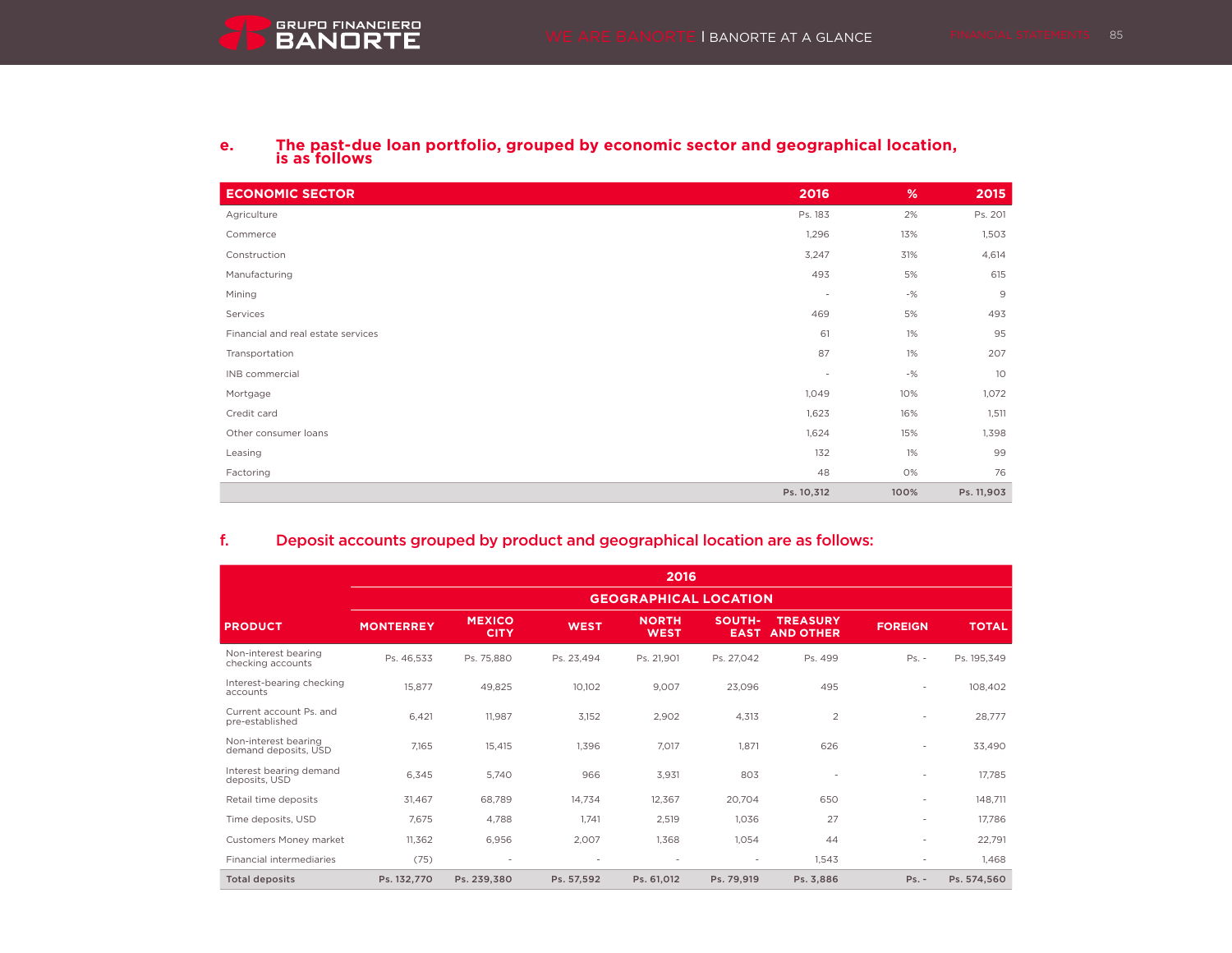

|                                              |                              |                              |             | 2015                        |                              |                                     |                          |              |
|----------------------------------------------|------------------------------|------------------------------|-------------|-----------------------------|------------------------------|-------------------------------------|--------------------------|--------------|
|                                              | <b>GEOGRAPHICAL LOCATION</b> |                              |             |                             |                              |                                     |                          |              |
| <b>PRODUCT</b>                               | <b>MONTERREY</b>             | <b>MEXICO</b><br><b>CITY</b> | <b>WEST</b> | <b>NORTH</b><br><b>WEST</b> | <b>SOUTH-</b><br><b>EAST</b> | <b>TREASURY</b><br><b>AND OTHER</b> | <b>FOREIGN</b>           | <b>TOTAL</b> |
| Non-interest bearing<br>checking accounts    | Ps. 36,065                   | Ps. 59,325                   | Ps. 16,214  | Ps. 15,730                  | Ps. 20,488                   | Ps. 350                             | $Ps. -$                  | Ps. 148,172  |
| Interest-bearing checking<br>accounts        | 18,300                       | 57,547                       | 9,403       | 9,810                       | 21,869                       | 428                                 | $\overline{\phantom{a}}$ | 117,357      |
| Savings accounts                             |                              |                              |             |                             | ٠                            |                                     | $\blacksquare$           | 3            |
| Current account Ps. and<br>pre-established   | 8,985                        | 13,881                       | 4,180       | 4,960                       | 6,027                        | 258                                 | $\overline{\phantom{a}}$ | 38,291       |
| Non-interest bearing<br>demand deposits, USD | 4,561                        | 7,098                        | 809         | 3,855                       | 1,434                        | 526                                 | 7,288                    | 25,571       |
| Interest bearing demand<br>deposits, USD     | 4,914                        | 4.375                        | 687         | 3,919                       | 739                          |                                     | 6,384                    | 21,019       |
| Savings accounts in USD                      | ٠                            | ٠                            | ٠           |                             | $\overline{\phantom{a}}$     | ٠                                   | 518                      | 518          |
| Retail time deposits                         | 26,130                       | 57,835                       | 12,260      | 10,548                      | 17,342                       | 337                                 | $\overline{\phantom{a}}$ | 124,452      |
| Time deposits, USD                           | 11,824                       | 6,559                        | 1,403       | 2,682                       | 712                          | 23                                  | 7,981                    | 31,184       |
| Customers money<br>market                    | 24,268                       | 15,847                       | 4,747       | 2,748                       | 2,561                        | 21                                  | $\overline{\phantom{a}}$ | 50,192       |
| <b>Financial intermediaries</b>              |                              |                              |             |                             | $\overline{\phantom{a}}$     | 4.703                               |                          | 4,703        |
| <b>Total deposits</b>                        | Ps. 135,048                  | Ps. 222,468                  | Ps. 49,703  | Ps. 54,252                  | Ps. 71,172                   | Ps. 6,648                           | Ps. 22,171               | Ps. 561,462  |

## **29 – INCOME TAXES**

The Financial Group is subject to Income Tax (ISR).

## **ISR**

Pursuant to the ISR Law the rate for 2016 and 2015 was 30% and will continue at the same rate for subsequent years.

Reconciliation of the ISR legal rate and the effective rate expressed as a percentage of the profit before ISR and PTU is:

|                               | 2016 | 2015 |
|-------------------------------|------|------|
| Legal rate                    | 30%  | 30%  |
| Tax inflation                 | (2%) | (1%) |
| Non-tax accounting write-offs | 3%   | 2%   |
| Other entries                 | (5%) | (5%) |
| <b>Effective rate</b>         | 26%  | 26%  |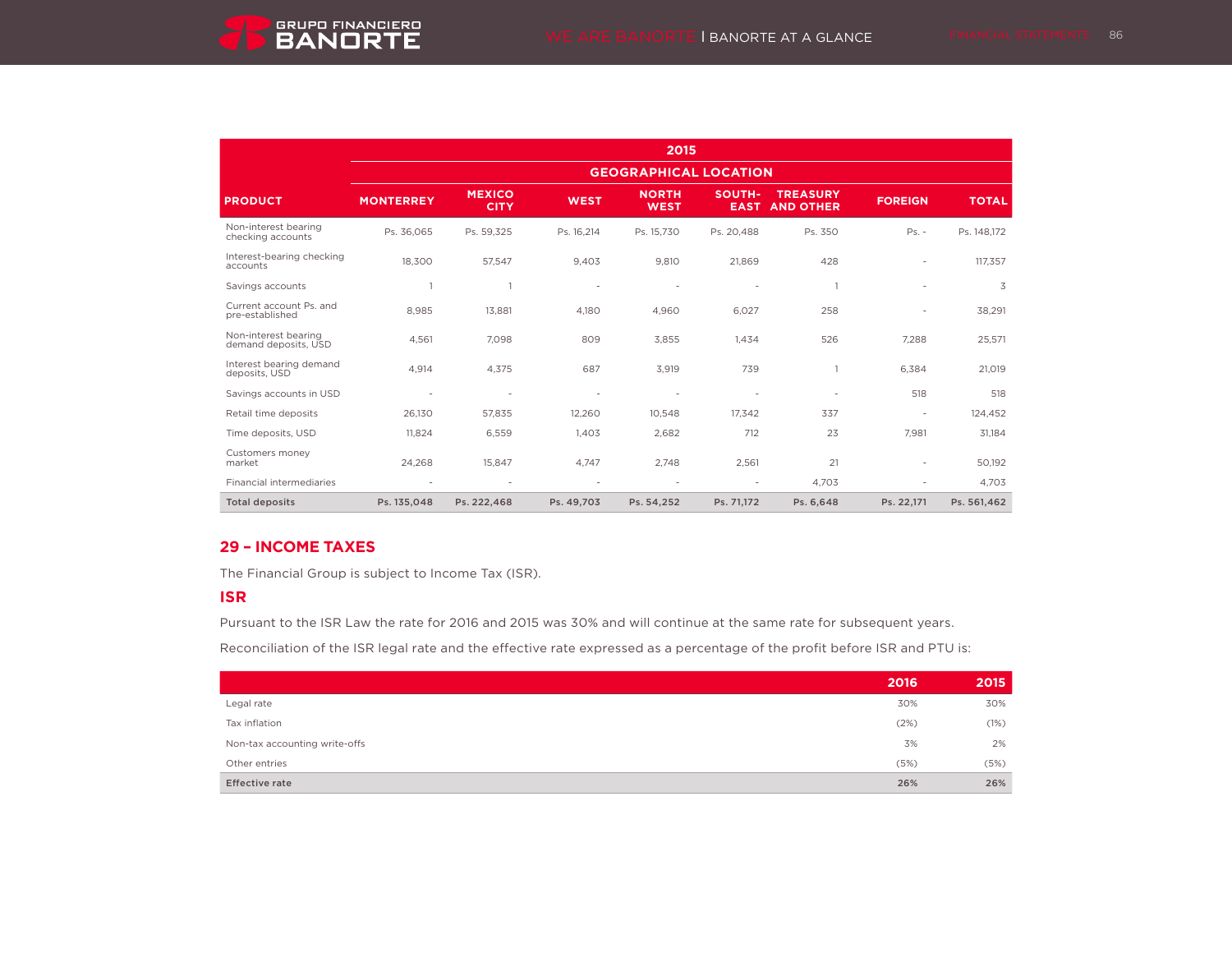## **30 – STOCKHOLDERS' EQUITY**

The Financial Group's shareholders' common stock is comprised as follows:

| I PAID-IN CAPITAL | NUMBER OF SHARES WITH A NOMINAL VALUE OF PS. 3.50 |               |  |
|-------------------|---------------------------------------------------|---------------|--|
|                   | 2016                                              | 2015          |  |
| "O" Series        | 2.749.220.050                                     | 2.758.464.252 |  |

| <b>PAID-IN CAPITAL</b>                             | <b>HISTORICAL AMOUNTS</b> |            |  |
|----------------------------------------------------|---------------------------|------------|--|
|                                                    | 2016                      | 2015       |  |
| "O" Series                                         | Ps. 9.619                 | Ps. 9,651  |  |
| Restatement in Mexican pesos through December 2007 | 4,955                     | 4.955      |  |
|                                                    | Ps. 14.574                | Ps. 14.606 |  |

As of December 31, 2016 the outstanding shares performed as follows:

| Outstanding shares as of December 31, 2016                                | 2,749,220,050 |
|---------------------------------------------------------------------------|---------------|
| Liquidation of shares to executives                                       | 5.015.798     |
| Share repurchase for executive shares' plan payable in equity instruments | (14.260.000)  |
| Outstanding shares as of January 1, 2016                                  | 2.758.464.252 |

## Restrictions on profits

The distribution of stockholders' equity, except restated paid-in capital and retained tax earnings, will be subject to income tax on dividends payable by the Financial Group at the effective rate. Any tax paid on such distribution may be credited against that year's income tax paid on dividends and the two immediate fiscal years following such payment, charged against that year's tax and the provisional payments made.

The dividends paid derived from the profits generated as of January 1, 2014 to individuals residing in Mexico and abroad may be subject to additional 10% ISR which will be withheld by the Financial Group.

The following are prior years' results that may be subject to withheld ISR for up to 10% on the paid out dividends:

| <b>YEAR</b>                                            | <b>AMOUNT THAT MAY BE</b><br><b>SUBJECT TO WITHHOLDING</b> | <b>AMOUNT NOT SUBJECT</b><br><b>TO WITHHOLDING</b> |
|--------------------------------------------------------|------------------------------------------------------------|----------------------------------------------------|
| Utilidades acumuladas hasta el 31 de diciembre de 2013 | $Ps. -$                                                    | Ps. 39.303                                         |
| Profit of the year 2014                                | 50.407                                                     |                                                    |
| Profit of the year 2015                                | 62,860                                                     |                                                    |
| Profit of the year 2016                                | 68.492                                                     | $\sim$                                             |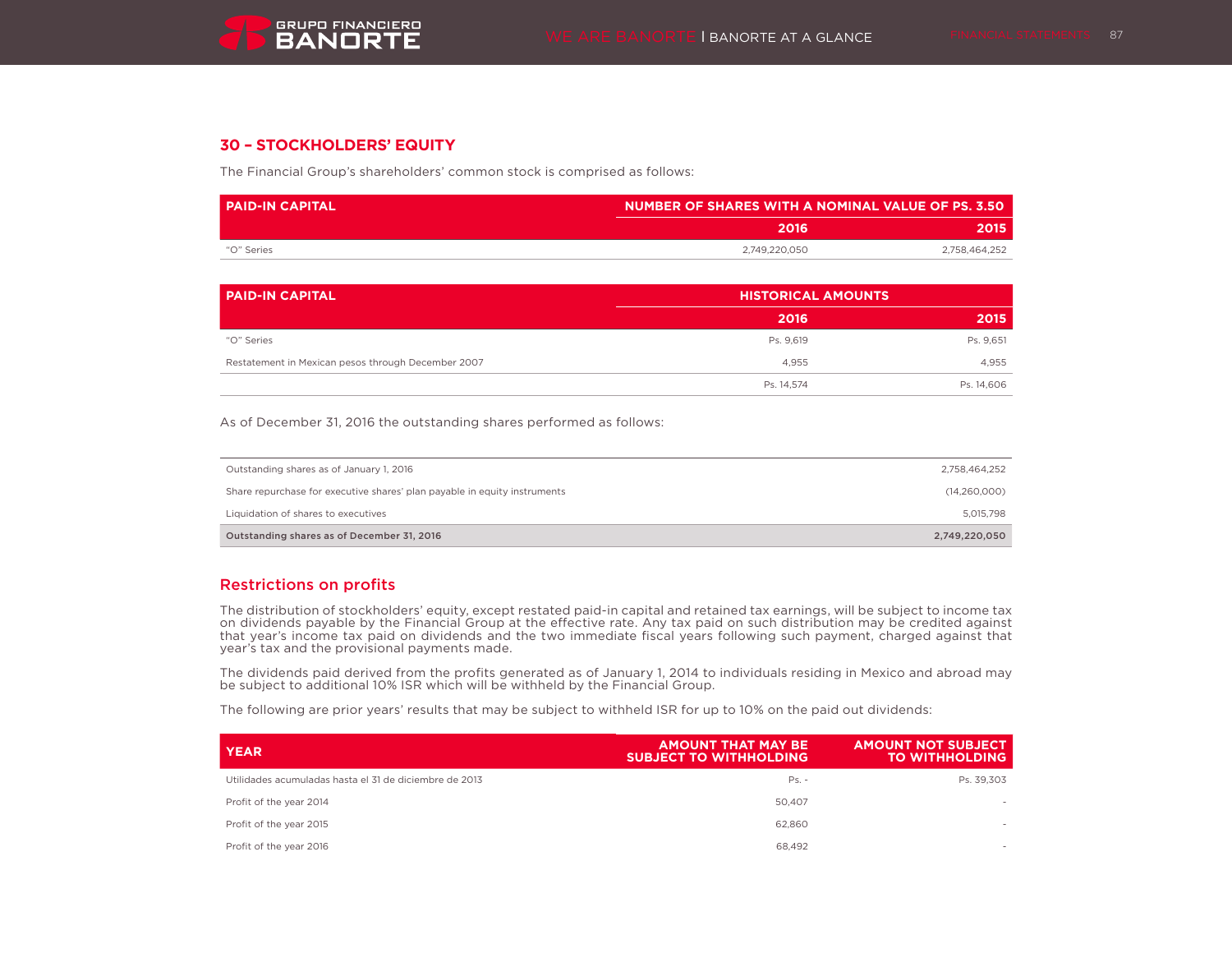As of December 31, the stockholders' equity tax account balances are as follows:

|                                                   | 2016       | 2015       |
|---------------------------------------------------|------------|------------|
| Capital contribution account                      | Ps. 67.884 | Ps. 65,677 |
| Net tax profit account at the end of 2013 (CUFIN) | 11,255     | 10,619     |
| CUFIN as of 2014                                  | 3.567      | $\sim$     |
| Total                                             | Ps. 82.707 | Ps. 76,296 |

The Financial Group's net profit is subject to the requirement of transferring at least 5% of each year's net income to the legal reserve until the reserve equals 20% of capital stock at par value. The legal reserve may not be distributed to the stockholders during the life of the Financial Group, except in the form of a stock dividend. As of December 31, 2016 and 2015, the legal reserve is Ps. 2,933 and represents 20% of paid-in capital.

### Share-based payments

The Financial Group grants stock options to key officers through different payment schemes based on stocks. The Financial Group has established trusts to manage the plans and contributes the necessary funds so that shares can be purchased directly from the market at the initiation of each plan.

The Financial Group records its stock option plans according to the guidelines of NIF D-8, "Share-based payments". The compensation expense is recorded at fair value as of the date the stock options are granted. The NIF D-8 guidelines stipulate that the fair value determined at the beginning is not revalued at a later date.

## Capitalization Ratio (Banorte)

The capitalization rules for financial institutions establish requirements for specific levels of net capital, as a percentage of assets subject to both market and credit risk.

The information for December 31, 2016 sent to Banco de México to review is shown below.

• Banorte's capitalization ratio as of December 31, 2016 was 15.28% of total risk (market, credit and operational), and 20.51% of credit risk, which in both cases exceed the current regulatory requirements.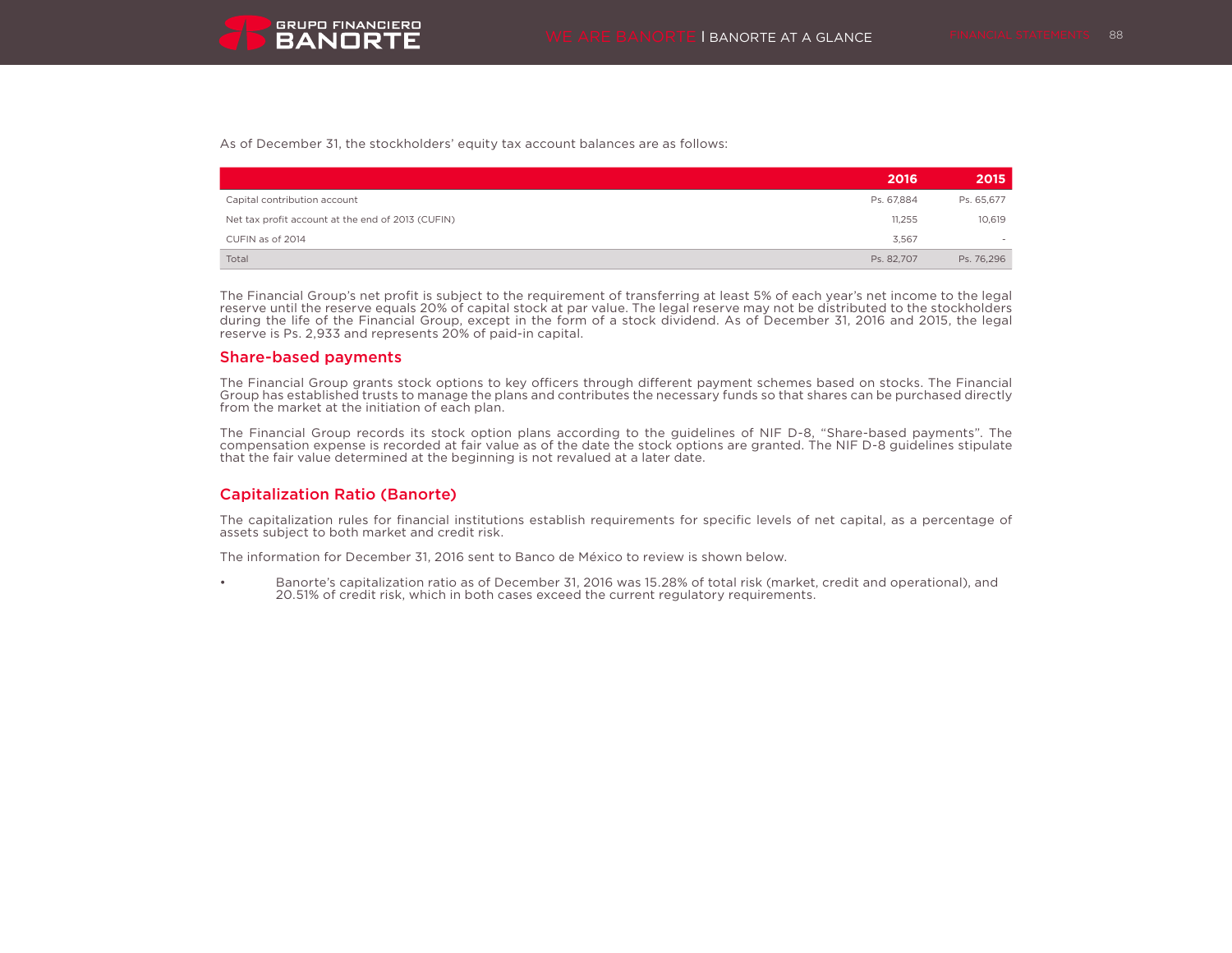The amount of net capital, divided by basic and complementary capital, is detailed below (these figures may differ from those in the basic financial statements):

| <b>NET CAPITAL AS OF DECEMBER 31, 2016</b>                                                                                                                                                                                                                                                        |            |
|---------------------------------------------------------------------------------------------------------------------------------------------------------------------------------------------------------------------------------------------------------------------------------------------------|------------|
| Tier 1 common equity prior to regulatory adjustments.                                                                                                                                                                                                                                             | Ps. 90,236 |
| Goodwill (net of applicable deferred profit taxes)                                                                                                                                                                                                                                                | 986        |
| Other intangibles different from mortgage service right (net of applicable deferred profit taxes)                                                                                                                                                                                                 | 5.851      |
| Result from valuation of instruments for cash flow hedging                                                                                                                                                                                                                                        | 2,754      |
| Benefits on the remainder in securitization transactions                                                                                                                                                                                                                                          | 155        |
| Investments in its own shares                                                                                                                                                                                                                                                                     | 110        |
| Substantial investments in ordinary shares of banks, financial institutions and insurers outside the scope of<br>the regulatory consolidation, net of the short-term demandable positions, where the Financial Group owns<br>over 10% of the capital stock issued (amount over the 10% threshold) | 5,616      |
| National regulatory adjustments                                                                                                                                                                                                                                                                   | 1.985      |
| Total regulatory adjustments to Tier 1 common equity                                                                                                                                                                                                                                              | Ps. 12,718 |
| Tier 1 common equity (CET1)                                                                                                                                                                                                                                                                       | Ps. 77.518 |
| Additional Tier 1 equity (AT1)                                                                                                                                                                                                                                                                    | 3.830      |
| Tier 1 Equity (T1 = $CET1 + AT1$ )                                                                                                                                                                                                                                                                | Ps. 81,348 |
| Capital instruments issued directly, subject to gradual elimination of Tier 2 equity Reserves                                                                                                                                                                                                     | 15,997     |
| Reserves                                                                                                                                                                                                                                                                                          | 646        |
| Tier 2 equity (T1 = $CET1 + AT1$ )                                                                                                                                                                                                                                                                | Ps. 16,643 |
| Total capital $(TC = T1 + T2)$                                                                                                                                                                                                                                                                    | Ps. 97,991 |

## Assets subject to risk are detailed below:

GRUPO FINANCIERO

## Assets subject to market risk

| <b>CONCEPT</b>                                                                              | <b>POSITIONS</b><br><b>WEIGHTED BY RISK</b> | <b>CAPITAL</b><br><b>REQUIREMENT</b> |
|---------------------------------------------------------------------------------------------|---------------------------------------------|--------------------------------------|
| Nominal interest rate securities' transactions in Mexican pesos                             | Ps. 51,214                                  | Ps. 4.097                            |
| Floating rate securities' transactions in Mexican pesos                                     | 9,575                                       | 766                                  |
| Real interest rate or UDI denominated securities' transactions in Mexican pesos             | 2.230                                       | 178                                  |
| UDIS or inflation indexed (INPC) securities' transactions                                   | \$0                                         |                                      |
| Nominal interest rate foreign exchange denominated securities' transaction in Mexican pesos | 8.787                                       | 703                                  |
| Positions in foreign exchange or exchange rate indexed securities transactions.             | 7.598                                       | 608                                  |
| Positions in shares or whose yield is indexed to the price of a share or group of shares    | 1.741                                       | 139                                  |
| Total                                                                                       | Ps. 81.145                                  | Ps. 6.492                            |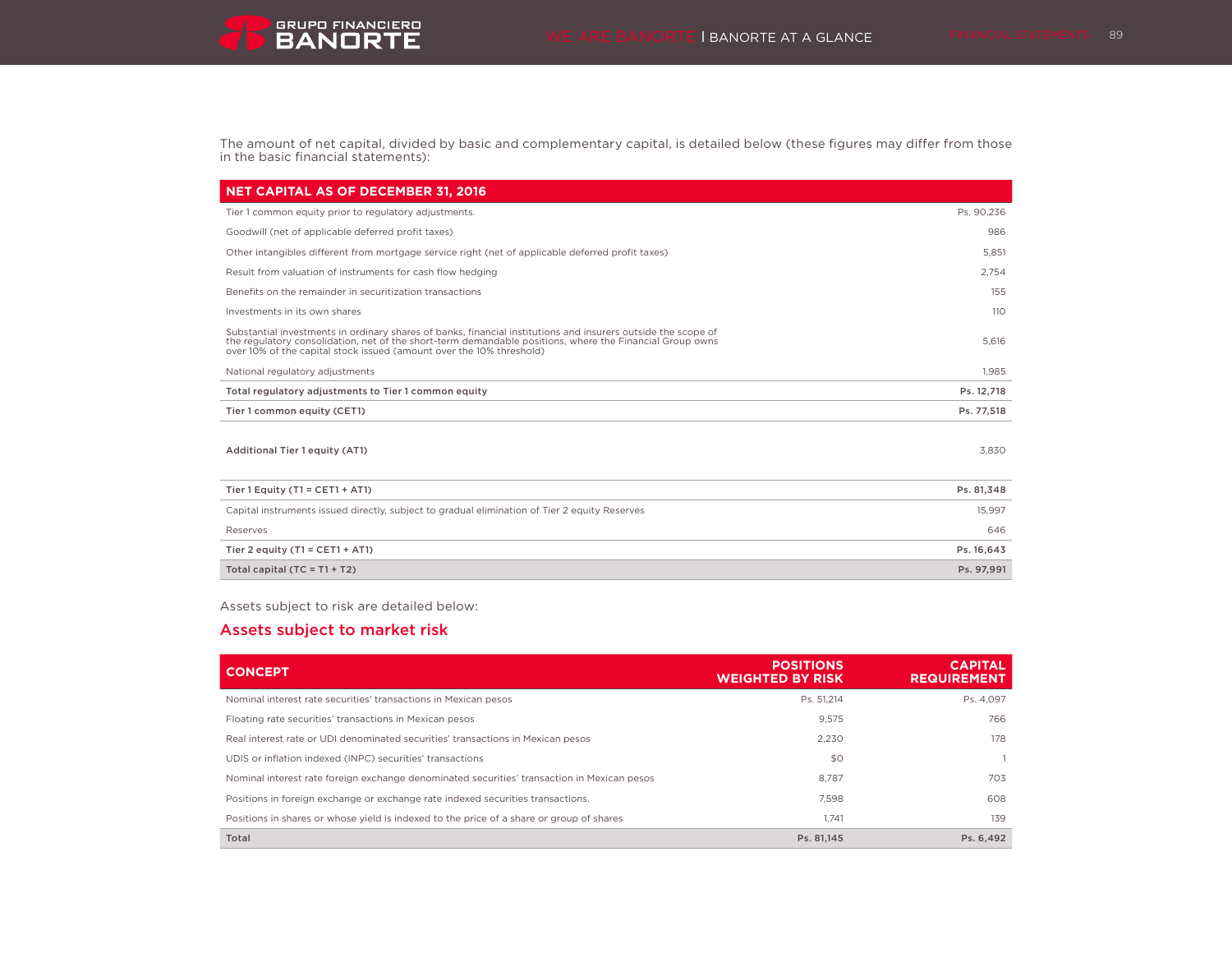## Assets subject to credit risk

| <b>CONCEPT</b>                                                                               | <b>RISK WEIGHTED</b><br><b>ASSETS</b> | <b>CAPITAL</b><br><b>REQUIREMENT</b> |
|----------------------------------------------------------------------------------------------|---------------------------------------|--------------------------------------|
| Group I B (weighted at 20%)                                                                  | Ps. 531                               | Ps. 43                               |
| Group III (weighted at 20%)                                                                  | 9,060                                 | 725                                  |
| Group III (weighted at 50%)                                                                  | 2,253                                 | 180                                  |
| Group III (weighted at 100%)                                                                 | 9,837                                 | 787                                  |
| Group IV (weighted at 20%)                                                                   | 7,898                                 | 632                                  |
| Group V (weighted at 20%)                                                                    | 16,860                                | 1,349                                |
| Group V (weighted at 50%)                                                                    | 5,780                                 | 462                                  |
| Group V (weighted at 115%)                                                                   |                                       |                                      |
| Group V (weighted at 150%)                                                                   | 3,584                                 | 287                                  |
| Group VI (weighted at 50%)                                                                   | 21,283                                | 1,703                                |
| Group VI (weighted at 75%)                                                                   | 7,091                                 | 567                                  |
| Group VI (weighted at 100%)                                                                  | 143,346                               | 11,468                               |
| Group VII_A (weighted at 20%)                                                                | 8,188                                 | 655                                  |
| Group VII A (weighted at 50%)                                                                | 4,429                                 | 354                                  |
| Group VII_A (weighted at 100%)                                                               | 145,178                               | 11,614                               |
| Group VII_A (weighted at 115%)                                                               |                                       |                                      |
| Group VII_A (weighted at 150%)                                                               | 462                                   | 37                                   |
| Group VII_B (weighted at 20%)                                                                | 4,052                                 | 324                                  |
| Group VIII (weighted at 115%)                                                                | 3,892                                 | 311                                  |
| Group VIII (weighted at 150%)                                                                | 991                                   | 79                                   |
| Group IX (weighted at 10%)                                                                   |                                       |                                      |
| Group IX (weighted at 50%)                                                                   |                                       |                                      |
| Group IX (weighted at 100%)                                                                  | 27,443                                | 2,195                                |
| Securitizations with a Risk Degree of 1 (weighted at 20%)                                    | 1,132                                 | 91                                   |
| Securitizations with a Risk Degree of 2 (weighted at 50%)                                    | 1,821                                 | 146                                  |
| Securitizations with a Risk Degree of 3 (weighted at 100%)                                   | 52                                    | 4                                    |
| Sum                                                                                          | Ps. 425,163                           | Ps. 34,013                           |
| For permanent shares, furniture and real property, and advance payments and deferred charges | 32,006                                | 2,560                                |
| Total                                                                                        | Ps. 457,169                           | Ps. 36,573                           |

## Assets subject to operational risk

|       | <b>RISK WEIGHTED</b><br><b>ASSETS</b> | <b>CAPITAL</b><br><b>REQUIREMENT</b> |
|-------|---------------------------------------|--------------------------------------|
| Total | Ps. 82.153                            | Ps. 6,572                            |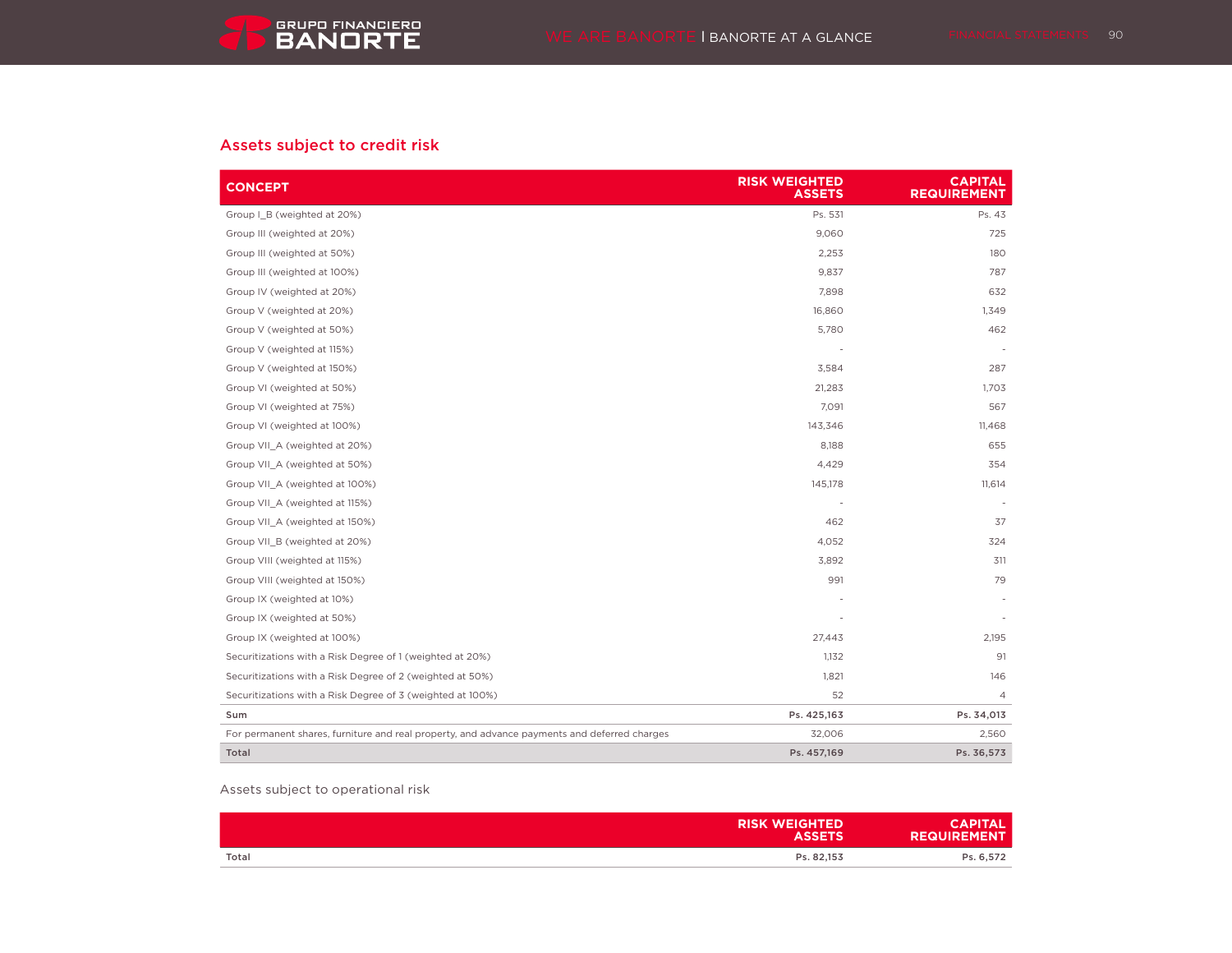## Institution of Local Systemic Importance

During 2016, Banorte was designated an Institution of Local Systemic Importance, so it must maintain a capital preservation supplement of 0.90 pp, to be constituted progressively in a maximum term of four years and beginning in December 2016. With the above , Banorte's minimum Capitalization Index amounts to 10.73% at the end of 2016, corresponding to the regulatory minimum of 10.5% plus the capital supplement constituted.

### Management

Pursuant the current regulations and the Commission's requirements, Banorte is developing its Capital Sufficiency Assessment which will consider the risks the Institution is exposed to as well as its major vulnerabilities in order to prove the Institution's solvency by means of financial forecasts with adverse macro-economic scenarios.

In order to manage capital, a weekly follow-up analysis is conducted on the requirements derived from the risk position, as well as supporting through strategy or transactions' simulations the various areas of business in order to determine their consumption.

For more detail, see (Exhibit 1-O), supplementary information to the fourth quarter of 2016, according to the capitalization ratio's information disclosure obligations. Located in the site wwww.banorte.com/investor relations.

## **31 – FOREIGN CURRENCY POSITION**

As of December 31, 2016 and 2015, the Financial Group holds certain assets and liabilities in foreign currency, mainly US dollars, converted to the exchange rate issued by Banco de México at Ps. 20.6194 and Ps. 17.2487 per USD 1.00, respectively, as shown below:

|                                     | <b>THOUSANDS OF</b><br><b>US DOLLARS</b> |           |
|-------------------------------------|------------------------------------------|-----------|
|                                     | 2016                                     | 2015      |
| Assets                              | 7,378,443                                | 7,463,464 |
| Liabilities                         | 7,306,379                                | 7,090,311 |
| Net asset position in US dollars    | 72,064                                   | 373,153   |
| Net asset position in Mexican pesos | Ps. 1,486                                | Ps. 6,436 |

## **32 – POSITION IN UDIS**

As of December 31, 2016 and 2015, the Financial Group holds certain assets and liabilities denominated in UDIS, converted to Mexican pesos based on the current conversion factor of Ps. 5.562883 and Ps. 5.381175, per UDI, respectively, as shown below:

|                                     | <b>THOUSANDS OF UDIS</b> |         |
|-------------------------------------|--------------------------|---------|
|                                     | 2016                     | 2015    |
| Assets                              | 230,900                  | 524,085 |
| Liabilities                         | 455,638                  | 455,470 |
| Net asset position in UDIS          | (224, 738)               | 68,615  |
| Net asset position in Mexican pesos | (Ps. 1, 250)             | Ps. 369 |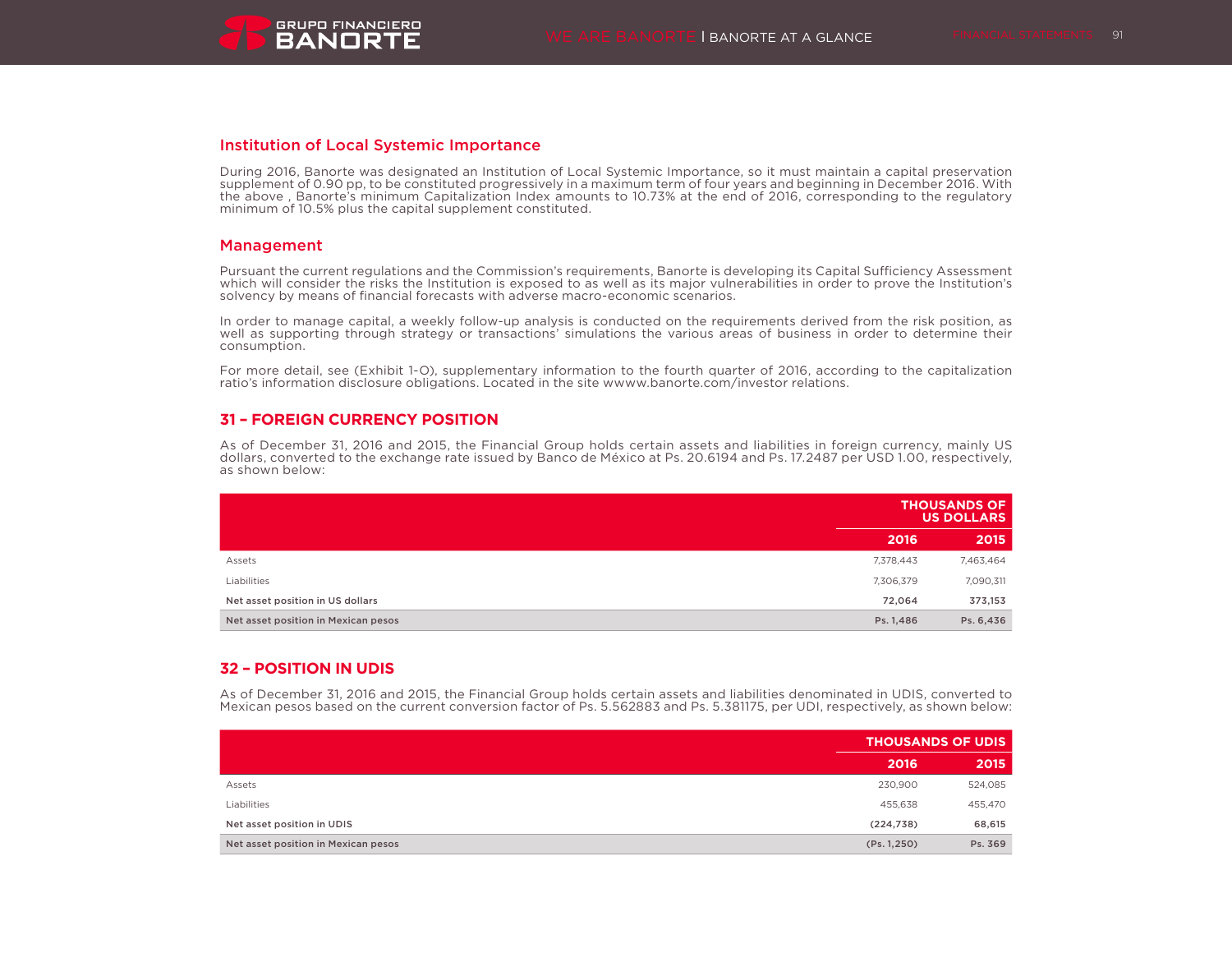## **33 – EARNINGS PER SHARE**

Earnings per share are the result of dividing the net income by the weighted average of the Financial Group's shares in circulation during the year.

Earnings per share for the years ended December 31, 2016 and 2015 are shown below:

|                                   |                   |                                         | 2016                                | 2015                                |
|-----------------------------------|-------------------|-----------------------------------------|-------------------------------------|-------------------------------------|
|                                   | <b>NET INCOME</b> | <b>WEIGHTED</b><br><b>SHARE AVERAGE</b> | <b>EARNINGS</b><br><b>PER SHARE</b> | <b>EARNINGS</b><br><b>PER SHARE</b> |
| Net income per share              | Ps. 19.065        | 2.754.050.771                           | Ps. 6.9225                          | Ps. 6.1086                          |
| Net income per share              | 243               | 2,754,050,771                           | 0.0882                              | 0.0843                              |
| Net income per share consolidated | 19.308            | 2,754,050,771                           | Ps. 7.0107                          | Ps. 6.1929                          |

Net earnings per share diluted for the years ended December 31, 2016 and 2015 are shown below:

|                      |                   |                                         | .2016                               | 2015                                |
|----------------------|-------------------|-----------------------------------------|-------------------------------------|-------------------------------------|
|                      | <b>NET INCOME</b> | <b>WEIGHTED</b><br><b>SHARE AVERAGE</b> | <b>EARNINGS</b><br><b>PER SHARE</b> | <b>EARNINGS</b><br><b>PER SHARE</b> |
| Net income per share | Ps. 19.308        | 2,773,729,563                           | Ps. 6.9610                          | Ps. 6.1708                          |

## **34 – RISK MANAGEMENT (unaudited)**

## Authorized bodies

For proper Risk management, the Board of Directors established since 1997 the Risk Policy Committee (CPR) to manage the risk that the Financial Group is exposed to as well as to monitor the performance of operations and that it sticks to the objectives, policies and procedures for risk management.

In addition, the CPR monitors the overall limits of risk exposure approved by the Board of Directors, in addition to approving specific risk limits for exposure to different types of risk.

The CPR is integrated with proprietary members of the Board, the CEO, the Directors of the entities, Risk Management and Audit, this last one participates with voice but no vote.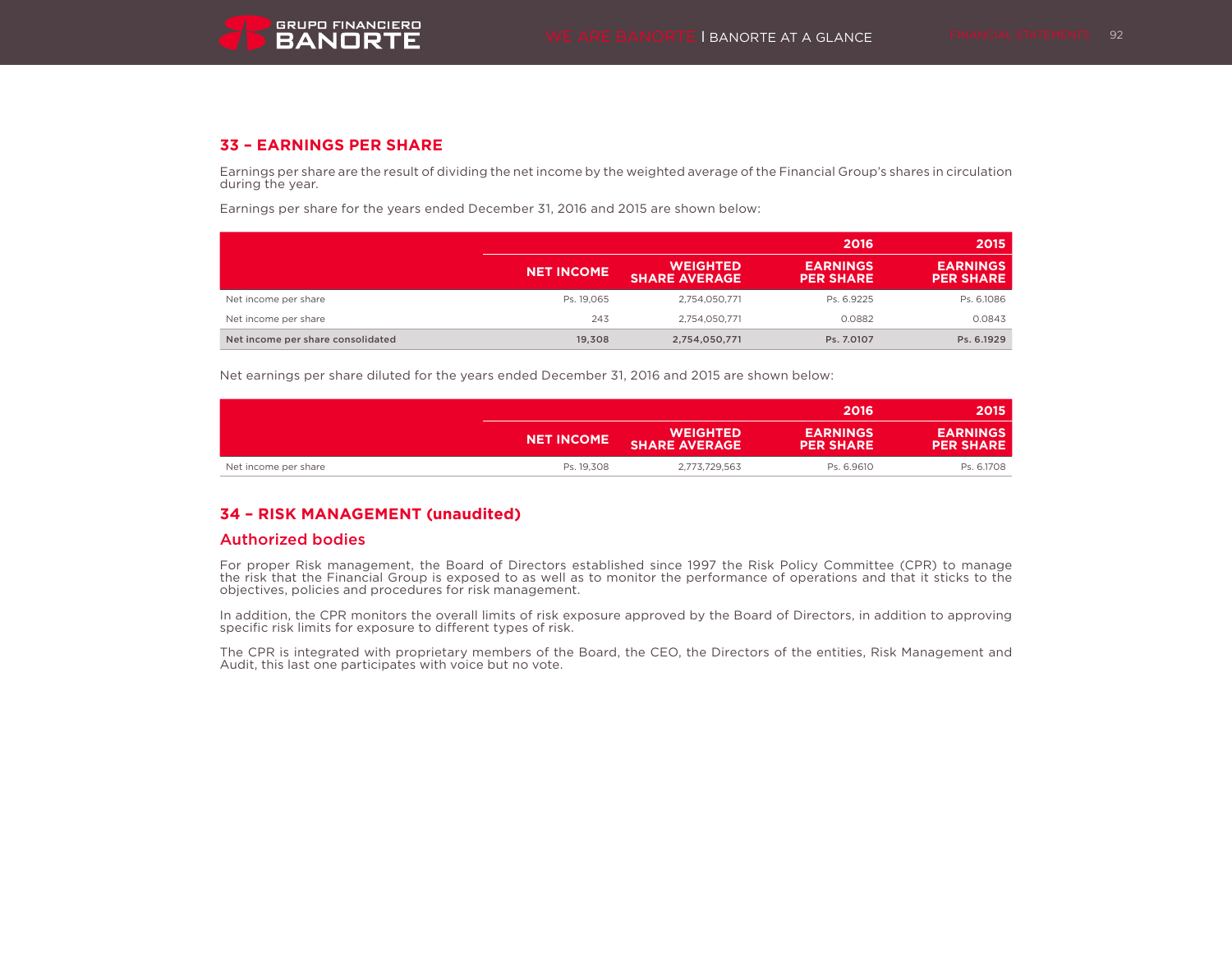

For the adequate performance of its objective, the CPR plays, among others, the following functions:

- 1. Propose for approval by the Board:
	- The objectives, guidelines and policies for overall risk management.
	- The global limits for risk exposure.
	- The mechanisms for the implementation of corrective actions.
	- The cases or special circumstances which may exceed the overall limits as much as the specifics.

#### 2. Approve and review at least once a year:

- Specific limits for discretionary risks and the risk tolerance levels for non-discretionary.
- The methodology and procedures to identify, measure, monitor, limit, control, report and disclose various types of risk to which the Financial Group is exposed to.
- The models, parameters and settings used to carry out the valuation, measurement and control of risks proposed by the unit for comprehensive risk management.

#### 3. Approve:

- The methodologies for the identification, valuation, measurement and control of risks of new business, products and services that the holding intends to offer to the market.
- The corrective actions proposed by the drive for comprehensive risk management.
- Manuals for comprehensive risk management.
- The technical evaluation aspects of risk management.
- 4. Appoint and remove the unit responsible for overall risk management, it is ratified by the Board.
- 5. Report to the Board at least quarterly, the risk exposure and its possible negative effects and follow-up to the limits and tolerance levels.
- 6. Report to the Board on corrective actions taken.

## **35 – COMPREHENSIVE RISK MANAGEMENT UNIT (UAIR) (unaudited)**

Risk management at Grupo Financiero Banorte is a key element in determining and implementing Group's strategic planning. The Group's risk management and policies comply with regulations and market best practices.

## 1. RISK MANAGEMENT'S OBJECTIVES, SCOPE AND FUNCTION

Institution's Risk Management's main objectives are:

- Provide to different business areas, clear rules that contribute to its correct understanding to minimize risk and ensure compliance with the parameters established and approved by the Board of Directors and the Risk Policies Committee (CPR).
- Establish mechanisms to monitor the risk taking across the Institution through the use of robust systems and processes.
- Verify the observance of the Risk Appetite to protect the Institution´s capital against unexpected losses from market movements, credit bankruptcies, and operational risks.
- Calculate and monitor the Financial Group's capital, under normal and adverse scenarios, in order to cover unexpected losses due to market movements, credit crises and operational risks.
- Implement pricing models for different types of risks.
- Establish procedures for portfolio optimization and credit portfolio management.

Moreover, the Institution owns sound methodologies to manage quantifiable risks such as Credit Risk, Market Risk, Liquidity Risk, Operational Risk, Concentration Risk and Counterparty Risk.

Credit Risk: revenue volatility due to constitution of provisions for impaired loans, and expected losses on borrower or counterparty defaults.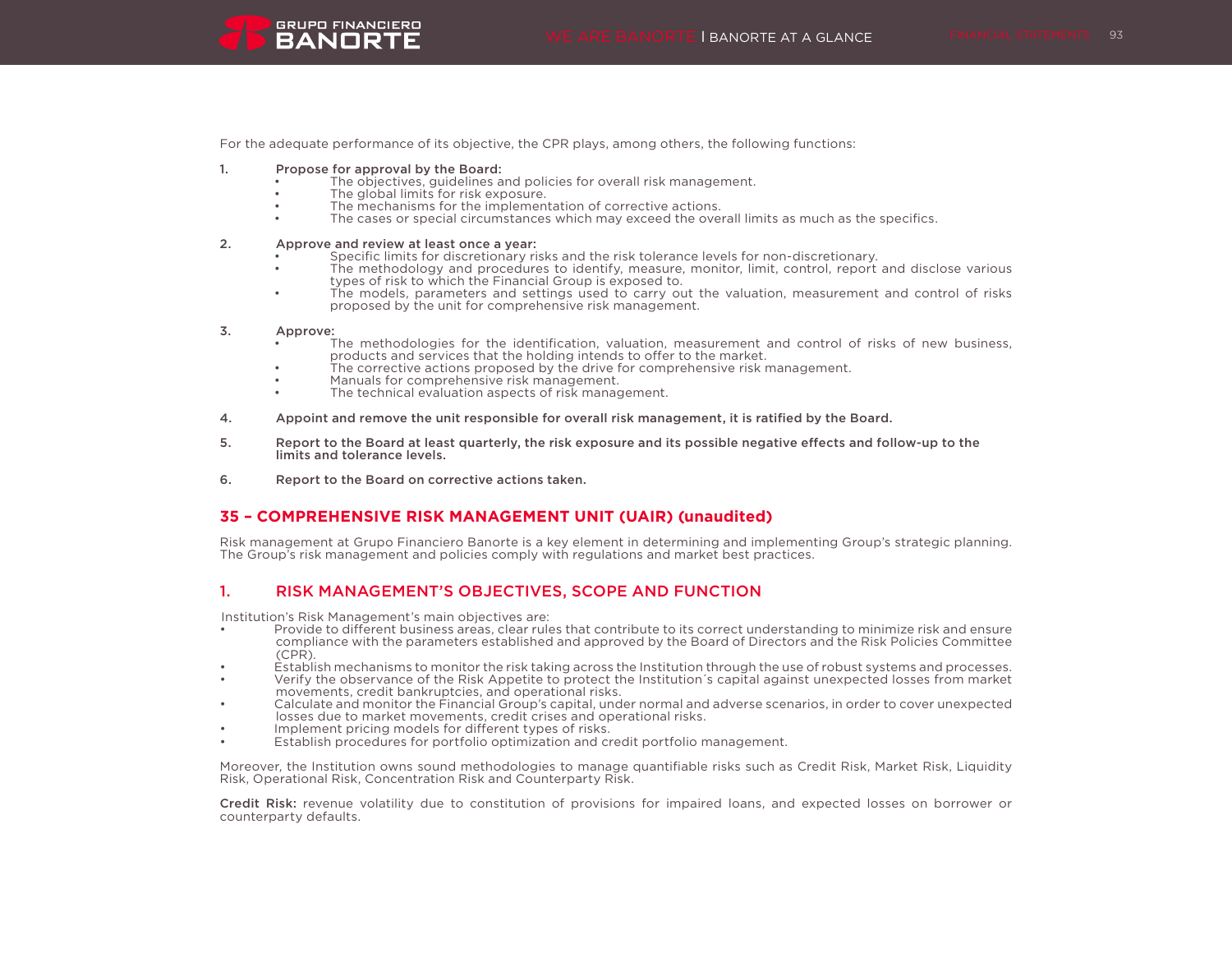Market Risk: revenue volatility due to market changes, which affect the valuation of positions for active, liabilities or causative of contingent liabilities operations, such as: interest rates, spread over yields, exchange rates, price indices, etc.

Liquidity Risk: potential loss by the impossibility of renewing liabilities or hiring others to the Institution in normal conditions. by early or forced sale of assets at unusual discounts to meet their obligations.

Operational Risk: loss resulting from inadequate or failed internal processes, employees, internal systems or external events. This definition includes Technology Risk and Legal Risk. Technology Risk, groups all those potential losses from damage, interruption, disruption or failures resulting from use of or reliance on hardware, software, systems, applications, networks and any other information distribution channel, while the Legal Risk involves the potential loss by sanctions for noncompliance with laws and administrative or judicial decisions unfavorable related to the Institution's performed operations.

Concentration Risk: potential loss by high and disproportional exposure to particular risk factors within a single category or among different risk categories.

Likewise, regarding unquantifiable risks, Risk Management's Manual in the Institution establish specific objectives for:

Reputational Risk: potential loss in the performance of Institution's activities, due to an inappropriate or unethical perception of the different stakeholders, internal or external, on their solvency and viability.

#### 1.1. Risk management structure and corporate governance

Regarding the structure and organization for a Comprehensive Risk Management, the Board of Directors is responsible for authorizing policies and overall strategies such as:

- Financial Group's Risk Appetite Framework.
- Comprehensive Risk Management framework.
- Risk exposure limits, risk tolerance levels and mechanisms for corrective actions
- The Contingency Plan.
- The Results of the Supervisory and Internal Scenarios for Adequacy of Resources.

The Board of Directors designates the CPR (Risk Policy Committee) as accountable for managing the risks that the Financial Group is exposed to; in order to monitor the performance of operations; and, to comply with objectives, policies and procedures for Risk Management.

The CPR also monitors the overall limits of risk exposure approved by the Board of Directors, in addition to approving specific limits for exposure to different types of risk.

The CPR is integrated with proprietary and alternate members of the Board, the CEO, the Managing Directors of the Financial Group's Entities, the Risk Managing Director and the Audit Managing Director, the latter participates with voice but no vote.

Moreover, the Assets and Liabilities Committee and the Capital and Liquidity Group, analyze, surveys, and make decisions regarding rate's risks in the balance sheet, the financial margin, liquidity and net capital of the Institution.

The Unit for the Comprehensive Risk Management is in charge of the Risk Management department (DGAR) and among its functions helps to identify measure, monitor, limit, control, report and disclose the different types of risk to which the Financial Group is exposed to.

The DGAR reports to CPR, in compliance with the regulation related to its independence from the business areas.

#### 1.2. Scope and nature of the Financial Group's risk management

The function of the Risk Management extends to all subsidiaries comprising the Financial Group. Depending on each of the businesses' lines, Credit, Concentration, Market, Liquidity and Operational Risks are measured, managed and controlled.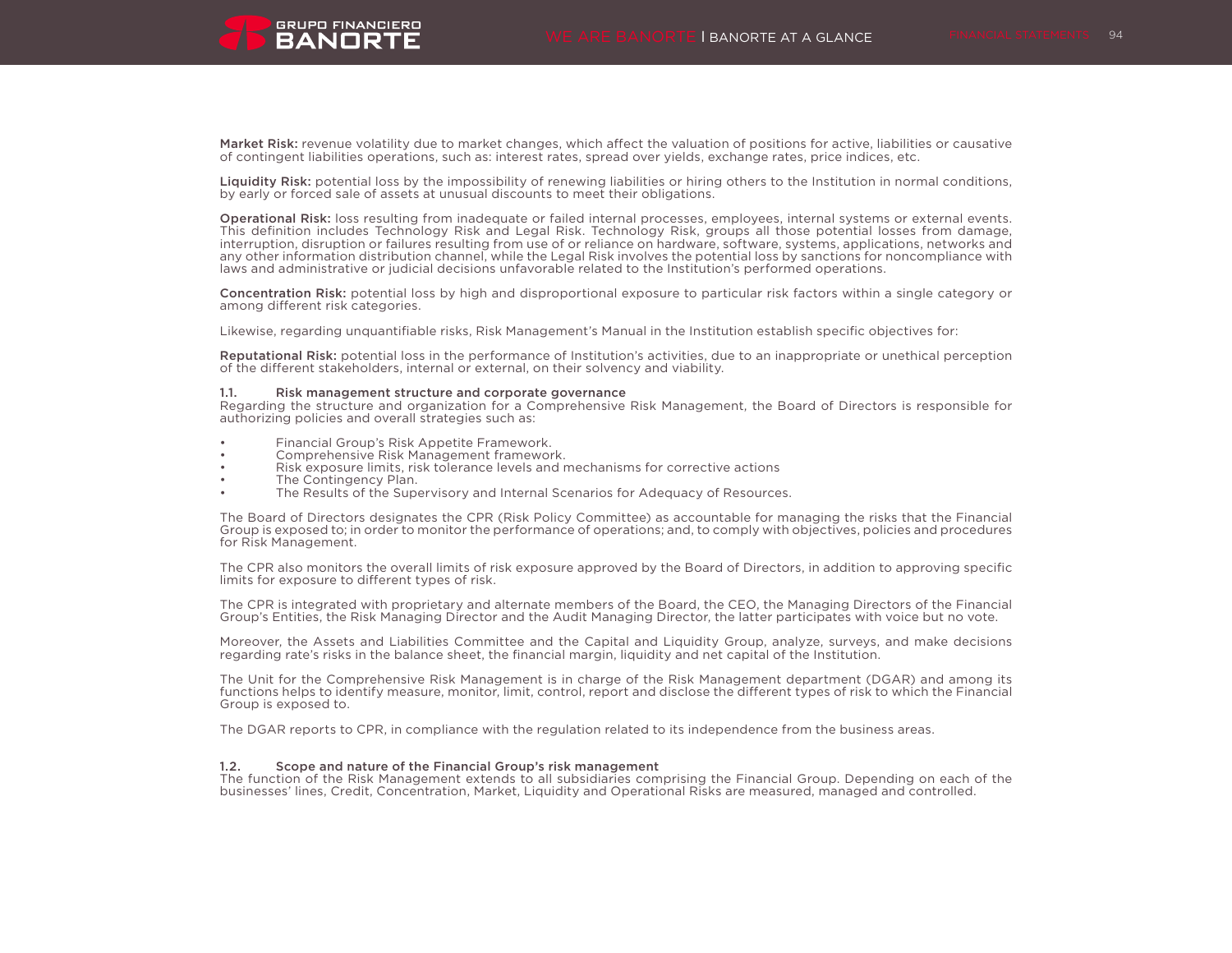For this purpose, DGAR relies on different information and risks' measurement systems, which comply with regulatory standards and are aligned with best international practices in Risk Management's matters. It's worth mentioning that information and reports contained and produced in the risks systems are constantly backed up following institutional procedures in IT security matters. Furthermore, risks systems enclose transactions susceptible to Credit, Market, Liquidity and Operational Risks, which are processed and subject to different current models and methodologies, thus generating periodical reports for each one of these risks.

At the Financial Group, there are policies and procedures for hedging, mitigation and compensation strategies for each risk type in and off balance, same that are enclosed in models, methodologies and procedures of Risk Management. Within these policies and procedures, are detailed among others: features, seating, legal issues, instrumentation and coverage level to be considered to mitigate risk while covering. These policies and procedures also consider running guarantees as a risk compensation mechanism whenever there is any not remedied breach by debtors. As part of the strategies and processes for monitoring the coverage or mitigating effectiveness for each type of risk, there are limits for each of them (Credit, Market, Liquidity and Operational Risks), which are monitored continuously, also there are procedures established for the documentation of excesses and its causes, and corrective actions are implemented to return to acceptable risk levels.

## 2. CREDIT RISK

It is the risk that clients, issuers or counterparts do not fulfill their payment obligations therefore, proper management is essential to maintain the loan quality of the portfolio.

The objectives of Credit Risk Management at the Financial Institution are:

- Comply with the Risk Appetite defined by the Board of Directors.
- Improve the quality, diversification and composition of the loan portfolio in order to optimize the risk- reward ratio
- Provide Executive Management with reliable, timely information to assist decision making regarding funding.
- Provide Business Areas with clear and sufficient tools to support funding placement and follow-up.
- Create economic value for shareholders by efficient Credit Risk Management.
- Define and keep updated the regulatory framework for the Credit Risk Management.
- Comply with the information requirements that the authorities set forth regarding Credit Risk Management.
- Perform Risk Management in accordance with the best practices, implementing models, methodologies, procedures and systems based on best practices worldwide.
- Measure institution's vulnerability to extreme conditions and consider those results for decisions making.

Financial Institution's Risk Management policies are:

- Grant and Manage Retail Credit Risk according to best market practices through Parametric Models aimed to identify risk, minimize losses and increase loan origination with quality.
- Grant and Manage Wholesale Loans to companies and other entities, according to best market practices through a credit strategy including Target Markets and Risk Acceptance Criteria, identifying and managing risk through Loan Rating and Early Alerts methodologies.
- Monitor and control asset quality through Loan Classification System which provides treatment and general actions for defined situations, as well as departments or officers responsible for carrying out such actions.
- Surveillance and Control though Global and Specific Limits, loan rating policies and Credit Risk models that identifies expected and unexpected losses at specific confidence intervals.
- Inform and disclose Credit Risks to risk taking areas, CPR, Board of Directors, Financial Authorities and Investors.
- Define faculties when taking Credit Risks for the institution.

In order to comply with objectives and policies, a series of strategies and procedures have been defined including origination, analysis, approval, management, monitoring, recovery and collections.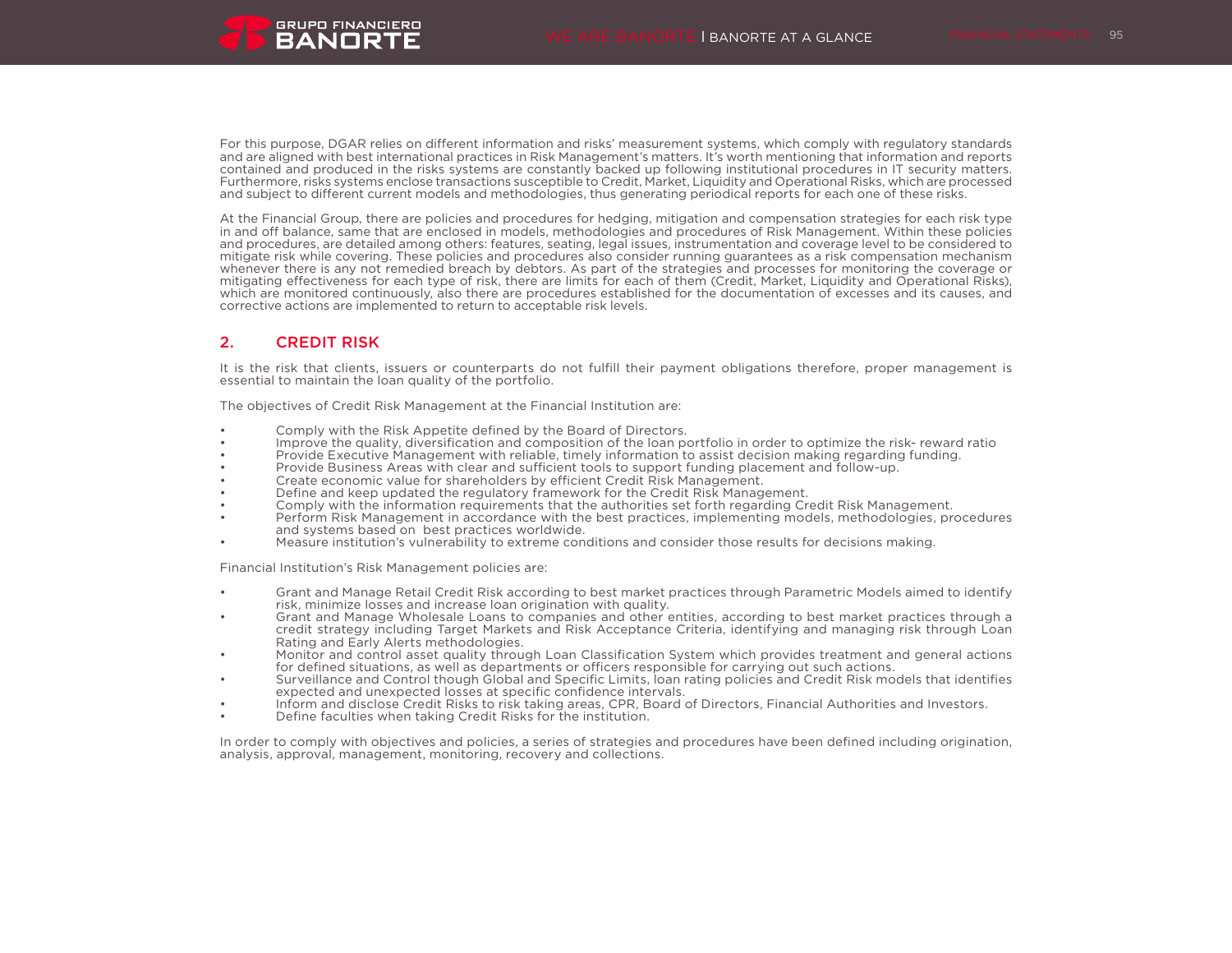

#### 2.1. Credit Risk Scope and Methodologies

#### 2.1.1. Individual credit risk

The Financial Institution separates the loan portfolio into two large groups: retail loans and wholesale loans.

The individual Credit Risk for retail loans is identified, measured and controlled through a parametric system (scoring) that includes models for each of the SME (small and medium enterprises) and consumer products (mortgage, auto, payroll, personal loans and credit cards).

Individual risk for wholesale loans is identified, measured and controlled through Objective Markets, Criteria for Risk Acceptance, Early Alerts and the Institution's Internal Risk Rating (CIR Banorte).

The Objective Markets, Criteria for Risk Acceptance and Early Alerts are tools that, together with the Internal Risk Rating are part of the Institution's Loan Strategy and support the estimated level of Credit Risk.

The Target Markets are categories of economic activity by region, backed by economic research and loan behavior analysis as well as by expert opinions, where GFNorte is interested in granting loans.

The Risk Acceptance Criteria are parameters that describe different types of risks by industry, in order to estimate the risk taking when granting loans to customers based on their economic activity. The types of risk observed in the Risk Acceptance Criteria are: Financial, Operation, Market, Enterprise's life cycle, Legal and Regulatory Risks, besides credit experience and management quality.

Early Alerts are a set of criteria based on borrower information and indicators, as well as their environment, as a mechanism for timely prevention and identification of a probable deterioration in the loan portfolio, thereby enabling the institution to take prompt preventive actions to mitigate Credit Risk.

Banorte's CIR is a borrower's rating methodology which assesses quantitative and qualitative criteria in order to determine credit quality. CIR applies to commercial loans equal to or greater than the equivalent of four million investment units (UDIS) in Mexican pesos equivalent on the qualification date.

#### 2.1.2. Portfolio credit risk

The Financial Institution developed a portfolio Credit Risk methodology that, besides including international standards for identifying, measuring, controlling and monitoring, has been adapted to work within the context of the Mexican Financial System.

This Credit Risk methodology provides the current value of the entire loan's portfolio at the Institution, that is, the loan exposure, allowing monitoring of the risk concentration levels per risk ratings, geographical regions, economic activities, currency and type of product in order to observe the portfolio's profile and take action to improve diversification, which will maximize profitability with the lowest risk.

Estimating loan exposure implies generating cash flow for each and every loan, of both capital and interests, in order to discount them later. This exposure is sensible to changes in the market, thereby facilitating calculations under different economic scenarios.

The methodology, in addition to contemplating loan exposure, takes into consideration the probability of default, recovery level associated to each client and the classification of the debtor based on the Merton model. The probability of default is the probability that the debtor will not fulfill his/her debt obligation with the institution according to the originally agreed terms and conditions. The probability of default is based on transition matrixes estimated by the Financial Institution based on the migration of the debtors through different risk rating levels. The recovery ratio is the percentage of total exposure that is estimated to be recovered if the debtor defaults. The classification of the debtor, based on the Merton model, associates the debtor's future behavior to loan and market factors on which his "credit health" depends, as determined by statistical techniques.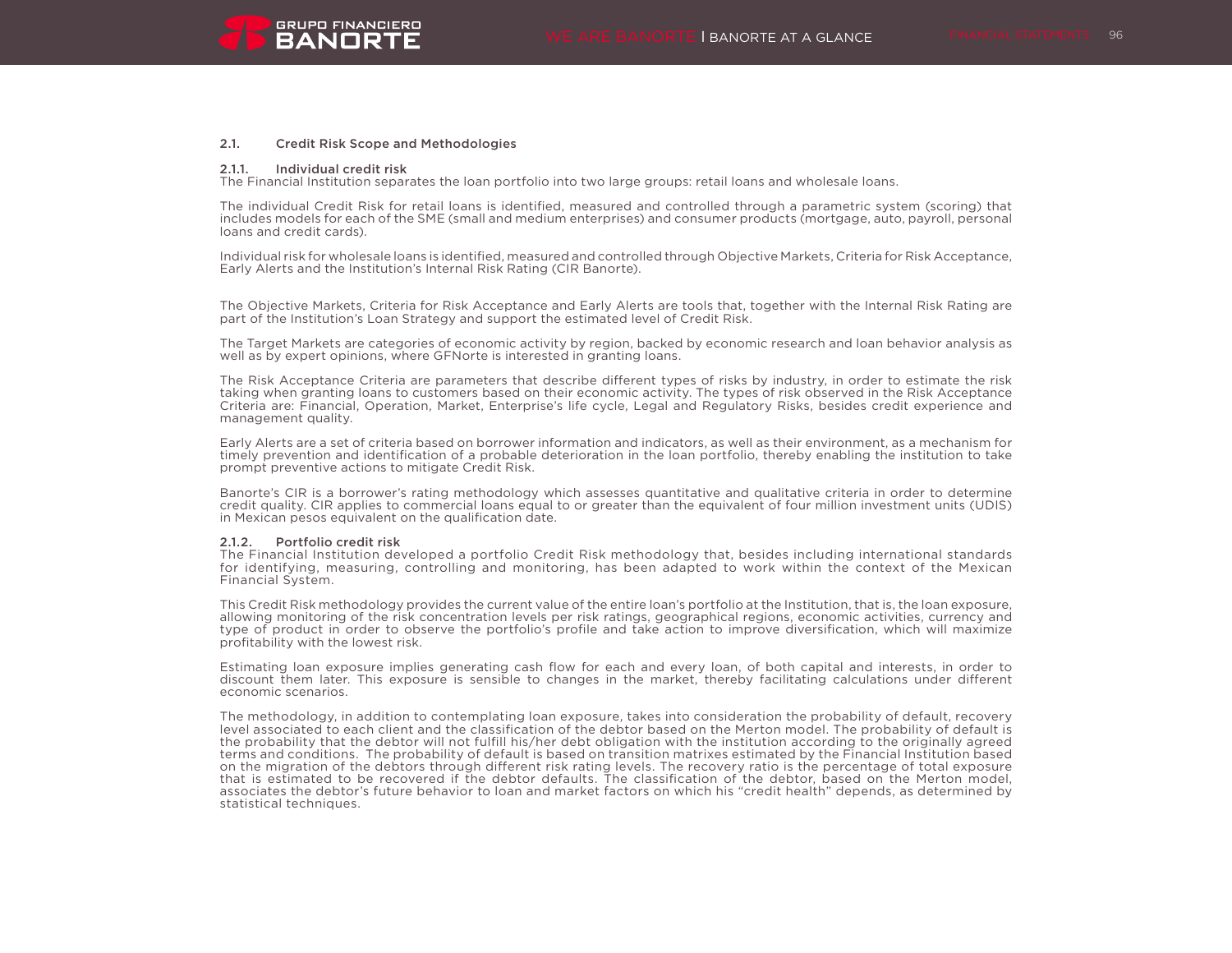

The results are risk measures such as the expected and unexpected loss at a one-year horizon. The expected loss is the credit portfolio's loss distribution average, which is used to measure the following year's expected loss due to default or variations in debtors' credit quality. The unexpected loss is an indicator of the loss in extreme scenarios and is measured as the difference between the maximum losses given the distribution of losses, at a specific confidence level that for the institution is 99.5% and expected loss.

The results obtained are used as a tool for better decision-making in granting loans and in the diversification of the portfolio, according to the Institution's strategy. The individual risk identification tools and the portfolio Credit Risk methodology are periodically verified and updated to in order to include the application of new techniques that may support or strengthen them.

#### 2.1.3. Credit risk of financial instruments

Credit Risk Management of financial instruments is managed through a series of key pillars with a robust framework of policies for origination, analysis, authorization and management.

Origination policies define the types of eligible negotiable financial instruments, as well as the methodology of evaluating the Credit Risk of the different types of originators / issuers and counterparts. Credit Risk is assigned by means of a rating obtained with an internal methodology, through evaluations of external rating agencies or a combination of both. Maximum parameters of operation are also defined depending on the type of originator / issuer or counterpart, rating and type of operation.

Analysis policies includes the type of information and features considered to analyze transactions with financial instruments when presented to the corresponding committee for authorization, including information on the issuer or counterparty, financial instrument, operation's target within the group and market information.

The Loan Committee authorizes operation lines with financial instruments for clients and counterparties in accordance with authorization policies. The authorization request is submitted by the business area and other areas involved in the operation, with all the relevant information for analysis by the Committee who, if considered appropriate, issues its authorization. Nevertheless, the UAIR is empowered to authorize counterparty credit lines (mainly financial entities) that comply with certain criteria through a parametric methodology approved by the CPR.

Administration policy for transactions with financial instruments includes procedures, Instrumentation, Regulatory Compliance, Reviewing, Consumer Affairs Monitoring, Administration and Accountability Lines of the areas and organs involved in the operation with financial instruments.

On an individual level, the concentration of loan risk with financial instruments is managed on a continuous basis, establishing and monitoring maximum parameters of operation for each counterparty or issuer depending on the qualification and type of operation. There are defined risk diversification policies for portfolios, for economic groups and internal groups. Additionally, the concentration of counterparty type or issuer, size of financial institutions and the region in which it operates are monitored so that an appropriate diversification is obtained and undesired concentrations are avoided.

Credit Risk is measured by means of the rating associated with the issuer, security or counterparty which has assigned a risk level based on two fundamentals:

- 1) The probability of nonfulfillment of the issuer, security or counterparty, which is expressed as a percentage between 0% and 100% where the better the rating or lower rate differential vs. the instrument of an equivalent government bond, the lower the probability of non-fulfillment and vice versa.
- 2) The loss given default that could be experienced with respect of the total of the operation in the event of nonfulfillment, is expressed as a percentage between 0% and 100% where the better the guarantees or credit structures, the smaller the loss given default and vice versa. To mitigate Credit Risk and to reduce the loss given default in the event of non-fulfillment, the counterparties have signed ISDA contracts and agreements to net out, in which credit lines and the use of collateral to mitigate loss in the event of non-fulfillment are implemented.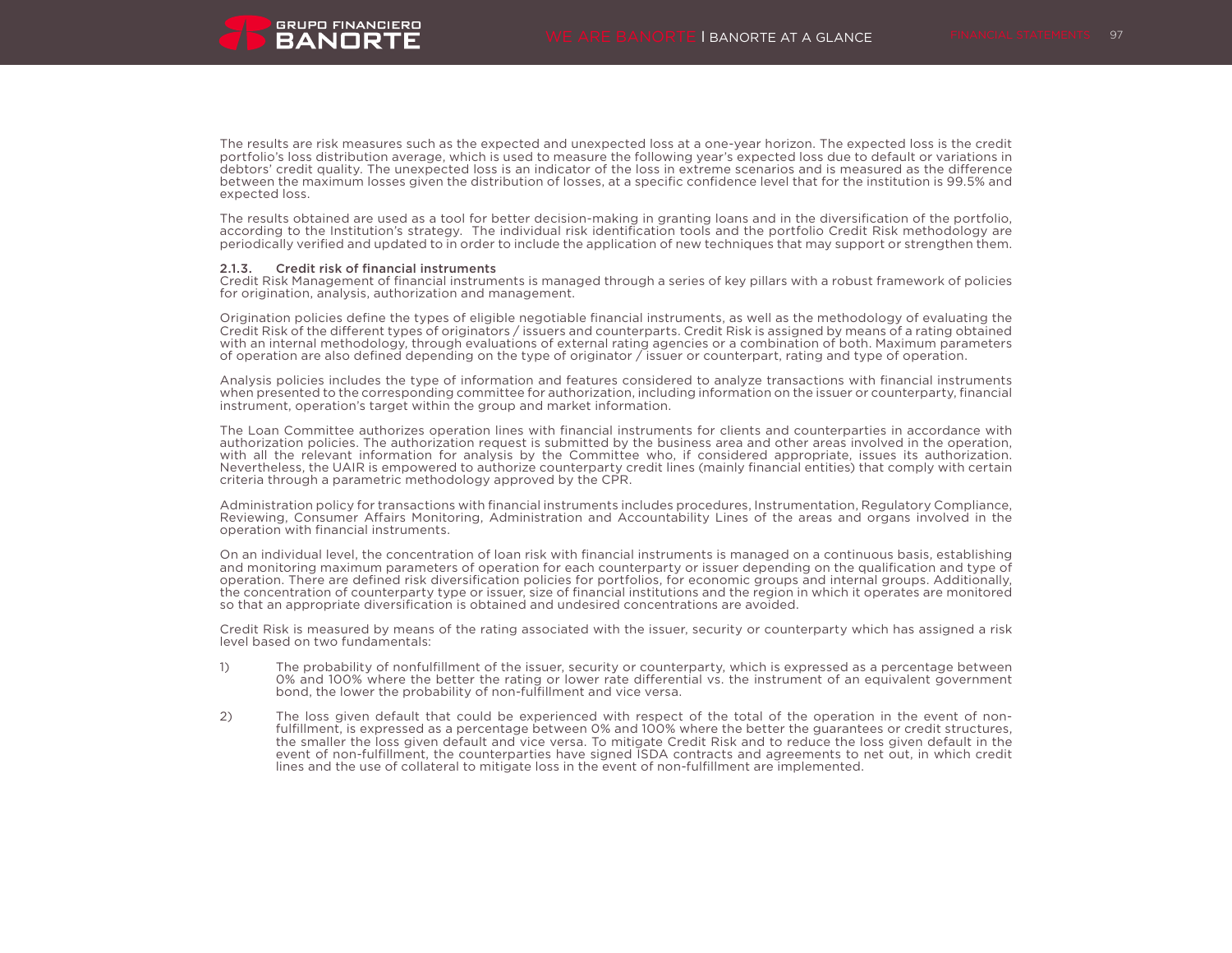#### 2.2. Credit Risk Exposure

As of December 31<sup>st</sup>, 2016 the total amount of the exposure subject to the Standard Method to calculate the Capital Ratio is the following:

| <b>GROSS EXPOSURES</b><br><b>SUBJECT TO STANDARD</b><br><b>METHOD</b> | <b>BANORTE</b> | <b>ARRENDADORA</b><br><b>Y FACTOR</b> | <b>SÓLIDA</b>            | <b>TOTAL</b><br><b>PORTFOLIO</b> |
|-----------------------------------------------------------------------|----------------|---------------------------------------|--------------------------|----------------------------------|
| Commercial                                                            | Ps. 161,067    | Ps. 22,768                            | Ps. 25                   | Ps. 183,860                      |
| Revenues or Annual sales < 14 MM UDIS                                 | 63,482         | 1.048                                 | $\overline{\phantom{a}}$ | 64,530                           |
| Revenues or Annual sales >= 14 MM UDIS                                | 97,585         | 21,719                                | 25                       | 119,330                          |
| Federal States or Municipalities                                      | 85,688         | 84                                    | $\overline{\phantom{a}}$ | 85,772                           |
| Decentralized Government Agencies and State-<br>controlled companies  | 47,852         | 1.071                                 |                          | 48,923                           |
| Projects with their Own Source of Payment                             | 46,548         |                                       | $\overline{\phantom{a}}$ | 46,548                           |
| <b>Financial institutions</b>                                         | 20,241         | 192                                   |                          | 20,432                           |
| Mortgage                                                              | 115,856        | $\overline{\phantom{a}}$              |                          | 115,856                          |
| Consumer                                                              | 89,832         | 5                                     | 1.743                    | 91,579                           |
| Credit card                                                           | 30,068         | ۰                                     |                          | 30,068                           |
| Non-revolving                                                         | 59,763         | 5                                     | 1.743                    | 61,511                           |
| Total Portfolio subject to Standard Method                            | Ps. 567,083    | Ps. 24,120                            | Ps. 1,768                | Ps. 592,970                      |
| Eliminations                                                          |                |                                       |                          | (15, 853)                        |
| Total portfolio                                                       |                |                                       |                          | Ps. 577,117                      |

For transactions subject to Credit Risk, the Institution uses external ratings issued by the rating agencies S&P, Moody's, Fitch, HR Ratings and Verum. Only ratings issued by rating agencies are considered, they are not assigned based on comparable assets.

**2.2.1. Loan portfolio**<br>The Financial Group's Credit Risk loan portfolios as of December 2016 presented an exposure of Ps. 577,117, growing Ps. 47,025 in the year (+8.9%).

Variations per product of the Financial Group's total portfolio are:

| <b>PRODUCT / SEGMENT</b> | <b>TOTAL PORTFOLIO</b> |             | <b>VAR. VS 2015</b> |       |
|--------------------------|------------------------|-------------|---------------------|-------|
|                          | 2015                   | 2016        | \$                  | %     |
| Government               | Ps. 130,119            | Ps. 134,798 | Ps. 4,679           | 3.6%  |
| Commercial               | 128.467                | 128,799     | 332                 | 0.3%  |
| Corporate                | 101.024                | 115,856     | 14,832              | 14.7% |
| Mortgage                 | 91,885                 | 106,085     | 14,200              | 15.5% |
| Payroll                  | 39,683                 | \$46,281    | 6,598               | 16.6% |
| Credit card              | 26,316                 | \$30,068    | 3,753               | 14.3% |
| Automobile               | 12,598                 | \$15,229    | 2,632               | 20.9% |
| Total portfolio          | Ps. 530,091            | Ps. 577,117 | Ps. 47,025          | 8.9%  |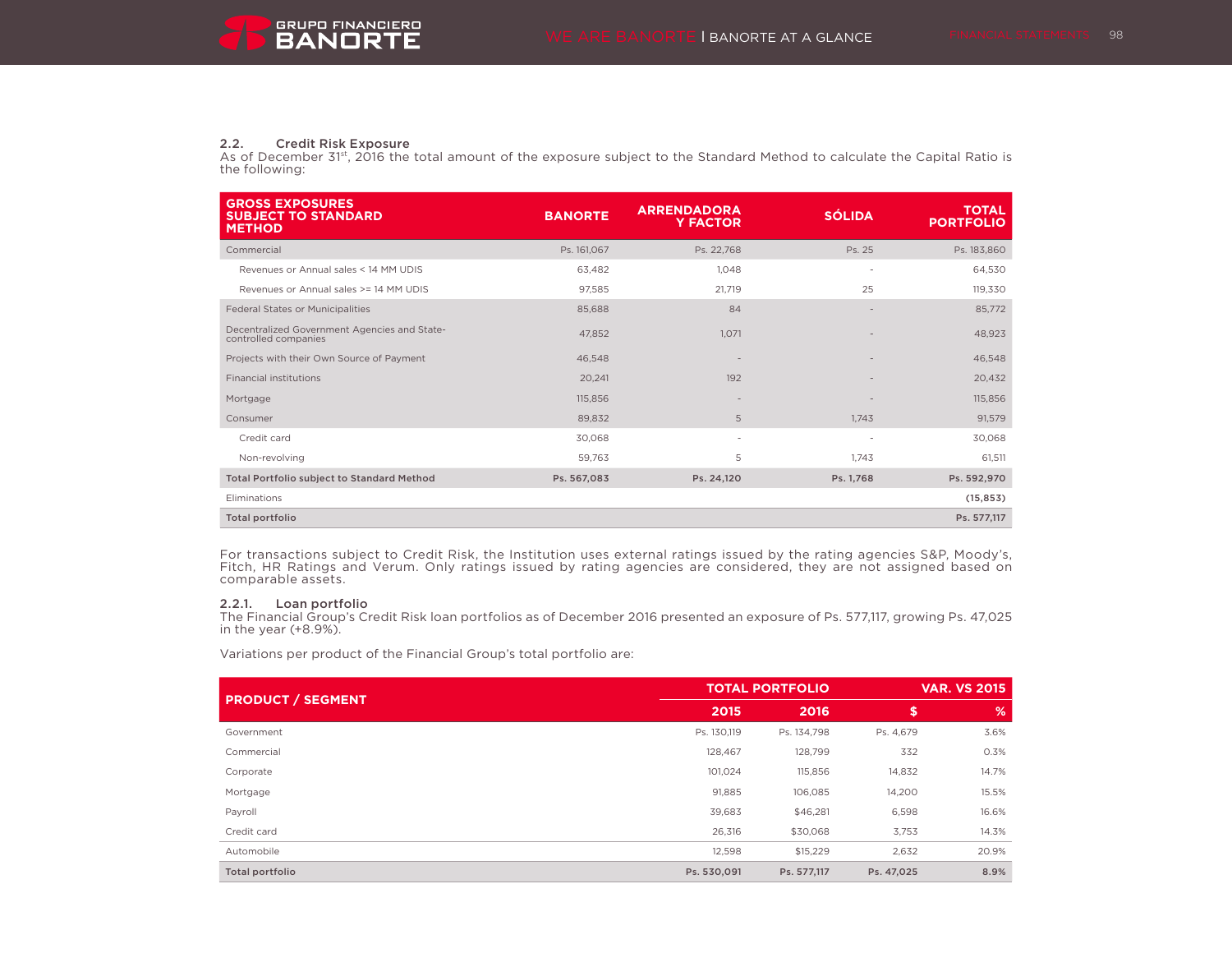

As of 2016, the Financial Group's performing loans, past due loans and the distressed portfolio, grouped by subsidiary are detailed below:

| <b>SUBSIDIARY</b>       |                   | <b>PORTFOLIO</b> |                          | <b>DISTRESSED</b> | <b>TOTAL</b>     | <b>TOTAL</b>    |  |
|-------------------------|-------------------|------------------|--------------------------|-------------------|------------------|-----------------|--|
|                         | <b>PERFORMING</b> | <b>PAST-DUE</b>  | <b>PERFORMING</b>        | <b>PAST-DUE</b>   | <b>PORTFOLIO</b> | <b>RESERVES</b> |  |
| Banorte*                | Ps. 539.794       | Ps. 4.407        | Ps. 1.375                | Ps. 5.653         | Ps. 551.229      | Ps. 13.751      |  |
| Arrendadora y Factoraje | 23.936            | 60               | 4                        | 120               | 24.120           | 312             |  |
| Sólida                  | 1.695             | 47               | $\overline{\phantom{a}}$ | 25                | 1.768            | 122             |  |
| Accounting records      |                   |                  |                          |                   |                  | 198             |  |
| Total portfolio         | Ps. 565.425       | Ps. 4.515        | Ps. 1.379                | Ps. 5.798         | Ps. 577.117      | Ps. 14,384      |  |

\* Banorte's total portfolio includes eliminations for (Ps. 15,853).

Total reserves Ps. 14,834 include rating reserves for Ps. 14,185 and accounting records (to reserve 100% overdue interests, valuation, negative debts in the credit bureau and registered in recoveries) for Ps. 198.

The Financial Group's performing, past due and distressed portfolios in 2016, grouped by sector and subsidiary are detailed in the two following tables:

|                        |                   | <b>PORTFOLIO</b> |                   | <b>DISTRESSED</b>        | <b>TOTAL</b>     | <b>RESERVES</b> | <b>WRITE-OFFS</b> | <b>DAYS</b>      |
|------------------------|-------------------|------------------|-------------------|--------------------------|------------------|-----------------|-------------------|------------------|
| <b>SECTOR</b>          | <b>PERFORMING</b> | <b>PAST-DUE</b>  | <b>PERFORMING</b> | <b>PAST-DUE</b>          | <b>PORTFOLIO</b> | 2016            | <b>4Q16</b>       | <b>OVERDUE**</b> |
| Government             | Ps. 134,798       | $Ps. -$          | $Ps. -$           | $Ps. -$                  | Ps. 134,798      | Ps. 736         | $Ps. -$           |                  |
| Services*              | 56,551            | 67               | 251               | 530                      | 57,399           | 864             | 50                | 264              |
| Commerce               | 43,079            | 54               | 61                | 3,235                    | 46,429           | 1,847           | 706               | 949              |
| Construction           | 43,186            | 18               | 135               | 512                      | 43,850           | 617             | 38                | 283              |
| Manufacturing          | 40,191            | 53               | 304               | 1,213                    | 41,761           | 980             | 169               | 321              |
| <b>5 Major Sectors</b> | Ps. 317,804       | Ps. 192          | Ps. 752           | Ps. 5,490                | Ps. 324,237      | Ps. 5,044       | Ps. 963           | $Ps. -$          |
| Other sectors          | 44,483            | 26               | 628               | 308                      | 45,445           | 696             | 31                |                  |
| Mortgage               | 114,807           | 1,049            | $\sim$            | $\sim$                   | 115,856          | 748             | 342               |                  |
| Consumer               | 88,332            | 3,247            | $\sim$            | $\overline{\phantom{a}}$ | 91,579           | 7,698           | 2,176             |                  |
| <b>INB Commercial</b>  |                   |                  |                   | $\overline{\phantom{a}}$ | $\mathbf{r}$     | ٠               |                   |                  |
| Accounting records     |                   |                  |                   |                          |                  | 198             |                   |                  |
| Total portfolio        | Ps. 565,425       | Ps. 4,515        | Ps. 1,379         | Ps. 5,798                | Ps. 577,117      | Ps. 14,384      | Ps. 3,514         |                  |

\* Includes financial, real estate and other services.

\*\* Days past due from Non-Performing Loans.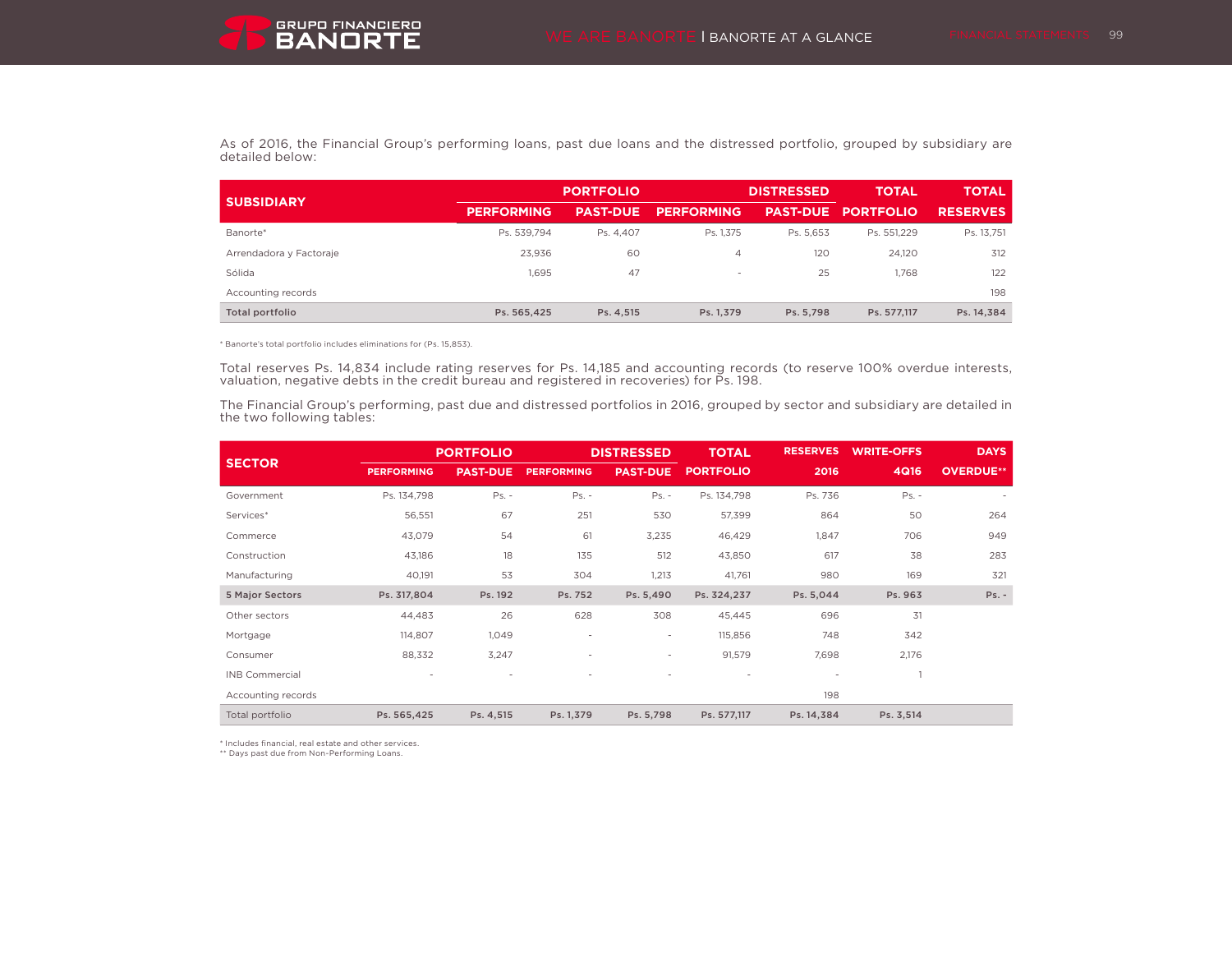

| <b>SECTOR / SUBSIDIARY</b> | <b>BANORTE*</b> | <b>AYF</b> | <b>SÓLIDA</b> | <b>TOTAL</b><br><b>PORTFOLIO</b> |
|----------------------------|-----------------|------------|---------------|----------------------------------|
| Government                 | Ps. 133,540     | Ps. 1,258  | $\sim$        | Ps. 134,798                      |
| Services**                 | 52,737          | 4,662      | $\sim$        | 57,399                           |
| Commerce                   | 42,914          | 3,490      | 25            | 46,429                           |
| Construction               | 35.844          | 8,007      | $\sim$        | 43,850                           |
| Manufacturing              | 37,312          | 4,449      |               | 41,761                           |
| <b>5 Major Sectors</b>     | Ps. 302,346     | Ps. 21,866 | Ps.25         | Ps. 324,237                      |
| Rest                       | 248.883         | 2,254      | 1.743         | 252,880                          |
| Total portfolio            | Ps. 551,229     | Ps. 24,120 | Ps.1,768      | Ps. 577,117                      |

\* Banorte's total loans include eliminations for (Ps. 15,853).

\*\* Includes Financial and Real estate Services.

As of 2016, the Financial Group's performing, past due and distressed portfolios grouped by federal entity and subsidiary are detailed in the following two tables:

|                |                               |                   | <b>LOANS</b>    | <b>DISTRESSED</b> |                 | <b>TOTAL</b> | <b>TOTAL</b>    |
|----------------|-------------------------------|-------------------|-----------------|-------------------|-----------------|--------------|-----------------|
|                | <b>STATE</b>                  | <b>PERFORMING</b> | <b>PAST-DUE</b> | <b>PERFORMING</b> | <b>PAST-DUE</b> | <b>LOANS</b> | <b>RESERVES</b> |
|                | <b>Federal District</b>       | Ps. 161,471       | Ps. 1,020       | Ps. 743           | Ps. 3,583       | Ps. 166,817  | Ps. 4,671       |
| $\overline{2}$ | Nuevo León                    | 96,959            | 591             | 93                | 326             | 97,969       | 1,832           |
| 3              | Estado de México              | 43,433            | 452             | 71                | 272             | 44,228       | 1,183           |
| 4              | Jalisco                       | 33,659            | 299             | 66                | 163             | 34,186       | 748             |
| 5              | Tamaulipas                    | 19,416            | 144             | 27                | 122             | 19,709       | 436             |
| 6              | Sinaloa                       | 15,350            | 236             | 46                | 109             | 15,741       | 489             |
| $\overline{7}$ | Coahuila                      | 15,104            | 110             | 26                | 112             | 15,353       | 284             |
| 8              | Veracruz                      | 14,992            | 101             | 18                | \$56            | 15,167       | 329             |
| 9              | San Luis Potosí               | 14,357            | 65              | 20                | \$69            | 14,511       | 252             |
| 10             | Sonora                        | 13,957            | 107             | 19                | \$76            | 14,158       | 292             |
|                | Top 10                        | Ps. 428,697       | Ps. 3,124       | Ps. 1,131         | Ps. 4,887       | Ps. 437,839  | Ps. 10,518      |
|                | <b>Other Federal Entities</b> | 136,728           | 1,390           | 249               | 911             | 139,278      | 3,668           |
|                | Accounting records            |                   |                 |                   |                 |              | 198             |
|                | <b>Total Loans</b>            | Ps. 565,425       | Ps. 4,515       | Ps. 1,379         | Ps. 5,798       | Ps. 577,117  | Ps. 14,384      |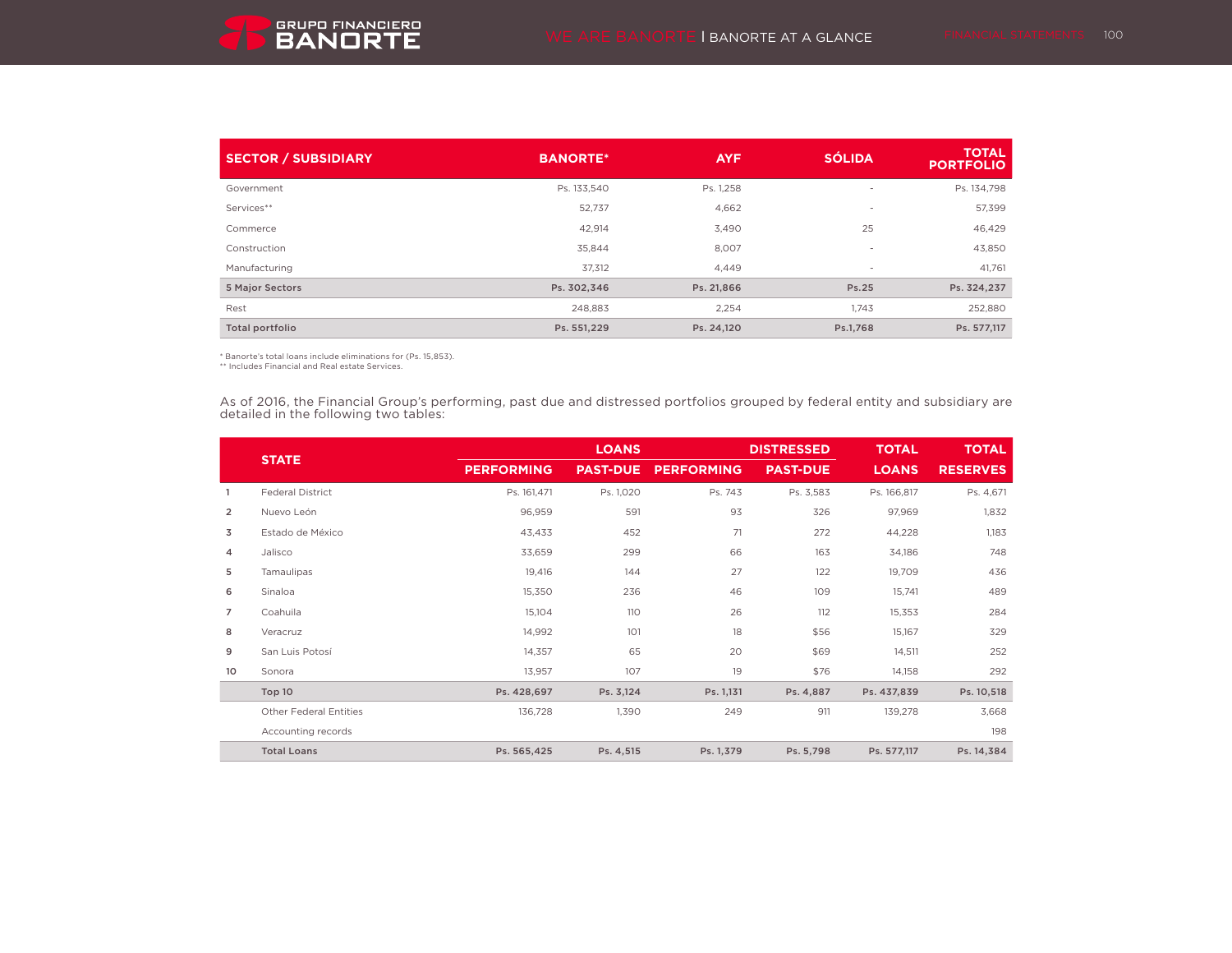|                | <b>ENTITY / SUBSIDIARY</b>    | <b>BANORTE*</b> | <b>AYF</b> | <b>SÓLIDA</b> | <b>TOTAL LOANS</b> |
|----------------|-------------------------------|-----------------|------------|---------------|--------------------|
|                | <b>Federal District</b>       | Ps. 161,758     | Ps. 4,324  | Ps. 736       | Ps. 166,817        |
| $\overline{2}$ | Nuevo León                    | 87,241          | 10,658     | 70            | 97,969             |
| 3              | Estado de México              | 42,193          | 1,912      | 124           | 44,228             |
| 4              | Jalisco                       | 33,421          | 749        | 16            | 34,186             |
| 5              | Tamaulipas                    | 19,504          | 158        | 47            | 19,709             |
| 6              | Sinaloa                       | 15,464          | 167        | 111           | 15,741             |
| $\overline{7}$ | Coahuila                      | 14,826          | 511        | 15            | 15,353             |
| 8              | Veracruz                      | 14,008          | 1,125      | 33            | 15,167             |
| 9              | San Luis Potosí               | 13,938          | 529        | 44            | 14,511             |
| 10             | Sonora                        | 13,447          | 668        | 42            | 14,158             |
|                | Top 10                        | Ps. 415,799     | Ps. 20,802 | Ps. 1,238     | Ps. 437,839        |
|                | <b>Other Federal Entities</b> | 135,430         | 3,318      | 530           | 139,278            |
|                | Total portfolio               | Ps. 551,229     | Ps. 24,120 | Ps. 1,768     | Ps. 577,117        |

\* Banorte's total loans include eliminations for (Ps. 15,853).

As of 2016, the Financial Group's performing, past due and distressed portfolios grouped by remaining term are detailed below:

|                       |                   | <b>PORTFOLIO</b> | <b>DISTRESSED</b> |                 | <b>TOTAL</b> | <b>TOTAL</b>    |
|-----------------------|-------------------|------------------|-------------------|-----------------|--------------|-----------------|
| <b>REMAINING TERM</b> | <b>PERFORMING</b> | <b>PAST-DUE</b>  | <b>PERFORMING</b> | <b>PAST-DUE</b> | <b>LOANS</b> | <b>RESERVES</b> |
| $0 - 1$ year          | Ps. 85,505        | Ps. 1,748        | Ps. 229           | Ps. 3,953       | Ps. 91,435   | Ps. 6,537       |
| $1 - 5$ years         | 102,246           | 401              | 507               | 1,117           | 104,270      | 2,152           |
| $5 - 10$ years        | 93,047            | 135              | 63                | 239             | 93,484       | 584             |
| > 10 years            | 258,997           | 2,124            | 576               | 344             | 262,040      | 4,478           |
| Banorte*              | Ps. 539,794       | Ps. 4,407        | Ps. 1,375         | Ps. 5,653       | Ps. 551,229  | Ps. 13,751      |
| Factoraje             | 12,365            | 7                | 3                 | 40              | 12,415       | 112             |
| Arrendadora           | 11,571            | 53               |                   | 80              | 11,705       | 199             |
| Sólida                | 1,695             | 47               | $\sim$            | 25              | 1,768        | 122             |
| Accounting records    |                   |                  |                   |                 |              | 198             |
| Total portfolio       | Ps. 565,425       | Ps. 4,515        | Ps. 1,379         | Ps. 5,798       | Ps. 577,117  | Ps. 14,384      |

\* Banorte's total portfolio include eliminations for (Ps. 15,853).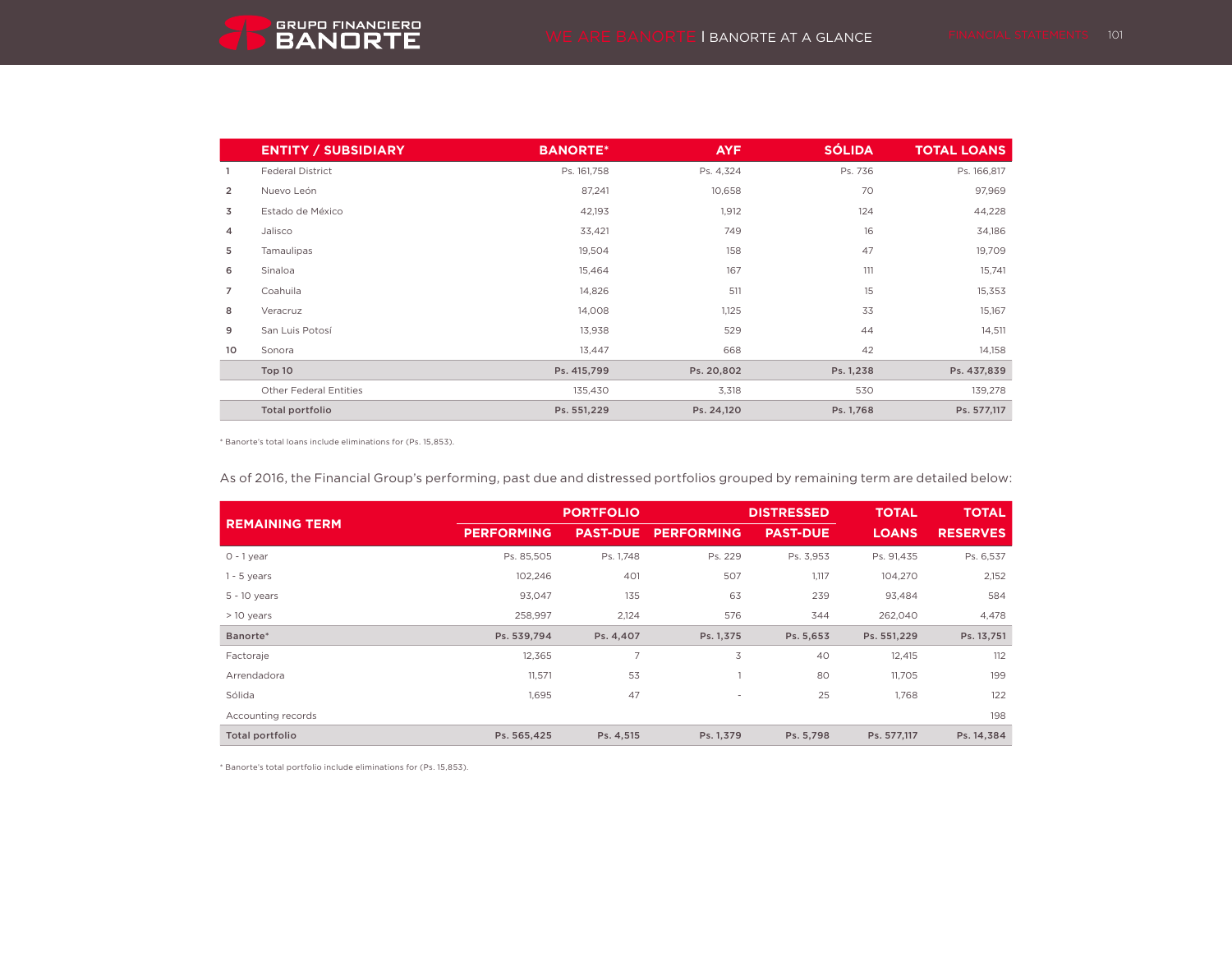

| <b>LOAN LOSS RESERVES FOR IMPAIRED</b><br><b>LOAN CREDIT RISKS</b> | <b>BANORTE</b> | <b>INTER</b><br><b>NATIONAL</b><br><b>BANK</b> | <b>4Q16</b><br><b>ARRENDADORA</b><br><b>Y FACTOR</b> | <b>SÓLIDA</b> | <b>TOTAL</b> |
|--------------------------------------------------------------------|----------------|------------------------------------------------|------------------------------------------------------|---------------|--------------|
| Initial Loan Loss Reserves                                         | Ps. 4,021      | Ps. 14                                         | Ps. 71                                               | Ps. 15        | Ps. 4,122    |
| Charged to earnings                                                | 118            | (Ps. 14)                                       | (Ps.1)                                               | ۰             | Ps.103       |
| For written off loans                                              | 121            | ×.                                             | ٠                                                    | $\sim$        | Ps. 121      |
| For foreign exchange variations                                    | $\overline{2}$ | $\sim$                                         | ٠                                                    | $\sim$        | Ps. 2        |
| For credit risk adjustments                                        | (5)            | (14)                                           | (1)                                                  | $\sim$        | (Ps. 20)     |
| Payment in kind                                                    | (683)          | $\sim$                                         | $\overline{\phantom{a}}$                             | ۰.            | (Ps. 683)    |
| Write-offs, Cancellations, and Debt forgiveness                    | (311)          | $\sim$                                         | ٠                                                    | $\sim$        | (Ps. 311)    |
| <b>Final Loan Loss Reserves</b>                                    | Ps. 3,145      | $Ps. -$                                        | Ps. 70                                               | Ps. 15        | Ps. 3,231    |
| Loan recoveries                                                    | Ps. 76         | $Ps. -$                                        | $Ps. -$                                              | $Ps. -$       | Ps. 76       |

The total distressed portfolio is Ps. 7,177, below is the 4Q16 balance of loan loss provisions for this book:

#### 2.2.2. Exposure with financial instruments

As of December 31st, 2016, exposure to Credit Risk for Securities Investments of Banco Mercantil del Norte was Ps. 286,965 billion, of which 99.2% is rated higher or similar to A-(mex) on a local scale, placing them in investment grade and the 3 main counterparties other than the Federal Government, State Governments and National Financial Institutions represent 10% of the Tier 1 Capital as of September 2016. Additionally, the exposure of investments with the same counterparty other than the Federal Government that represents a higher or similar concentration to 5% of the Net Capital as of September 2016 has similar rating to AAA(mex) and is comprised of (average considered term, amount in billion pesos and rate): market and bond certificates from: Pemex to 14 years and 9 months for Ps. 15,973 at 5.2%, Banco Inbursa market certificates for 1 year and 3 months for Ps. 7,335 at 6.2% and Banamex market certificates for 4 months for Ps. 6,500 at 2.9%

For Derivatives operations, the 3 main counterparties other than the Federal Government, State Governments and National Financial Institutions represent 1% of the Tier 1 Capital as of September 2016.

As for Casa de Bolsa Banorte Ixe, the exposure to the Credit Risk of Investments in Securities is Ps. 77,433 million pesos, of which 100% has a rating greater than or equal to A + (mex) on a local scale, which places them In investment grade and the 3 main issuers other than Federal Government, Parastatals and National Financial Institutions represent 32% of Stockholders' Equity to September 2016. In addition, the exposure of investments with a same issuer other than Federal Government that represent a concentration Greater than or equal to 5% of the Stockholders' Equity as of September 2016 have a rating greater than or equal to A + (mex) and are composed by (weighted average term, amount in millions of pesos and yield at the weighted average annualized maturity): stock certificates Of CFE at 2 years and 7 months for Ps. 1,994 at 7.0%; 1-year and 11-month PEMEX stock certificates for Ps. 1,914 at 7.2%; HSBC Mexico securities certificates at 1 year and 11 months for Ps. 1,151 at 6.4%; 8-month securities certificates of Banamex for Ps. 903 at 6.2%; Scotiabank Inverlat stock certificates at 1 year and 3 months for Ps. 730 at 6.3%; Bancomer securities certificates at 1 year and 3 months for Ps. 621 to 6.4%; Deutsche Bank bonds at 6 years and 5 months for Ps. 505 at 11.3%; Banco Inbursa securities certificates at 1 year and 7 months for Ps. 473 at 6.3%; Banco Interacciones 3-year and 1-month securities certificates for Ps. 386 to 7.1%; 2-year CABEI bonds for Ps. 160 to 6.0%; And Banco Monex stock certificates at 1 year and 7 months for Ps. 143 to 7.1%. In the case of Derivatives, there are no operations.

For Arrendadora and Factor Banorte the exposure of Investments in Securities is \$ 401 thousand pesos, the totality corresponds to shares. In the case of derivatives transactions, we have an exposure of Ps. 2 million pesos with private counterparties.

In Solid Portfolio Manager, the investment exposure in Securities is Ps. 1,456 million pesos, all of which corresponds to shares. The exposure with derivatives is Ps. 251 million pesos with private counterparties.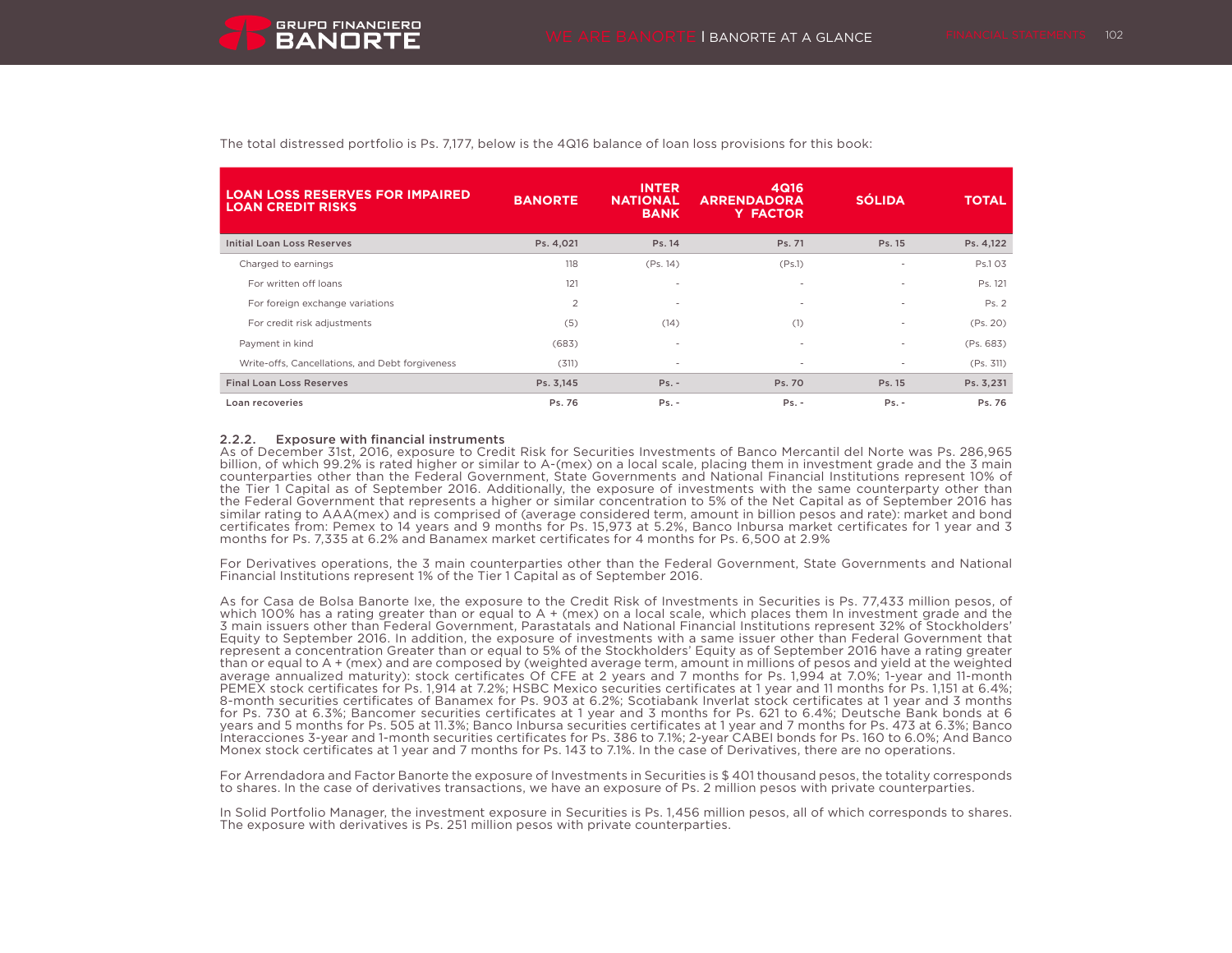Banorte's exposure to counterparty risk from transactions with derivatives is presented below, as well as the netting effect and risk mitigation based on the aggregate of guarantees related to transactions

| <b>POSITION</b><br>(AT YEAR'S END)  | 2016         |
|-------------------------------------|--------------|
| Forwards                            | (Ps. 14)     |
| Options                             | (12)         |
| Swap Interest Rate (IRS)            | 2,678        |
| Cross Currency Swap (CCIRS)         | (10, 280)    |
| Total                               | (Ps. 7,628)  |
| Positive Fair Value                 | 12,732       |
| (Positive Market Value)             |              |
| Netting effect*                     | 20,360       |
| Guaranties Given (-) / Received (+) |              |
| Cash                                | (6,153)      |
| Securities                          | 8            |
| Total                               | (Ps. 6, 145) |

\* Difference between the positive fair value (not considering the net positions) and the portfolio market value.

The following table represents the current and potential levels of exposure at the year's end.

| <b>FINANCIAL COUNTERPARTIES</b> | <b>POTENTIAL RISK</b> | <b>CURRENT RISK</b> |
|---------------------------------|-----------------------|---------------------|
| <b>FWD</b>                      | Ps. 10                | (6)                 |
| <b>OPTIONS</b>                  | 1,164                 | 918                 |
| <b>SWAP RATE</b>                | 14,776                | 5,575               |
| <b>CCS</b>                      | 939                   | (10, 267)           |
| Total                           | Ps. 14, 485           | (Ps. 3, 781)        |
| <b>Clients (Non Financial)</b>  |                       |                     |
| <b>FWD</b>                      | 15                    | (8)                 |
| <b>OPTIONS</b>                  | 6                     | (930)               |
| <b>SWAP RATE</b>                | 132                   | (2,897)             |
| <b>CCS</b>                      | 10                    | (12)                |
| Total                           | Ps. 163               | (Ps. 3, 847)        |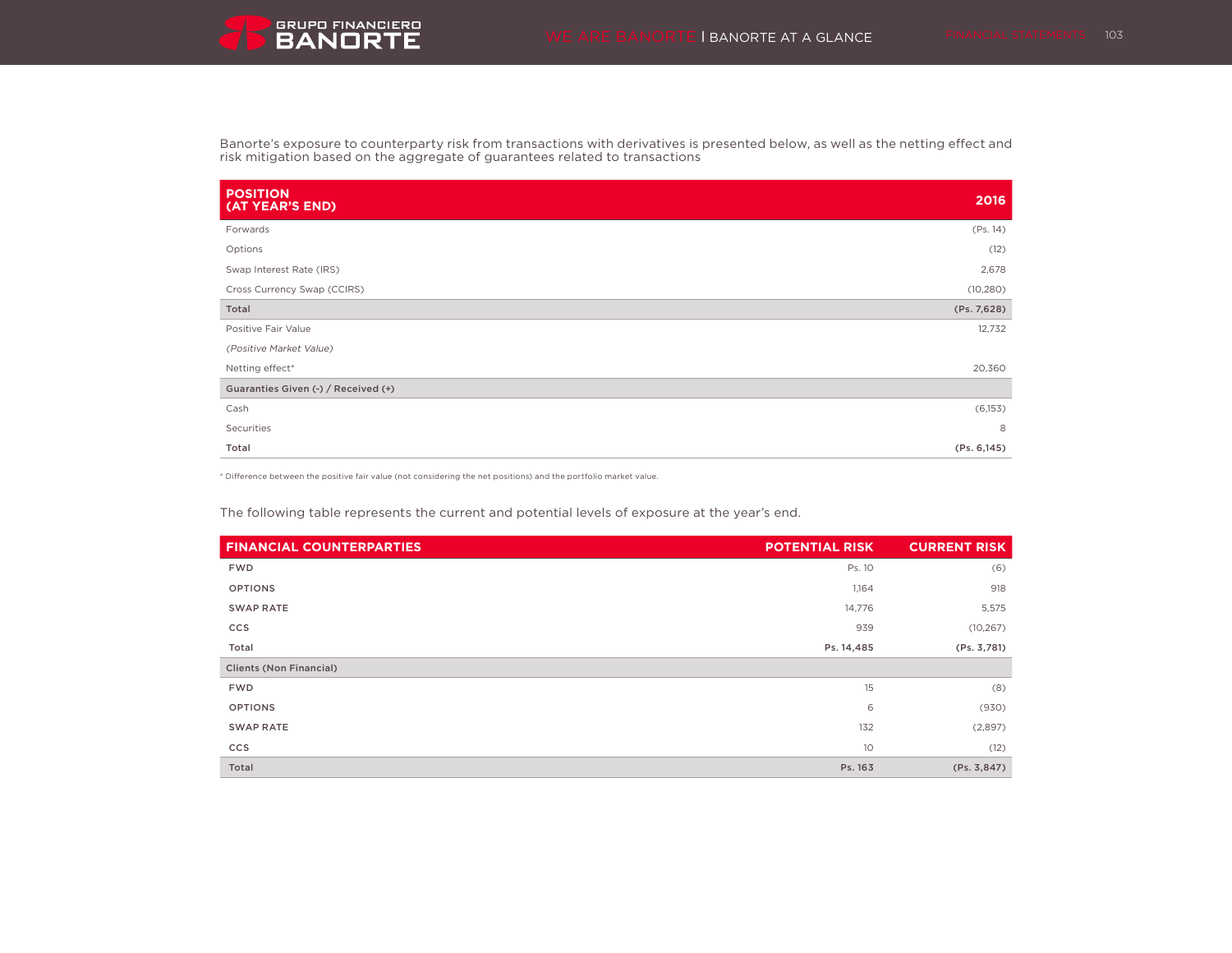Based on conditions set forth in derivatives agreements, tolerance levels of exposure are considered according to rating of involved entities. The following table lists the amount of guarantees to be delivered, in case of a rating downgrade:

| NET CASH OUTLAYS<br>(AT YEAR'S END) | 2016   |
|-------------------------------------|--------|
| Cash Outflow with 1-notch Downgrade | Ps. -  |
| Cash Outflow with 2-notch Downgrade | $-$    |
| Cash Outflow with 3-notch Downgrade | $\sim$ |

In the following table, the market value is detailed according to the ratings for derivatives' counterparties:

| <b>RATING</b> | 2016        |
|---------------|-------------|
| AAA/AA-       | $Ps. -$     |
| $A+/A-$       | (710)       |
| BBB+/BBB-     | (3,106)     |
| BB+/BB-       | (2,049)     |
| $B+/B-$       | (166)       |
| CCC/C         | (8)         |
| $\mathsf{SC}$ | (1,588)     |
| Total         | (Ps. 7,628) |

#### 2.3. Credit Guarantee

Guarantees represent the second credit recovery source when its coverage, through the predominant activity of the applicant, is compromised. Guarantees may be real or personal.

The main types of real guarantees are the following:

- Civil Mortgage
- Industrial Mortgage
- Regular Pledge
- Pledge w/o possession transfers
- Pledge / Pledge Bond
- Pledge Bond
- Caution Securities
- Securities Pledge
- Management and Payments Trust
- Development Funds

For assets granted in guarantee, the Financial Group has policies and procedures to monitor and make periodic inspection visits to ensure the existence, legitimacy, value and quality of the guarantees accepted as an alternative credit support. Furthermore, when guarantees are securities, there are policies and procedures to monitor its market's valuation and require additional guarantees if needed.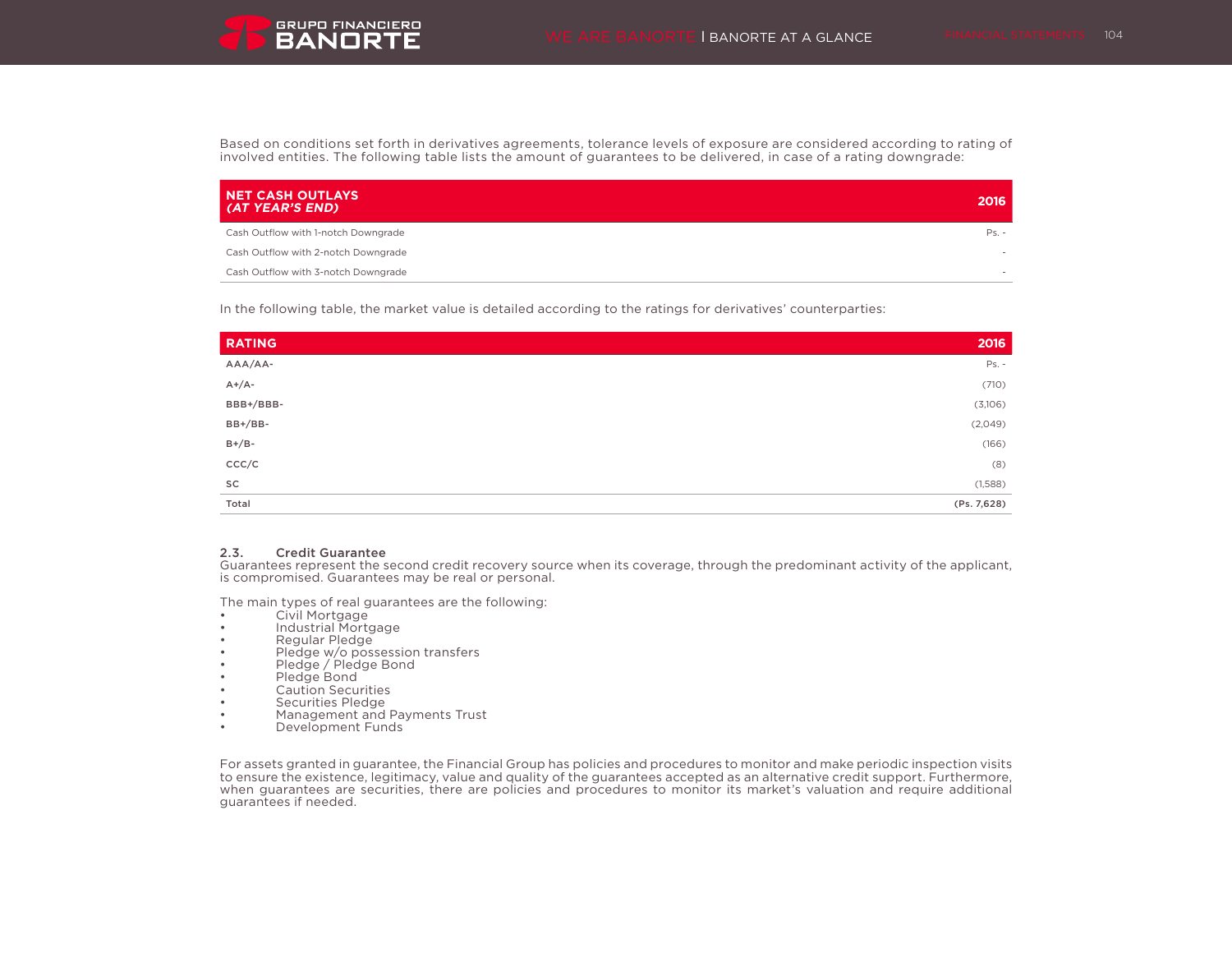The covered loan portfolio by type of guarantee at the end of 2016 is as follows:

|                                  | 2016           |                                       |                          |               |  |  |
|----------------------------------|----------------|---------------------------------------|--------------------------|---------------|--|--|
| <b>GUARANTEE TYPE</b>            | <b>BANORTE</b> | <b>ARRENDADORA</b><br><b>Y FACTOR</b> | <b>SÓLIDA</b>            | <b>TOTAL*</b> |  |  |
| <b>Total Loan portfolio</b>      | Ps. 567,083    | Ps. 24,120                            | Ps. 1,768                | Ps. 577,117   |  |  |
| Guarantee                        |                |                                       |                          |               |  |  |
| <b>Real Financial Guarantees</b> | 19,157         | ٠                                     | $\sim$                   | 19,157        |  |  |
| Real Non-Financial Guarantees    | 292,361        | 5,700                                 | 25                       | 298,086       |  |  |
| Pari Passu                       | 17,260         | $\overline{\phantom{a}}$              | $\sim$                   | 17,260        |  |  |
| <b>First Losses</b>              | 28,216         | $\overline{\phantom{a}}$              | $\sim$                   | 28,216        |  |  |
| <b>Personal Guarantees</b>       | 17,158         | 6,397                                 | $\overline{\phantom{a}}$ | 23,555        |  |  |
| <b>Total Covered Portfolio</b>   | Ps. 374.152    | Ps. 12.097                            | Ps. 25                   | Ps. 386.274   |  |  |

\* Includes eliminations for (Ps. 15,853).

#### 2.4. Expected losses

As of December 31, 2016, the total portfolio of Banco Mercantil del Norte is \$ 567,083 million pesos. The expected loss represents 2.0% and the unexpected loss is 4.4% both with respect to the total portfolio. The average of the expected loss represents 2.2% of the period September - December 2016.

Regarding Casa de Bolsa Banorte-Ixe, the credit exposure of investments is Ps 77.433 billion and the expected loss represents 0.04% of the exposure. The average expected loss is 0.03% between September-December 2016.

The total portfolio of Arrendadora and Factor, including pure leasing is Ps 27.632 billion. The expected loss represents 0.8% and the unexpected loss is 5.1% of the total portfolio. The average expected loss represents 0.7% during the September-December 2016 period.

The total portfolio of Sólida Administradora de Portafolios was Ps 1.768 billion. The expected loss of the portfolio represents 12.5% and the unexpected loss 13.2%, both with respect to the total portfolio. The average expected loss for the period of September-December 2016 was 8.6%.

#### 2.5. Risk diversification

In December 2005, the Commission issued "General Dispositions Applicable to Credit Institutions regarding to Risk Diversification". These guidelines state that the institutions must carry out an analysis of their borrowers and/or loans to determine the amount of "Common Risk"; also, the institutions must have the necessary information and documentation to prove that the person or group of persons represent common risk in accordance with the assumptions established in those Rules.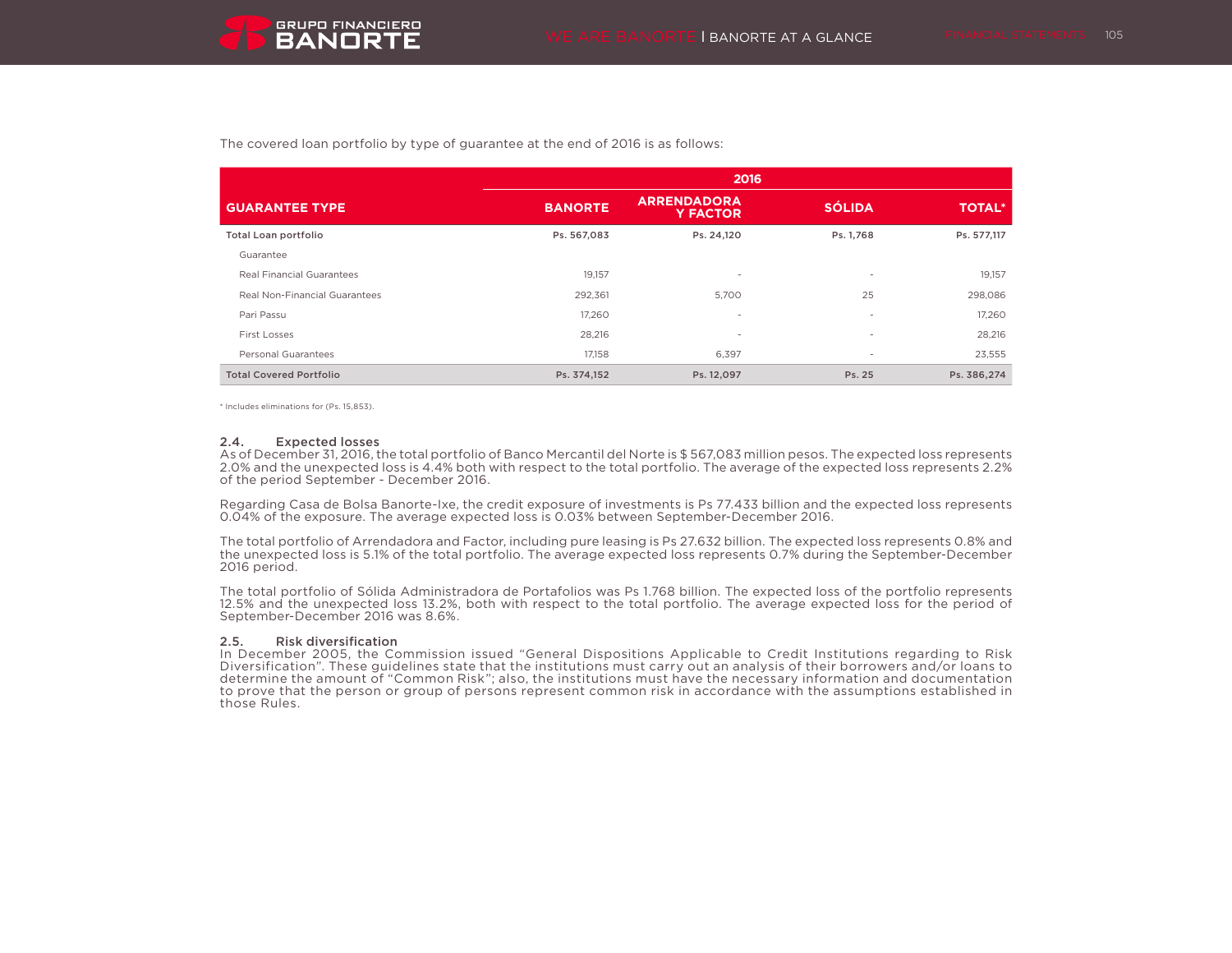In compliance with the risk diversification regulation in asset and liability operations, **Banco Mercantil del Norte** submits the<br>following information (million pesos):

| TIER 1 AS OF SEPTEMBER 30, 2016                                                       | Ps. 82,898     |
|---------------------------------------------------------------------------------------|----------------|
| I. Financing whose individual amount represents more than 10% of basic capital:       |                |
| Loan Operations                                                                       |                |
| Number of financings                                                                  |                |
| Total amount of financings                                                            | 8,561          |
| % in relation to Tier 1                                                               | 10%            |
| Overnight Operations                                                                  |                |
| Number of financings                                                                  | $\overline{2}$ |
| Total amount of financings                                                            | 19,574         |
| % in relation to Tier 1                                                               | 24%            |
| II. Maximum amount of financing with the three largest debtors and common risk groups | Ps. 37,022     |

In compliance with the risk diversification rules for asset and liability transactions, the following information regarding Arrendadora y Factor Banorte is provided below (million pesos):

| <b>EQUITY AS OF SEPTEMBER 30, 2016</b>                                                | Ps. 4,268      |
|---------------------------------------------------------------------------------------|----------------|
| I. Financing whose individual amount represents more than 10% of equity:              |                |
| Loan Operations                                                                       |                |
| Number of financings                                                                  | $\overline{4}$ |
| Total amount of financings                                                            | 4.344          |
| % in relation to Equity                                                               | 102%           |
| II. Maximum amount of financing with the three largest debtors and common risk groups | Ps. 6.161      |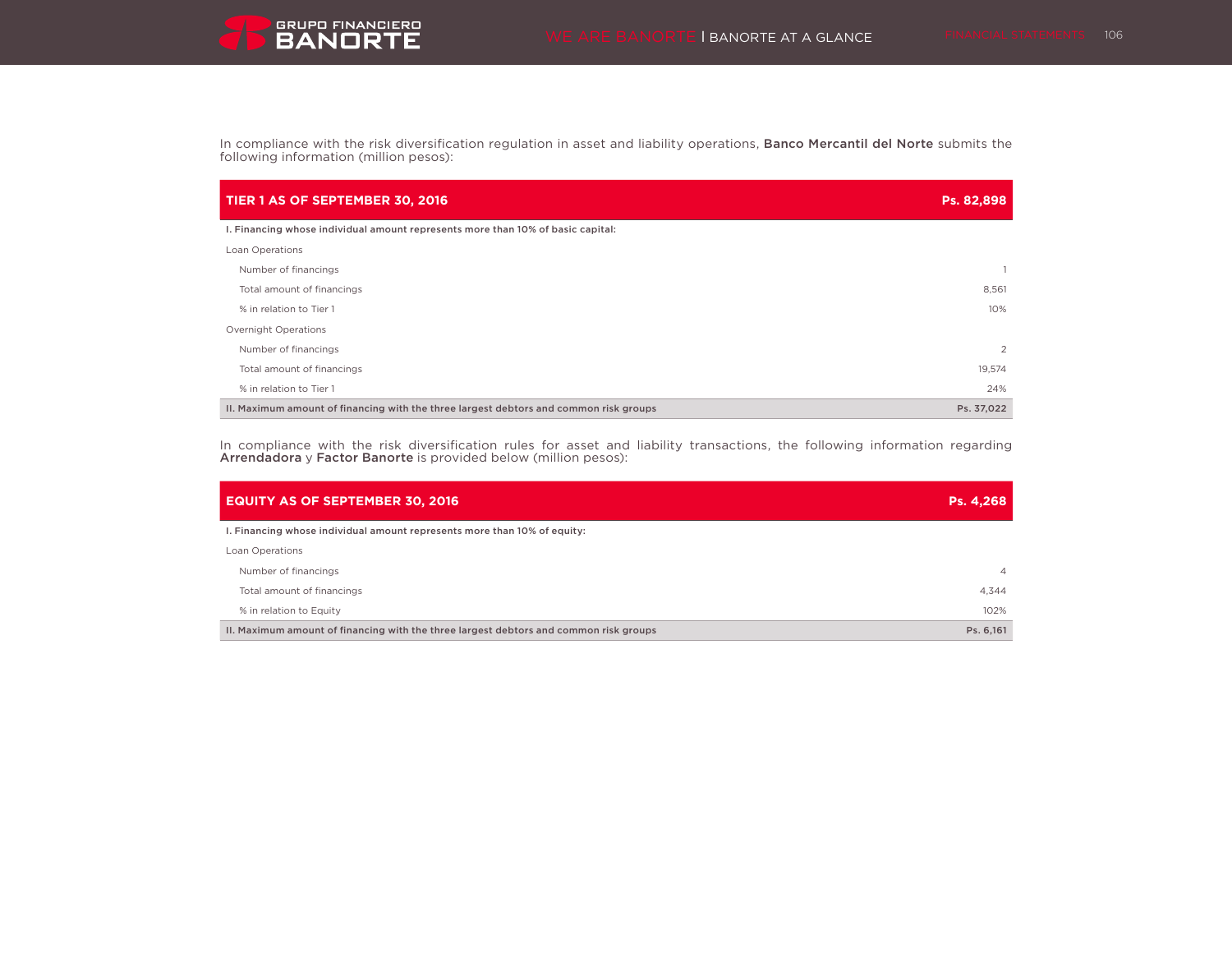In compliance with the risk diversification rules for asset and liability transactions, the following information regarding Sólida Administradora de Portafolios is provided below (million pesos):

| <b>EQUITY AS OF SEPTEMBER 30, 2016</b>                                                 | Ps. 4,754                |
|----------------------------------------------------------------------------------------|--------------------------|
| I. Financing whose individual amount represents more than 10% of equity (group level): |                          |
| Money market /derivatives operations                                                   |                          |
| Number of financings                                                                   |                          |
| Total amount of financings                                                             |                          |
| % in relation to Equity                                                                |                          |
| Overnight operations                                                                   |                          |
| Number of financings                                                                   |                          |
| Total amount of financings                                                             | $\overline{\phantom{a}}$ |
| % in relation to Equity                                                                |                          |
| II. Maximum amount of financing with the three largest debtors and common risk groups  | Ps. 475                  |

## 3. MARKET RISK

The objectives of Market Risk in GFNorte are:

- Comply with the Desired Risk Profile defined by the Group's Board of Directors.
- Maintain an adequate follow-up of the Market Risk.
- Keep the Senior Management properly informed in a timely manner.
- Quantify the exposure to Market Risk through the use of different methodologies.
- Define the maximum levels of risk that the Institution is prepared to maintain.
- Measure the Institution's vulnerability to extreme market conditions and consider those results for decision-making.

The Market Risk policies in GFNorte are:

- New products subject to market risk should be evaluated and approved using the new product guidelines approved by the Risk Policy Committee.
- The Board is the body empowered to approve global limits and metrics for market risk appetite, as well as modifications to the previous ones.
- The Risk Policy Committee is the body authorized to approve specific models, methodologies and limits, as well as modifications to the previous ones.
- Market risk models will be validated by an area independent of the one that develops and manages them.
- Inputs and market risk models will be validated according to a policy duly approved by the Risk Policy Committee.

Market Risk management is managed through a series of fundamental pillars, among which the use of models and methodologies such as Value at Risk (VaR), Retrospective Analysis (BackTesting), Sensitivity Analysis and Low Testing Extreme Stress Testing, all of which are used to measure the risk of products and portfolios of instruments traded on financial markets.

Risk management is also supported by a framework of policies and manuals, which establishes the implementation and monitoring of Market Risk limits, the disclosure of the referred risk metrics and their follow-up with respect to the established limits.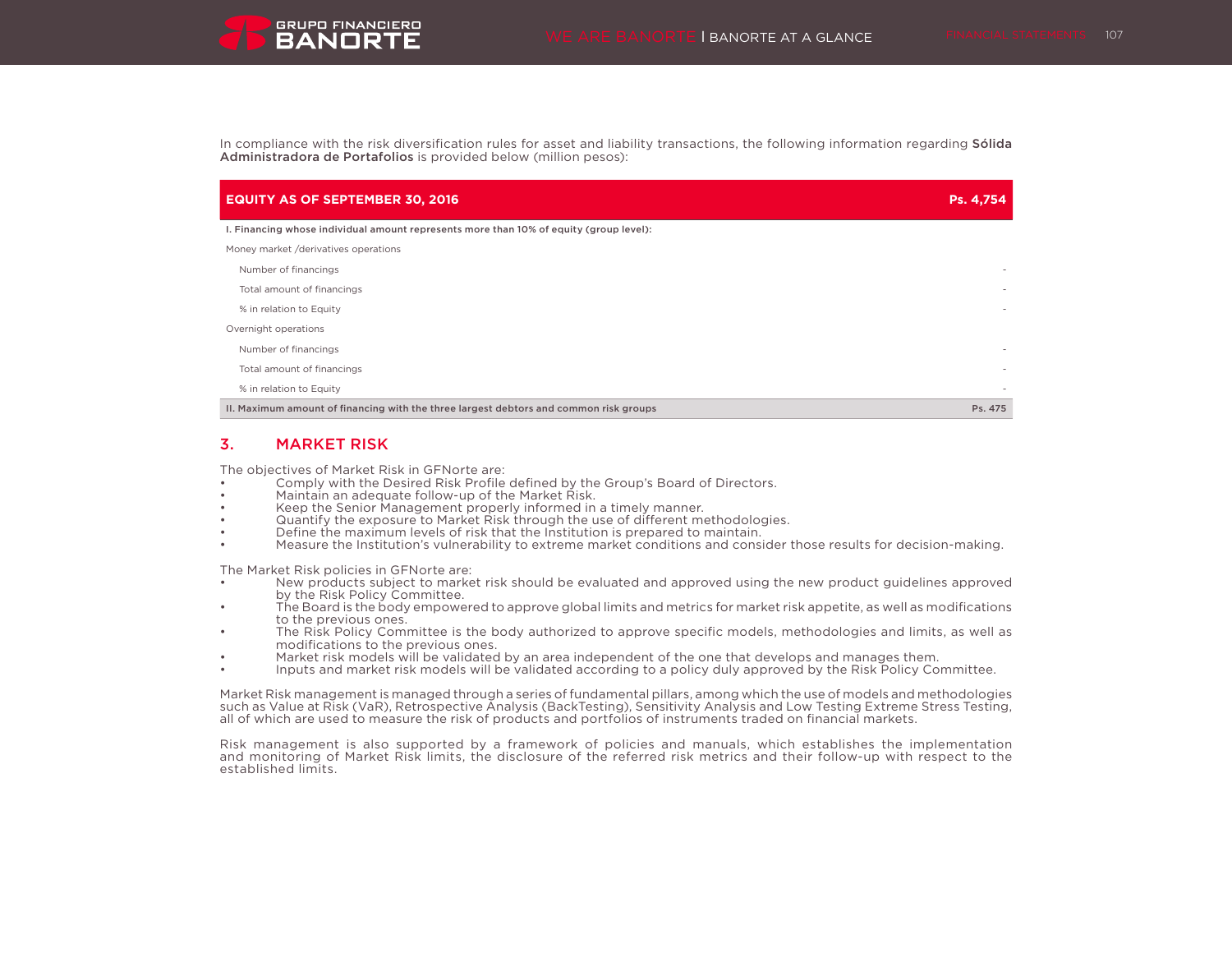The key risk indicators are disclosed through monthly reports to the CPR and through a daily report to the main executives in the Financial Group related to the taking of Market Risk positions.

#### 3.1. Exposure to market risk

Exposure of the institution's financial portfolios to Market Risk is quantified using the standard methodology in the industry known as Value at Risk (VaR).

The VaR model considers a one day horizon base, a non-parametric historical simulation with a 99% confidence level and 500 historical observations on risk factors. Furthermore, it considers all the positions (money market, treasury, equities, FX and derivatives for trading and hedging purposes) classified for accounting purposes as trading and available for sale assets, both on and off the balance sheet.

The average VaR for 4Q16 was Ps. 71 million (Ps. 142 million less than the average VaR for 4Q16). The VaR at the close of 4Q16 corresponds to \$ 101 million.

The decrease presented in the fourth quarter of 2016 is due to an adjustment in over-valued inputs, CCIRS position criteria and changes to origin currency to align them with accounting; With a downward impact on VaR.

The result shows that the Bank's potential loss will be above Ps 71 million in one out of a hundred days.

|                           | <b>4Q15</b> | 1Q16    | <b>2Q16</b> | 3Q16    | 4Q16   |
|---------------------------|-------------|---------|-------------|---------|--------|
| VaR Banorte*              | Ps. 300     | Ps. 313 | Ps. 286     | Ps. 213 | Ps. 71 |
| Banorte net capital**     | 80.509      | 83,453  | 90.155      | 90,264  | 97,991 |
| VaR / net capital Banorte | 0.37%       | 0.38%   | 0.32%       | 0.24%   | 0.07%  |

\* Quarterly Average

\*\* Sum of net capital at the end of the quarter

The average VaR by risk factor for Banorte's portfolio had the following behavior during the fourth quarter of 2016:

| <b>RISK FACTOR</b>         | <b>1Q16</b> | <b>2Q16</b> | <b>3Q16</b> | <b>4Q16</b> |
|----------------------------|-------------|-------------|-------------|-------------|
| Rates                      | Ps. 319.6   | Ps. 284.6   | Ps.71.1     | Ps. 56.2    |
| <b>FX</b>                  | 188.2       | 143.4       | 166.6       | 25.9        |
| Variable Income            | 1.4         | 5.2         | 4.3         | 7.2         |
| Diversification effect     | (196.1)     | (147.3)     | (28.7)      | (18.6)      |
| <b>Banorte's Total VaR</b> | Ps. 313.0   | Ps. 285.9   | Ps. 213.4   | Ps. 70.7    |

The proportion by market risk factor excluding the diversification effect is:

| <b>RISK FACTOR</b> | 1Q16  | <b>2Q16</b> | 3Q16  | 4Q16  |
|--------------------|-------|-------------|-------|-------|
| Rates              | 62.8% | 65.7%       | 29.4% | 62.9% |
| FX Rate            | 37.0% | 33.1%       | 68.8% | 29.0% |
| Variable Income    | 0.2%  | 1.2%        | 1.8%  | 8.1%  |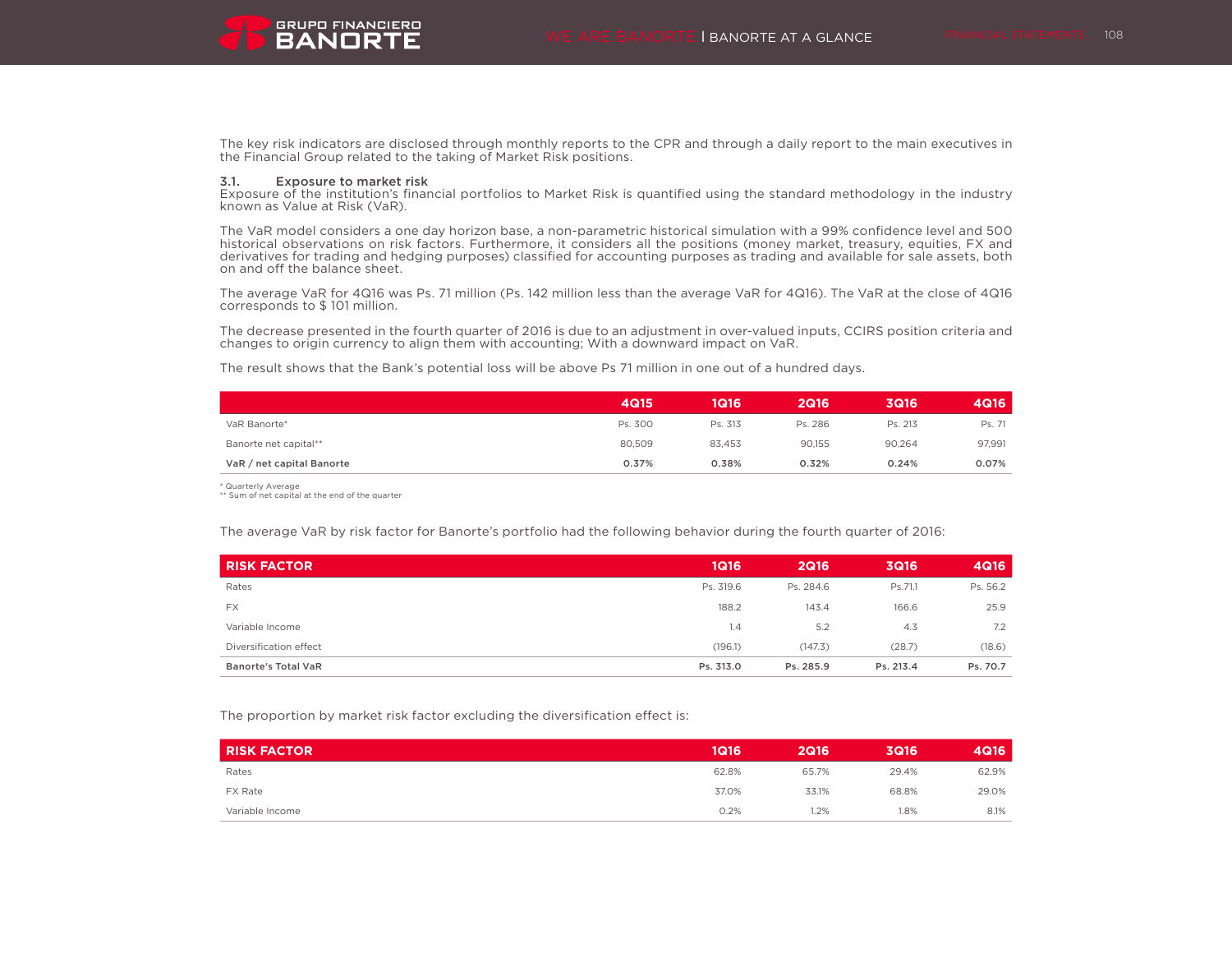#### 3.2. Sensitivity analysis and tests under extreme conditions (Stress Testing)

Since VaR indicates the potential losses under normal market conditions, Banorte complements its risk analysis by applying tests under extreme conditions known as Stress Testing. This is presented to the Risk Policy Committee on a monthly basis with the main objective of assessing the impact on the institute's positions of extreme movements in risk factors.

#### 3.3. Backtesting

In order to validate the effectiveness and accuracy of the VaR, a monthly Backtesting analysis is presented to the Risk Policy Committee. Through this analysis, it is possible to compare losses and gains observed with respect to the estimated Value at Risk and if necessary make the required adjustments to the estimated.

During 2015, there were two surplus events of the forecasted VaR vs. the Actual VaR for the Financial Group's portfolio.

#### 3.4. Value of Risk for Casa de Bolsa (Brokerage House)

The average VaR of the portfolio was Ps. 5 million for the last quarter of 2016.(\$ 28 million lower than the VaR of the previous quarter). The VaR at the close of 4Q16 corresponds to \$ 5.5 million pesos.

The decrease presented in the fourth quarter of 2016 is due to an adjustment in over-valued inputs, CCIRS position criteria and changes to origin currency to align them with accounting; with a downward impact on VaR.

The result shows that potential loss will be above Ps 5 million in one out of a hundred days.

|                   | <b>4Q15</b> | 1Q16   | <b>2Q16</b> | <b>3Q16</b> | <b>4Q16</b> |
|-------------------|-------------|--------|-------------|-------------|-------------|
| $VaR*$            | Ps. 15      | Ps. 27 | Ps. 28      | Ps. 33      | Ps. 5       |
| Net capital**     | 2,641       | 2,836  | 2,355       | 1.906       | 2,058       |
| VaR / Net Capital | 0.57%       | 0.95%  | 1.19%       | 1.73%       | 0.24%       |

\* Quarterly average

\*\* Sum of net capital at the end of the quarter.

VaR by risk factor of the instrument portfolio described for the Financial Group behaved during the fourth quarter of 2016 as follows:

| <b>RISK FACTOR</b>                | <b>1Q16</b>              | <b>2Q16</b> | <b>3Q16</b>              | <b>4Q16</b>              |
|-----------------------------------|--------------------------|-------------|--------------------------|--------------------------|
| Rates                             | Ps. 26.5                 | Ps. 28.1    | Ps. 32.5                 | Ps. 5.0                  |
| <b>FX Rate</b>                    | . .                      |             | $\sim$                   | $\sim$                   |
| Variable Income                   | . .                      |             | $\overline{\phantom{a}}$ | $\;$                     |
| <b>VaR Diversification Effect</b> | $\overline{\phantom{a}}$ | $\sim$      | $\overline{\phantom{a}}$ | $\overline{\phantom{a}}$ |
| VaR Total Casa de Bolsa           | Ps. 26.5                 | Ps. 28.1    | Ps. 32.5                 | Ps. 5.0                  |

#### 3.5. Sensitivity analysis and tests under extreme conditions (Stress Testing)

Since VaR indicates the potential losses under normal market conditions, Casa de Bolsa Banorte-Ixe complements its risk analysis by applying tests under extreme conditions known as Stress Testing. This is presented to the Risk Policy Committee on a monthly basis with the main objective of assessing the impact on the institute's positions of extreme movements in risk factors.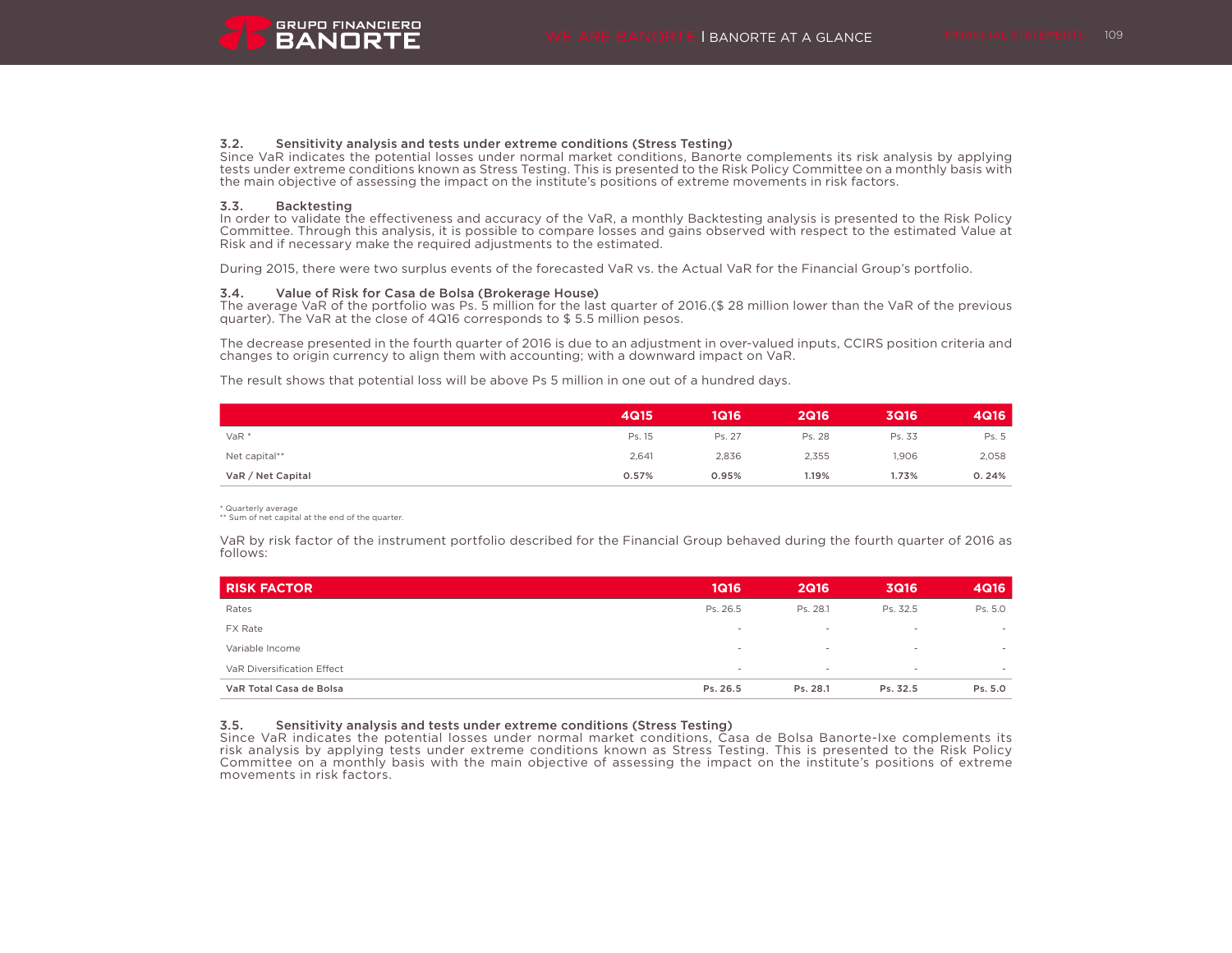#### 3.6. Backtesting

In order to validate the effectiveness and accuracy of the VaR, a monthly Backtesting analysis is presented to the Risk Policy Committee. Through this analysis it is possible to compare losses and gains observed with respect to the estimated Value at Risk and if necessary make the required adjustments to the estimated.

## 4. LIQUIDITY RISK

Financial Institution's Liquidity Risk objectives are:

- Comply with the Risk Appetitedefined by the Group's Board of Directors.
- Give proper monitoring of Liquidity Risk, both supplemented with stress tests and contingency plan that includes corrective measures, as well as the follow-up of the diversification of funding sources.
- Keep the Senior Management properly informed in a timely manner.
- Quantify using different methodologies, exposure to Liquidity Risk.
- Define the maximum risk levels that the institution is willing to maintain.
- Measure Institution vulnerability to extreme market conditions and consider such results for decision making.

Financial Group´s liquidity risk policies are:

- Establishment of specific global limits of Liquidity Risk Management.
- Measurement and monitoring of Liquidity Risk.<br>• Information and disclosure of Liquidity Risk to r
- Information and disclosure of Liquidity Risk to risk- taking areas, CPR, Board of Directors, Financial Authorities and to the investment public.

#### 4.1. Liquidity Risk Methodology and Exposure

Liquidity risk is managed through a series of fundamental pillars that include the use of key indicators such as the Liquidity Coverage Ratio (LCR), concentration, funding and stability ratios as well as liquidity stress testing. The latter based on a framework of policies and manuals, including a liquidity contingency plan, and similarly, is enhanced with the follow up on limits and Risk Appetite metrics of Liquidity Risk. The disclosure of metrics and indicators and their compliance with the established limits and the Risk Appetite are reviewed through monthly reports to the CPR, weekly reports to the capital and liquidity management group and quarterly reports to the Board of Directors.

#### 4.2. Profile and Funding Strategy

The composition and evolution of the bank's funding during the quarter is shown in the following table

| <b>FUNDING SOURCE</b>           | 1Q16        | 2Q16        | <b>3Q16</b> | <b>4Q16</b> | <b>VAR VS. 1Q16</b> |
|---------------------------------|-------------|-------------|-------------|-------------|---------------------|
| Demand deposits                 |             |             |             |             |                     |
| Local Currency                  | Ps. 288.568 | Ps. 298.404 | Ps. 306.594 | Ps. 331,280 | 14.8%               |
| Foreign Currency                | 37.227      | 38.203      | 42.587      | 51.179      | 37.5%               |
| <b>Demand deposits</b>          | 325,795     | 336,607     | 349,181     | 382,459     | 17.4%               |
| Time Deposits - Retail          |             |             |             |             |                     |
| Local Currency <sup>(1)</sup>   | 131,891     | 137,386     | 143,069     | 149,861     | 13.6%               |
| Foreign currency                | 19,398      | 20,255      | 16,554      | 17,792      | (8.3%)              |
| <b>Core Deposits</b>            | 477,084     | 494,248     | 508,805     | 550,112     | 15.3%               |
| Money market                    |             |             |             |             |                     |
| Mexican pesos <sup>(2)</sup>    | 62,158      | 60.139      | 35.788      | 24,391      | (60.8%)             |
| Foreign currency <sup>(2)</sup> | Ps. 539,242 | Ps. 554,387 | Ps. 544,593 | Ps. 574,502 | 6.5%                |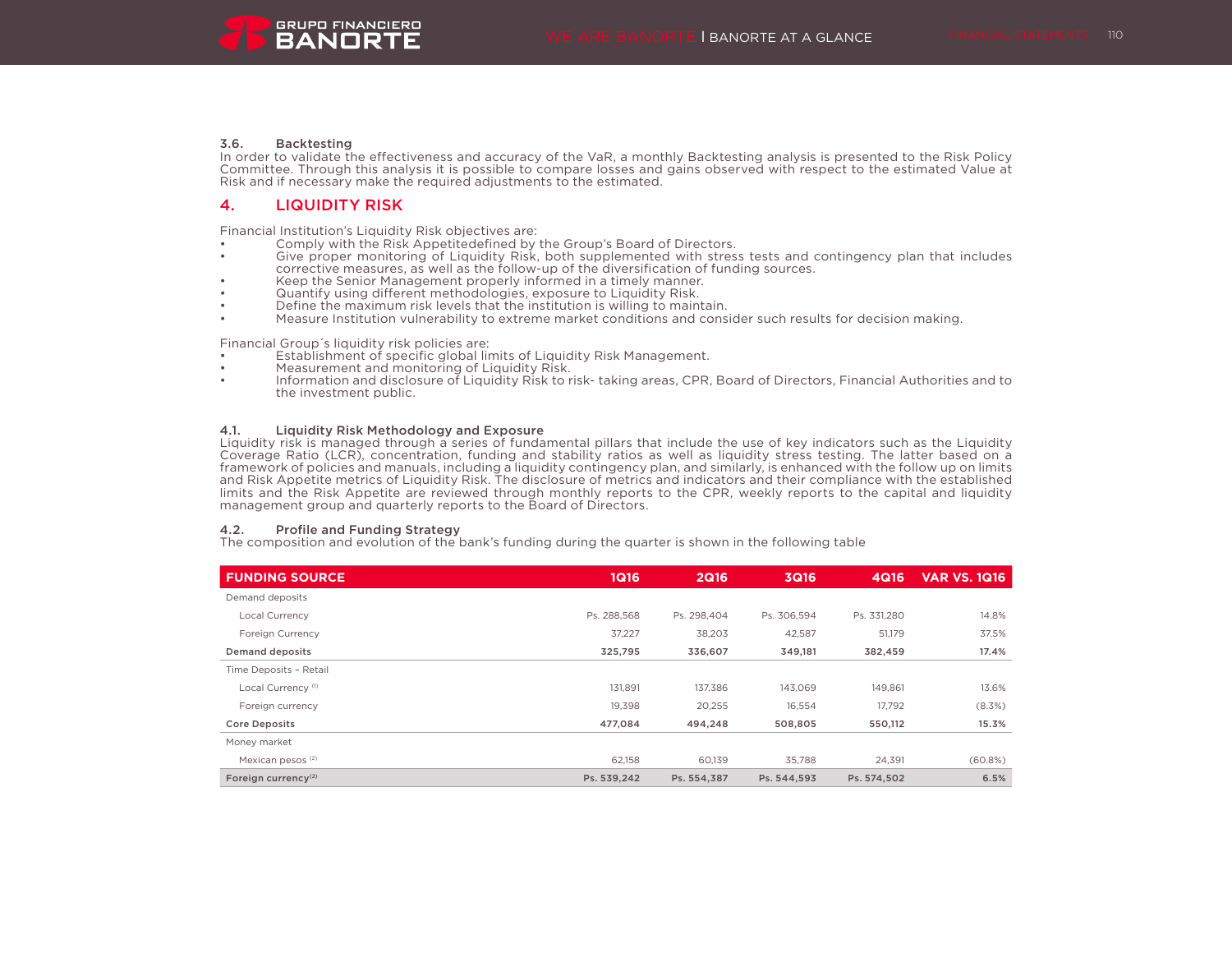**4.3. Liquidity Coverage Ratio**<br>The LCR allows the quantification of Liquidity Risk through the relationship between Liquid Assets and Net Cash Outflows in the next 30 days, under a regulatory stress scenario.

The LCR is an indicator designed to ensure that the institution has the liquidity to meet its short term obligations, under an extreme scenario using exclusively high quality liquid assets as source of funding.

The following table shows the average evolution of LCR components in 4Q16.

|                |                                                                       | <b>BANK AND SOFOMES</b>                         |                                               |  |  |
|----------------|-----------------------------------------------------------------------|-------------------------------------------------|-----------------------------------------------|--|--|
|                | <b>LCR COMPONENTS</b>                                                 | <b>UNWEIGHTED</b><br><b>AMOUNT</b><br>(AVERAGE) | <b>WEIGHTED</b><br><b>AMOUNT</b><br>(AVERAGE) |  |  |
|                | <b>COMPUTABLE LIQUID ASSETS</b>                                       |                                                 |                                               |  |  |
|                | <b>Total Computable Liquid Assets</b>                                 | <b>NA</b>                                       | Ps. 82,899                                    |  |  |
|                | <b>CASH DISBURSEMENTS</b>                                             |                                                 |                                               |  |  |
| $\overline{2}$ | Unsecured retail financing                                            | Ps. 313,558                                     | Ps. 24,725                                    |  |  |
| 3              | Stable financing                                                      | 132,607                                         | 6,630                                         |  |  |
| 4              | Less stable financing                                                 | 180.951                                         | 18.095                                        |  |  |
| 5              | Unsecured wholesale financing                                         | 214,641                                         | 57,864                                        |  |  |
| 6              | Operational deposits                                                  | 168,386                                         | 31,747                                        |  |  |
| $\overline{7}$ | Non-Operational deposits                                              | 45,608                                          | 25,470                                        |  |  |
| 8              | Unsecured debt                                                        | 647                                             | 647                                           |  |  |
| 9              | Secured wholesale financing                                           | 257,196                                         | 21,279                                        |  |  |
| 10             | Additional requirements:                                              | 703,414                                         | 26,062                                        |  |  |
| 11             | Disbursements related to derivatives and other guarantee requirements | 412,073                                         | 7.452                                         |  |  |
| 12             | Disbursements related to losses from debt financing                   |                                                 |                                               |  |  |
| 13             | Lines of credit and liquidity                                         | 291,341                                         | 18,611                                        |  |  |
| 14             | Other contractual financing obligations                               |                                                 |                                               |  |  |
| 15             | Other contingent financing obligations                                |                                                 |                                               |  |  |
| 16             | <b>TOTAL CASH DISBURSEMENTS</b>                                       | <b>NA</b>                                       | 129,931                                       |  |  |
|                | <b>CASH INFLOW</b>                                                    |                                                 |                                               |  |  |
| 17             | Cash Inflows for secured operations                                   | Ps. 56,635                                      | Ps. 42,953                                    |  |  |
| 18             | Cash Inflows for unsecured operations                                 | 34,486                                          | 1,364                                         |  |  |
| 19             | Other cash inflows                                                    | 1,818                                           | 1,818                                         |  |  |
| 20             | <b>TOTAL CASH INFLOW</b>                                              | N/A                                             | Ps. 46,135                                    |  |  |
|                |                                                                       |                                                 | Adjusted amount                               |  |  |
| 21             | <b>TOTAL COMPUTABLE LIQUID ASSETS</b>                                 | <b>NA</b>                                       | Ps. 82,899                                    |  |  |
| 22             | <b>TOTAL NET CASH DISBURSEMENTS</b>                                   | <b>NA</b>                                       | Ps. 83,796                                    |  |  |
| 23             | <b>LIQUIDITY COVERAGE RATIO</b>                                       | <b>NA</b>                                       | 99.55%                                        |  |  |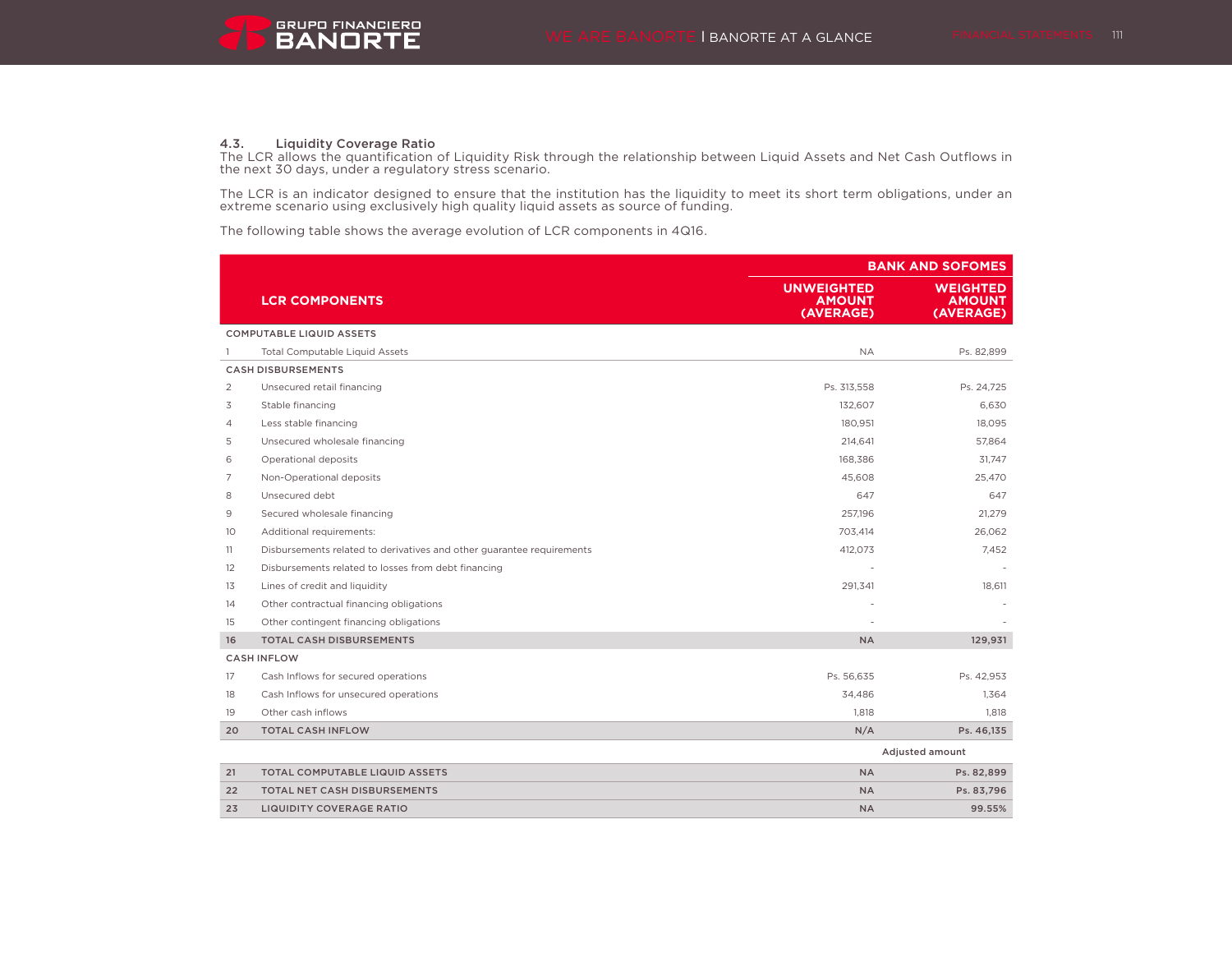

During 4Q16, an average CCL for Banco and Sofomes of 99.55% was observed, with CCL at the close of 4Q16 of 89.73%, standing above the Desired Risk Profile and the regulatory minimum established in the current regulations. The above results indicate that Banorte is in a position to meet all of its short-term obligations in the face of a crisis scenario.

# Evolution of LCR Components

| <b>LCR COMPONENT</b> | 1Q16       | 2Q16        | 3Q16       | 4Q16       | <b>VAR VS. 1Q16</b> |
|----------------------|------------|-------------|------------|------------|---------------------|
| Liquid assets        | Ps. 69.680 | Ps. 7 9.090 | Ps. 81.449 | Ps. 82.074 | 17.8%               |
| Cash Inflow*         | 57.406     | 55.711      | 34.250     | 43.883     | (23.6%)             |
| Cash Outflows*       | 116,009    | 115.432     | 111.647    | 135.354    | 16.7%               |

\* See main LCR results.

The Liquid Assets that compute in the LCRs for the Bank and Sofoms during 2016 are distributed as follows:

| <b>TYPE OF ASSET</b> | 1Q16       | <b>2Q16</b> | <b>3Q16</b> | <b>4Q16</b> | <b>VAR VS. 1Q16</b> |
|----------------------|------------|-------------|-------------|-------------|---------------------|
| Total                | Ps. 69.680 | Ps. 81.662  | Ps. 81,449  | Ps. 82.074  | 17.8%               |
| Level I              | 60.619     | 71,881      | 71.818      | 71.795      | 18.4%               |
| Level II             | 9.061      | 9,781       | 9.631       | 10.278      | 13.4%               |
| Level II A           | 7,957      | 8,425       | 8,060       | 8,238       | 3.5%                |
| Level II B           | 1,104      | 1,356       | 1,571       | 2,041       | 84.8%               |

Net assets grew by 17.8% between 1Q16 and 4Q16, mainly driven by an increase in liquid assets level I and level II B during 2016.

### 4.4. LCR Results' Main Causes

Changes in the Liquidity Coverage Ratio between 3Q16 and 4Q16 are mainly due to the issuance made by Banorte in October of subordinated debentures for USD \$ 500MM, which had a positive implication on the liquidity of the institution.

### 4.5. Liquidity Risk in Foreign Currency

For Liquidity Risk quantification and follow-up, in the specific case of the foreign currency denominated portfolio, Banorte uses the criteria established by Banco de México for the assessment of the foreign currency Liquidity Coefficient.

The Liquidity Coefficient in foreign currencies should be interpreted as the ability of the institution to meet its liquidity mismatches with liquid assets, both in foreign currency.

### 4.6. Exposure to Derivatives and possible Margin Calls

Banorte applies the regulatory methodology to determine cash outflows for derivatives. At the end of 2016, estimated outflows for derivatives were as follows:

| <b>I DERIVATIVES CASH OUTFLOWS</b>                           | 1Q16      | 2016'     | 3Q16      |           | 4Q16 VAR VS. 1Q16 |
|--------------------------------------------------------------|-----------|-----------|-----------|-----------|-------------------|
| Net cash outflows at market value and for potential exposure | Ps. 2.383 | Ps. 2.658 | Ps. 3.531 | Ps. 5.164 | 116.7%            |
| Cash outflows for a 3 notch credit rating downgrade          | Ps. 469   | Ps. 627   | $Ps. -$   | $Ps. -$   | $(100.0\%)$       |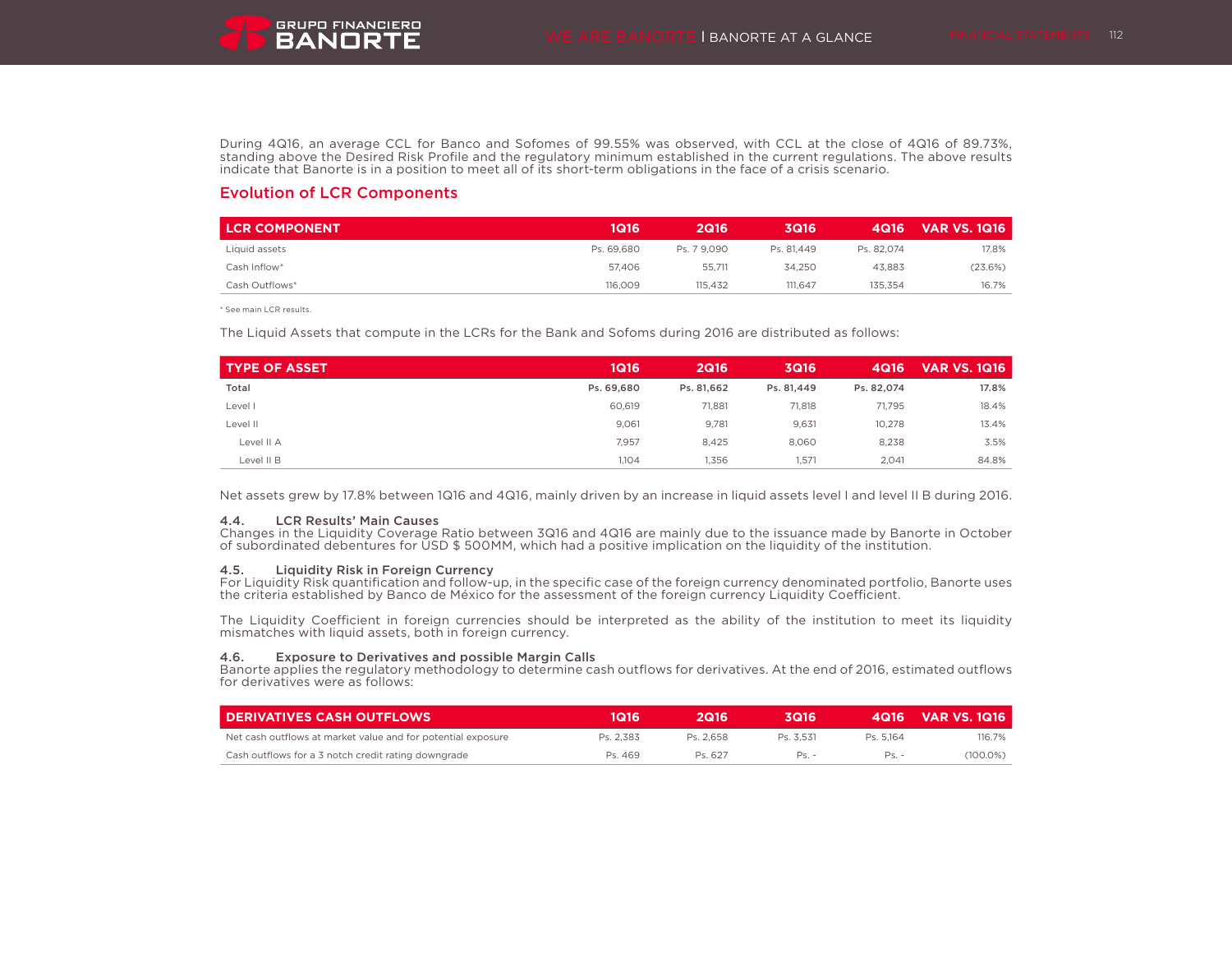The former measurement shows that potential outflows for derivatives may represent a liquidity requirement up to Ps. 5.164 billion.

### 4.7. Liquidity Gaps

A As part of the liquidity analysis for the Bank, 30 days liquidity gaps for the institution's assets and liabilities (obligations) are analyzed. Results for the Bank at the end of 4Q16 are presented in the following table.

| <b>CONCEPT</b>        | 1Q16     | 2Q16'    | 3Q16      | 4Q16     | <b>VAR VS. 1Q16</b> |
|-----------------------|----------|----------|-----------|----------|---------------------|
| Cumulative 30 day Gap | (53,270) | (55.434) | (45, 220) | (22.552) | (57.7%)             |
| Liquid assets         | 69,680   | 79.355   | 56.392    | 59.791   | (14.2%)             |

Mismatch among inflows and outflows (gaps) for the next 30 days are covered with liquid assets. It should be noted that during the quarter, the Risk Policy Committee approved a new methodology for calculating the liquidity gap, which involves an own model to determine the survival of demand and time deposits. The new methodology is the main reason for the difference against the calculations presented in the previous quarter. In addition, the new methodology allows us to make a more granular breakdown of the liquidity gaps, remaining as follows for 4Q16:

| <b>CONCEPT</b><br>(MILLONS OF PESOS) | 1 DAY   | <b>7 DAYS</b> |          | <b>1 MONTH 3 MONTHS</b> |           | 6 MONTHS 12 MONTHS |
|--------------------------------------|---------|---------------|----------|-------------------------|-----------|--------------------|
| Natural Gap                          | (1.911) | (17.363)      | (3.278)  | 7.530                   | (9.369)   | 2.810              |
| <b>Accumulated Gap</b>               | (1.911) | (19.274)      | (22.552) | (15.022)                | (24, 392) | (21,582)           |

### 4.8. Stress Testing under liquidity extreme conditions

As part of its Liquidity Risk management, Banorte performs tests under extreme liquidity circumstances with internal scenarios to assess the Bank's liquidity adequacy. A total of 9 scenarios, based on 3 sources of risk (systemic, idiosyncratic and combined) with 3 levels of severity (moderate, medium and severe) are used.

#### 4.9. Contingency Funding Plan

For the purpose of having comprehensive liquidity management practices, and to ensure its operation in adverse situations in terms of Liquidity, Banorte has implemented a contingency funding plan, which incorporates elements to identify possible liquidity problems and defines alternate funding sources available to deal with contingencies.

#### 4.10. Interest Rate Risk

The structural risk in the balance sheet or interest rate is managed using tools such as the sensitivity analysis to changes in rates, domestic, foreign and real obtaining the impact thereof on the net interest margin. In the sensitivity analysis, assumptions on deposits, according to a model of stability, are included.

As part of the rate risk mitigation actions, the institution has policies and limits for portfolio hedging fixed rate. The compliance of the above is reported to the CPR on a monthly basis.

The table below shows the effect on the Financial Margin of a movement of 100 basis points over the rates, which is considered Available for Sale, which at the close of 4Q16 corresponded to 153,128 million pesos, and on average during the 4Q16 to 130,480 million pesos.

|                    | 1Q16    | 2Q16'   | 3Q16      |           | 4Q16 VAR VS. 1Q16 |
|--------------------|---------|---------|-----------|-----------|-------------------|
| Margin Sensitivity | Ps. 854 | Ps. 983 | Ps. 1.066 | Ps. 1.180 | 38%               |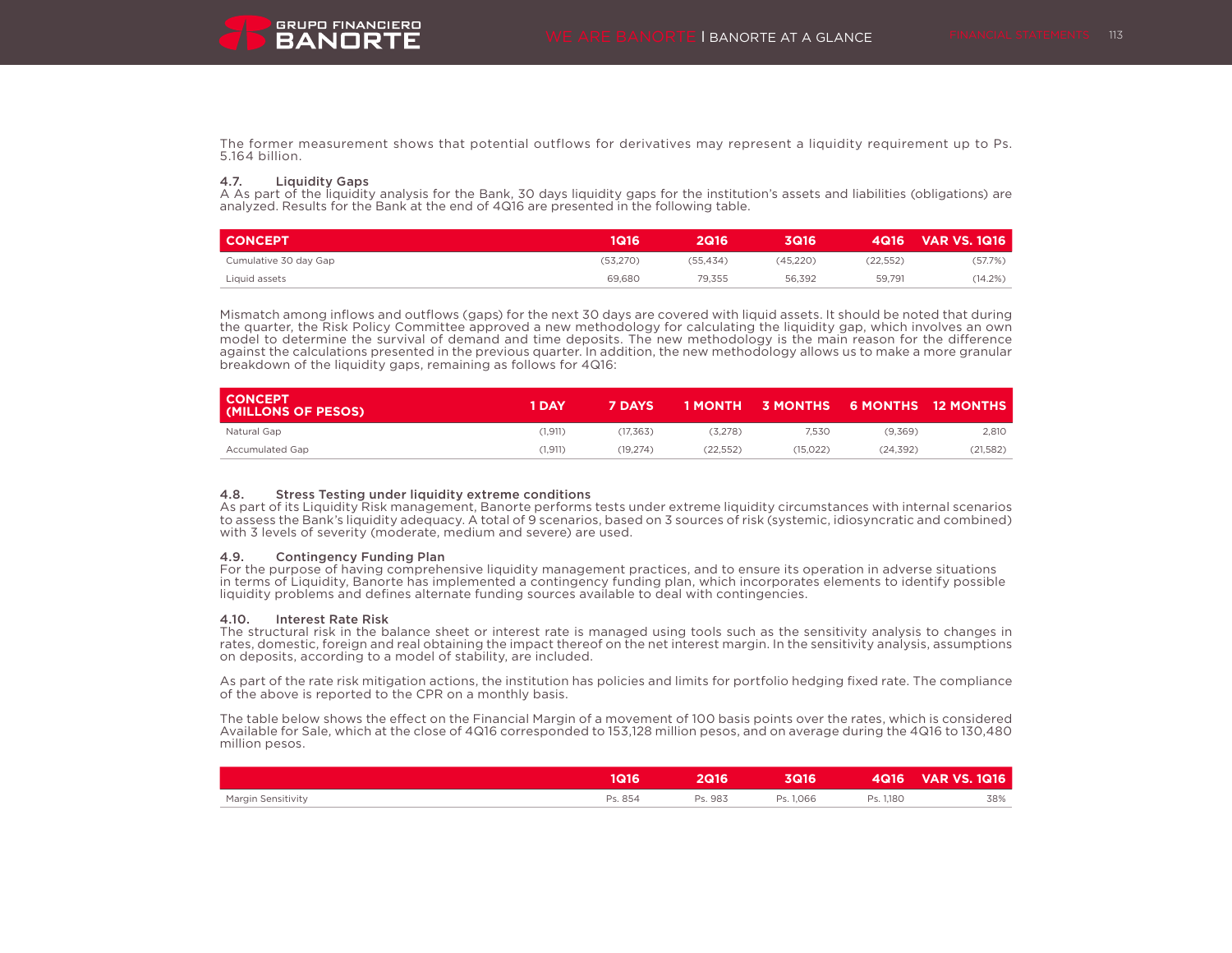

#### 4.11. Subsidiaries

Liquidity Risk Management processes for the Bank and its Sofoms are centralized in GFNorte's Risk Management General Direction (DGAR). To follow-up on Sofoms' liquidity, an analysis of the balance sheet structural behavior is made, as well as to the funding diversification. Furthermore, a maturity gap analysis is performed. Specifically for the Brokerage House, regulatory liquidity requirements are monitored.

The following chart shows the composition of the gap indicators of the Bank's subsidiaries and Sofoms at the end of 4Q16.

| I LIQUIDITY RATIO      | <b>CASA DE BOLSA</b><br><b>BANORTE IXE</b> | <b>ARRENDADORA</b><br><b>Y FACTOR</b> | <b>SÓLIDA</b> |
|------------------------|--------------------------------------------|---------------------------------------|---------------|
| Cumulative 30 days Gap | Ps. 1.214                                  | (Ps. 3.125)                           | (Ps. 4,269)   |
| Liquid assets          | Ps. 1.689                                  | Ps. 8                                 | Ps. 9         |

# 5. OPERATIONAL RISK

The Financial Institution has a formal Operational Risk department headed by the "Deputy Managing Director of Financial and Operational Risk', reporting directly to the Chief Risk Officer.

Operational Risk is defined as the potential loss due to failures or deficiencies in internal controls, errors in operation processing and storing or in data transmitting, as well as to adverse administrative and judicial rulings, fraud or theft (this definition includes Technological and Legal Risk).

The objectives of Operational Risk Management are: a) To allow and support the organization to reach its institutional objectives through prevention and management of operational risks; b) To insure that the existing operational risks and the required controls are duly identified, assessed and in line with the risk strategy established by the organization; and c) To insure that operational risks are duly quantified to make the proper capital allocation per Operational Risk.

### 5.1. Policies, Objectives and Guidelines

As part of the institutional regulations, there are documented policies, objectives, guidelines, methodologies and responsible areas in Operating Risk management.

The Operational Risk Directorship maintains close communication and coordination with the Regulatory Comptrollership in order to facilitate effective Internal Control in which the proper procedures and controls are established that will mitigate Operating Risk in the processes, and provide follow up through the Internal Audit Department.

The Regulatory Comptrollership, as part of the Internal Control System, carries out the following activities to mitigate risk: a) Internal control validations; b) Institutional regulations management and control; c) Monitoring of operating processes' internal control by means of control indicators reports, that are reported by the process comptrollers in the various areas; d) Money Laundering Prevention process management; e) Control and follow up of the regulatory provisions; and f) Analysis and assessment of the operating processes and projects with the participation of the responsible directors of each process in order to insure adequate internal control.

### 5.2. Quantitative and qualitative measuring tools

#### 5.2.1. Operating Losses Database

In order to record operating loss events, the institution owns a system that enables the central information supplier areas to directly record such events online, which are classified by Type of Event in accordance with the following categories:

Internal Fraud: Losses derived from a type of action intended to defraud, unlawfully assets appropriation or sidestep regulations, laws or company policies (excluding diversity/discrimination events) in which at least one company party is involved.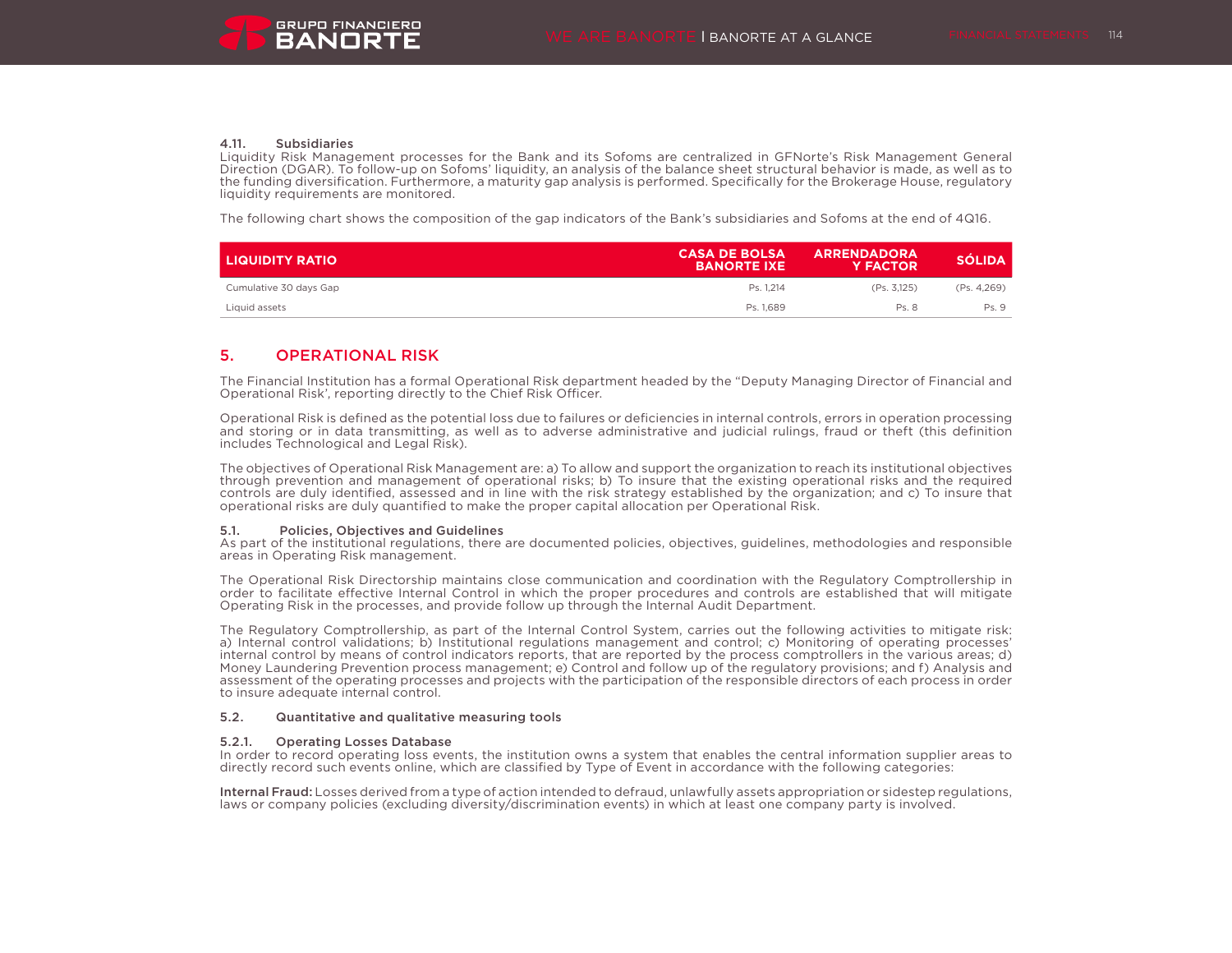

External Fraud: Losses derived from a type of action intended to defraud, unlawfully assets appropriation or sidestep the laws, caused by a third party.

Labor Relations and Safety in the Workplace: Losses caused by acts incompatible with the legislation or labor agreements regarding hygiene or safety, the payment of personal damage claims, or cases associated with diversity/discrimination.

Customers, Products and Business Practices: Losses caused by involuntary noncompliance or negligence of a professional obligation to specific customers (including fiduciary and adjustment requirements), or due to the nature or design of a product.

Natural Disasters and Other Events: Losses caused by damage or harm to material assets as a consequence of natural disasters or other events.

Incidences in the Business and Systems Failures: Losses caused by incidences in the business and systems failures.

Process Execution, Delivery and Management: Losses caused by errors in operations processing or management, as well as relations with commercial counterparties and suppliers.

This historical Database provides the statistics of the operational events in which the institution has incurred to determine their trends, frequency, impact and distribution. Moreover, the Database will make it possible in the future to have enough information to calculate the capital requirements as per Advances Models.

#### 5.2.2. Legal and Fiscal Contingencies Database

For the recording and monitoring of legal, administrative and tax issues that may arise from adverse ruling, an internal system called "Legal Risk Issues Monitoring System" (SMARL) was developed. This system enables the central data supplying areas to record such events directly and on-line, which are then classified by company, sector and legal issue, among others.

As part of the Financial Intitution's legal risk management, legal and fiscal contingencies are estimated by the attorneys that process the cases, determining its risk level based on an internal methodology. This allows to create the necessary reserves in a determined term (according to lawsuit's term) to face such Contingencies.

#### 5.3. Risk Management Model

LThe Financial Group and its subsidiaries have defined objectives, which are achieved through different plans, programs and projects. Compliance with such objectives may be adversely affected due to operating risks, therefore it is imperative to provide a methodology for managing them within the organization. Consequently, operating risk management is now an institutional policy defined and supported by senior management.

To perform Operating Risk Management, each of the operating risks involved in the processes must be identified in order to analyze them. In this regard, the risks identified by the Regulatory Comptrollership are processed in order to eliminate or mitigate them (seeking to reduce their severity or frequency) and if the case ,defining tolerance levels. Currently, work is being done on developing a new Institution Operating Risk Management Model and the technological tools needed to implement it.

#### 5.4. Required Capital Calculating

In accordance with the Capitalization for Operational Risk Regulations in effect, the institution has adopted the Basic Model, which is calculated and reported periodically to the authorities.

#### 5.5. Information and Reporting

The information generated by the Database and the Management Model is processes periodically to report to the Risk Policies Committee and the Board of Directors regarding the main operating events that were detected, the trends, identified risks and their mitigating strategies. Reporting is also done regarding the status of the main Operating Risk mitigation initiatives implemented by the various areas of the organization.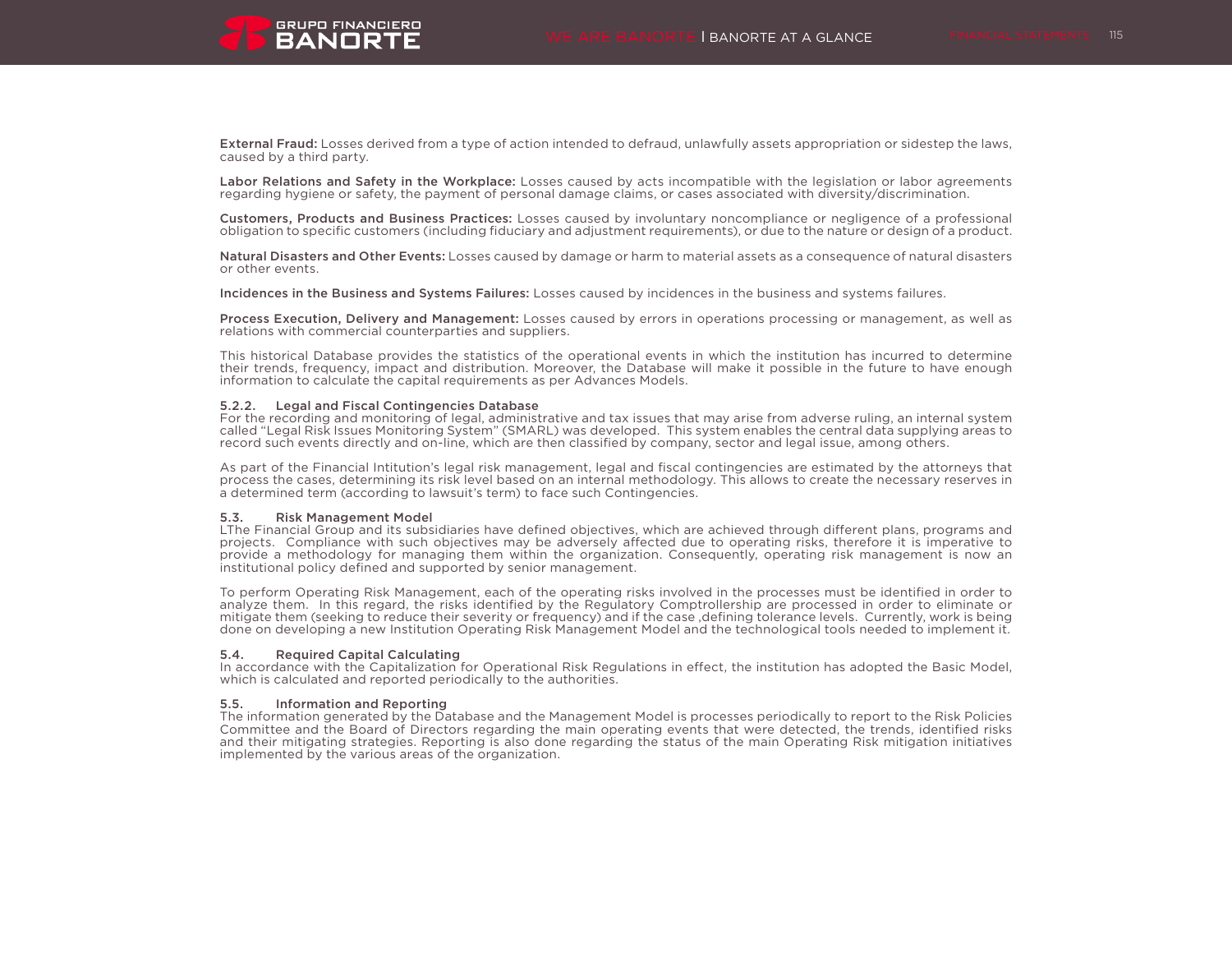### 5.6. Technology Risk

At the Financial Group, technology risk is defined as all potential losses from damage, interruption, alteration or failures derived from the use of or dependence on hardware, software, systems, applications, networks and any other information distribution channel in the rendering of banking services to the customers. This risk forms an inherent part of Operating Risk, which is why its management is handled collectively throughout the entire organization.

To address the Operating Risk associated with information integrity, and "Integrity Committee" has been created. Its objectives are to align security and information control efforts under a prevention focus, to define new strategies, policies, processes or procedures and to provide solutions to information security issues that affect or may affect the Institutional patrimony.

The functions established by the Commission or Technology Risk Management are performed by the Institution under institution regulatory and Integrity Committee guidelines.

To address the Operating Risk caused by high impact external events, GFNorte has a Business Continuity Plan (BCP) and Disaster Recovery Plan (DRP) based on a same-time data replication system at an alternate computer site. All the above cover the backup and recovery of the Institution's critical applications in the event or any relevant operating contingency.

#### 5.7. Legal Risk

Legal Risk is defined as the potential loss from failure to comply with the applicable legal and administrative provisions, the issuance of indisputable unfavorable court rulings and the application of penalties regarding the operations that the institution performs.

The Legal Risk must be measured as an inherent part of Operating Risk in order to understand and estimate its impact. Therefore, those legal issues which result in actual operating losses of the SMARL system are later recorded in the SCERO a database of operational events.

Based on the statistics of the current legal issues and real loss events, the Institution can identify specific legal or operating risks, which are analyzed in order to eliminate or mitigate them in an attempt to reduce or limit their future occurrence or impact.

# 6. SECURITIZATIONS EXECUTED BY THE FINANCIAL GROUP

The main objective of the securitization operations carried out by the Financial Group is to transfer risks and benefits of certain financial assets to third parties.

The Financial Group has accomplised the following securitizations:

- On October 11th, 2006, Fincasa Hipotecaria (Fincasa), now merged with Banorte, held the irrevocable trust for the issuance of market certificates No. 563, issuer code FCASACB, whose underlying assets are mortgages originated and transferred by Fincasa.
- On December 13th, 2006, Banorte held the irrevocable trust for the issuance of market certificates No. 583, issuer code BNORCB, whose underlying assets are mortgages originated and transferred by Banorte.
- On November 5th, 2007, Banorte held the irrevocable trust for the issuance of market certificates No. 477, issuer code BNTECB, whose underlying assets are loans originated and transferred by Banorte to federal entities, states and municipalities, as well as trusts in which any of such entities act as trustees

In accordance with criterion C-1 Recognition and Disposal of Financial Assets, these assets were written off from the institution's balance sheet as a sale, given that conditions for the risk's and benefit's transfer inherent in the ownership of the financial assets were met. The institution is not responsible for assumed or retained risks with respect to trust assets, its sole responsibility is the fulfilment of its obligations in the trust agreement and administration contract.

The institution is responsible that each of the assigned loans meets the eligibility criteria, at the time of their respective assignment. If the trust, the common representative, the financial guarantor, identify any non-eligible loans, they may require Banorte to replace such loan or if replacement is not possible, to make payment for the "unreplaced ineligible loan" in question. If Banorte identifies any non-eligible loan, it must be notified and replaced or make the corresponding payment.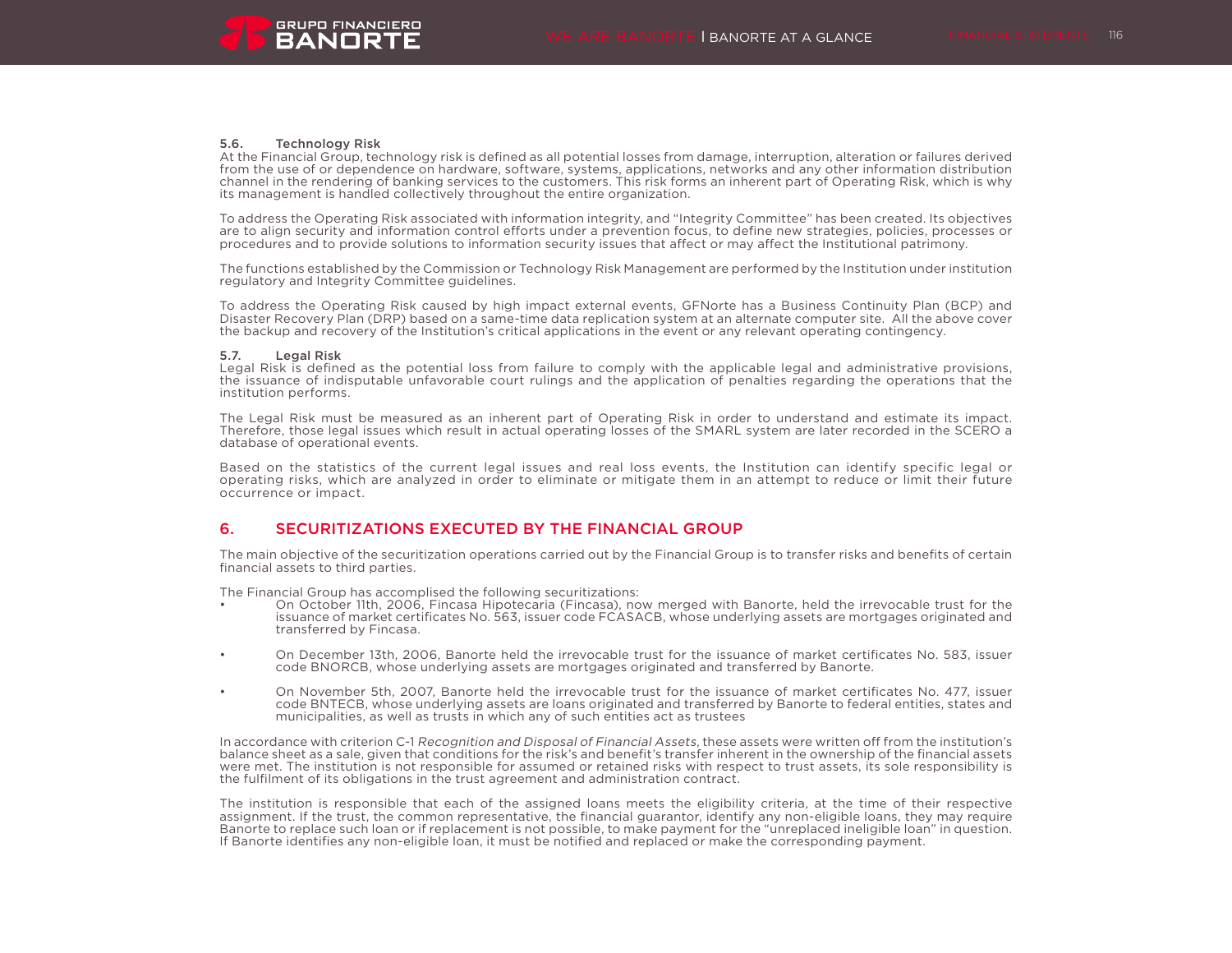Particularly in Trusts 374 and 477 operations with derivatives are carried out, specifically swaps, in order to reduce exposure to exchange rate and interest rate risks. The institution assumes the counterparty risk generated by these operations, however these operations are only carried out with institutions of recognized solvency. The Trust's policy is to only carry out derivative instrument operations for the sole purpose of coverage, never for speculation.

The institution's Board of Directors has no pre-determined policies for the issuance of securitizations, authorization for any new issuance must be requested.

The institution does not participate in securitizations of third party positions.

There are several risk factors for securitizations that may affect trusts. If these risks materialize, payment to market certificates' holders could be adversely affected. The main risks which these financial instruments are exposed to are credit, market, liquidity and operational risk, which have been detailed in previous sections.

To monitor the quality of Credit Risk exposure of financial instruments arising from securitized assets, the institution estimates expected loss within one-year time horizon. Likewise, in order to monitor exposure to market risk, the value at risk is calculated with a one-day time horizon and a 99% confidence level, for these instruments.

Banco Mercantil del Norte is the settlor and trustee of trusts for the securitizations carried out. At the same time it acts as underwriter on each issue, offering bonds to investors. Additionally, the institution also carries out the duties of administrator in each of the trusts.

On the other hand, the Financial Group also acts as an investor by acquiring titles of market certificates issued by the trusts set up for securitizations. As of December 31, 2016, the Financial Group had the following position in securities and securitization amounts carried out by the same institution:

|                       |                   | <b>BANORTE</b>           |                          | <b>INSURANCE</b>         |                   | <b>TOTAL</b>  |
|-----------------------|-------------------|--------------------------|--------------------------|--------------------------|-------------------|---------------|
| <b>SECURITIZATION</b> | <b>SECURITIES</b> | <b>AMOUNT</b>            | <b>SECURITIES</b>        | <b>AMOUNT</b>            | <b>SECURITIES</b> | <b>AMOUNT</b> |
| 91 BNTECB 07          | 50,763,776        | 2.037                    | 500,000                  | 20                       | 51,263,776        | 2,057         |
| 91 BNTECB 07-2        | 563.059           | 19                       | $\,$                     | $\,$                     | 563,059           | 19            |
| 97 BNORCB 06          | 4,938,137         | 27                       | 500,000                  | C.                       | 5,438,137         | 29            |
| 97 BNORCB 06-2        | 576,011           | 4                        | $\overline{\phantom{a}}$ | $\overline{\phantom{a}}$ | 576.011           | 4             |
| 97 FCASACB 06U        | $\sim$            | $\overline{\phantom{a}}$ | $\overline{\phantom{a}}$ | $\overline{\phantom{a}}$ | $\sim$            |               |

The following shows the proportion of securities held by Grupo Financiero Banorte, in relation to the total issued for each series:

| <b>SECURITIZATION</b> | <b>ISSUED</b><br><b>SECURITIES</b> | <b>BANORTE</b> | <b>INSURANCE</b> | <b>TOTAL</b> | <b>TOTAL CLIENTS</b> |
|-----------------------|------------------------------------|----------------|------------------|--------------|----------------------|
| 91 BNTECB 07          | 52,313,776                         | 97.0%          | 1.0%             | 98.0%        | 2.0%                 |
| 91 BNTECB 07-2        | 1,113,059                          | 50.6%          | 0%               | 50.6%        | 49.4%                |
| 97 BNORCB 06          | 19.853.820                         | 24.9%          | 2.5%             | 27.4%        | 72.6%                |
| 97 BNORCB 06-2        | 620.431                            | 92.8%          | O%               | 92.8%        | 7.2%                 |
| 97 FCASACB 06U        | 1,351,386                          |                |                  | $\sim$       | 100%                 |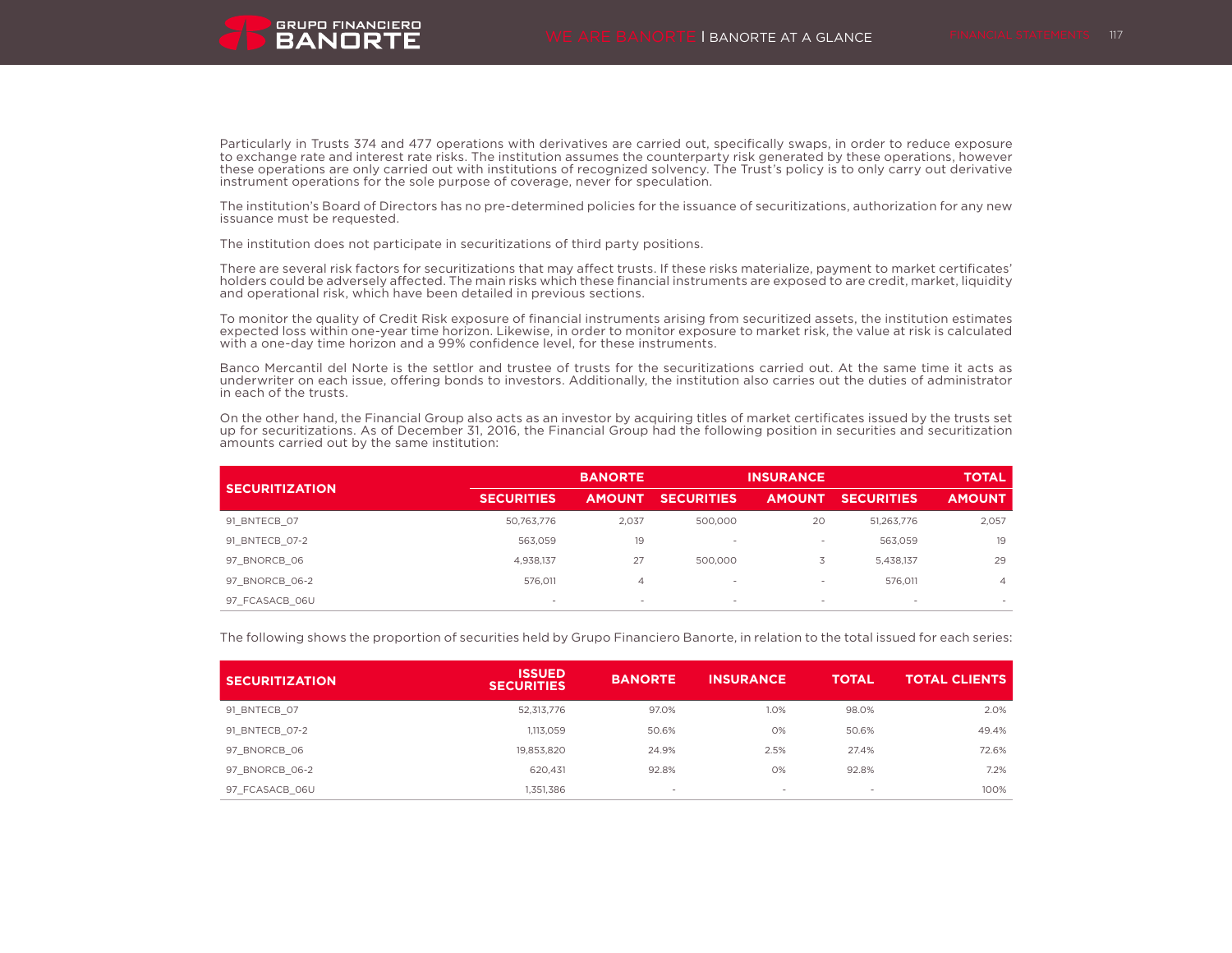

Ratings assigned by each rating agency at the end of the quarter for each market certificate issued by the aforementioned trusts are as follows:

| <b>STANDARD &amp; POOR'S</b><br><b>SECURITIZATION</b> |              |               | <b>FITCH RATINGS</b> | <b>MOODY'S</b> |              |               |
|-------------------------------------------------------|--------------|---------------|----------------------|----------------|--------------|---------------|
|                                                       | <b>LOCAL</b> | <b>GLOBAL</b> | <b>LOCAL</b>         | <b>GLOBAL</b>  | <b>LOCAL</b> | <b>GLOBAL</b> |
| 91 BNTECB 07                                          |              |               |                      |                | Aa2.mx       | Baa2          |
| 91 BNTECB 07-2                                        |              |               |                      |                | A3.mx        | Ba3           |
| 97 BNORCB 06                                          | <b>mxAAA</b> |               | AAA (mex)            |                | Aaa.mx       | A3            |
| 97 BNORCB 06-2                                        | <b>mxAA</b>  |               | $AA-(\text{mex})$    |                |              |               |
| 97 FCASACB 06U                                        | <b>mxAA</b>  |               | A(mex)               |                |              |               |

As of December 31, 2016, the amounts of the underlying assets of each securitization were:

|                       | <b>AMOUNT</b>     |                 |              |  |
|-----------------------|-------------------|-----------------|--------------|--|
| <b>SECURITIZATION</b> | <b>PERFORMING</b> | <b>PAST-DUE</b> | <b>TOTAL</b> |  |
| 91 BNTECB 07          | Ps. 2,937         | $Ps. -$         | Ps. 2,937    |  |
| 91 BNTECB 07-2        |                   |                 |              |  |
| 97_BNORCB_06          | Ps. 134           | Ps. 95          | Ps. 228      |  |
| 97_BNORCB_06-2        |                   |                 |              |  |
| 97 FCASACB 06U        | Ps. 129           | Ps. 141         | Ps. 270      |  |

\* Figures correspond to securities valuation of trust securitizations.

In November 2016, 3 credits from the State of Nayarit that were part of Trust 477 were liquidated, according to their payment schedule.

There are no impaired assets in Trust 477.

Securitization exposure broken down by Credit Risk Weight is shown below:

| <b>CONCEPT</b>                                                        | <b>BALANCE</b> | <b>CAPITAL</b><br><b>REQUIREMENT</b> |
|-----------------------------------------------------------------------|----------------|--------------------------------------|
| Securitizations with Risk Level 1 (weighted 20%)                      | Ps. 27         | $Ps. -$                              |
| Securitizations with Risk Level 2 (weighted 50%)                      | 2,056          | 82                                   |
| Securitizations with Risk Level 3 (weighted 100%)                     | 4              |                                      |
| Securitizations with Risk Level 4 (weighted 350%)                     | $\sim$         |                                      |
| Securitizations with Risk Level 4, 5, 6 or not rated (weighted 1250%) |                |                                      |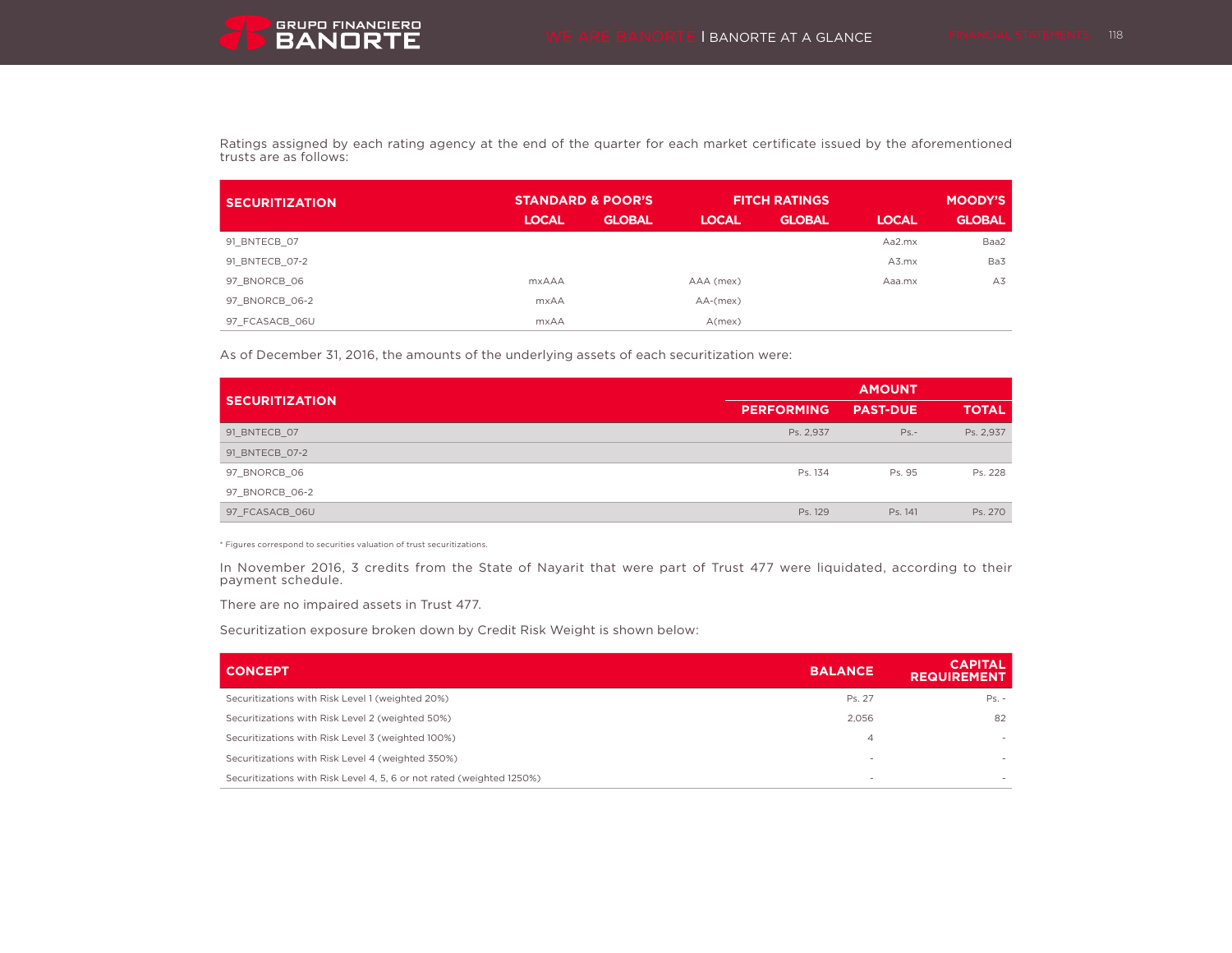

No securitization position is registered in memorandum accounts and no maintained securitization position is deducted from basic capital.

The securitizations of Trusts 563, 583 and 477 considers early amortization provisions, while that of Trust 374 does not consider any. The institution has not conducted revolving securitization or re-securitization operations.

There have been no significant changes to the previous quarter's figures.

#### 6.1. Applicable accounting policies

All securitization operations carried out by the institution were recognized as sales in accordance with criterion C-1 Recognition and Disposal of Financial Assets. This is because, despite retaining the contractual rights to receive cash flows from financial assets, a contractual obligation is assumed to pay such cash flows to a third party. In addition, an analysis of the transfer of these assets concluded that the entity substantially transfers all the risks and benefits inherent with ownership of the financial assets. Registration of profits from sales conforms to the provisions in paragraph 31 of criterion C-1, which states:

- a) Eliminate transferred financial assets at the last book value;<br>b) Recognition for the consideration received in the operation;
- b) Recognition for the consideration received in the operation;<br>c) Recognition of profit or loss in the income statement, for
- Recognition of profit or loss in the income statement, for the difference between the book value of eliminated financial assets, and the sum of (i) compensation received (recognized at fair value) and (ii) the effect (gain or loss) by cumulative valuation recognized in equity.

The BORHIS and GEM Trusts issued certificates in favor of the institution, as holders of rights in last place under the trust agreement. These certificates provide the right to receive a percentage of the distributions and in general to the corresponding proportions of the remnant that may be in the trust after full payment of the bonds. Valuation of the certificates is based on the method of net present value of remaining cash flows expected over the lifespan of the securitization. Remaining cash flows, depending on the type of securitization, are determined as follows:

- a) BORHIS: the sum of the cash flow to receive from the securitized loan portfolio, less the cash flow to pay off the market certificates, less the monthly administration expenses plus the income from sales of foreclosed properties, if the case.
- b) GEM: the sum of the cash flow to receive from the securitized loan portfolio, less the cash flow to pay off the stock certificates, less expenses for Administration, plus or less the change in the reserve's interests.

Remaining flows are discounted with the B1 banking curve, which takes into consideration the trust's Credit Risk. The most important assumptions in the valuation of the certificates are the following:

- a) Non-compliance rate: cash flows to be received from loan portfolios are adjusted by a determined percentage of the outstanding portfolio amount that is estimated to fall into non-compliance. That percentage is estimated using historical performance information of this portfolio. This percentage is applied to flows greater than 12 months.
- b) Prepayment rate: cash flows to be received from the loan portfolio are adjusted by a determined percentage of the outstanding portfolio amount estimated to be prepaid. That percentage is estimated using historical performance information of this portfolio.
- c) Portfolio term: is estimated using WAM (Weighted Average Maturity) of the securitized portfolio.
- d) Portfolio interest rate: is estimated using WAC (Weighted Average Coupon) of the securitized portfolio.
- e) Portfolio payment dates: loan portfolio payment dates are considered to be the same as those of the stock certificates.<br>
f) Reserve to be rated: the current value of the remaining flows are reduced by the amount of the
- f) Reserve to be rated: the current value of the remaining flows are reduced by the amount of the reserve to be rated. This reserve corresponds to the non-compliance risk for cash flows in the first 12 months.
- g) General account: the current value of the remaining flows are added to the amount of cash or cash equivalents deposited in the general account, collection account and if the case, in the expense reserve account, in case of total payment of the stock certificates, these assets would be distributed to the certificate holders.
- h) General terms of stock certificates: are estimated to be in accordance with prices published by Valmer.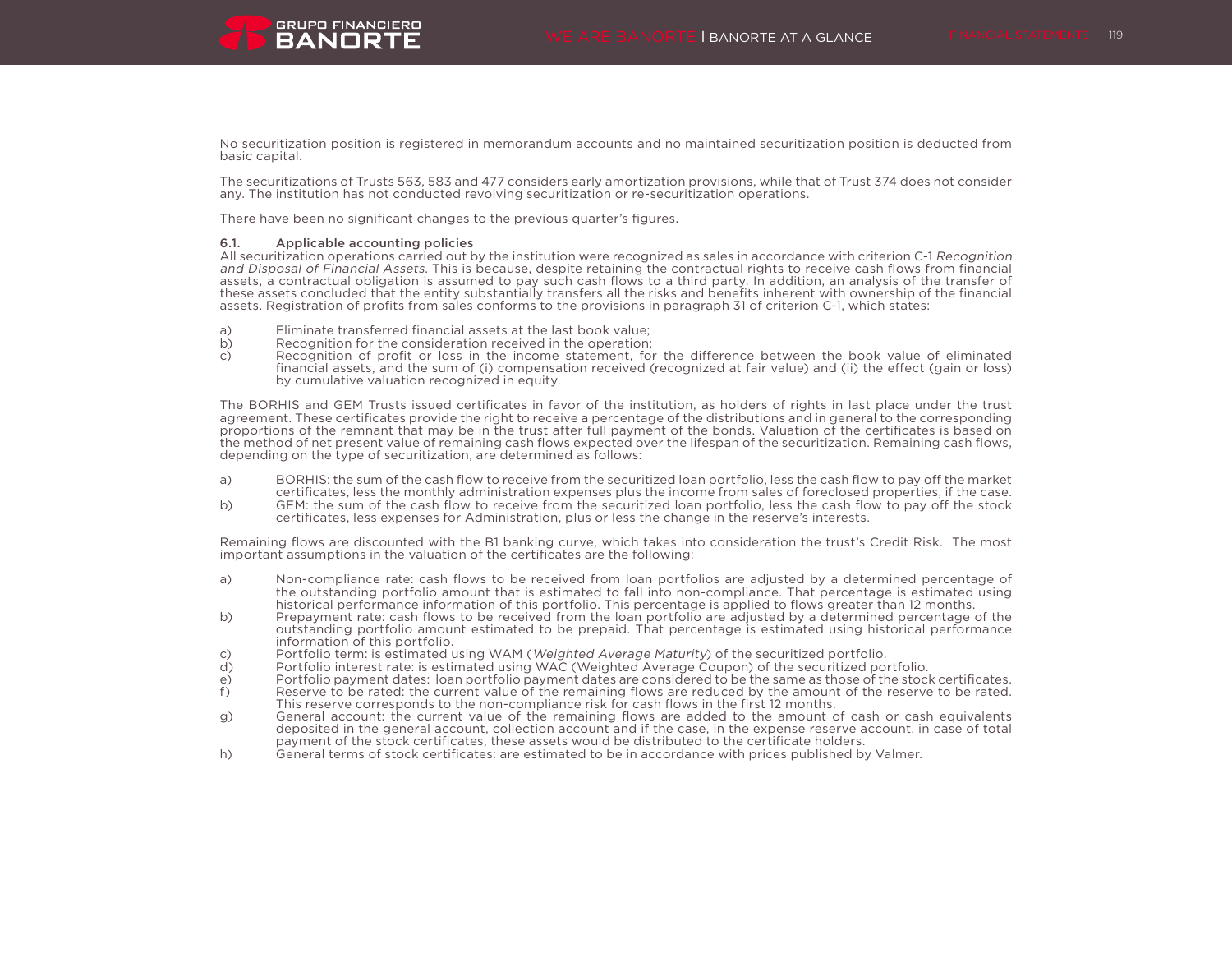Regarding the policies for recognizing obligations in balance sheet of the agreements that may require financial support from the institution in case of asset's securitization: all amounts due under the stock certificates of the different existing securitizations will be charged to the trust estate. If, for any reason, the liquid assets of the trust net worth are not sufficient to ensure payment of the amounts due under the stock certificates, holders will not have the right to claim payment from the institution, the Trust, the common representative, the placement agent, the guarantor or guarantors in the case,, or anyone else. The stock certificates have not been guaranteed or endorsed by any of the persons involved in the issuance thereof; therefore none of them are obligated to make payments to the certificate holders, with the exception, in the case of a trust, where payments may be charged to the trust in accordance with the trust agreement.

# 7. POSICIÓN EN ACCIONES

At the end of December 2016, Banco Mercantil del Norte held shares amounting to Ps 4.057 billion, with gains of Ps 204 million.

During the fourth quarter, accumulated profits from sales and settlements were Ps 27 million.

For the purpose of calculating the Capital Ratio, only Ps 110 million were deducted for the calculation of the Core Tier 1. For negotiable securities, the capital requirement for Market Risk was Ps 16 million. For Securities available for sale, the capital requirement for Market Risk was Ps 110 million and for Credit Risk Ps 188 million.

| <b>INSTITUTION</b> | <b>TYPE OF</b><br><b>QUOTATION</b> | <b>ACCOUNTING</b><br><b>CLASSIFICATION</b> | <b>CAPITALIZATION</b><br><b>TREATMENT</b>                | <b>MARKET</b><br><b>VALUE</b><br>4Q16 | <b>GAIN / LOSSES</b><br>4Q16 | ACCUM.<br><b>PROFIT/LOSS</b><br><b>4Q16</b> |
|--------------------|------------------------------------|--------------------------------------------|----------------------------------------------------------|---------------------------------------|------------------------------|---------------------------------------------|
| Banorte            | Public                             | Negotiable Securities                      | Subject to Market Risk<br>Requirement                    | Ps. 370                               | Ps. 76                       | (Ps. 9)                                     |
| Banorte            | w/o public quote                   | Securities available<br>for sale           | Subject to Market and Credit<br><b>Risk Requirements</b> | 3.435                                 | 32                           | 36                                          |
| Banorte            | <b>Public</b>                      | Securities available<br>for sale           | Subject to Market and Credit<br><b>Risk Requirements</b> | 22                                    | (24)                         | $\sim$                                      |
| Banorte            | Public                             | Securities available<br>for sale           | Subject to Core Tier 1<br>Deduction                      | 110                                   | 16                           |                                             |
| Banorte            | Public                             | Securities available<br>for sale           | Subject to Credit Risk<br>Requirement                    | 120                                   | 103                          |                                             |
|                    |                                    |                                            | Total                                                    | Ps. 4,057                             | Ps. 204                      | Ps. 27                                      |

In December 2016, net equity instruments in Casa de Bolsa Banorte - Ixe, amounted to Ps 387 million with a positive valuation of Ps 153 million.

During the quarter, losses were recorded for Ps 1.57 million from sales and settlements.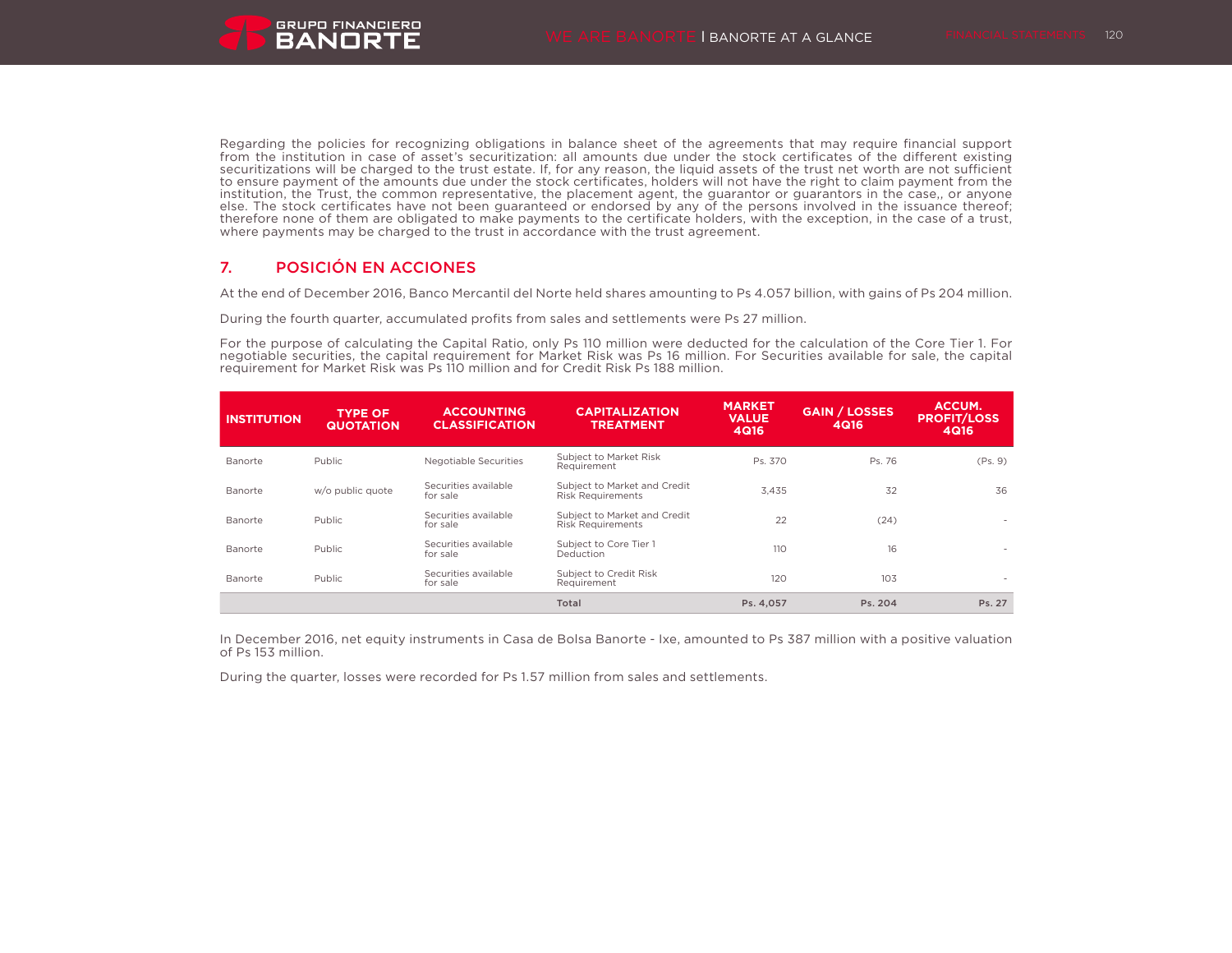For the purpose of calculating the capitalization ratio, investments that are deducted from the Net Capital are not included. For securities available for sale, the capital requirement for Market risk was Ps. 1 million.

| <b>INSTITUTION</b>           | <b>TYPE OF</b><br><b>QUOTATION</b> | <b>ACCOUNTING</b><br><b>CLASSIFICATION</b> | <b>CAPITALIZATION</b><br><b>TREATMENT</b>          | <b>MARKET</b><br><b>VALUE</b><br><b>4Q15</b> | <b>GAIN / LOSSES</b><br>4Q15 | <b>ACCUM.</b><br><b>PROFIT/LOSS</b><br><b>4Q15</b> |
|------------------------------|------------------------------------|--------------------------------------------|----------------------------------------------------|----------------------------------------------|------------------------------|----------------------------------------------------|
| Casa de Bolsa<br>Banorte-Ixe | Cotización Pública                 | Títulos para Negociar                      | Sujeta a Requerimiento<br>Riesgo Mercado           | Ps. 387                                      | Ps. 153                      | Ps. 1.6                                            |
| Casa de Bolsa<br>Banorte-Ixe | Sin Cotización<br>Pública          | Títulos Disponibles para<br>la Venta       | Suieta a Requerimiento<br>Riesgo Mercado y Crédito |                                              | ٠                            |                                                    |
| Casa de Bolsa<br>Banorte-Ixe | Cotización Pública                 | Títulos Disponibles para<br>la Venta       | Suieta a Requerimiento<br>Riesgo Mercado y Crédito |                                              | $\overline{\phantom{a}}$     |                                                    |
| Casa de Bolsa<br>Banorte-Ixe | Cotización Pública                 | Títulos Disponibles para<br>la Venta       | Sujeta a Deducción Capital<br>Fundamental          | ×.                                           | $\overline{\phantom{a}}$     |                                                    |
| Casa de Bolsa<br>Banorte-Ixe | Cotización Pública                 | Títulos Disponibles para<br>la Venta       | Suieta a Requerimiento<br>Riesgo Crédito           |                                              | $\overline{\phantom{a}}$     |                                                    |
|                              |                                    |                                            | Total                                              | Ps. 387                                      | Ps. 153                      | Ps. 1.6                                            |

# **36 – MEMORANDUM ACCOUNTS**

|                                                                    | 2016          | 2015          |
|--------------------------------------------------------------------|---------------|---------------|
| Operations on behalf of third parties                              |               |               |
| Banks customers (current accounts)                                 | Ps. 118       | Ps. 165       |
| Settlement of customer transactions                                | (3)           | 45            |
| Customer securities received in custody                            | 609,288       | 587,734       |
| Customer repurchase agreements                                     | 77.781        | 145,667       |
| Collateral pledged on account of clients                           | 77.746        | 145,225       |
| Managed trusts                                                     | 90,205        | 87,009        |
| Investment banking transactions on account of third parties, (net) | 93,306        | 79,643        |
|                                                                    | Ps. 948,441   | Ps. 1,045,488 |
| <b>Proprietary transactions</b>                                    |               |               |
| Contingent assets and liabilities (unaudited)                      | Ps.45         | Ps. 20        |
| Assets in trust or under mandate (unaudited)                       | 292,174       | 299,148       |
| Managed assets in custody (unaudited)                              | 446,626       | 438,213       |
| Credit commitments (unaudited)                                     | 324,528       | 160,529       |
| Collateral received                                                | 89,288        | 147,797       |
| Collateral received and sold or given as a pledge                  | 101,473       | 235,143       |
| Deposits of assets                                                 | 2,550         | 3,023         |
| Interest accrued but not charged of past due loans                 | 439           | 482           |
|                                                                    | Ps. 1,257,123 | Ps. 1,284,355 |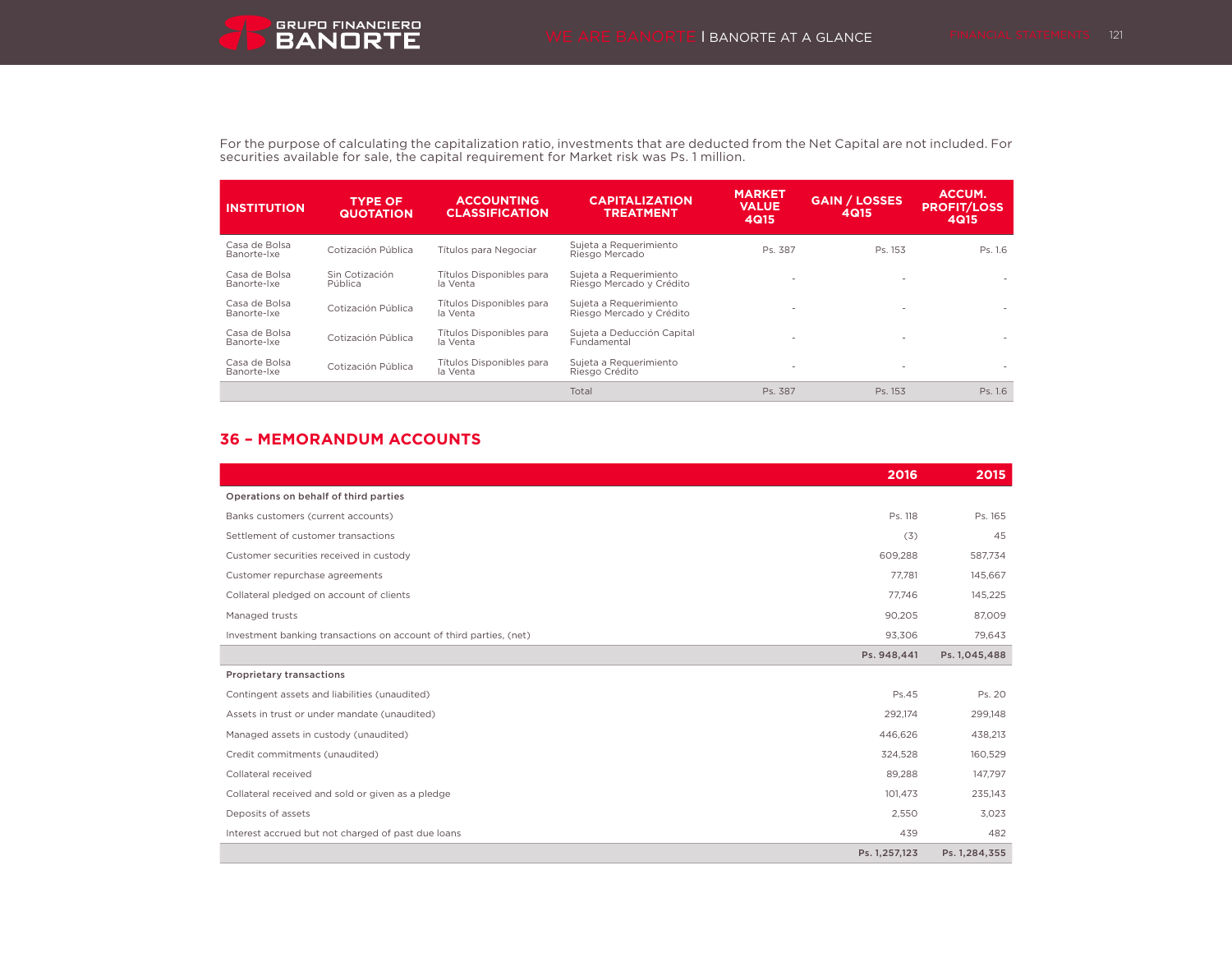

# **37 – COMMITMENTS**

As of December 31, 2016 and 2015, the Financial Group had the following contingent obligations and commitments:

- Other contingent obligations and opening of credits totaling Ps. 324,573 (Ps. 160,548 in 2015), which are recorded in memorandum accounts.
- Certain operating equipment is leased. Total property lease payments for the years ended December 31, 2016 and 2015, were Ps. 130 and Ps. 110, respectively.

# **38 – CONTINGENCIES**

As of December 31, 2016, there are lawsuits filed against the Financial Group in civil and business court cases; however, the Financial Group's attorneys consider that the claims filed are unsubstantiated and, in the event of an adverse ruling, they would not significantly impact the Financial Group's consolidated financial position. As of December 31, 2016, the Financial Group has recorded a reserve for contentious matters of Ps. 873 (Ps. 627 in 2015).

# **39 – PREVENTIVE MECHANISM FOR SAVINGS' PROTECTION**

The objective of the Institute for the Protection of Bank Savings (IPAB) is to protect the deposits of small customers and thereby contribute to maintain the financial system's stability and the proper functioning of the payments systems.

According to the Law of Bank Savings Protection (LPAB), the IPAB manages a bank savings protection system that guarantees the payment of bank deposits or loans or credits to Full Service Banking Institution up to an amount equivalent to 400 thousand UDIS per individual or business entity, regardless of the number or type of such obligations in the customer's favor and charged to a single bank.

On July 30, 2007, general rules were issued for addressing joint accounts or those in which there is more than one account holder, referred to in art. 14 of the LPAB, as well as the rules banks must observe for classifying information relative to transactions associated with guaranteed obligations.

The IPAB plays a major role in the implementation of the LPAB resolutions methods and the Law of Credit Institutions (LIC) as timely and adequate mechanisms for salvaging and liquidating Full Service Banking Institutions in financial trouble that may affect their solvency. The purpose is to provide maximum protection to the public while minimizing the negative impact that salvaging an institution may have on others in the banking system.

During 2016 and 2015, the amount of contributions to the IPAB payable by Banorte for fees amounted to Ps 2,325 and Ps 2,101, respectively.

# **40 – NEW ACCOUNTING GUIDELINES**

Improvements to NIF 2017 - The following improvements were issued with effect from January 1, 2017, which could generate accounting changes.

The improvements consist in specifying the scope and definitions of these NIF to indicate more clearly their application and accounting treatment.

NIF B-7, Business Acquisitions - It is indicated that the recognition of the change to this NIF effective as of January 2016 should be done prospectively and not retrospectively as previously indicated. Said change establishes that it is not within the scope of NIF B-7 the acquisitions of entities under common control, regardless of how the amount of the consideration has been determined.

NIF B-13, Events after the date of the financial statements - If, at the date of authorization for the issuance of the financial statements, an agreement is reached to maintain the long-term payments of a liability contracted with said payment conditions and Which has fallen into default, it is permitted to classify such liability as a long-term item at the date of the financial statements, allowing its early application for the years beginning on or after January 1, 2016.